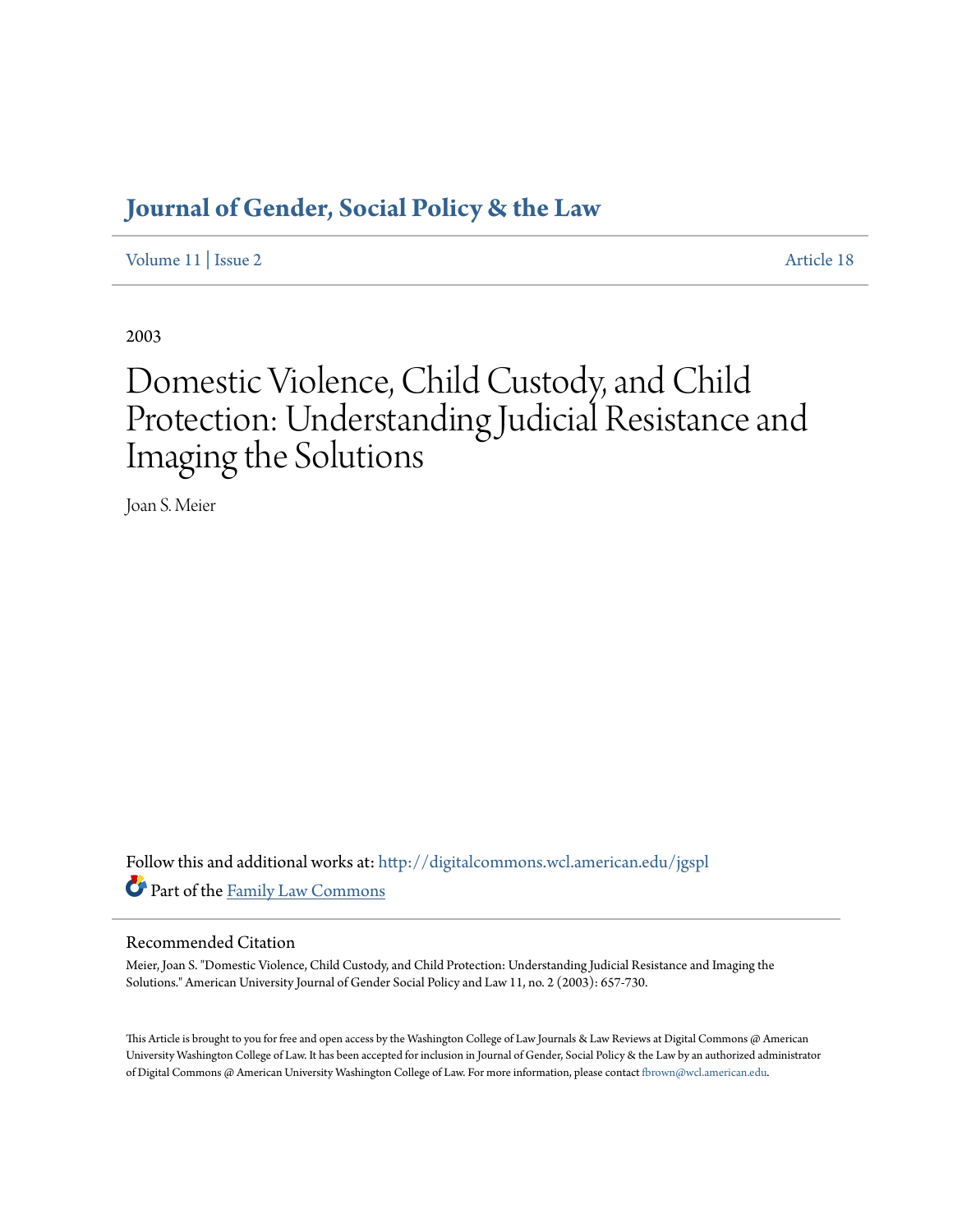5/13/03 3:07 PM

# DOMESTIC VIOLENCE, CHILD CUSTODY, AND CHILD PROTECTION: UNDERSTANDING JUDICIAL RESISTANCE AND IMAGINING THE **SOLUTIONS**

### JOAN S. MEIER\*

| B.                                                              |  |
|-----------------------------------------------------------------|--|
| II. Judicial Schizophrenia in Responses to Domestic violence667 |  |
| A. Changes in Courts' Understanding of Domestic Violence 668    |  |
| B. Limits of the "New Enlightenment":                           |  |
|                                                                 |  |
| III. Why and How Courts Resist Domestic Violence                |  |
|                                                                 |  |
| A.                                                              |  |
| Discounting the Credibility of Domestic<br>В.                   |  |
|                                                                 |  |
| 1.                                                              |  |
| $2_{-}$                                                         |  |

 $^\ast$  Professor of Clinical Law, *George Washington University Law School*. The seeds of this Article were initially planted ten years ago when "Case 2" was litigated; a preliminary version of it was presented at the 1991 Association of Law Schools. I am grateful to Liz Schneider for publishing her powerful and invaluable book and to Ann Shalleck for organizing this Symposium, which provided me the motivation and opportunity to more fully develop the piece. I am especially grateful to Ann Freedman, who supported this Article's difficult birth in ways too numerous to list, and whose nuanced and deep thinking about these issues has informed much of my thinking in this piece. Thanks also to Evan Stark for his ever-present willingness to read drafts and offer incisive comments, as well as his brilliant expositions on the problem of battering and mothering. I also owe thanks to research assistants Lynn Eisinger and Anjali Kapur, and to the George Washington University Law School for for its support in the form of a summer stipend. Finally, I thank my clients for their remarkable strength in withstanding their ordeals both in and out of court, and their generosity in sharing their stories.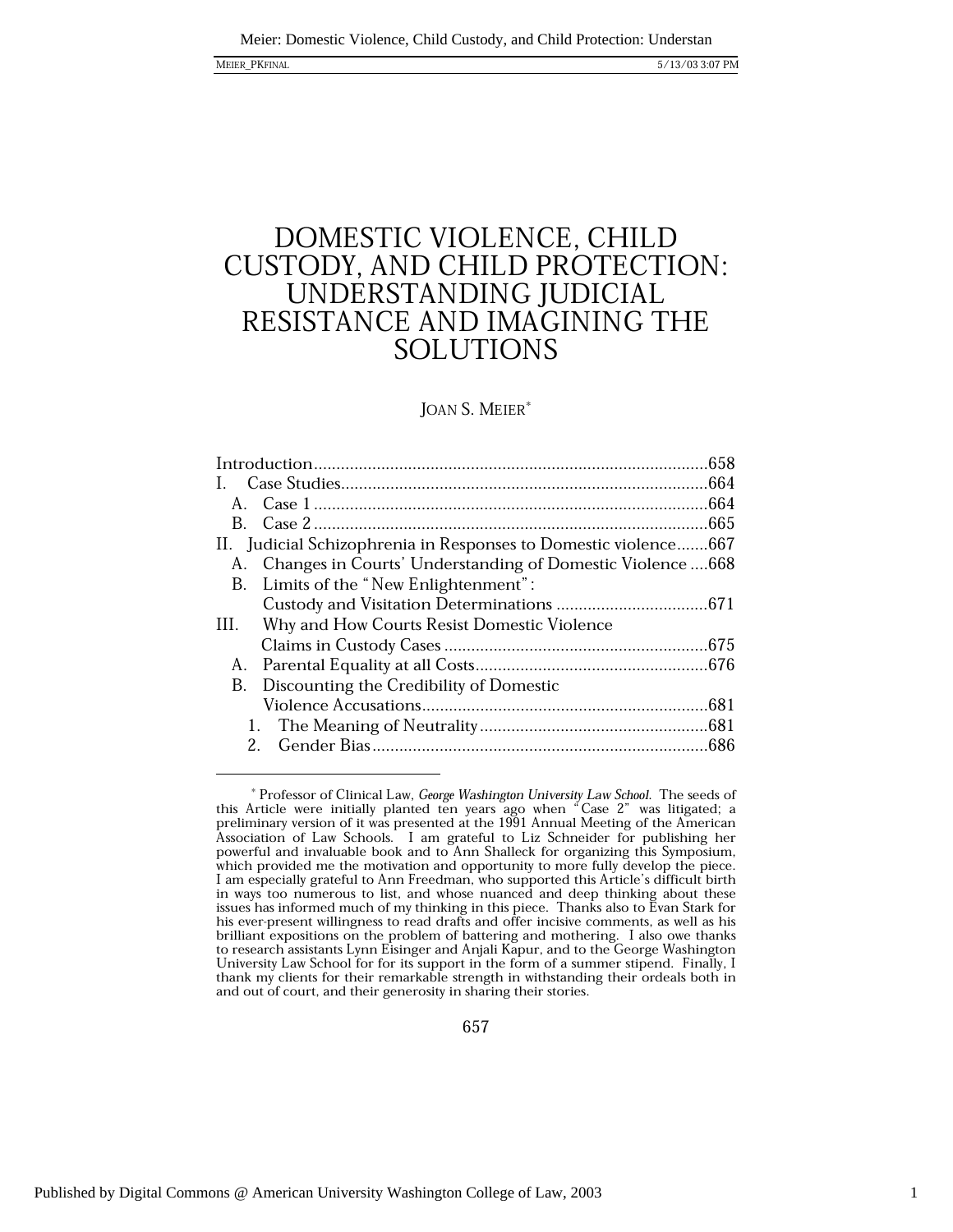| MEIER_PKFINAL<br><u>—</u> |                 |
|---------------------------|-----------------|
|                           | 5/13/03 3:07 PM |

| 658<br>JOURNAL OF GENDER, SOCIAL POLICY & THE LAW [Vol. 11:2 |
|--------------------------------------------------------------|
| 3.<br>Demeanor Differences between Perpetrators and          |
|                                                              |
| $C_{\cdot}$                                                  |
| A Hypothetical Debate on the Mutuality Perspective 694<br>1. |
| 2.<br>A Brief Case Study—The Work of Janet Johnston 698      |
| D. Treating Past Domestic Violence as                        |
| Irrelevant to the Batterer's Parenting or the                |
|                                                              |
| Treating Adult Domestic Violence as<br>1.                    |
|                                                              |
| 2.<br>Why Past Domestic Violence is Necessarily              |
|                                                              |
|                                                              |
| 1.                                                           |
| 2.                                                           |
| 3.                                                           |
|                                                              |
| IV.<br>Thinking Out of the Box About Collaborative           |
| Responses to Protect Children in Private Domestic            |
|                                                              |
| А.                                                           |
| В.                                                           |
|                                                              |
|                                                              |

### **INTRODUCTION**

In much of Liz Schneider's work, she provides a powerful critique of our culture's patriarchal legal and social responses to women as Noting that "motherhood is critical to women's mothers. subordination," she points out that mothers are "likely to be held primarily or even exclusively responsible for any harm [to a child].... Male violence in the family, even when it is extreme and lethal, seems like a natural extension of male patriarchal authority in general; women's failure to mother makes them monsters."<sup>2</sup> The invisibility in our society of both male violence and women's mothering makes fair judgments about women (and men) as parents difficult at best. While acknowledging that mothers in some cases do deserve to be held responsible for harm to children, Schneider nevertheless concludes:

<sup>1.</sup> See ELIZABETH M. SCHNEIDER, BATTERED WOMEN & FEMINIST LAWMAKING 149  $(2000)$ .

<sup>2.</sup> See id. at 152-54.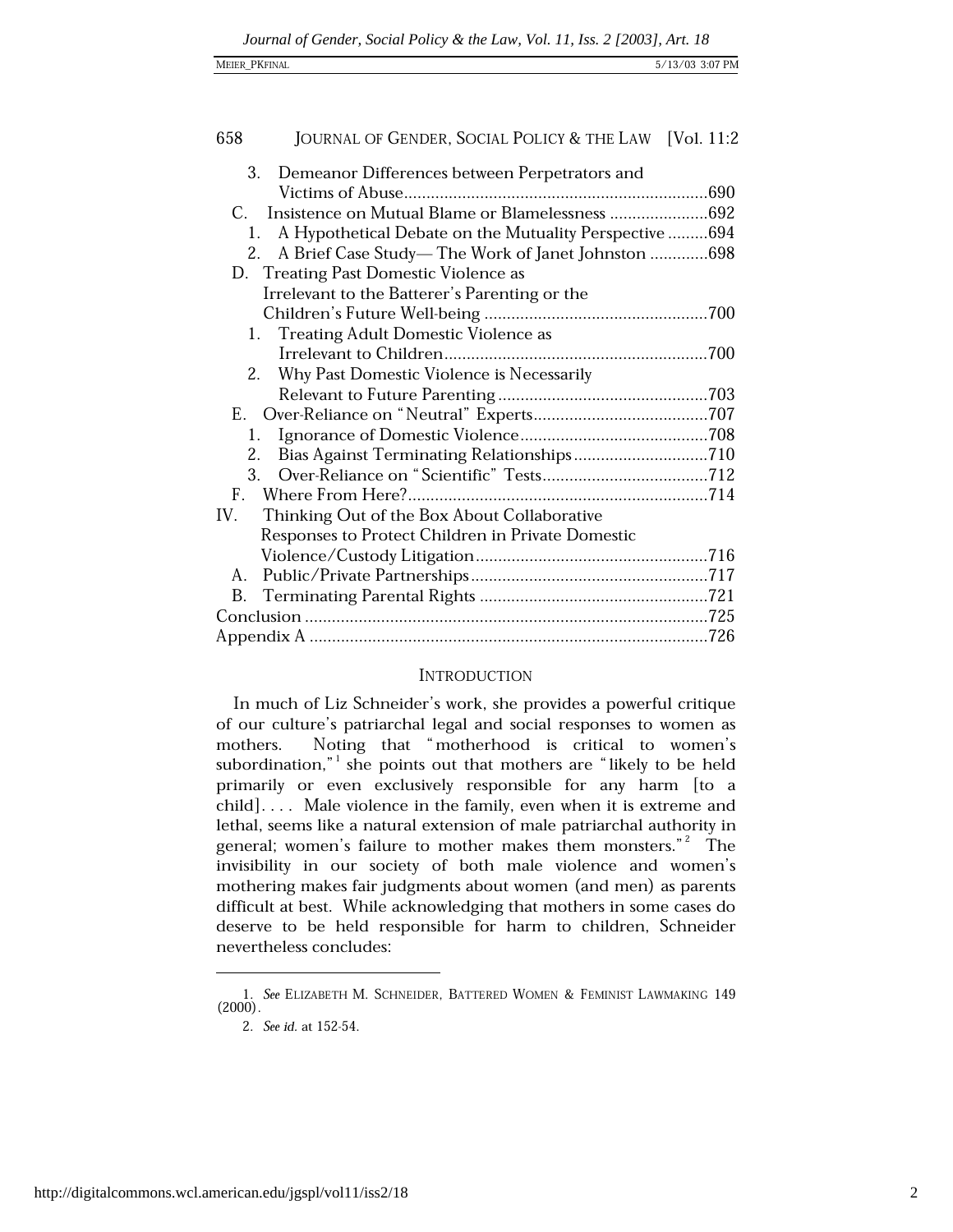[i]t is difficult to determine the contours of maternal responsibility in a culture that blames mothers for all problems relating to children, gives mothers so little material and social support, and absolves fathers of all responsibility. Unless we place problems of motherhood and battering within a framework of gender socialization and subordination, we cannot fully and fairly assess the contours of responsibility.

Schneider's feminist critique, with which I agree,<sup>4</sup> is important to bear in mind as the national conversation about children in families experiencing domestic violence heats up. In the last several years, the federal government,<sup>5</sup> national judicial bodies,<sup>6</sup> state legislatures,<sup>7</sup> the American Bar Association,<sup>8</sup> and individual judges, along with child welfare and domestic violence experts have finally turned their

5. For example, in 1990 Congress passed a Resolution expressing the sense of the Congress that "for purposes of determining child custody, credible evidence of physical abuse of one's spouse should create a statutory presumption that it is detrimental to the child to be placed in the custody of the abusive spouse." H.R. Con. Res. 172, 101st Cong. (1990). During the past decade, the Department of Health and Human Services has sponsored a number of initiatives. See LAUDAN ARON & KRISTA OLSON, URBAN INST., EFFORTS BY CHILD WELFARE AGENCIES TO ADDRESS NONESTIC VIOLENCE: THE EXPERIENCES OF FIVE COMMUNITIES (1997), available at<br>http://aspe.hhs.gov/hsp/cyp/dv/intro.htm. In addition, the federal government<br>was a primary sponsor of the seminal "Green Book" and its subsequent discussed below. See infra note 10. In June 1999, the federal government sponsored a national conference on the impact of witnessing violence on children. See OFF. OF JUV. JUST. & DELINQ. PROGRAMS, U.S. DEP'T OF JUST., SAFE FROM THE START: TAKING ACTION ON CHILDREN EXPOSED TO VIOLENCE (2000).

6. The National Council of Juvenile and Family Court Judges ("NCJFCJ") has led the way on this issue. See NAT'L COUNCIL OF JUV. & FAMILY CT. JUDGES FAMILY VIOLENCE PROJECT, FAMILY VIOLENCE: IMPROVING COURT PRACTICE 25 (1990). In particular, as is discussed further below, the NCJFCJ has pioneered the development of the collaborative approach to the overlap of child abuse and domestic violence, which has inspired this Paper. See infra note 10.

7. In addition to amending state custody statutes, see *infra* note 18 and accompanying text, some states have recently (and controversially) created an independent crime of child abuse for causing a child to witness adult domestic violence. See generally Laurel A. Kent, Comment, Addressing the Impact of Domestic Violence on Children: Alternatives to Laws Criminalizing the Commission of Domestic Violence<br>in the Presence of a Child, 2001 WIS. L. REV. 1337; Audrey Stone & Rebecca Fialk, Criminalizing the Exposure of Children to Family Violence: Breaking the Cycle of Abuse, 20<br>HARV. WOMEN'S L.J. 205 (1997); Lois A. Weithorn, Protecting Children from Exposure to Domestic Violence: The Use and Abuse of Child Maltreatment Statutes, 53 HASTINGS L.J. 1  $(2001).$ 

8. A.B.A., THE IMPACT OF DOMESTIC VIOLENCE ON CHILDREN (1994).

9. Until approximately the mid-1990s, the implications of adult battering for children were virtually ignored by child welfare advocates and governmental entities addressing domestic violence. Excellent research has been done on this subject in the last decade. See, e.g., DOMESTIC VIOLENCE IN THE LIVES OF CHILDREN: THE FUTURE OF RESEARCH, INTERVENTION AND SOCIAL POLICY (Sandra A. Graham-Berman & Jeffrey Edleson eds., 2001); BETSY MCALLISTER GROVES, CHILDREN WHO SEE TOO MUCH (2002); PETER JAFFE ET AL., CHILDREN OF BATTERED WOMEN (1990). This attention to

659

<sup>3.</sup> See id. at 178.

<sup>4.</sup> But see infra note 26.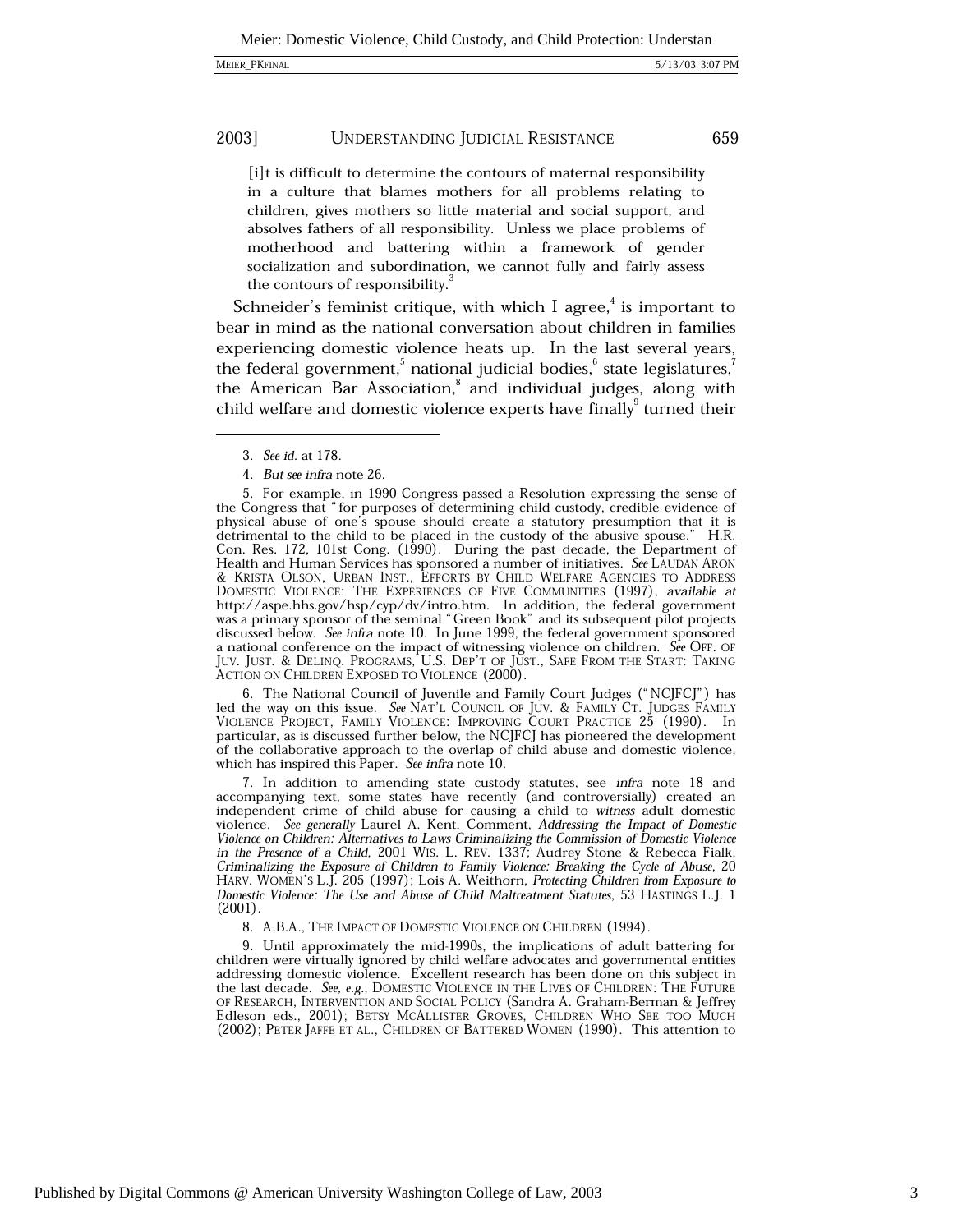attention to this issue in national reports, conferences, workshops and national policy development initiatives.

The most significant development in this area to date has been the 1999 publication of the so-called "Green Book," a set of joint recommendations developed over approximately two years of organized discussion and debate among child welfare and domestic violence experts, advocates and judges. $^{10}$  The collaboration which spawned the Green Book was radical; it was the first time that domestic violence and child welfare advocates had systematically sought (at a national level) to actively bridge their profound gulfs and mutual mistrust.<sup>11</sup> This process, designed to assist the government in improving child abuse and neglect proceedings, created a model of collaboration for child protection, domestic violence and court officials. The Green Book (and projects it has spawned)<sup>12</sup> represents a paradigm shift with the potential for transforming the practice of child protection agencies. At root, it seeks to replace such agencies' conventional perspective, which typically treats any harm to children as the fault of mothers,<sup>13</sup> with a more domestic violence-savvy perspective, which places responsibility on male abusers when appropriate, recognizes that children's interests require the safety of their mothers, and forms alliances with battered women to protect both their children and themselves.<sup>14</sup>

children's interests by researchers, and more recently policymakers, has not penetrated many court adjudications of custody, for the reasons discussed further below.

<sup>10.</sup> See Effective Intervention in Domestic Violence and Child Maltreatment Cases: Guidelines for Policy and Practice, in RECOMMENDATIONS FROM THE NAT'L COUNCIL OF JUV. AND FAMILY ČT. JUDGES FAMILY VIOLENCE DEP'T 12 (1999) [hereinafter Green Book]. The "Green Book" nickname derives from the color of the book's cover.

<sup>11.</sup> Regarding the history of mistrust between domestic violence advocates and child welare advocates, see, e.g., Susan Schecter & Jeffrey Edleson, In the Best Interest of Women and Children: A Call for Collaboration between Child Welfare and Domestic Violence Constituencies (1994), available at www.mincava.umn.edu/papers/wingspr.htm.

<sup>12.</sup> Since the Green Book's publication, six "pilot projects" funded by a consortium of federal agencies [hereinafter Green Book Initiative] have been launched around the country. Participants are attempting to implement the Green Book's recommendations for collaborative practice and to develop some learning about what does and does not work. For further information regarding this Initiative, visit the website, http://www.thegreenbook.info.

<sup>13.</sup> In Nicholson v. Williams, a groundbreaking class action lawsuit filed by battered mothers, the New York City child protection agency's policy of treating mothers as neglectful and removing their children on the grounds that the victimized mothers were "engaging in domestic violence," was successfully challenged and held unconstitutional. See generally Nicholson v. Williams, 203  $\vec{F}$ . Supp. 2d 153, 171, 193, 208 (2002). Comparable practices are not uncommon around the country.

<sup>14.</sup> Green Book, supra note 10, at Ch. 3. This "re-frame" is profoundly needed: conventional child protection practice has not only blamed battered women for both their own victimization and their children's, but has failed to provide services and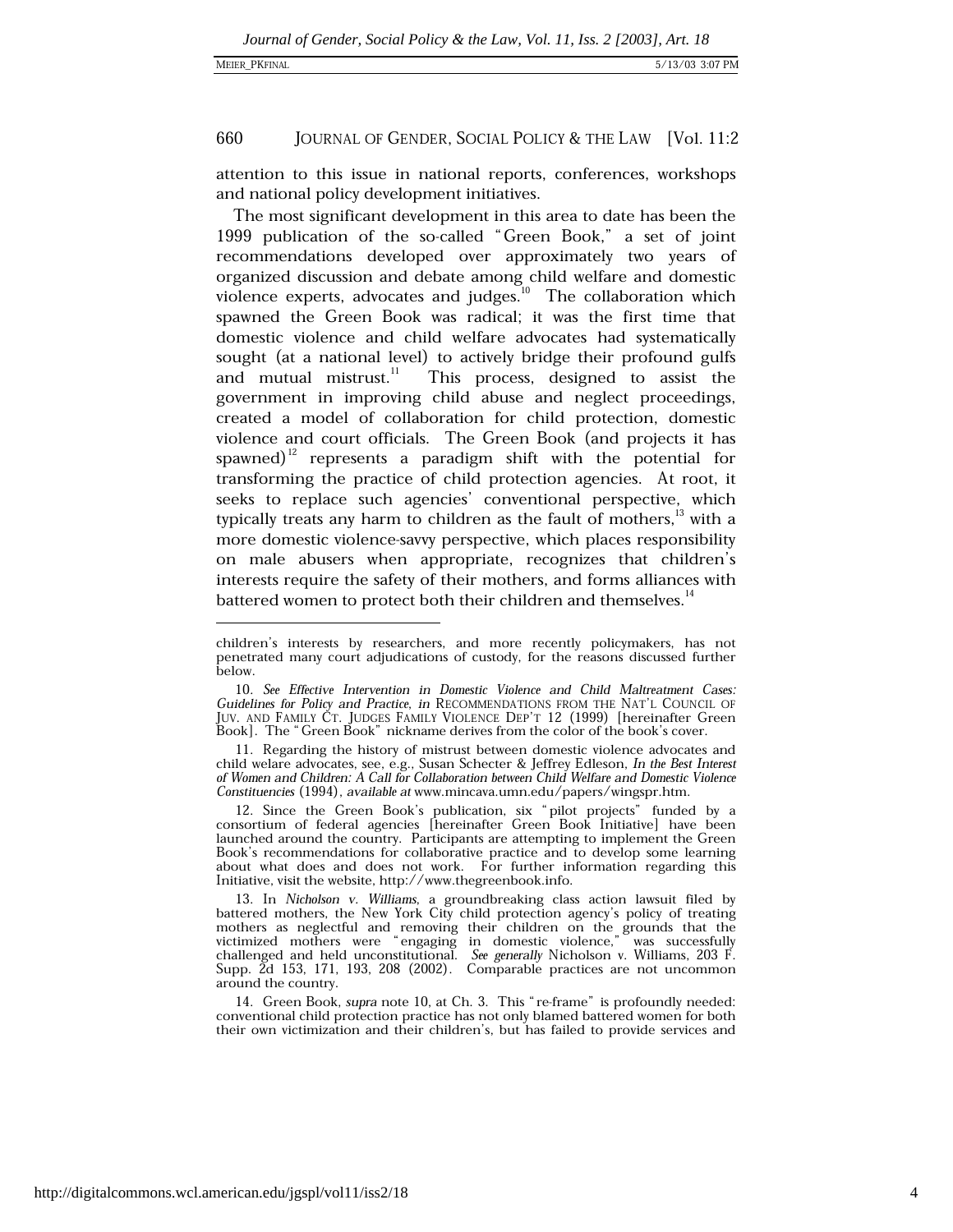| MEIER PKFINAL |
|---------------|
|               |

While reform of child protection practice is critically important, the flurry of attention to this arena also highlights how little attention has been paid to the parallel problem of child welfare dispositions in private litigation concerning domestic violence. Children's safety and well-being are often just as much at stake in litigation for civil protection orders, custody and divorce awards, all of which frequently determine the terms of child visitation or custody for an adult batterer.<sup>15</sup> Yet, far less policy or research attention has been directed to this arena.<sup>16</sup>

In fact, a clear understanding of what is happening in private custody/domestic violence litigation is a necessary extension of the Green Book process, and will shed light on the thought processes that contribute to woman-blaming where children are concerned. Unlike the child protection arena, where state policies have been either untouched by domestic violence awareness or blatantly victimblaming,<sup>17</sup> state statutes governing custody and visitation have already been revised to reflect some recognition of the relevance of domestic violence to custody and visitation dispositions. Most states now

15. See Case 1 infra Part I.A.

interventions that could meaningfully assist both the children and their mothers, and then compounded children's suffering by depriving them of their non-violent The disturbing case histories documented in Nicholson v. Williams mothers. demonstrate the extent to which many children (as well as mothers) have suffered unnecessarily from these misguided, and too often traumatic, state interventions. Id. at 163, 207-12, 252-53; see also Pualani Enos, Prosecuting Battered Mothers: State Laws' Failure to Protect Battered Women and Abused Children, 19 HARV. WOMEN'S L.J. 229<br>(1996); Evan Stark, A Failure to Protect: Unravelling "The Battered Mother's Dilemma", 27 W. St. U. L. REV. 29 (2000).

The Green Book Initiative seeks to reform child protection practice without explicitly naming the patriarchal social and cultural context within which these norms have flourished. It is thus a pragmatic, non-ideological attempt to transform patriarchy in this area; it remains to be seen how effective it will be in changing the cultures of child protection and the courts. While the pilot projects are still in the early stages, an initial "Evaluation Summary" will soon be available. See GREENBOOK INITIATIVE, FAQS (last visited May 3, 2003), available at http://www.thegreenbook.info.

<sup>16.</sup> In 2002 a groundbreaking book appeared, which has charted a new course for those who work on the overlap of custody litigation and domestic violence. LUNDY BANCROFT & JAY G. SILVERMAN, THE BATTERER AS PARENT: ADDRESSING THE IMPACT OF DOMESTIC VIOLENCE ON FAMILY DYNAMICS (2002). Written by two mental health professionals with extensive background in batterers' counseling not only marshals previous data on the impact of battering on children, but also draws on the authors' clinical experience to provide a powerful analysis of the reasons batterers pose emotional, as well as physical risks to children even after the parents separate. In addition, this book analyzes how batterers are able to be so successful in custody litigation. See id. at 115-28. Previously, Evan Stark was one of the first scholars and mental health professionals to identify how batterers use custody litigation to continue their abuse of the mother. See Evan Stark, Re-presenting Woman Battering: From Battered Woman Syndrome to Coercive Control, 58 ALB. L. REV. 973, 1018 (1995) [hereinafter Stark, Re-presenting Woman Battering].

<sup>17.</sup> See supra note 13.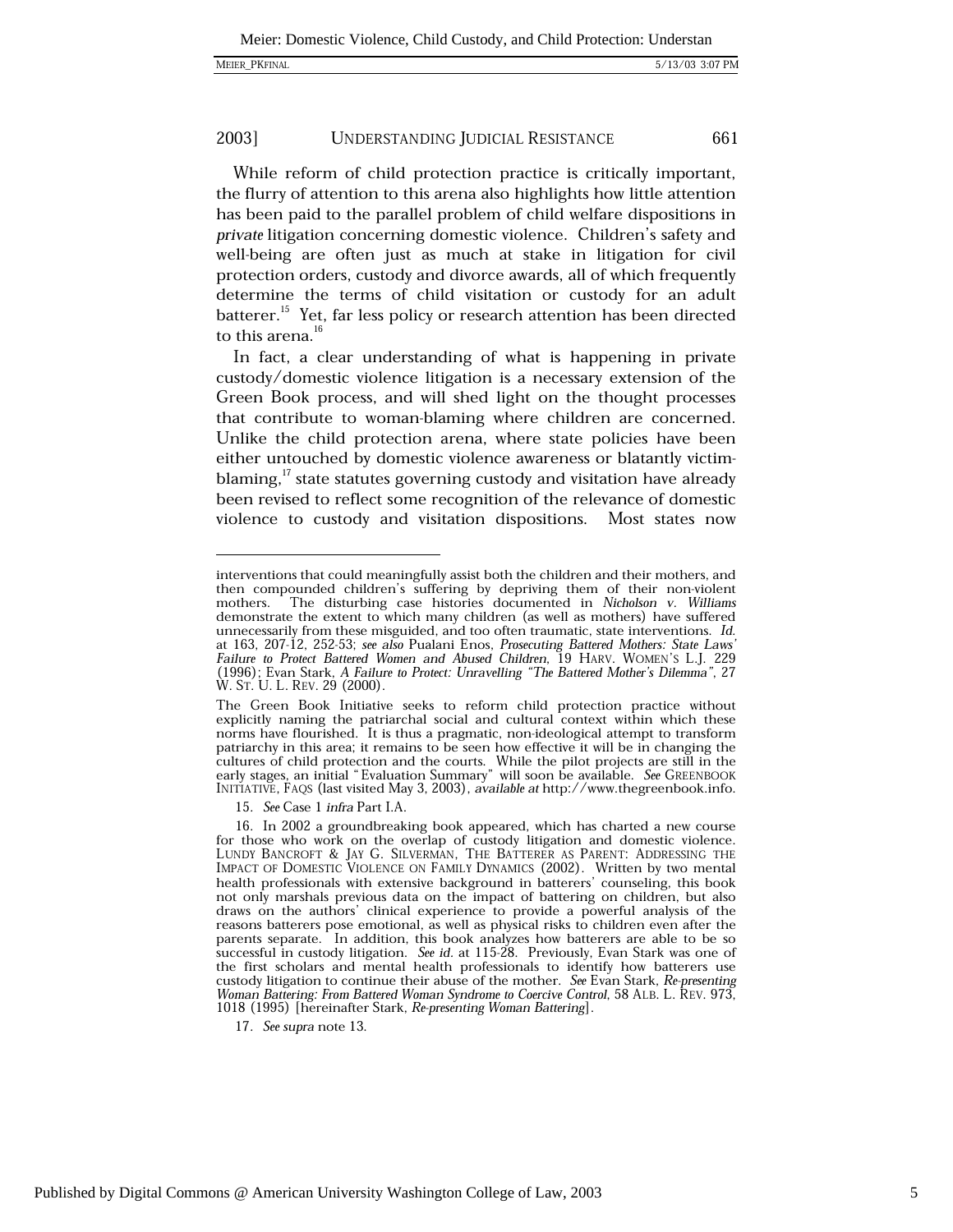require, at minimum, consideration of domestic violence in custody adjudications; approximately seventeen states have adopted a presumption of some kind against custody to batterers.<sup>18</sup> It is all the more striking, then, to realize that trial courts, even in these states, appear to be granting custody to alleged batterers more often than  $not.<sup>19</sup>$ 

This pattern is also striking for another reason: The failure of many courts to apply new understandings of domestic violence in cases concerning custody actually contrasts sharply with the demonstrable increases over the past ten years in judicial awareness and sensitivity to domestic violence in more standard "domestic violence" cases, such as civil protection orders or criminal prosecutions. At the least, it is no longer "politically correct" or conventional wisdom in these settings to disbelieve battered women's claims or trivialize them as petty family matters.<sup>20</sup> In contrast, the unreconstructed hostility of

20. See, e.g., Joan Meier, Battered Justice, WASH. MONTHLY, May 1987, at 37-45

<sup>18.</sup> See Nancy Lemon, Statutes Creating Rebuttable Presumptions Against Custody to Batterers: How Effective are They?, 28 WM. MITCHELL L. REV. 601 (2001); Family Violence in Child Custody Statutes: An Analysis of State Codes and Legal Practice, 29 FAM. L.Q. 197, 199, 225 app. (1995) [hereinafter Family Violence in Child Custody Statutes]; Pauline Quirion et al., Commentary: Protecting Children Exposed to Domestic Violence in Contested Custody and Visitation Litigation, 6 B.U. PUB. INT. L.J. 501, 519 n.119 (1997).

<sup>19.</sup> It is difficult to be sure what is happening in trial courts since only a small percentage of cases are appealed, but recent studies have identified a disturbing trend. See Kristen Lombardi, Custodians of Abuse, BOSTON PHOENIX, Jan. 9, 2003, at Part 1 (reporting on a variety of cases and studies indicating that, where abuse is alleged, a majority of courts award sole or joint custody to the abuser), available at http://www.bostonphoenix.com/boston/news\_features/top/features/documents/0 2643516.htm. In 1989, the Supreme Judicial Court of Massachusetts' Gender Bias Study found that more than 70% of fathers received sole or joint custody regardless of whether there was a history of abuse. See Lombardi, supra (citing AM. JUDGES ASS'N, DOMESTIC VIOLENCE AND THE COURTROOM (1996)); BANCROFT & SILVERMAN, supra note 16, at 115; see also Linda Neilson, Partner Abuse, Children and Statutory Change: Cautionary Comments on Women's Access to Justice, 18 WINDSOR Y.B. ACCESS JUST.<br>115, 144 (2000) (reporting that a study of 1147 randomly selected court files in a Canadian jurisdiction found that "not only do abusers obtain unrestricted access to their children, they also obtain custody in a significant number of cases.... [j]oint, split or full custody was granted to, or obtained by abusers in 16% of the court-filed cases  $\dots$ ").

My own (and research assistant's) admittedly unscientific survey of many of the United States cases (contained in Appendix A) found that, of thirty-eight cases in which mothers alleged abuse and sought to limit fathers' access to children, only two trial courts agreed with the mother; the remaining thirty-six courts awarded at least joint, and often sole, custody to the father. Thirteen of these decisions were upheld on appeal; one of the two favoring the mother was reversed on appeal. See Dinius v. Dinius, 564 N.W.2d 300 (N.D. 1997). Most of these cases were decided in states with a presumption against custody to the batterer. That battered women are now frequently losing custody to batterers shocked even me when I first started researching the case law for this Article. However, it is also clear that, in those few cases where appeal is possible, appellate courts are more likely to recognize the validity and significance of domestic violence for child custody decisions. See Quirion et al., supra note 18, at 519-20. See generally infra App. A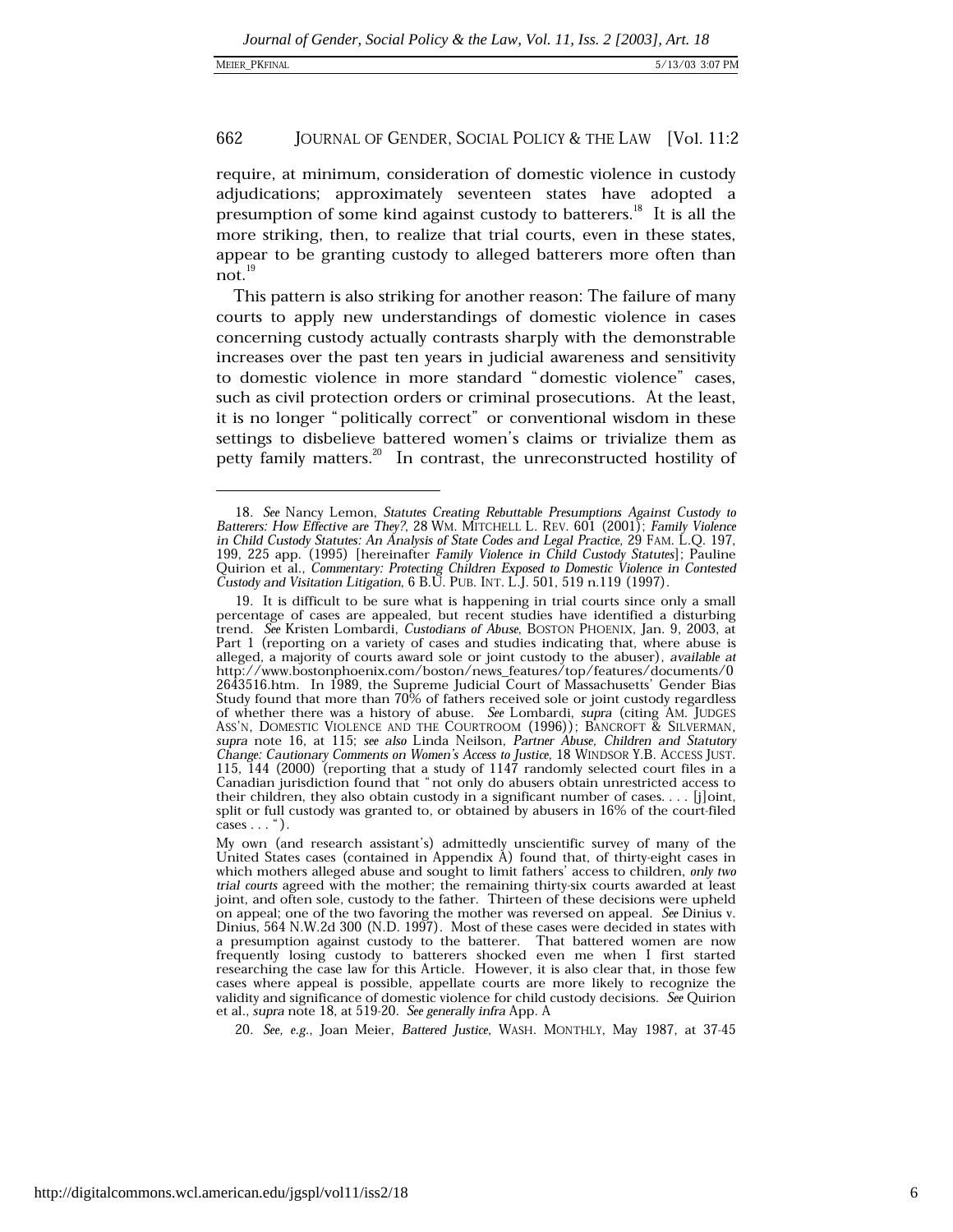663

### 2003] UNDERSTANDING JUDICIAL RESISTANCE

courts (and sometimes even the same judges) toward the same battered women and domestic violence allegations, when raised in the context of custody or visitation litigation, can be stunning.<sup>21</sup>

This difference suggests that, while society and the courts have acquired a superficial understanding of the reality of domestic violence, that understanding is not sufficiently deeply integrated to survive the challenge of truly painful choices regarding families. Thanks to the battered women's movement and massive legal reforms of the past three decades, courts are now more willing to recognize domestic violence in some "first order" cases, e.g., protection orders, and criminal prosecutions. But, as Martha Fineman has pointed out, "it is far easier to work out a position when the focus is on the male/female (or equivalent) dyad than when the implications of any action are for those relationships with their children."<sup>22</sup> Thus, when the issues become more fraught, and fathers' relationships with their children are at stake, hard won insights about domestic violence too often fall away as judges once again avoid facing the reality of women battering, and the difficult choices needed to protect women and children and hold abusers accountable.

The remainder of this Article first offers two case studies from my own practice which illustrate the resistance of family judges to battered women's claims concerning children. It then surveys changes in courts' understandings of domestic violence over the past two decades. Next, it discusses a series of analytic misconceptions that help fuel courts' resistance to battered mothers' claims in cases concerning children. While my analysis of family judges' ideology reflects some agreement with Schneider and other feminist theorists regarding the prevalence of patriarchy and sexism.<sup>23</sup> I focus more on

<sup>[</sup>hereinafter Meier, Battered Justice]; see also infra Part II.A.

<sup>21.</sup> See infra Parts I.A and II.B.

<sup>22.</sup> See Martha Fineman, Domestic Violence, Custody, and Visitation, 36 FAM. L.Q. 211, 216 (2002).

<sup>23.</sup> See SCHNEIDER, supra note 1, at 149 (quoting Martha Fineman, Images of Mothers in Poverty Discourse, 1991 DUKE L.J. 274, 289-90). Schneider states that motherhood is "a colonized concept," defined in our culture almos perspective, it is not surprising that adjudications of the relative rights of mothers and fathers with respect to children would bring out the most patriarchal and woman-blaming attitudes in judges and other professionals. However, it seems overdeterminative to suggest that the resistance of so many judges to mothers' claims is purely the result of sexism. Even reasonable, "enlightened" and/or "feminist" judges sometimes under-value domestic violence evidence in these cases. While patriarchal values may unconsciously be influencing even these judges' and evaluators' thinking, they are unlikely to be the sole explanation. Moreover, whereas conscious or unconscious sexism is not easily amenable to solutions, identification of other explanations for judges' blindness to the validity of mothers' claims may suggest other solutions.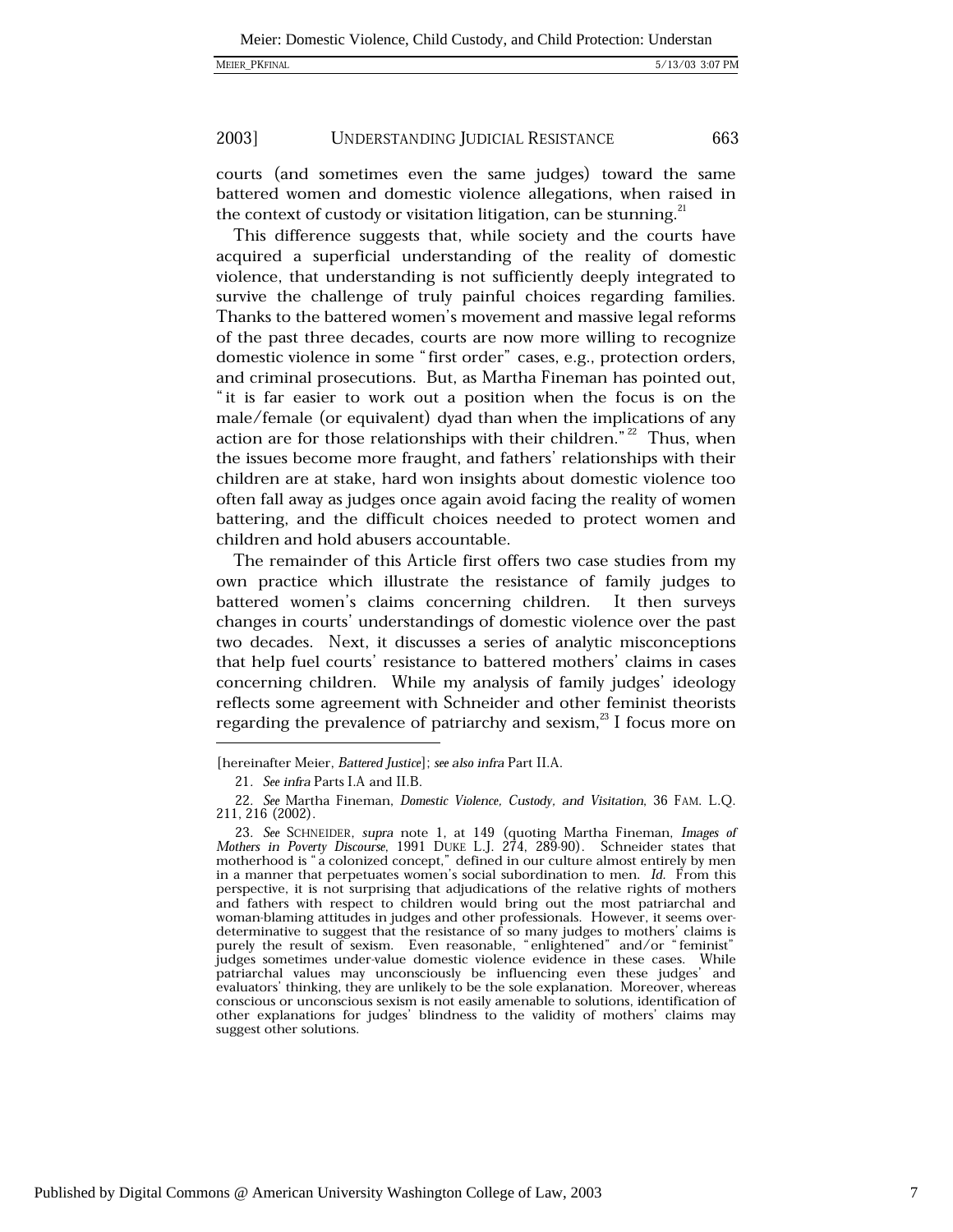the apparently gender-neutral constructs which consciously drive many judges and allow them to see themselves as doing "justice" or "right" when they reject battered women's claims on behalf of children. In so doing, I seek to open a dialogue between those like myself who start with an advocate's perspective and those in evaluative roles (courts and forensic evaluators) who must start from a "neutral" perspective in these cases. Accusations of patriarchy, while unfounded, cannot bridge the gap between us and will only contribute to a hardening of positions. My hope is that a presumption of good faith—such as that which enabled the Green Book's process to bridge the conflicting professional perspectives of domestic violence advocates, child protection advocates and the courts-may facilitate at least some movement toward better understanding and protection of children by those who seek to do their best in determining outcomes in these painful cases.

Finally, also in the spirit of the Green Book, I offer a thought experiment regarding two alternative forms of "collaboration" that could counter these dynamics. The Green Book Initiative's new collaboration between courts, child protection agencies and battered women's advocates has already triggered a re-visioning of the paradigm of public child protection actions. While aspects of my proposals for the private litigation realm are radical and raise practical questions, "out of the box" thinking about collaborative responses is needed to address the parallel problems in private litigation when domestic violence and child maltreatment overlap.

### $\mathbf{I}$ **CASE STUDIES**

### A. Case 1

Ms. Green<sup> $24$ </sup> had two sons, approximately six and eight years old, by two different fathers. She was living with a third man, who fathered her third child in the course of the litigation. The older boy's father, Mr. Anders, was very attached to his son and had long fought, both physically and verbally, with Ms. Green over the boy. The history of domestic violence (much of it not concerning the boy) was severe, including a rape at knife-point in Ms. Green's home after the parties were separated and an attempted strangling with a clothesline. The case came to court pursuant to Ms. Green's motion for contempt for violations of her civil protection order ("CPO"), largely involving Mr. Anders' verbal threats to kill her. A companion motion to modify the

<sup>24.</sup> The parties' names have been changed.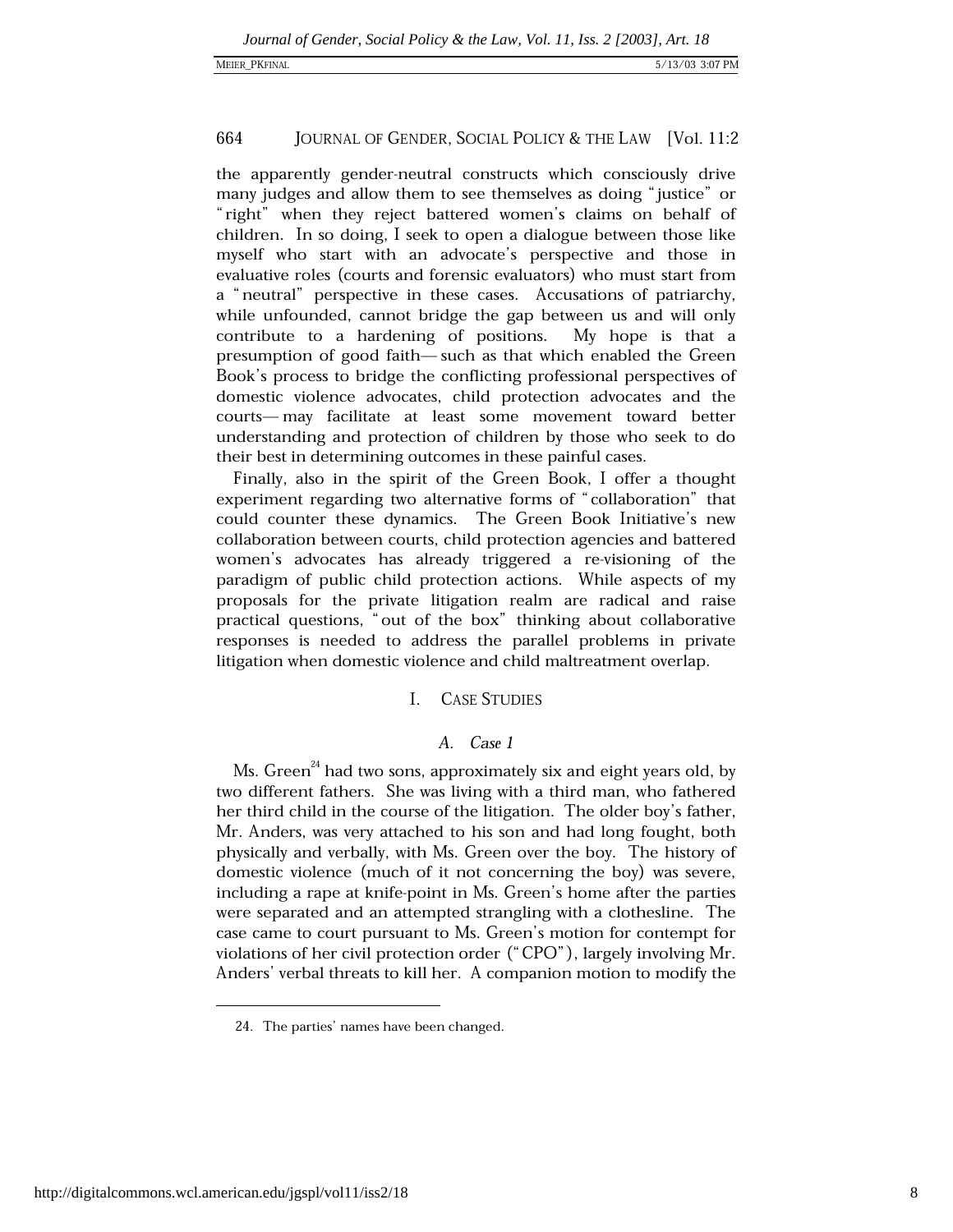665

### 2003] **UNDERSTANDING JUDICIAL RESISTANCE**

CPO was pending in which Mr. Anders was requesting that custody be transferred to him. This case was heard by a judge within a dedicated Domestic Violence Court that considered itself fairly well-educated on domestic violence and committed to proactively addressing it. In the course of the contempt litigation, the judge admitted extensive testimony about the history of domestic violence, and indicated at various points that he believed a fair portion of it.

The litigation was protracted over a series of months due to a hotly litigated due process issue concerning the investigative practices of the defense counsel. At the end of the first stage of the contempt litigation, with the next court date pending in two months, the court turned to the question of interim custody/visitation. Requesting no visitation with the father, Ms. Green's counsel (myself) argued that after returning from visits with his father, the boy had expressed violent hostility toward women including his mother, was incorrigible and impossible to control, expressed a desire to die, and pounded and kicked walls. After a month without seeing his father, his behavior had settled down. The court responded by saying "Where do you get this from? The mother?" in a tone of intense disgust, making clear that visitation was going to be awarded.<sup>25</sup> Within minutes, the mother decided to transfer custody to the father and gave up all contact with her son for the summer. She wanted to protect her own safety; and her continued dealings with both the courts and the abuser over the boy were traumatic and intolerable to her. Ultimately, she gave up custody for the remainder of the CPO (and to the best of my knowledge, permanently).

### B. Case 2

This case came to court in approximately 1992, before structural reforms were instituted to improve the court's response to domestic violence, and before the judge (and most others on this bench) had significant experience or education in that topic. The history of violence in this relationship included the abuser, Mr. Benson, choking, punching and threatening to kill Ms. Turner and their baby, as well as grabbing the baby and threatening to throw her out the window. After Ms. Turner obtained a protection order removing him

<sup>25.</sup> Not atypically, this court refused to hold an evidentiary hearing on the "temporary" visitation/custody determination. Rather, it addressed this issue solely through "colloquy" with counsel. The court's hostility toward the mother's claims regarding the boy was in contrast with its objectivity and basic respect for her testimony about the history of violence. It also contrasted noticeably with the court's strong concern for the boy when the abusing father alleged that the mother's partner was physically abusing the boy by pulling him by the ear and spanking him.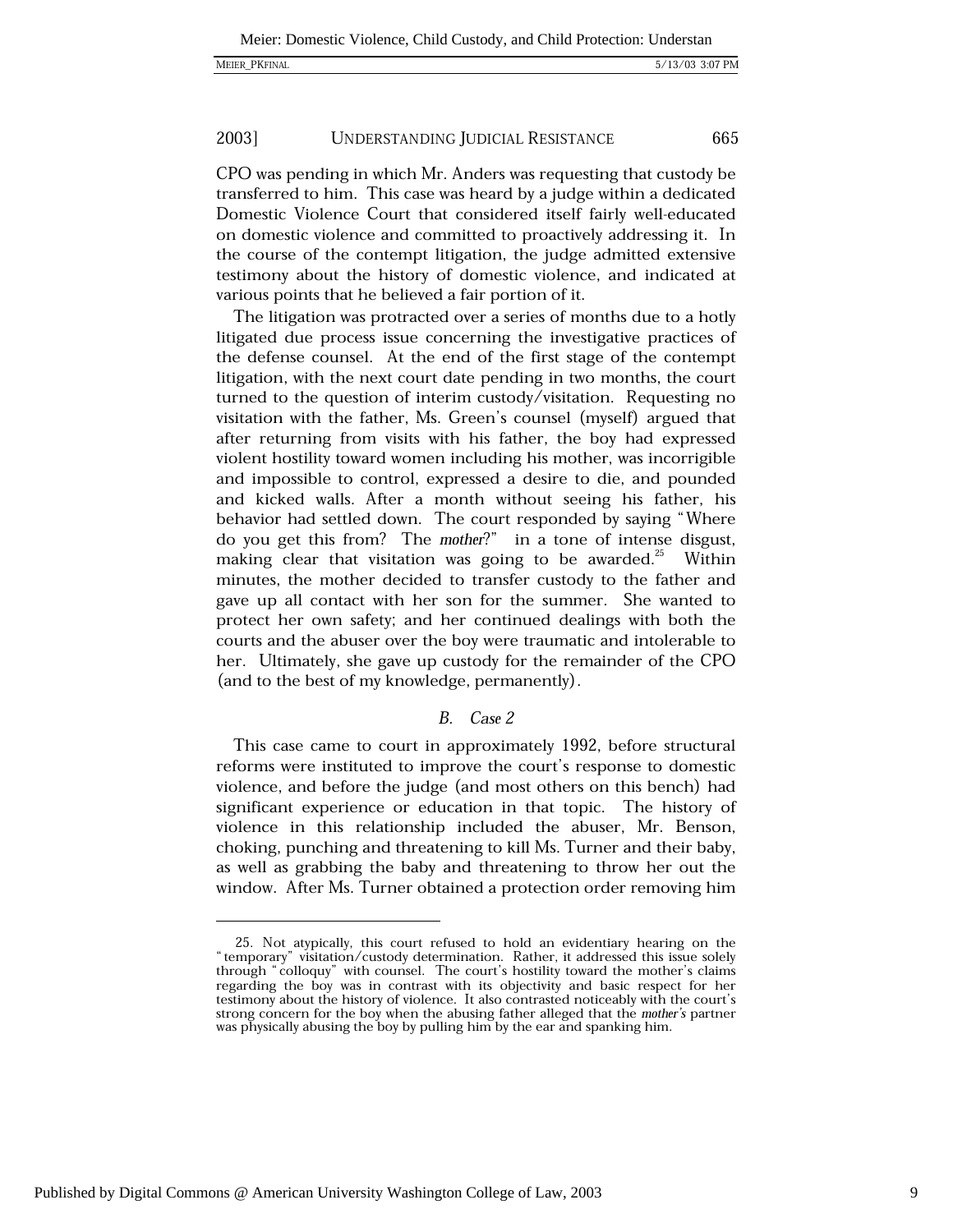from their shared apartment, he broke in repeatedly one night. After the police did nothing, on the fourth break-in, he stabbed Ms. Turner with scissors while the child watched from her crib. (Ms. Turner's life was saved by a friend's intervention.) Both before and after this incident, Mr. Benson made threats in person, on the telephone and in writing, such as "we're all going to die," and "I give After the stabbing, Ms. Turner moved to her you dead baby." father's home in the next state, but Mr. Benson continued to stalk and threaten her and the then four-year-old child with death. After we obtained a temporary protection order, she withdrew the CPO petition because she could not accept any award of visitation to Mr. Benson, which I had to advise her was likely, based on my experience with that court. (Mr. Benson had been home with the baby for at least the first year of her life while Ms. Turner worked).

Subsequently, Mr. Benson filed for custody or visitation. (Early on, the custody request was dropped.) After one day of testimony in which the history of abuse—including the stabbing—was aired, the court opened the next hearing by loudly lecturing both parties for "mudslinging" and for subjecting their daughter to "the police" and not resolving their dispute out of court. Subsequently, the court granted Mr. Benson temporary visitation twice a week for four hours, under supervision. During one visit the supervisor witnessed him putting his tongue in the girl's mouth. He refused to stop, stating that she's his daughter and he could do what he wanted. Ms. Turner also experienced her daughter tickling her in her crotch and attempting to tongue-kiss her, while stating that Mr. Benson did that with her. During other court-supervised visits, he had tantrums against Ms. Turner and on one occasion lay down on top of his daughter to prevent Ms. Turner from taking her home.

The trial lasted for approximately eight days, and included expert testimony validating Ms. Turner's claims and the serious danger she and her daughter faced from Mr. Benson, as well as two courtappointed evaluations, both of which entirely ignored the domestic violence history, and one of which evidenced a distinct lack of comprehension of the dynamics of domestic violence. Both court evaluators suggested that both parties must be lying since their stories were so contradictory. Eventually, after more typed threats appeared, including one sent to the judge, the judge appointed a guardian ad litem ("GAL"), ordered more psychological evaluations (including one for sexual abuse in which the evaluator relied on the father's claim that he had a normal childhood and found no support for the suspicion), and continued visits supervised by the GAL. The outside psychological evaluations once again ignored the domestic violence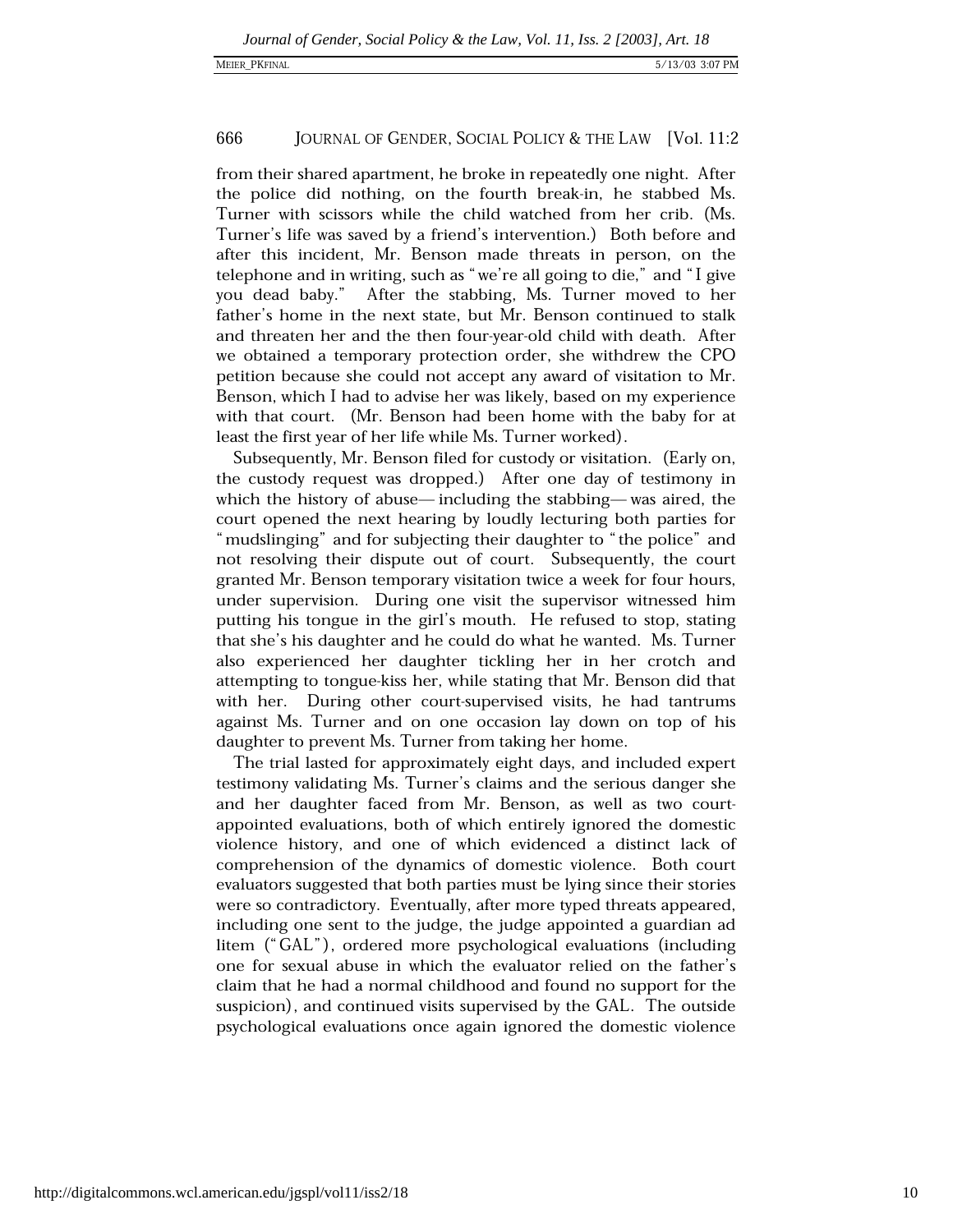and indicated a lack of comprehension of the issue. The GAL found the father-child bond to be positive (based on the child's tears when her father would leave) and the father's conduct during the visits she supervised to be appropriate. She found the mother (whose plastic demeanor, inappropriate giggling, and racing speech were indicative of post-traumatic stress disorder) to be highly non-credible. On numerous occasions, the judge stated that both parents were failing this child, threatened to put the child in foster care, and expressed his view that neither party was credible. Ultimately, after lengthy deliberation, the court ordered limited visitation conditioned on several kinds of counseling and supervision. The father never complied with these conditions, and the mother retained custody.

### II. JUDICIAL SCHIZOPHRENIA IN RESPONSES TO DOMESTIC VIOLENCE

While significant progress has been achieved in many state courts concerning basic understandings of domestic violence, including the commitment of resources, creative efforts to assist victims, and a genuine culture change, making the dismissal of such claims is no longer an acceptable norm, $^{26}$  there has been a striking insulation of custody/visitation adjudications from this new "enlightenment." Despite the widespread acceptance of the growing body of evidence that adult domestic violence is detrimental to children,<sup>27</sup> both courts and lawyers commonly separate the issue of domestic violence from custody/visitation, and even sometimes excuse it in a divorce context.<sup>28</sup> More notably, sympathy and concern to an adult battering

<sup>26.</sup> See infra note 35 and accompanying text.

<sup>27. &</sup>quot;Children of battered women have been found to be at increased risk for a broad range of emotional and behavioral difficulties, including suicidal tendencies, substance abuse, depression, developmental delays, educational and attention problems, and involvement in violence." BANCROFT & SILVERMAN, supra note 16, at 9. Furthermore, children exposed to batterers are themselves at high risk to become direct targets of physical abuse and of sexual abuse. The danger even extends to homicide: one multiyear study found that in approximately one-fifth of domestic violence homicides and attempted homicides, a child of the battered woman is also killed in the process." *Id.* See also Green Book, supra note 10, at 9 (noting that 30-60% of battered mothers' children are also maltreated). Betsy McAlister Groves eloquently documents the profound impact even violence which courts might view as "minor," i.e., in which no injuries were received, can have on children. Groves, supra note 9, at 64-72 (describing an upper middle class family in which the father once held a knife to the mother's throat).

<sup>28.</sup> See infra Part I.B; Karen Czapanskiy, Domestic Violence, the Family, and the Lawyering Process: Lessons from Studies on Gender Bias in the Courts, 27 FAM. L.O. 247, 255-58 (1993) (explaining that "most of the studies of gender bias in the courts report that judges routinely ignore the issue or dismiss as insubstantial the impact of parental violence on children in the household"). The risks to children when in the care of a batterer, even after the adult parties are separated, are discussed infra Part III.D.2.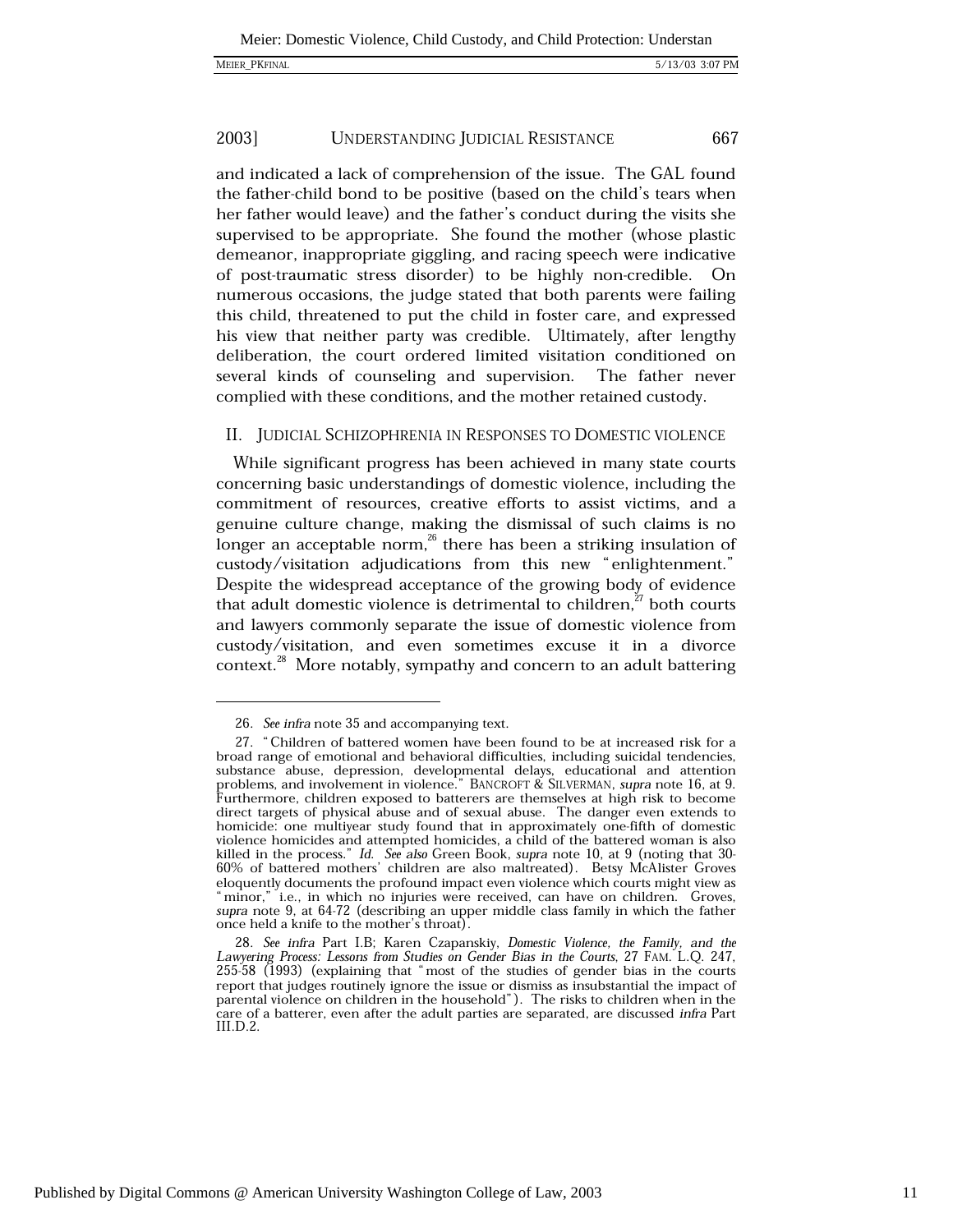### MEIER\_PKFINAL

### 668 JOURNAL OF GENDER, SOCIAL POLICY & THE LAW [Vol. 11:2

victim can be transformed into an attitude of disdain and outright hostility when the battered woman seeks to limit the abuser's access to his child.<sup>29</sup> This disjunction can even occur within a single case, heard by a single judge, as Case 1 above demonstrates. And, as Case I also suggests, this judicial attitude all too often inures to the profound detriment of the children involved.<sup>30</sup>

### A. Changes in Courts' Understanding of Domestic Violence

If we consider domestic violence proceedings which are not focused on children, e.g., protection order cases, it is fair to say that a battle has been fought and at least partially won, regarding the seriousness with which domestic violence is taken by the courts. Back in the 1980s, before domestic violence was widely recognized and understood, women were often hounded out of court and overtly disdained for claiming domestic violence, even in protection order cases. It was possible then to hear judges saying things that one would be far less likely to hear today in such proceedings. Thus, one Maryland woman who sought a protection order recalled the judge saying:

I don't believe anything that you're saying.... The reason I don't believe it is because I don't believe that anything like this could happen to me. If I was you and someone had threatened me with a gun, there is no way that I would continue to stay with them. There is no way that I could take that kind of abuse from them. Therefore, since I would not let that happen to me, I can't believe that it happened to you.<sup>31</sup>

<sup>29.</sup> See supra Part I.A; see also infra Part II.B.

<sup>30.</sup> That child essentially lost his mother because the court was not willing to prioritize her safety and protection from trauma over the father's "rights" to his child. While the boy was unquestionably attached to his father, his behavior clearly indicated how destructive emotionally his father was for him. Regarding children's physical and psychological risks from batterers, see infra Part III.D. (discussing the future effects past domestic violence can have on a child's emotional well-being). Not only are the risks of physical and sexual abuse elevated where a father is a batterer, but the emotional manipulation and abuse that many battering fathers inflict on their children, as in  $Case 1$ , often pose an ongoing and significant threat to children's emotional well-being. Id.

<sup>31.</sup> See Czapanskiy, supra note 28, at 252 (citing victim's testimony contained in GENDER BIAS IN THE COURTS: REPORT OF THE MARYLAND SPECIAL JOINT COMMITTEE ON GENDER BIAS IN THE COURTS 2-3 (1989)). In one highly publicized case in the mid-1980s, the judge told one alleged abuser "[if] you want to gnaw on her and she on<br>you, fine, but let's not do it at the taxpayers' expense;" this defendant later murdered his wife. See Meier, Battered Justice, supra note 20, at 38. It is not hard to find a litany of past examples of abusive judicial reactions to battered women seeking protection in the courts. See generally ANN JONES, NEXT TIME SHE'LL BE DEAD:<br>BATTERING & HOW TO STOP IT 15 (2000) (emphasizing that the law itself "contributes to the abuse abused women undergo" and describing various cases of domestic violence).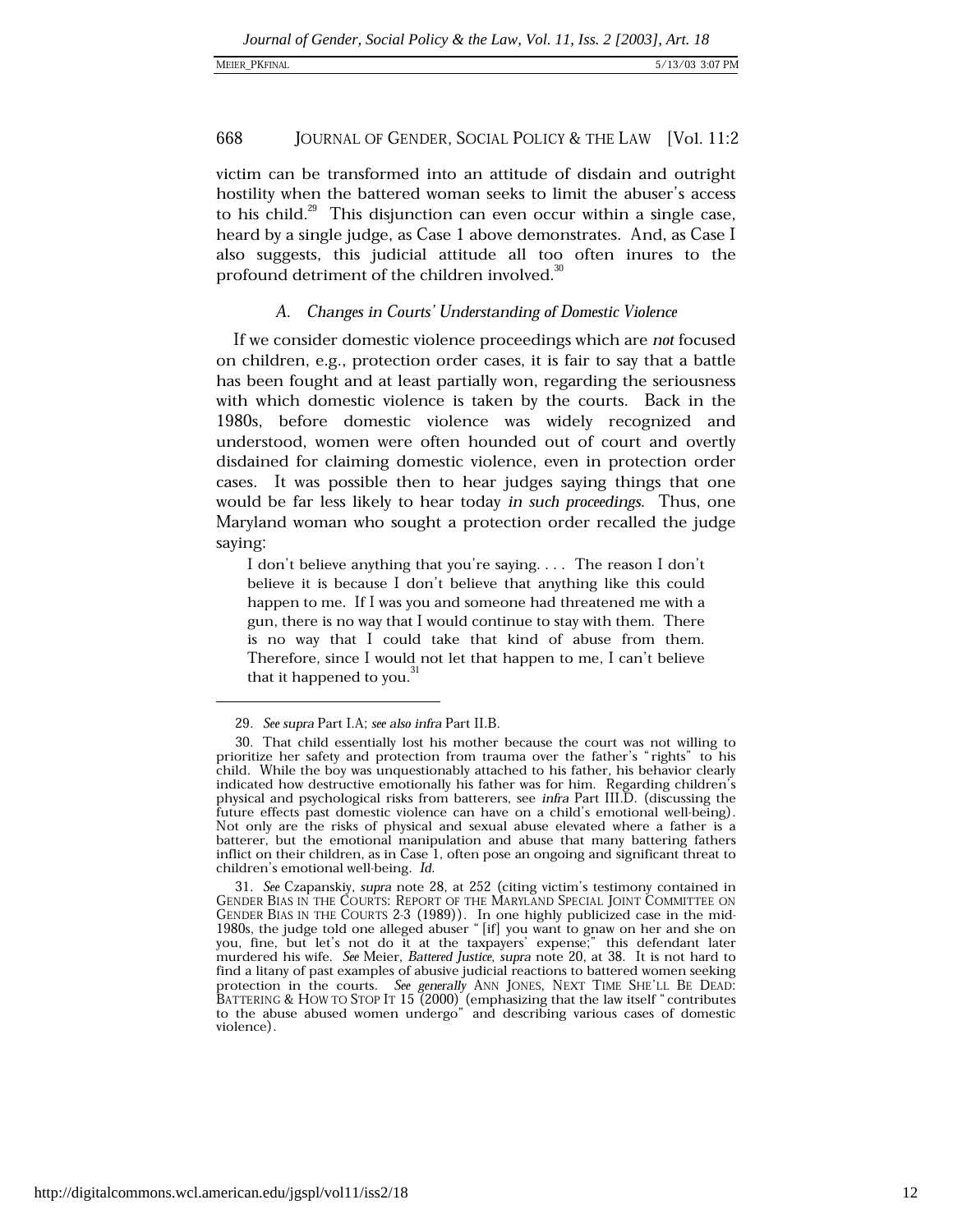669

### 2003] UNDERSTANDING JUDICIAL RESISTANCE

Similarly, in Case 2, litigated about ten years ago, after a day of testimony about the history of abuse, the judge opened the second day of proceedings by yelling at the parties (and myself) about "mudslinging." Subsequently, the judge seemed inclined to treat all of Ms. Turner's allegations of violence as fabrications.<sup>32</sup> Similarly, the forensic psychiatrist found Ms. Turner's "stories" of Mr. Benson's abuse "puffed up," "exaggerated" and "bizarre." In particular, he characterized her statements that the abuse had caused her to lose her job (through absenteeism and accusations Mr. Benson made to her employer) and forced her to go live in a shelter, as not making sense.<sup>33</sup> (He also found Mr. Benson even more unbelievable.) The social worker, although he experienced Mr. Benson's belligerence and coercion, and expressed concern (in private) about Mr. Benson's dangerousness, steadfastly insisted on presenting him as reasonable and decent in his statements to the court.<sup>34</sup>

We know now that the type of violence alleged in both Case 2 and the Maryland case just discussed is all too plausible, and that it plays out in many relationships. And in the past twenty years, in many jurisdictions, the litigation of domestic violence has been greatly transformed from what might fairly be called the "dark ages" to what might be called an "age of partial enlightenment," where judges more often respect women's right to seek protection and frequently credit their allegations. Many courts have instituted dedicated domestic violence dockets or courts, and in a growing number of jurisdictions it is no longer acceptable conventional practice, at least in protection order or criminal cases, to treat domestic violence allegations as implausible or trivial. $^{35}$  It is now at least somewhat

<sup>32.</sup> See supra Part I.B. The judge may have been influenced by Ms. Turner's previous avoidance of the court proceedings, and his belief that she had lied about receiving notice. Ultimately, while the court did not in its opinion reject all of the abuse allegations, and did fashion a highly protective visitation order, even years later the judge still expressed doubt to this author as to the truth.

<sup>33.</sup> See Report Milton Engel, in D.R. 2029-92d 6, 13 (June 23, 1993) (on file with author). Ms. Turner lost her job because Mr. Benson's abuse caused her to arrive late and miss work repeatedly. Ms. Turner's claim that she had to go to a shelter was apparently incomprehensible to the evaluator because Ms. Turner's father supposedly had a very nice house in which she had stayed with her daughter. The fact that she was being stalked at that location apparently did not enter in to the forensic psychiatrist's assessment. Id.

<sup>34.</sup> See generally Report by Dan Feeney, in D.R. 2029-92c 3 (May 28, 1993) (on file with author) (choosing not to interview parties about abuse because they "disagree about everything"). In retrospect, it seems likely that the social worker was intimidated by Mr. Benson, who was very large and imposing, often angry and yelling, and could be quite menacing.

<sup>35.</sup> See generally Deborah Epstein, Effective Intervention in Domestic Violence Cases: Rethinking the Roles of Prosecutors, Judges, and the Court System, 11 YALE J.L. & FEMINISM 3  $(1999).$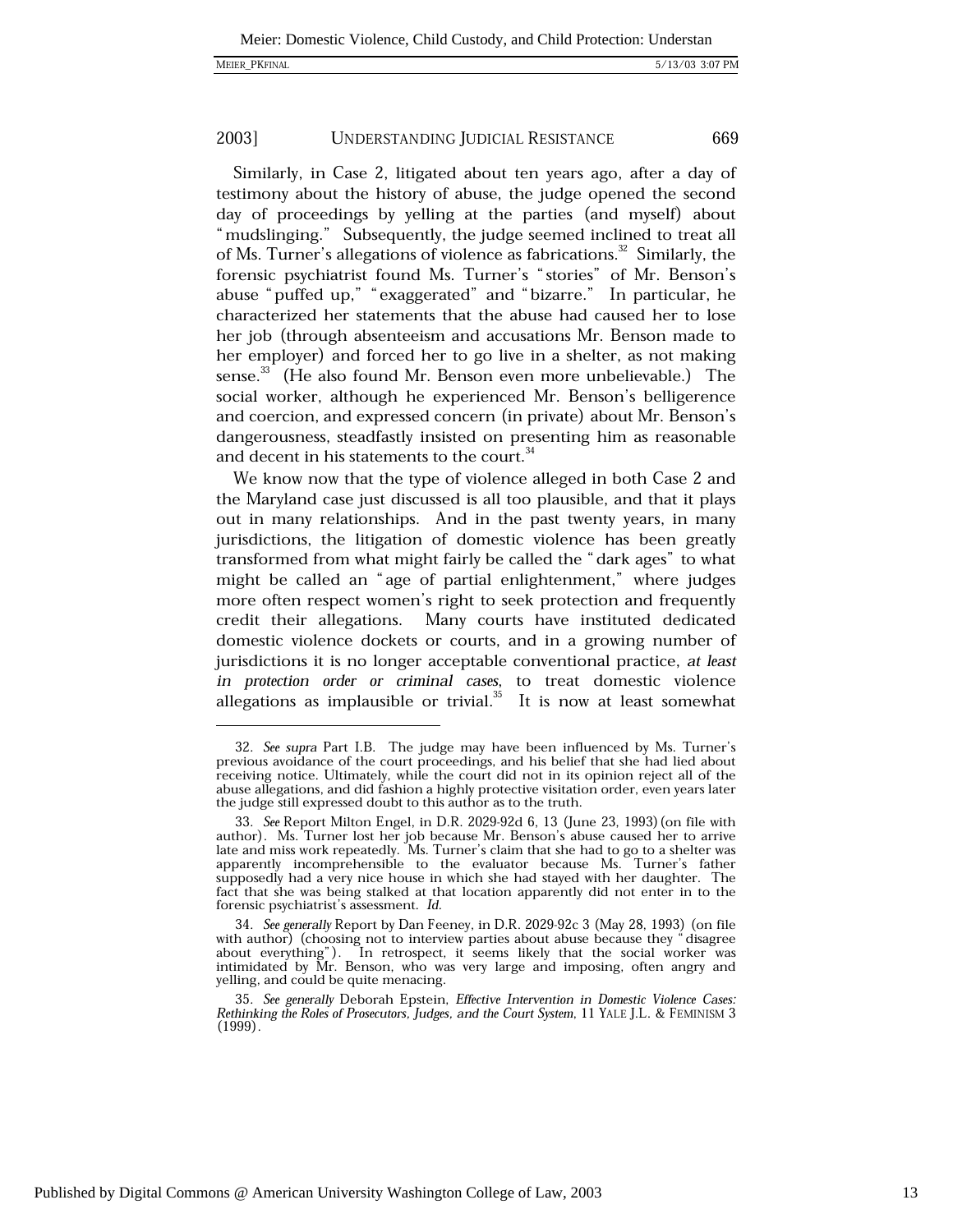shocking for domestic violence victims and their lawyers to be dismissed out of hand in criminal and civil cases where the violence itself is the central concern.<sup>36</sup>

A case in point is the District of Columbia's new Domestic Violence Court, which has been touted as a "model court" for its proactive approach and improved accessibility, efficiency and responsiveness to domestic violence claims.  $37$  As a litigator in the D.C. courts both before and since the Domestic Violence Court was instituted, I would agree that the new court has improved the handling of domestic violence cases in some respects, $3^8$  and that the issue has risen to a

37. See e.g., Epstein, supra note 38, at 5, 28, 44 (writing that "the community has already witnessed substantial differences in judicial treatment of these cases").

38. The new court may also have made it harder for victims in some respects. For instance, there is now greater invovlement of the defense bar in these cases, and the court is extremely sensitive to that bar's claims that the court is biased toward females. See Robinson v. United States, 769 A.2d 747 (D.C. App. 2001) (rejecting an equal protection challenge to the Domestic Violence Unit). Many judges make a point of emphasizing, as one did at a bench/bar meeting, that "women are violent Men now account for approximately 15-20% of the filings for CPOs in this  $\overline{100}$ ." court (including cross-petitions where women have also filed); some percentage of these are granted. Telephone Interview with Paul Roddy, Chief Clerk of the Domestic Violence Unit, D.C. Superior Court (Apr. 15, 2003).

<sup>36.</sup> See Betsy Tsai, The Trend Toward Specialized Domestic Violence Courts: Improvements on an Effective Innovation, 68 FORDHAM L. REV. 1285, 1291 (2000) (noting that "the legal system has made great strides in its treatment of domestic violence"). But cf. Deborah M. Weissman, Gender-Based Violence as Judicial Anomaly Between "The Truly National and the Truly Local" 42 B.C. L. REV. 1081, 1126 (2001) (noting that "increased attention to domestic violence has resulted in unfounded assumptions about progress in the courts"). The findings of James Ptacek's landmark study of two Boston courts' responses to battered women in protection order cases support the widely held view that the courts' treatment of battered women has improved. See JAMES PTACEK, BATTERED WOMEN IN THE COURTROOM: THE POWER OF JUDICIAL RESPONSES 106 (1999). In his survey Ptacek found that "most judges presented a supportive demeanor" to the battered women that appeared before them. Id. 150. In fact, the study found that eight out of eighteen judges presented a "goodnatured" demeanor toward the women, and only one judge was seen as "firm<br>(condescending/harsh)" toward the women before him. (Two more presented a "good-(conditioning matin) which are women before limit. (Two more presented a good natured" but "condescending" demeanor to the women; six presented a "bureaucratic" (i.e., impersonal) demeanor.) Id. Seven judges were seen as " make battered women welcome and comfortable in the court, and to take the violence allegations seriously. *Id.* at 116-35. These findings are quite astonishing when placed next to the recent findings of a survey by the Wellesley Centers for Women which documents repeated instances of Boston judges demeaning and insulting battered mothers before them in *custody matters*. See WELLESLEY CTRS. FOR WOMEN BATTERED MOTHERS' TESTIMONY PROJECT, BATTERED MOTHERS SPEAK OUT: A HUMAN RIGHTS REPORT ON DOMESTIC VIOLENCE AND CHILD CUSTODY IN THE MASSACHUSETTS FAMILY COURTS (2002) [hereinafter WELLESLEY BMTP REPORT], available at http://www.wcwonline.org/wrn/battered.html. Yet there are hints of a similar mental bifurcation between custody and "pure" domestic violence cases even among the "supportive" judges interviewed by Ptacek. See Ptacek, supra at 124 (observing that one supportive judge also expressed in his interview sympathy for batterer's visitation rights, which, according to Ptacek, "seemed to conflict with his initial remarks about the seriousness of the violence").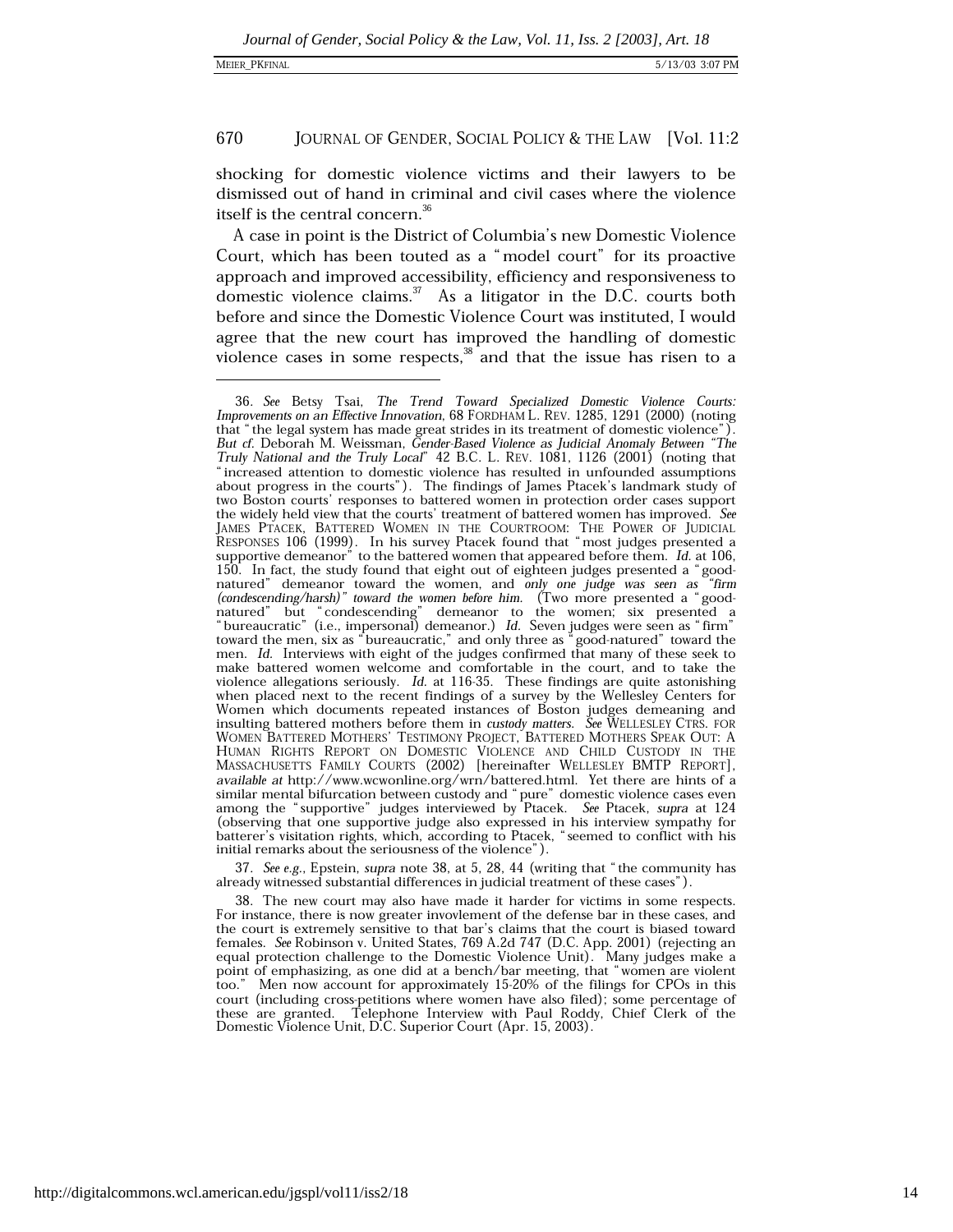much higher level of importance and is now taken seriously more often than not. But it is these very improvements in the handling of domestic violence cases that have made the lack of such respect for battering claims in custody/visitation cases within the same court so striking.

### B. Limits of the "New Enlightenment": Custody and Visitation Determinations

Thus, in Case 1 above, which was litigated within the Domestic Violence Court, the judge's very demeanor switched from being objective and basically respectful regarding the domestic violence allegations (which were related to the claim of contempt of the protection order), to hostile and demeaning when the subject of child visitation was addressed (as part of the abuser's motion to modify the CPO). In response to my argument that the batterer should not receive visitation pending the next court date in two months, the judge snarlingly dismissed my description of the child's destructive behaviors because it came from "the mother" (who was standing right next to me).<sup>39</sup> The judge's hostility toward the abused mother's claim of risk to the child was in marked contrast to his receptivity to the *abuser's* claim that the mother's new boyfriend was In fact, the court ordered a child abuse abusing the child. investigation of the mother and her boyfriend, but not the batterer. It is important to bear in mind that this judge, although known to have quite a temper, was generally considered fairly enlightened on domestic violence. Moreover, he has since been elevated to a significant administrative position, was previously credited as one of the more effective judges in the Domestic Violence Court, and has generally expressed a fair degree of openness to the concerns of domestic violence advocates.

I have had similar, albeit less intense, experiences elsewhere in the D.C. Domestic Violence Unit with a variety of judges, typically in cases where clients sought custody or visitation as a term of a CPO. Even in the context of these cases, brought specifically to seek protection from violence, many D.C. judges, including those in the Domestic Violence Unit, consciously strive to treat custody or visitation issues independently from the abuse, and to cabin off their knowledge of the abuse from their determination of custody or visitation.<sup>40</sup>

<sup>39.</sup> See supra Part I.A (noting the impact of this comment and the hostile dynamic of the court proceedings on the mother's decision to give up custody).

<sup>40.</sup> See Ptacek, supra note 36, at 124 (noting the judge's co-existing attitudes of firmness against domestic violence but sympathy toward visitation requests).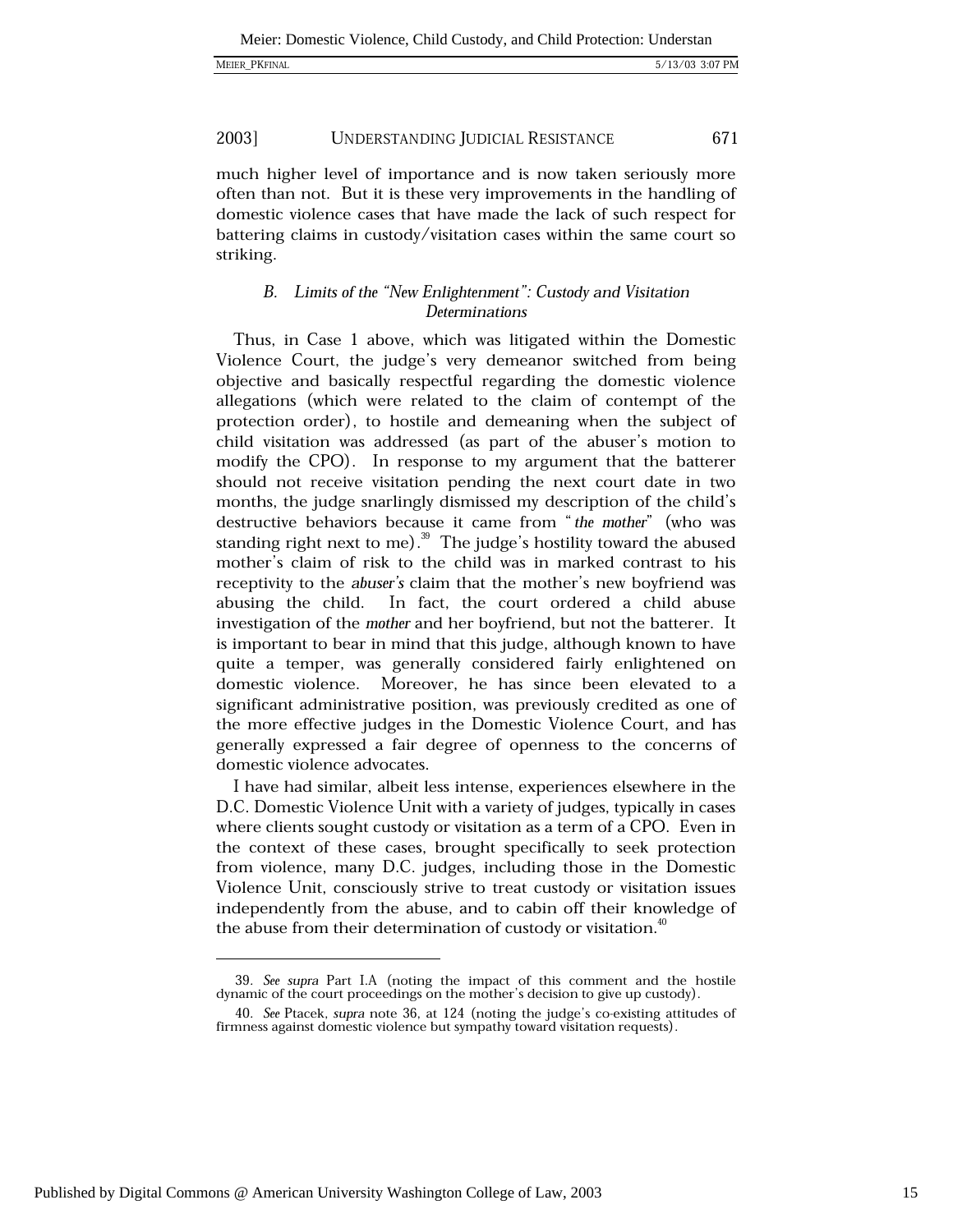This sense that many family judges seem to retain a mental "bifurcation" between "custody/visitation" matters and "domestic violence" matters was crystallized during planning discussions in 2002 for the new Family Court in the District of Columbia. While the new court does not encompass the existing Domestic Violence Unit, where protection orders and criminal cases are handled, it adjudicates all other family law cases. When the question arose of how domestic violence would be handled in the new Family Court, both the judges and attorneys involved in the planning stated that this court would not be handling "domestic violence cases," as though domestic violence is not an issue in divorce and custody cases.

Courts' discounting of battered women's claims that their children are at risk from the batterer is actually extraordinarily common and of late has received increasing public attention. For instance, the Wellesley Battered Mothers' Testimony Project found, based on interviews of forty abused women and thirty-one victim advocates across Massachusetts, that these mothers were commonly treated as "hysterical and unreasonable," with "scorn, condescension and disrespect," and were prevented from being heard in court.<sup>41</sup> According to interviewees, fifteen of the forty had joint or sole custody awarded to their abusive ex-partner, each of whom had also abused the children. Thirty-eight said that judges, family service officers, and GALs had ignored or minimized their claims. Nine said judges and GALs failed to investigate the alleged physical and sexual abuse. And six said judges and GALs refused to even consider documented evidence of child abuse.<sup>42</sup>

While published opinions are harder to parse because their renditions of the evidence tend to support their legal rulings, it is apparent even here that both the majority of trial courts and some number of appellate courts are rejecting the implications of domestic violence for custody. For instance, in In re Custody of  $Zia$ ,  $43$  the Massachusetts Court of Appeals upheld a trial court's finding that there was "no history or pattern of domestic violence" despite two

<sup>41.</sup> See Lombardi, supra note 19, at Part 2.

<sup>42.</sup> See id. (reporting the findings of the WELLESLEY BMTP REPORT); WELLESLEY BMTP REPORT, supra note 36, at app. A. The Battered Mothers' Testimony Project was a "multi-year, four-phase study using a variety of research approaches in which human rights fact finding was complimented by qualitative and quantitative social<br>science research methodologies." Id. at 6. It has been criticized because the<br>researchers did not interview the accused abusers. Court recor documentation were reviewed in 25% of cases; all confirmed the women's reports. Lombardi, supra note 19, at Part 2 (citing an interview with Lundy Bancroft, author of the study).

<sup>43. 736</sup> N.E.2d 449 (Mass. App. Ct. 2000).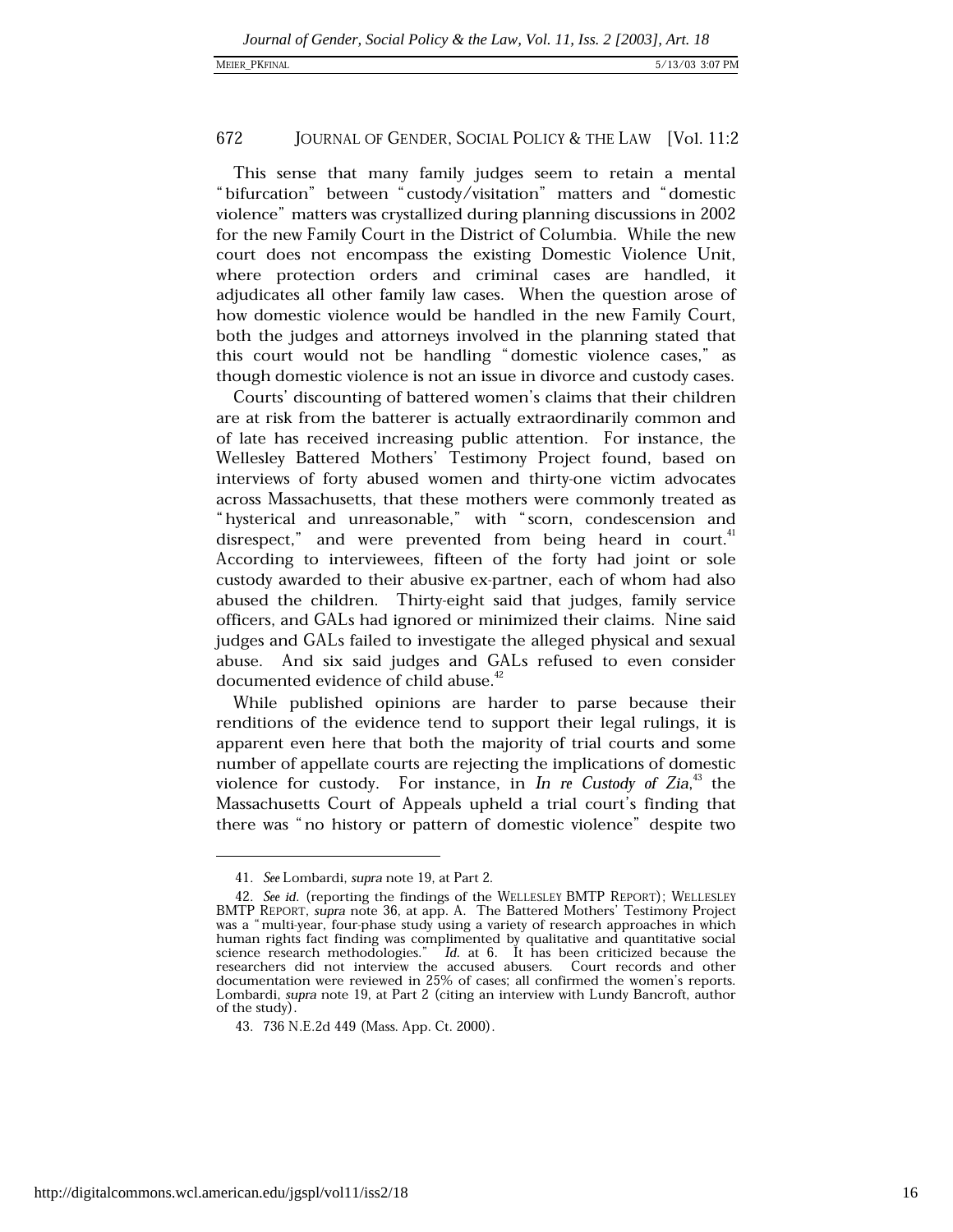MEIER\_PKFINAL

#### 2003] **UNDERSTANDING JUDICIAL RESISTANCE** 673

restraining orders and multiple assault convictions against the father.<sup>44</sup> As justification, the court pointed to the mother's "thwarting" of the father's joint legal custody, her inadequate boundary-setting and arrest for possession of drugs.<sup>45</sup> In Kent v. Green,<sup>46</sup> the Alabama Court of Civil Appeals, over a troubled dissent, upheld an award of sole custody of a sixteen-month-old to the father despite the father's undisputed choking of the mother resulting in her hospitalization and his arrest. The court affirmed the trial court's determination of the "best interests of the child" based primarily on the testimony of a psychologist, who found that the father was not likely to commit violence again and was in treatment for his anger, whereas the mother was not receiving treatment for her psychological problems.<sup>47</sup> In Gant v. Gant,<sup>48</sup> the Missouri Court of Appeals upheld custody to the father, despite the mother's extensive testimony of a history of violence, threats of homicide and suicide, and property destruction, and the father's admission to some incidents. The appeals court noted that the lower "court may believe all, part or none of any witness's testimony." 49

It is notable that courts' resistance to domestic violence issues has not been constrained by state statutes which were adopted to do exactly that, e.g., by adoption of presumptions against custody to batterers. Several courts have evaded the legislative intent of such statutes by holding that, even where domestic violence was proven, those incidents are simply not sufficient to constitute "domestic violence" as contemplated by the statute.<sup>50</sup> Other courts continue to

48. 923 S.W.2d 527 (Mo. App. 1996).

<sup>44.</sup> Id. at 246.

<sup>45.</sup> Id. at 456 n.12.

<sup>46. 701</sup> So. 2d 4 (Ala. Civ. App. 1996).

<sup>47.</sup> Id. at 5; see also infra Part III.E (discussing how and why mental health experts' predictions are so consistently misguided and damaging in this field); infra note 167.

<sup>49.</sup> Id. at 531.

<sup>50.</sup> See, e.g., Couch v. Couch, 978 S.W.2d 505 (Mo. App. 1998) (upholding the trial court's finding that the father's breaking of the mother's collarbone does not constitute a "pattern of domestic violence" under the statute, and discounting child sexual abuse allegations); Simmons v. Simmons, 649 So. 2d 799, 802 (La. App. Ct. 1995) (holding that the trial court properly found no "history of perpetuating family violence" as required by statute, where it accepted "only occasional incidents of violence that may have been provoked by the wife's adultery" and rejected abuse allegations which were not corroborated by a document or the husband's admissions); see also In re Custody of Zia, 736 N.E.2d at 456 (explaining that past restraining orders and a pending assault charge do not constitute "a pattern or serious incident of abuse that would give rise to the rebuttable presumption");<br>Hamilton v. Hamilton, 886 S.W.2d 711, 715 (Mo. App. 1994) (commenting that the two admitted assaults over twenty years and wife's testimony of ongoing "verbal and abusive" behavior do not prove the "pattern of violence" required by statute); Brown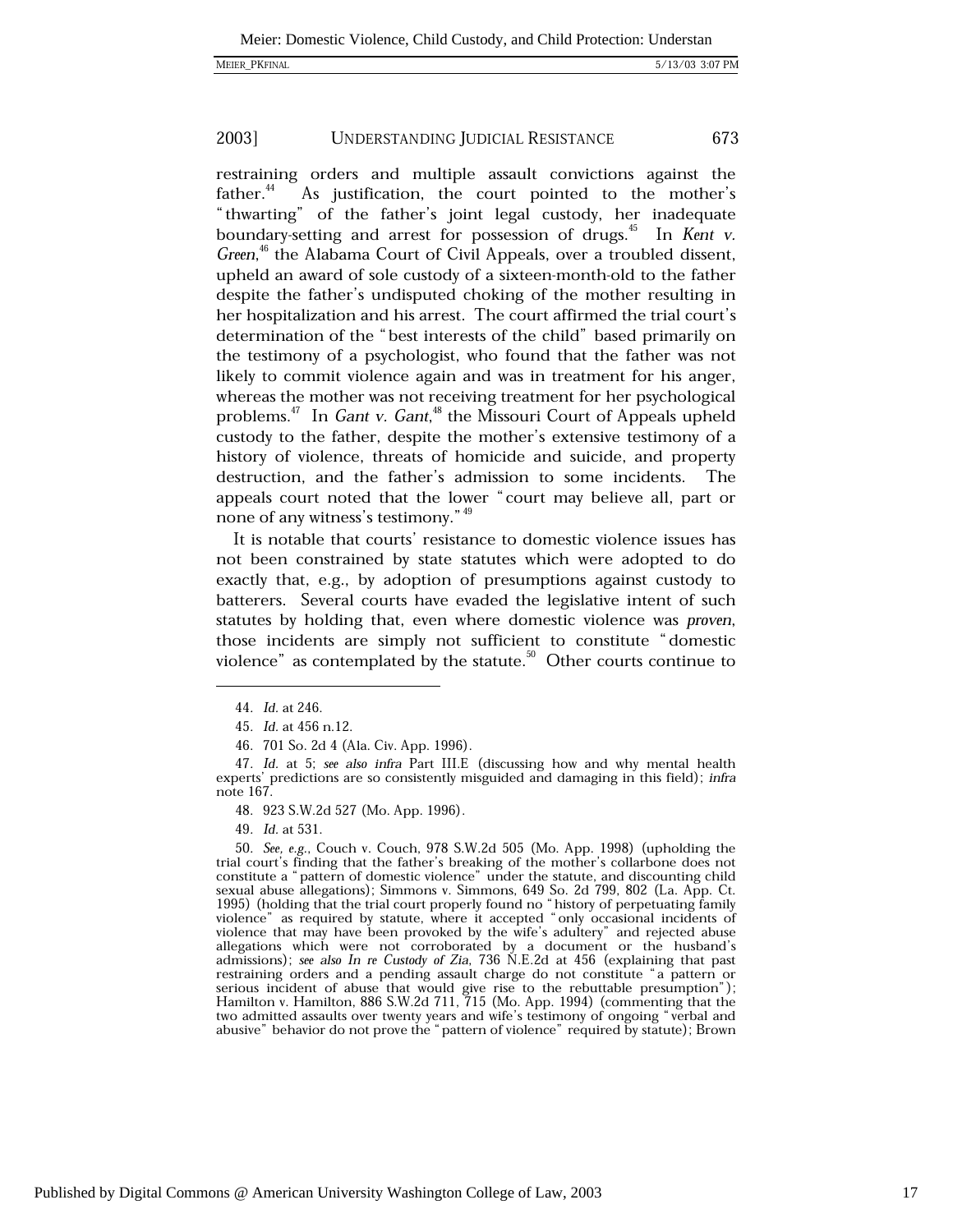exclude evidence of domestic violence despite legislative requirements that it be considered.<sup>51</sup>

Still more disturbingly, courts' reactivity to mothers' domestic violence allegations in the custody/visitation context sometimes blinds judges to evidence of direct abuse of the child by the batterer. The failure to recognize such "co-abuse" flies in the face of the wellestablished correlation between adult domestic violence and child abuse by the adult batterer.<sup>52</sup> Both the correlation and the court's refusal to consider it was classically present in Case 2 above. We presented substantial evidence of very troubling behaviors by Mr. Benson toward the child, including his tongue-kissing the child during court-supervised visits (and angry retort when the supervisor told him to stop); the child's report that she slept in the same bed with her father during an unsupervised visit and that he told her a "secret;" and subsequent reports that he "tickles" her between her legs.<sup>53</sup> My client also testified to Mr. Benson's repeated threats to kill the child along with her mother (including a written threat, "I give you dead baby"), attempt to throw the child out the window, and excessive spanking of the child when the parties lived together. All of these allegations, along with the claims of spousal abuse, were virtually ignored.<sup>34</sup>

Again, the horror stories abound. The kinds of child abuse

v. Brown, 867 P.2d 477, 479 (Okla. Ct. App. 1993) (holding that the mother's testimony that the father shoved her with force against a dorrway, broke car windows, and made verbal threats of violence against her does not constitute "any evidence which supports . . . claim [of] 'ongoing domestic abuse' as required by the statute");<br>Cox v. Cox, 613 N.W.2d 516, 521 (N.D. 2000) (noting that a conviction for simple exactly which caused bruises and hitting the car instead of the complainant did not<br>constitute an incident causing "serious bodily injury," or a "pattern," where other<br>allegations were found not credible); Brown v. Brown, discussions were round not creame), brown v. brown, 000 iv.w.zd 605, 675 (N.D.<br>1999) (upholding the trial court's finding that "incidents of domestic violence by<br>both parties" neither indicated a "pattern of behavior" nor 303 (N.D. 1997) (reversing the trial court's finding that the father's use of physical force against the daughter entitled the mother to custody because both incidents occurred seven years prior, and holding they did not involve serious bodily injury or a "pattern of domestic violence").

<sup>51.</sup> See, e.g., Raney v. Wren, 722 So. 2d 54 (La. Ct. App. 1998) (upholding the trial court's exclusion of evidence of past domestic violence pre-dating a prior consent custody order, despite the lower court's finding that the mother's fear was unjustified and that it was "outraged" by her move away without notifying the father).

<sup>52.</sup> See supra note 27 and accompanying text.

<sup>53.</sup> See supra Part I.B (explaining that such evidence could be characterized as evidence of either "abuse" or of "grooming" for more full-fledged sexual abuse).

<sup>54.</sup> Allegations of child sexual abuse are especially charged and likely to be turned against the mother, regardless of whether adult domestic violence is in the mix. See Lombardi, supra note 19, at Part 3 (describing cases of alleged sexual abuse and courts' refusal to respond).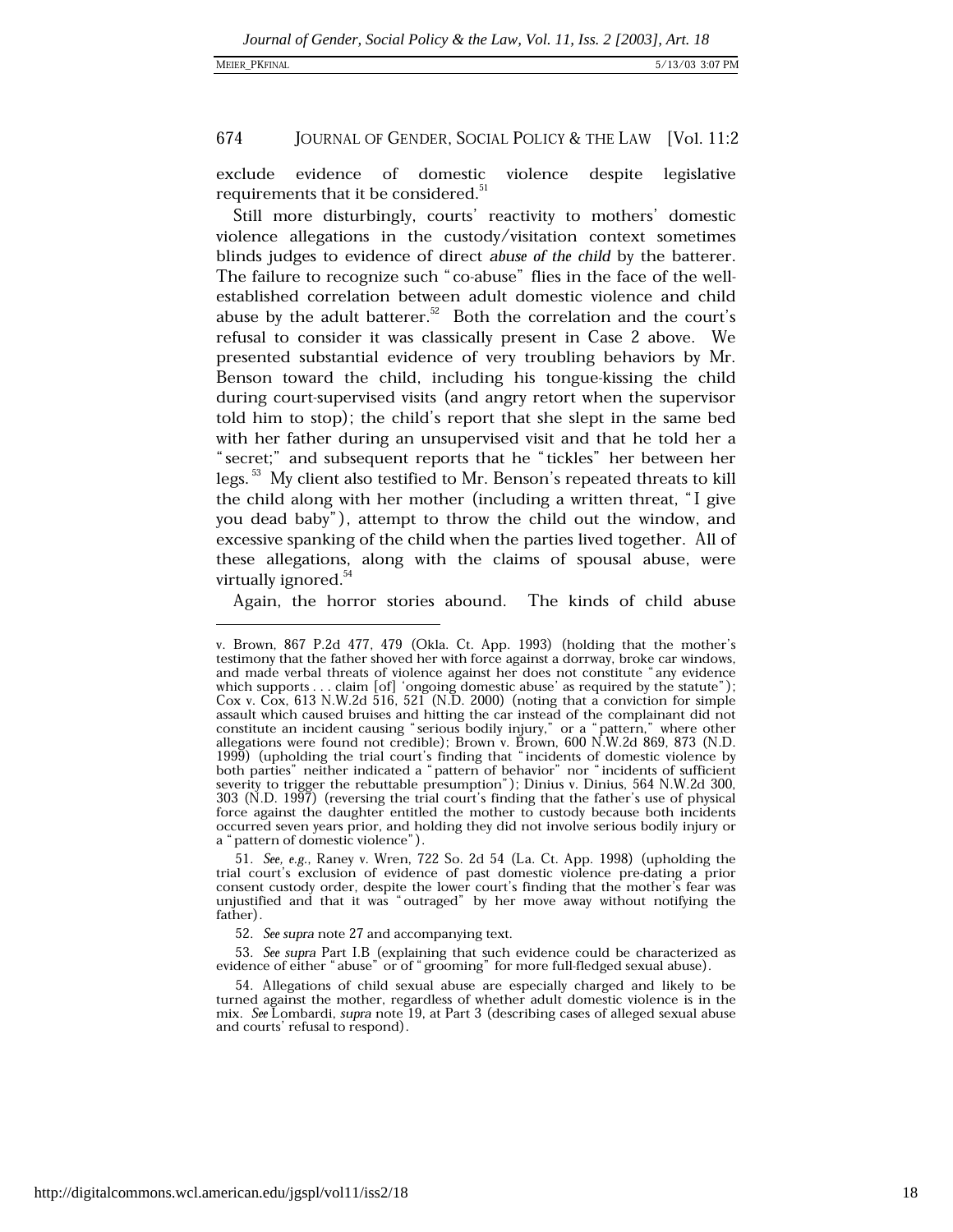675

#### 2003] UNDERSTANDING JUDICIAL RESISTANCE

ignored, minimized, disbelieved, or allowed to happen in the cases investigated by the Wellesley Battered Mothers' Testimony Project, included the following:

My husband took the baby and said, 'Shut this  $f^{*****}$  kid up!' and threw him across the room. And all I could see was Nathan hitting the wall, and I grabbed him.<sup>5</sup>

She told me that he put two fingers inside of her vagina.<sup>30</sup>

When I first saw my son after that year with his father, he had on pants . . . that were ripped, he had eczema so bad, he had sneakers that were too small, with no laces, he was emaciated.... To this day, this boy is like a boy of stone.<sup>5</sup>

### III. WHY AND HOW COURTS RESIST DOMESTIC VIOLENCE CLAIMS IN **CUSTODY CASES**

It can generally be assumed that judges and forensic evaluators who react negatively to battered mothers' claims in custody/visitation contests do not (with some notable exceptions) consciously do so out of sexism. Rather, they often rely on apparently gender-neutral rationales, which undercut the likelihood that a battered mother is truly seeking to protect her children. Part A below explores one sometimes unspoken but extremely powerful "gender-neutral" norm which pervasively influences courts adjudicating custody and visitation, and militates against serious consideration of domestic violence: the emphasis on parental equality, which more specifically takes the form of a focus on fathers. It is my sense that the desire for greater parental involvement is exerting a magnetic pull in these cases which impels courts to avoid full consideration of domestic violence. Courts are assisted in this avoidance by their reliance on several rationales, or more accurately, misconceptions, which misconceive the role of domestic violence in custody litigation. These misconceptions are discussed in some detail in Parts B, C, and

<sup>55.</sup> WELLESLEY BMTP REPORT, supra note 36, at 13.

<sup>56.</sup> Id. at 14.

<sup>57.</sup> Id.; see also Couch v. Couch, 978 S.W.2d 505 (Mo. Ct. App. 1998) (upholding the trial court's award of primary residential custody to father, despite the court's refusal to appoint a GAL or investigate child sexual abuse allegations based on the child's "strange" sexual behaviors, and the undisputed evidence that the father had broken the mother's collarbone); Dinius v. Dinius, 564 N.W.2d 300, 303 (N.D. 1997) (reversing a custody award to the mother where the trial court found that the father committed domestic violence against his daughter, and holding that hitting the daughter in her face and pulling her from a car by grabbing her arm and hair may have been permissible parental discipline). In at least one instance the court of appeals corrected the trial court's error. Russo v. Gardner, 956 P.2d 98 (Nev. 1998) (reversing the trial court's award of joint legal custody where there was evidence that the father had abused his two children).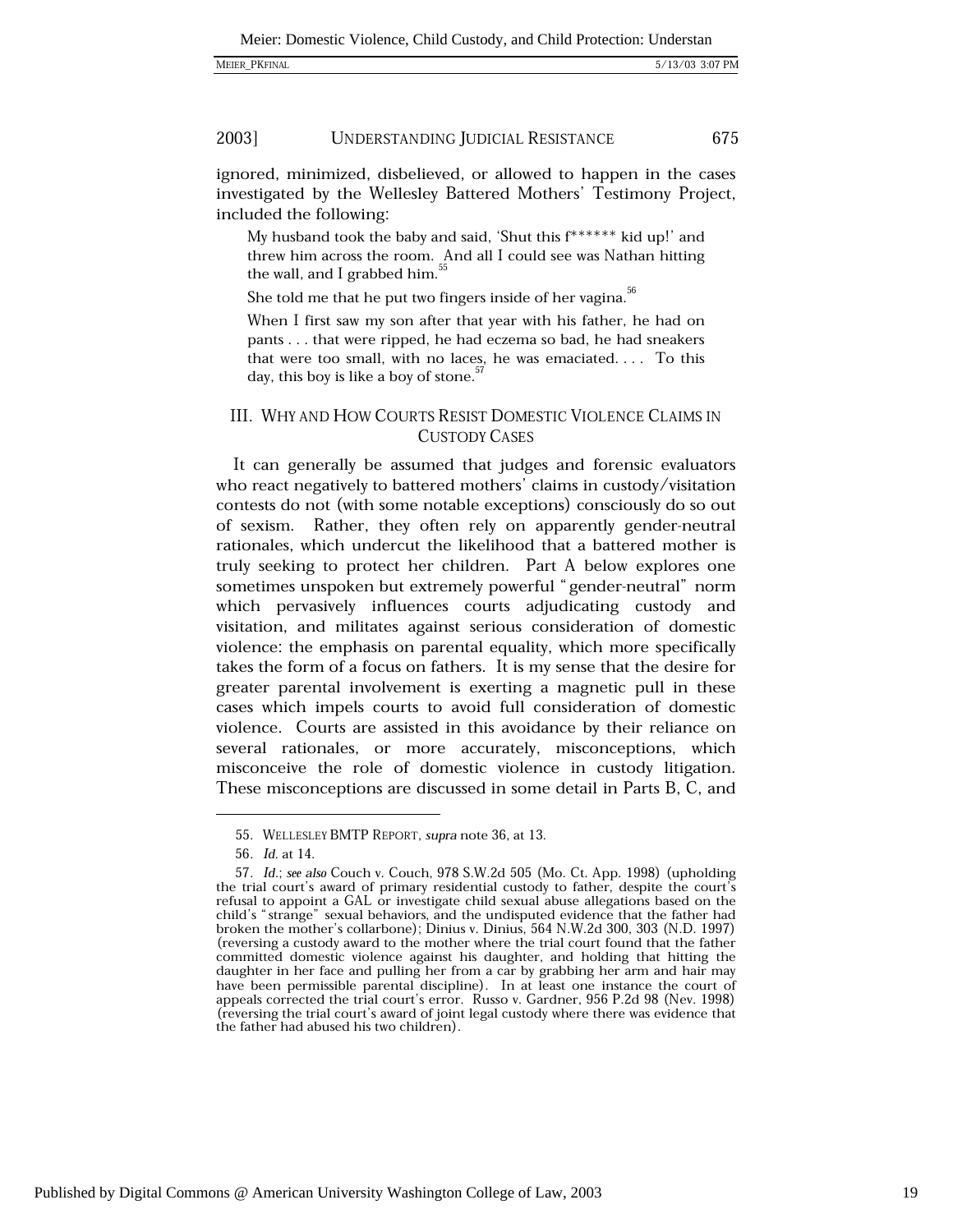### **MEIER PKFINAI**

### 676 JOURNAL OF GENDER, SOCIAL POLICY & THE LAW [Vol. 11:2

D below. What I term the "Equality Principle" also powerfully influences forensic experts who have been major contributors to the courts' denial of the significance of domestic violence for custody/visitation adjudications.<sup>38</sup> Because domestic violence is unquestionably relevant to children's well-being, all of these factors work in conjunction to lead courts too often to fail to make custody awards that protect children's needs and best interests.<sup>5</sup>

### A. Parental Equality at all Costs

The commitment to parental equality in custody and visitation litigation is driven both by "process" and by "substantive" norms. As a matter of process, all courts are ethically and legally obligated to adjudicate cases from a stance of judicial neutrality, to hear evidence with an open mind, and not to bring any personal biases to the determination of the case. In custody cases, courts' "neutral" stance is linked to their unquestionable obligation to treat both parties as starting with equal rights to custody, and not to presume, for example, that children need their mothers more than their fathers.<sup>30</sup>

In contrast to a presumption of equal fitness, allegations of domestic violence or child abuse seem to frame the parties at the start as "innocent victim" vs. "evil perpetrator." This makes such allegations appear almost unfair, tilting the scales before a court hears and sifts all the evidence. Courts may resist such allegations because to accept them can have the effect of replacing the exercise

<sup>58.</sup> See infra Part III.E.

<sup>59.</sup> See infra Part III.D. Another hypothesis for why courts so often marginalize domestic violence in these cases is that confronting the horrors inflicted within families is sometimes simply too painful, and is resisted by a form of psychological denial. Few who work in this field doubt that denial frequently fuels resistance to battered women's claims. See generally Martha R. Mahoney, Legal Images of Battered Women: Redefining the Issue of Separation, 90 MICH. L. REV. 1 (1991); Ann Freedman, Fact-Finding in Civil Domestic Violence Cases: Secondary Traumatic Stress and the Need for Compassionate Witnesses, 11 AM U. J. GENDER SOC. POL'Y & L. 567 (2003). However, psychological denial does not fully explain the difference between how courts in custody litigation and courts in protection order cases respond to similar disturbing material about adult domestic violence. Part of the answer to that question is<br>implicit in the discussion contained in Part A below. Parts B-D explore the particular rationales courts use to justify their decisions and how the custody context critically shapes those rationales. By crystallizing what it is about the child-centered context that rigidifies courts' resistance to domestic violence issues, we may be able to find other approaches to integrating domestic violence knowledge into these decisions.

<sup>60. &</sup>quot;The two parties stand on equal footing at the outset of trial, and the court determines the best interest of the child based on the relative fitness and ability of the competing parties in all respects." Simmons v. Simmons, 649 So. 2d 799, 802 (La. App. Ct. 1995) (upholding the trial court's refusal to find that testimony about a twenty year history of violence meets the statutory standard for triggering a presumption against awarding custody to the abuser, where only one incident had documentary corroboration).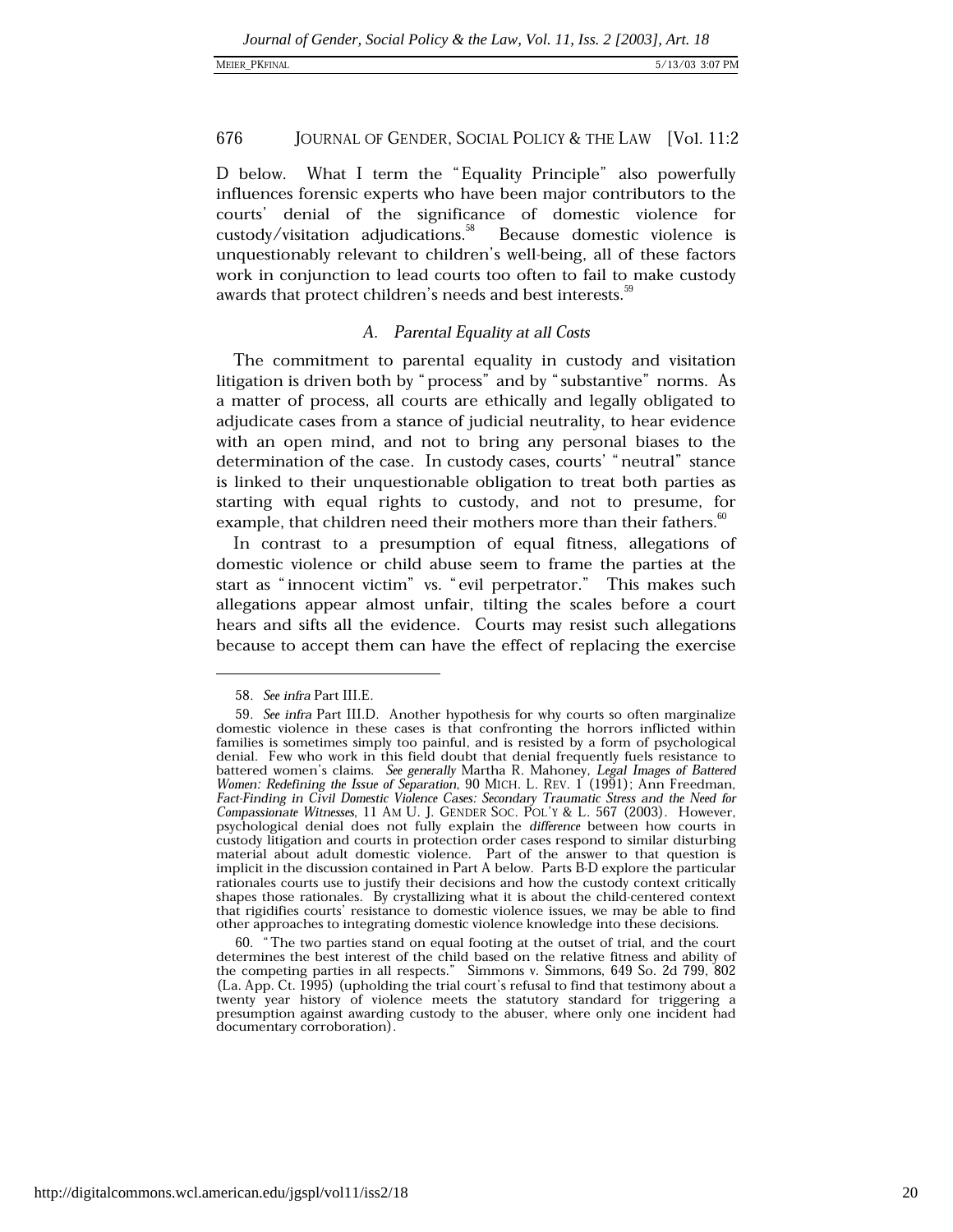of the court's unconstrained discretion under the "best interests of the child" test, with an implicit presumption of one party's unfitness (effectively erasing judicial discretion).<sup>61</sup> Courts are reluctant to cede their discretion and judgment in this manner.<sup>62</sup>

Nonetheless, courts' reluctance to accept domestic violence evidence, or sometimes even to hear it, cannot be explained by the neutrality norm alone. After all, the same norm does not prevent courts from "finding facts" in, for example, criminal cases where the two sides have diametrically opposed stories. The reality of all judging is that, at some point, the open-minded hearing of evidence must evolve into a judicial interpretation or conclusion about the facts, i.e., who is truthful, who has done what, etc. Yet. in custody/domestic violence cases, too often the court's emphasis on parental equality persists in the face of clear evidence that one parent is violent and abusive to the other. In other words, courts treat the equality principle as not just a starting point, but as the requisite outcome, a goal that overrides contradictory information.

It seems clear, then, that the equality principle is also powerfully driven by substantive values. Such values derive most obviously from the powerful (although incomplete) gender revolution of the 1960s, which ushered in the rejection of explicitly gendered standards in family law, in particular, the tender years presumption as a means of determining the best interest of the child.<sup>63</sup> One thing has been clear since "women's liberation": mothers are no longer supposed to be considered the pre-eminent parent. By the late 1970s-80s, notions of gender equality were taking a more affirmative form; "joint custody" $-i.e.,$  the physical and/or legal sharing of parenting responsibilities and rights after separation—was now increasingly touted by policy analysts, courts, and embodied in affirmative

63. See, e.g., Ex Parte Devine, 398 So. 2d 686, 695-96 (Ala. 1981) (holding that a presumption in favor of maternal custody for children of "tender years" unconstitutionally discriminates on the basis of sex).

<sup>61.</sup> I am describing only a mental analytic process, not explicit legal requirements. While many states have adopted a legal presumption against custody to a batterer, I argue that, even in states where domestic violence is only a "factor," domestic violence allegations are seen as reducing discretion and tilting the scales, something that courts resist.

<sup>62.</sup> The perennial debate over whether judicial discretion or legislative presumptions in custody cases better serve children does not change the fact that most judges likely believe that the exercise of their own discretion and judgment, after hearing the facts, is more conducive to a just outcome than would be the blunt application of a legislative presumption. See, e.g., David L. Chambers, Rethinking the Substantive Rules for Custody Disputes in Divorce, 83 MICH. L. REV. 477 (1984). The one exception to courts' dislike of presumptions may well be the presumption in favor of joint custody, which speaks to courts' strong attraction to this concept of parental equality. See infra notes 64-74 and accompanying text.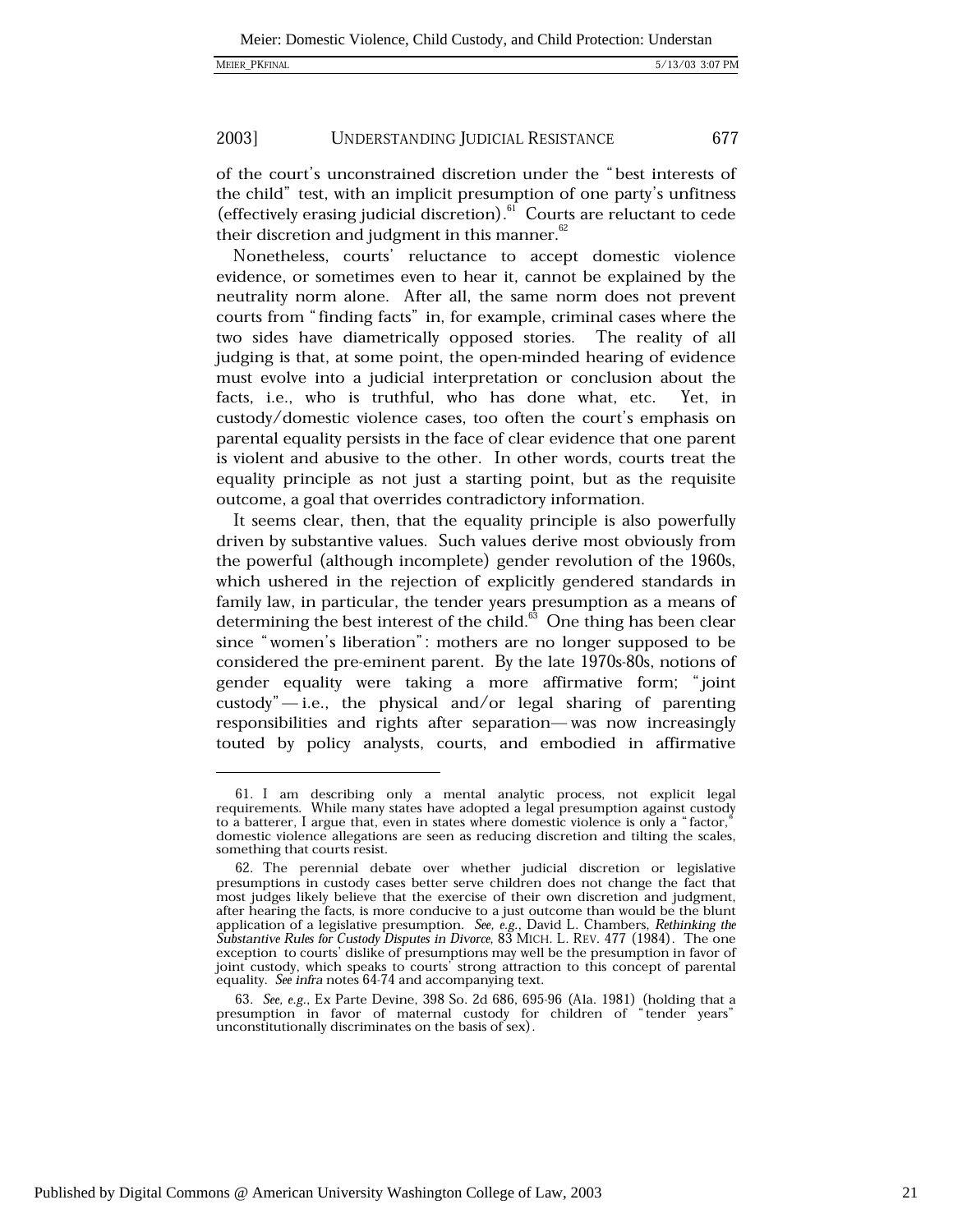### **MEIER PKFINAI**

### 678 JOURNAL OF GENDER, SOCIAL POLICY & THE LAW [Vol. 11:2]

legislation requiring a presumption in its favor.

Since that time, joint custody has been the subject of much debate. On the one hand, it has been defended as embodying an ideal vision of what children need and parents deserve, and a means of furthering gender equality and shared parental responsibility.<sup>64</sup> On the other hand, its imposition on unwilling parents in practice has been much criticized as profoundly unfair to primary caretakers, typically women, and often contrary to children's best interests.<sup>65</sup> There is also a considerable consensus about its inappropriateness in cases of "high conflict" between the separating parents.

It is notable, however, that this well-documented debate and the fairly widespread nuanced recognition of the limitations of joint custody do not seem to have penetrated judicial thinking to a significant degree. On the contrary, to the vast majority of custody courts, some form of joint custody has increasingly become not just an aspiration, invitation, or even a preference, but an absolute ideal. Buttressing the notion of co-equal parenting as the highest good for children and the only fair resolution for parents has been the rapid adoption of a series of other legislative and judicial policies, including "friendly parent" preferences and "parental alienation" claims. Both of these notions reflect and further the seductive assumptions that any parent who does not support co-equal parenting (typically mothers) is by definition a deficient parent, and that any parent who advocates joint parenting (typically fathers) is inherently virtuous.<sup>67</sup>

<sup>64.</sup> See, e.g., ELEANOR MACCOBY & ROBERT MNOOKIN, DIVIDING THE CHILD: SOCIAL AND LEGAL DILEMMAS OF CUSTODY 112 (1992) (cautiously endorsing joint legal custody as a means of encouraging joint involvement); Katharine T. Bartlett,<br>Feminism and Family Law, 33 FAM. L.Q. 475, 483 n.37 (1999) (acknowledging her own earlier work suggesting that joint custody could further gender equality, and stating that she now supports the new American Law Institute standard of designing a custody award to reflect the prior parenting roles).

<sup>65.</sup> See, e.g., Jana B. Singer & William L. Reynolds, A Dissent on Joint Custody, 47 MD. L. REV. 497 (1988) (arguing that court-imposed joint custody arrangements are an abdication by judges who are afraid of making tough custody decisions, and a sacrifice of children's best interests in favor of "equitable" results for parents).

<sup>66.</sup> See Susan Steinman, Joint Custody: What We Know, What We Have Yet to Learn, and the Judicial and Legislative Implications, 16 U.C. DAVIS L. REV. 739 (1983); Jaffe et al., supra note 9, at 15.

<sup>67.</sup> These types of policies, along with joint custody presumptions, are frequently intensively lobbied for and pushed through by groups which see themselves as<br>advocates for "fathers' rights." In the District of Columbia, joint custody was lobbied diverse separate times, over a period of several years, and was finally passed over<br>substantial opposition from the Bar and domestic violence advocates. The initiators<br>of the bill were from a national "Children's Rights Co legislative advocacy around the country. Leading members of the organization were identified fathers' rights advocates. See Margaret Martin Barry, A Leap Backward: D.C.'s Joint Custody of Children Act, WASH. LAW., Nov./Dec. 1996, at 41-42.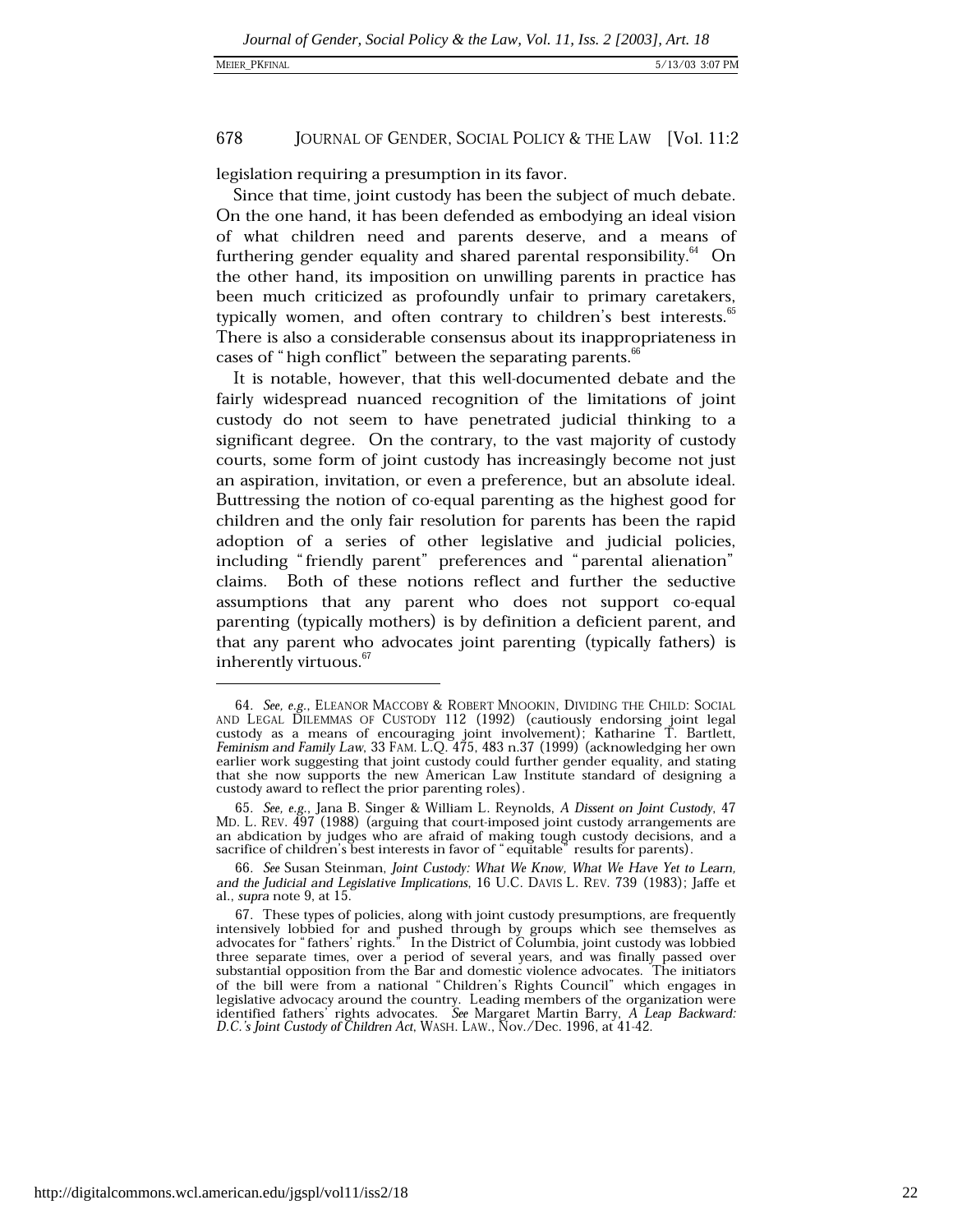The problems with joint custody (and the related friendly parent and parental alienation concepts) in the domestic violence context, which are amply documented in the literature,<sup>68</sup> warrant brief recapitulation here. In essence, providing a batterer with maximum access to his children may only further his abuse by increasing his control over and harassment of the mother, and significant physical and emotional risks to both the children and the mother. "Friendly parent" provisions are implicitly "unfriendly" to battered women, who may need to avoid interaction with their abusers for their safety and mental health.<sup>69</sup> Similarly, application of "parental alienation syndrome" (discussed further in Section III.B.2 below) in cases with abuse allegations, seems intrinsically to deny the likelihood that some children appropriately want and need their exposure to fathers who abuse their mothers or themselves to be limited. While most statutes contain an exception to the preference for joint parenting where there is evidence of domestic violence, in practice, unfettered access to their children is increasingly being seen as a father's "right,"<sup>70</sup> and joint legal and physical custody is frequently imposed despite mothers' claims of domestic violence.<sup>71</sup> Moreover, the concept of "parental alienation" was actually invented to rebut mothers' claims of child abuse, particularly sexual abuse. Thus, despite the contrary assumptions of many courts that accept "parental alienation" claims, it is hard to avoid the conclusion that this theory is only a thinly

71. See SUPREME JUD. CT. OF MASS., GENDER BIAS STUDY OF THE COURT SYSTEM IN MASSACHUSETTS 59 (1989) [hereinafter MASSACHUSETTS GENDER BIAS STUDY], cited in WELLESLEY BMTP REPORT, supra note 36, at 4 n.22.

<sup>68.</sup> See generally Barbara J. Hart, State Codes on Domestic Violence: Analysis, Commentary and Recommendations, 43 JUV. & FAM. CT. J. 34 (1992); Joan Zorza, Protecting the Children in Custody Disputes When One Parent Abuses the Other, 29 CLEARINGHOUSE REV. 1113, 1122-23 (1996).

<sup>69.</sup> See Zorza, supra note 68, at 1122; see also Ford v. Ford, 700 So. 2d 191 (Fla. Dist. Ct. App. 1997) (reversing the trial court's award of custody to a father who had admitted to abuse, because the trial court failed to address the domestic violence and, among other things, its implications for the "friendly parent" preference). See<br>generally Fredrica Lehrman, *Factoring Domestic Violence into Custody Cases*, TRIAL, (Feb. 1996), at 32-39 (discussing the interaction between domestic violence allegations and friendly parent provisions).

<sup>70.</sup> Indeed, advocates have observed in judicial trainings that some judges apparently believe that they are not free to restrict fathers' access to children because such restrictions would infringe a constitutional parental right. Telephone Interview with Roberta Valente, Senior Advisor, Domestic Violence Resource Network (Dec. 18, 2002). The notion that the constitutional rights attaching to parenthood, see, e.g., Stanley v. Illinois, 405 U.S. 645, 650-52 (1972), apply in contests between two private parties appears doubtful, and would essentially mean abandoning the "best" interests of the child" test. However, even if custody litigation were to be appropriately recast as concerning parents' constitutional rights, such rights would not mean that fathers are entitled to access to their children regardless of the safety or well-being of those children or other individuals. No constitutional right is this absolute. Of course, a complete exploration of this issue deserves its own article.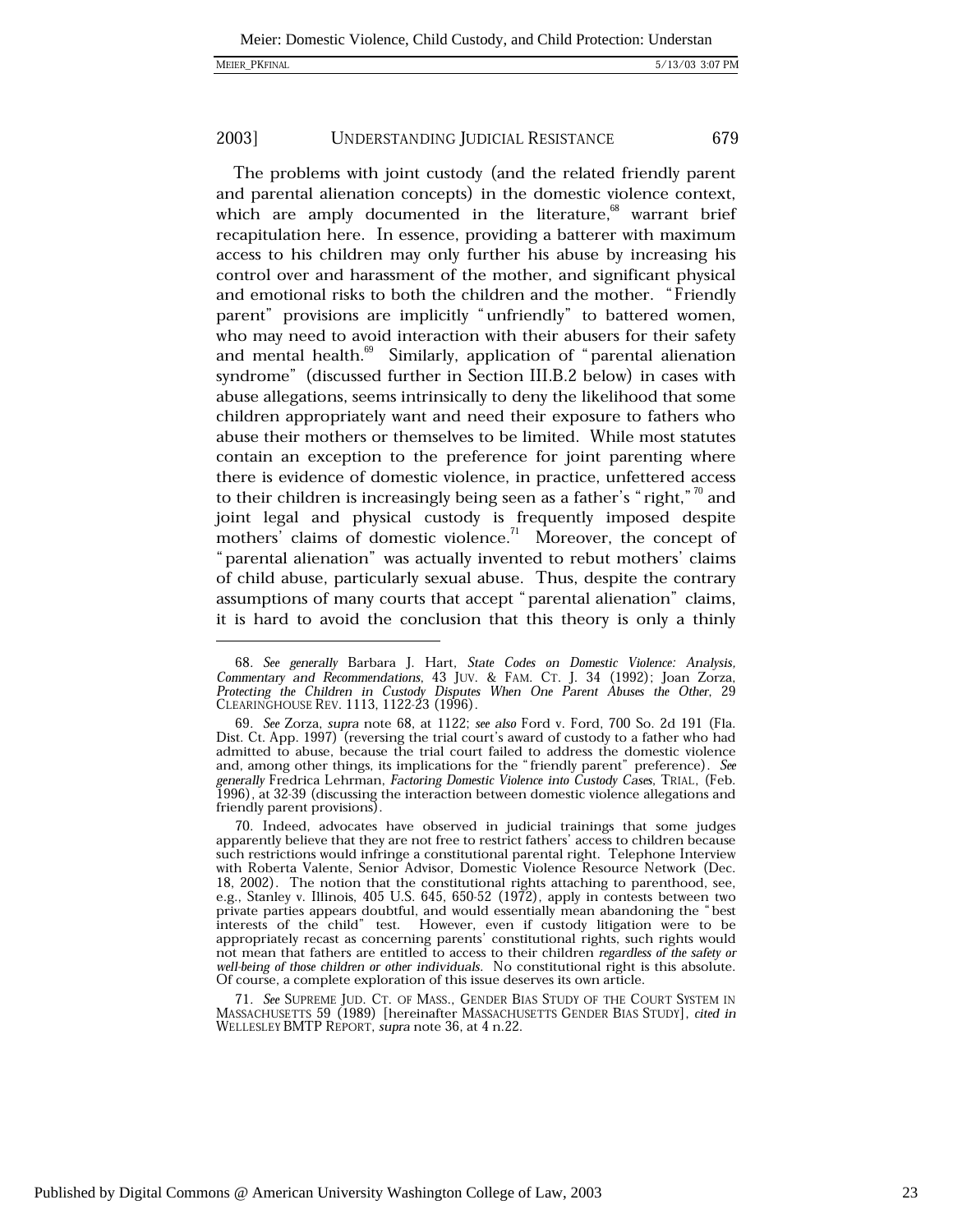veiled instrument for denying paternal abuse and furthering a bias against mothers.<sup>12</sup>

Each of these policies, and the trend as a whole, deserves greater reflection than is possible here. However, what is important for present purposes is the recognition of and reasons for the remarkably powerful hold of these "equal parenting" principles on the courts. It appears that these principles, which seek to ensure more access by fathers to children, fall on fertile ground. In essence, they tap into a widespread, deeply felt lack of fathering throughout our culture and Anyone who has litigated custody knows that it is an courts. unspoken "given" in most custody courts that fathers' involvement with their children is both rare and very important. A concomitant assumption is the implicit sense that mothers start with an unfair advantage, presumably because they fit our intuitive image of "parent," and are assumed to be primary and/or "natural" parents. The combined effect of these unspoken assumptions is that custody courts, while believing they are merely furthering parental "equality," not infrequently give fathers' claims and requests greater weight than mothers'.<sup>74</sup>

In short, the judicial emphasis on both parental equality and father involvement in custody is powerfully driven both by process and substantive norms, which fuel resistance to considering domestic violence as determinative of custody or visitation. The next three Parts look more specifically at the ostensibly neutral rationales that allow courts to further this desire for equal parenting by marginalizing domestic violence claims in cases where custody or visitation is at issue. There are at least three "neutral" tenets that

<sup>72.</sup> See Family Violence in Child Custody Statutes, supra note 18, at 201-02; Richard Du Cote, Guardians Ad Litem in Private Custody Litigation: The Case for Abolition, 3 LOY. PUB. INT. L.J. 106, 141 (2002); Cheri L. Wood, Comment, The Parental Alienation Syndrome: A Dangerous Aura of Reliability, 27 LOY. L.A. L. REV. 1367, 1373-75 (1994).

<sup>73.</sup> Parental Alienation Syndrome has been widely debunked as lacking any scientific basis, making its incredibly rapid and virtually universal adoption in the courts all the more striking. See infra note 105.

<sup>74.</sup> See WELLESLEY BMTP REPORT, supra note 36, at 4 (quoting MASS, GENDER BIAS STUDY, supra note 71, at 59, 62) ("When fathers contest custody, mothers are held to a different and higher standard than fathers."); SCHNEIDER, supra note 1, at 170 (stating that the mere act of seeking custody is treated as prima facie evidence of paternal— but not maternal— fitness). In the District of Columbia, there is also an intense sensitivity to the lack of African-American father figures in the poor communities of color, which strongly reinforces the reluctance to reject any father who is actively seeking, by litigating custody or visitation, a parenting role.

Ironically, this modern emphasis on fathers' roles appears to be recapitulating, in the name of modern values of equality and fairness, the old rule that gave fathers absolute "property" rights to custody of their children divorce. See generally Leigh Goodmark, From Property to Personhood: What the Legal System Should do for Children in Family Violence Cases, 102 W. VA. L. REV. 237, 252 (1999).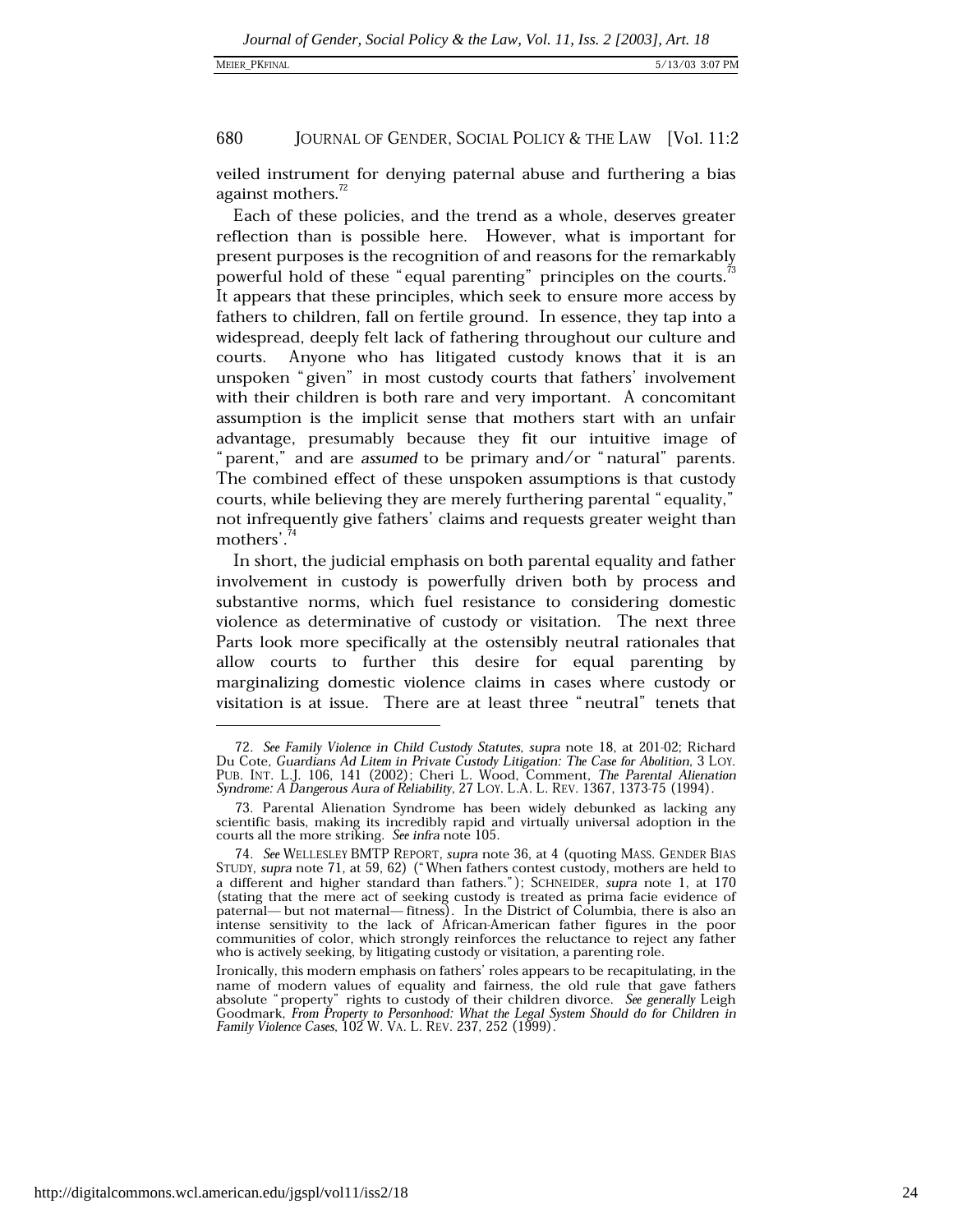courts invoke in responding to domestic violence allegations: first, a skepticism toward the plausibility of the allegations; second, an assumption that the truth may be unknowable, but that in any case the problem is mutual; and third, an assumption that any past domestic violence is ultimately irrelevant to the future-oriented custody decision. The mechanisms by which these beliefs operate, and the fallacies upon which they rest, are discussed below. It should be noted that, while each is described in sequence, they are not intrinsically distinct concepts, but rather ideas which overlap in many respects.

One last caveat is appropriate: with the exception of the discussion of gender bias (infra Part B.2), I seek to take these rationales at face value and to respond to them objectively and analytically. While elements of gender bias can be found in many of the analyses which discount domestic violence, many-if not most-judges are struggling to cope as best they can with extremely difficult, disturbing material The following discussion responds and very painful choices. objectively to these perspectives in the hope that a dispassionate discussion will facilitate greater understanding, and more protective outcomes for children and parents who have suffered abuse.

### B. Discounting the Credibility of Domestic Violence Accusations

The gulf between domestic violence advocates and those (predominantly judges and court-appointed forensic evaluators) who resist the characterization of fathers as batterers who are dangerous to their children, is defined in large part by advocates' willingness to believe women's claims (both about risk to themselves and to the children), and the courts' skepticism toward those same claims. These fundamentally contradictory starting perspectives are fueled by differing attitudes toward three core elements of factual assessment which shape the players' judgments in these cases: (i) the meaning of neutrality, (ii) gender bias, and (iii) demeanors of victims and perpetrators.

### $\mathbf{1}$ . The Meaning of Neutrality

Defenders of judicial and evaluator "neutrality" often assert that news reports or surveys of only one party to a case, such as the Wellesley survey, cannot be taken at face value, and that the case decisions critiqued earlier<sup>75</sup> may well have been correct, because we can never know what the truth is in any given case without hearing all

<sup>75.</sup> See supra notes 43-51 and accompanying text.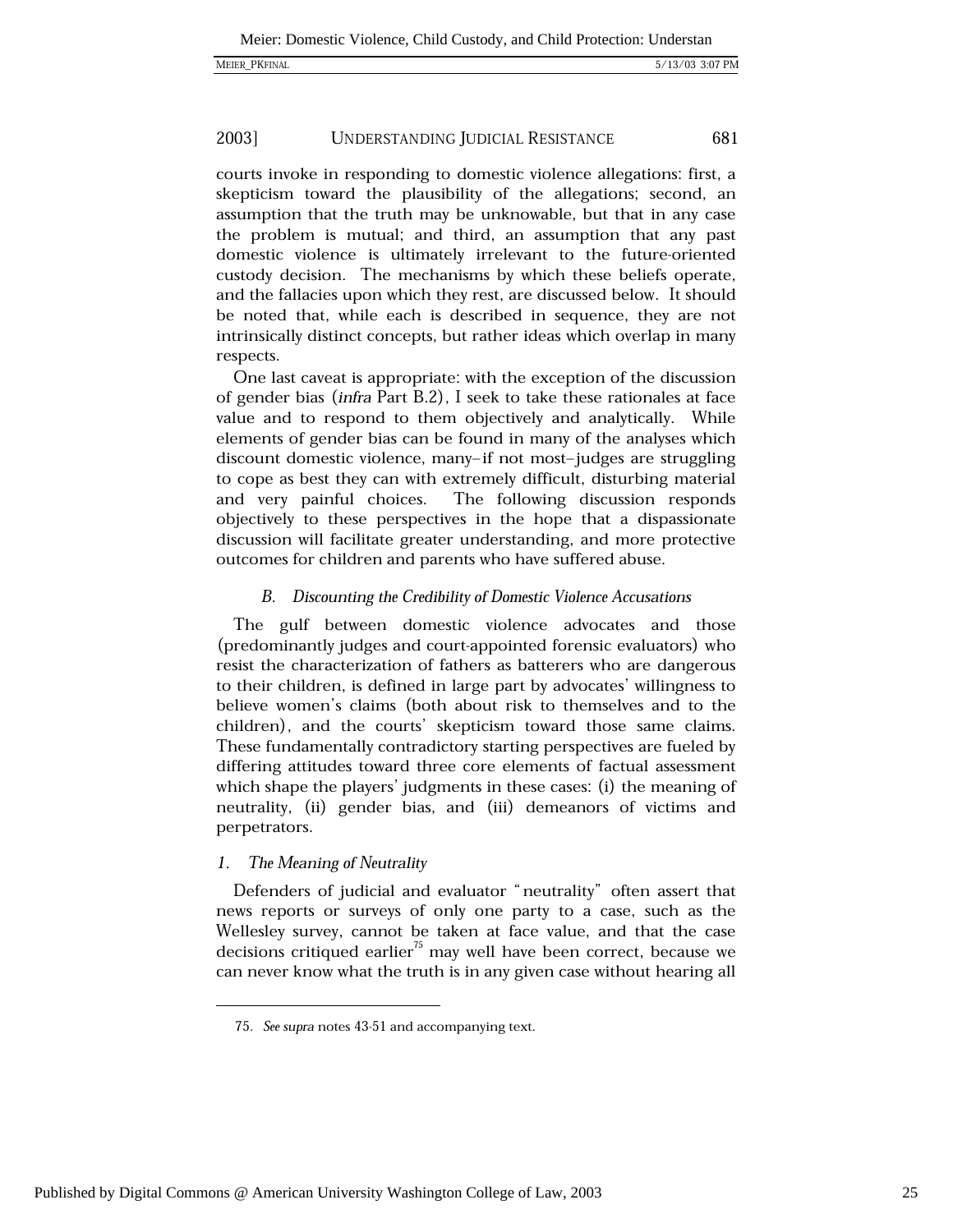the evidence or at least reviewing the transcripts.<sup>76</sup> Furthermore, they will argue that neither judges nor evaluators should approach any given case with presumptions about who is telling the truth. While facially inarguable, there are two fallacies in this form of studied First, it denies the working assumptions, or "life neutrality. experience." that inevitably color any evaluator or judge's interpretation of the evidence. For instance, those who are predisposed to believe that women often fabricate or exaggerate domestic violence allegations are likely to be harder to persuade of the truth of such allegations, than those who are predisposed to believe that men frequently beat women. Despite the tendency of psychological evaluators to invoke a purely "scientific" basis for their opinions (often by relying on psychological tests), the reality is that it is not possible for human beings to eradicate their life experience or perspective from their interpretations of facts. Second, instead of genuine neutrality, which is receptive to information, many judges and evaluators actually exhibit skepticism or disbelief toward abuse allegations, which is somewhat resistant to contrary input. $\mathbf{u}$ 

Is such skepticism warranted? Both existing statistics and qualitative knowledge about domestic violence offer some objective guidance. Current understandings of domestic violence suggest something more than the mere possibility that, in any given relationship, allegations of violence may or may not be true: we know empirically that domestic violence is surprisingly widespread<sup>18</sup> and

<sup>76.</sup> See Lombardi, supra note 19, at Part 2 (indicating that the Massachusetts courts are, not surprisingly, critical of the Wellesley study because it only interviewed the mothers, and conducted a corroborative document review in only 25% of the cases). My understanding of the "pro-neutrality" view has been honed in part in discussions on electronic list serves, including the "CHILD-DV" list.

<sup>77.</sup> See Fineman, supra note 22, at 218-19 (reviewing NATIONAL INTERDISCIPLINARY COLLOQUIUM ON CHILD CUSTODY, LEGAL AND MENTAL HEALTH PERSPECTIVES ON CHILD CUSTODY LAW: A DESKBOOK FOR JUDGES (Robert J. Levy ed., 1998)) ("[T]he Deskbook for Judges appears to anticipate that disbelief is to be not only expected but also encouraged as the initial judicial response.").

<sup>78.</sup> The National Institutes of Justice found in 1998 that 52% of women surveyed said they were physically assaulted as a child or adult; it estimated that approximately 1.9 million women are assaulted by intimates each year in the United States. See PATRICIA TJADEN & NANCY THOENNES, NAT'L INST. OF JUST., OFF. OF JUST. PROGRAMS, U.S. DEP'T OF JUST., PREVALENCE, INCIDENCE, AND CONSEQUENCES OF VIOLENCE AGAINST WOMEN: FINDINGS FROM THE NATIONAL VIOLENCE AGAINST WOMEN SURVEY 2 (1998). (It is worth noting that, contrary to the admonitions by critics of the recent reports (Wellesley BMTP and NOW-California) which were based on women's "testimony," this highly regarded "objective," "scientific," empirical research also uses women's self-descriptions as the basis for discerning empirical fact.) Other research has demonstrated that wife-beating results in more injuries requiring medical treatment than rape, auto accidents and muggings combined. See Evan Stark & Anne Flitcraft, Violence Against Intimates, in HANDBOOK OF FAMILY VIOLENCE 298 (Vincent B. Van Haslett et al. eds., 1988). The Supreme Court has acknowledged studies on prevalence which "suggest that from one-fifth to one-third of all women will be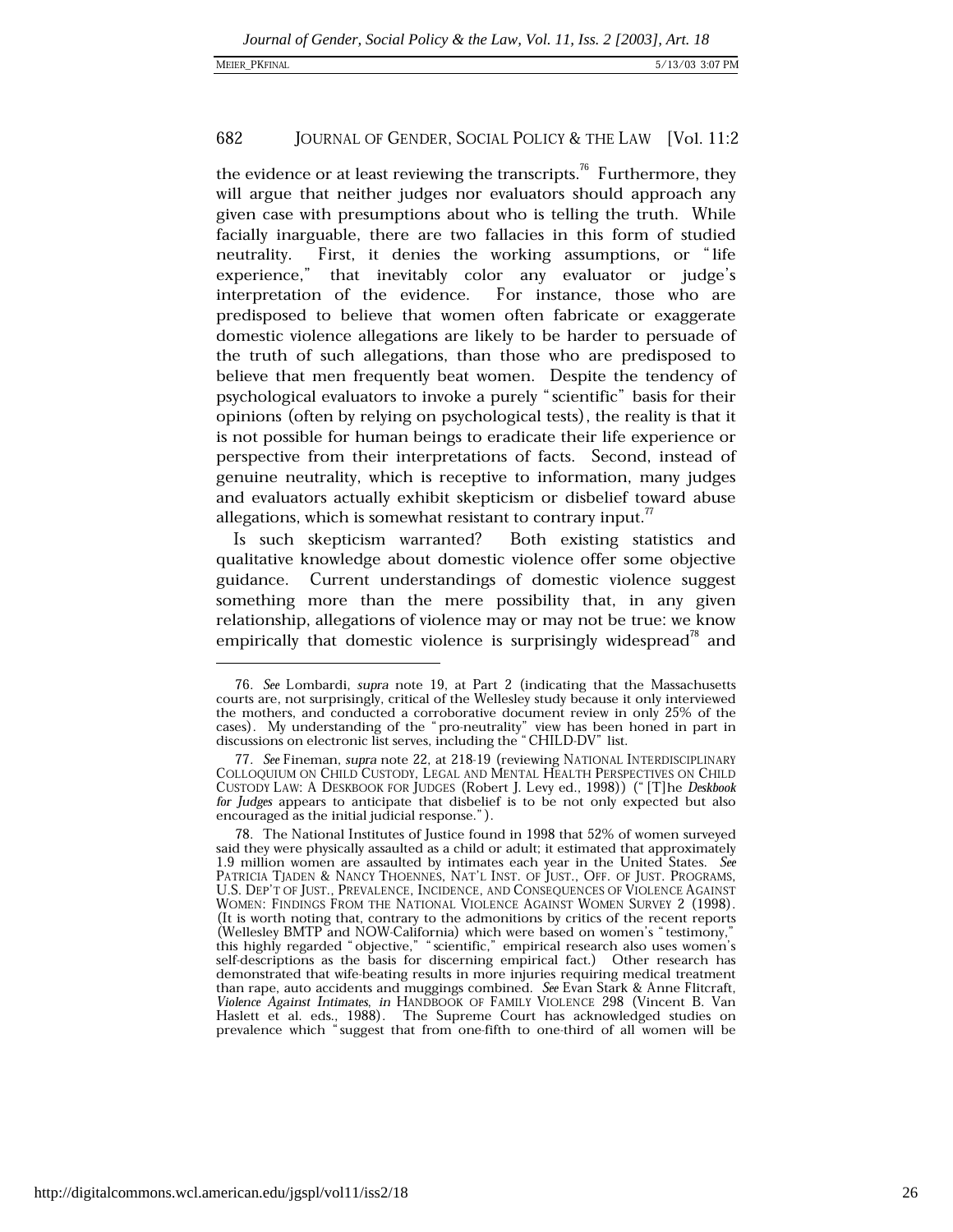that it is perpetrated most often by males against females.<sup> $\frac{1}{3}$ </sup> Further, we know that domestic violence is more prevalent in the relationships of parties who are divorcing, and still more common—with estimates of up to  $75\%$ — among couples in conflict over visitation or custody.<sup>80</sup>

Moreover, contrary to the assumptions of many evaluators and judges, as best we can determine, fabricated claims of abuse are rare. This question has been examined with respect to child sexual abuse allegations. Here, despite the persistent belief among judges and evaluators that child sexual abuse is frequently fabricated, studies have consistently shown that fabricated allegations are quite rare. For instance, a national study of 9000 contested custody and visitation cases by the Association of Family and Conciliation Courts concluded that only 2% of the total contained child sexual abuse allegations: 50% of those allegations were valid, 33% were incorrect, (i.e., less than 1% of all contested cases reviewed), and 17% were indeterminate. Only 14% were found to be intentionally false.<sup>81</sup> A more recent exhaustive study of child sexual abuse allegations in custody cases by University of Michigan professor of Social Work Kathleen Coulborn Faller found that 70% of the allegations were factually true.<sup>82</sup>

While there appear to be no empirical studies of fabrication of

80. See BANCROFT & SILVERMAN, supra note 16, at 120.

82. See Lombardi, supra note 19, at Part 4 (citing a study by Kathleen Coulborn Faller).

physically assaulted by a partner or ex-partner during their lifetime...." Planned<br>Parenthood v. Casey, 505 U.S. 833, 891-92 (1992) (quoting AMA COUNCIL ON ." Planned SCIENTIFIC AFFAIRS, VIOLENCE AGAINST WOMEN 7 (1991).

<sup>79.</sup> See AM. PSYCHOLOGICAL ASS'N PRESIDENTIAL TASK FORCE REPORT, VIOLENCE AND THE FAMILY 80 (1996) [hereinafter APA REPORT] ("Despite the contention by some researchers that women are as violent as men, clinical studies show that men more frequently are the abusers and that women more frequently are the victims of violence in the family."). The Report's finding is supported by numerous statistical surveys. The United States Bureau of Justice Statistics indicate that 85% of incidents of victimization by intimate partners are against women; that women are five times more likely to experience violence from an intimate than men; and that three out of four murder victims in 1998 killed by their intimate partners were women. See CALLIE MARIE RENNISON & SARAH WELCHANS, INTIMATE PARTNER VIOLENCE 1-2 (Bureau of Just. Stat. Special Rep., NCJ 178247, May 2000). Surveys of United States and European police and court records consistently show that women make up 90-95% of the victims of reported domestic violence. See R. Emerson Dobash et al, The Myth of Sexual Symmetry in Marital Violence, 39 SOC. PROBLEMS 71, 71-91 (1992).

<sup>81.</sup> See ASS'N OF FAM. & CONCILLATION CTS., ALLEGATIONS OF SEXUAL ABUSE IN CUSTODY AND VISITATION CASES: AN EMPIRICAL STUDY FROM 12 STATES (1988); Pamela Burke, Fit Calif. Moms Losing Custody to Abusive Dads, WOMEN'S ENEWS, Oct. 22, 2002, available at http://www.womensenews.org/article.cfm/dyn/aid/1080; see also Nancy Thoennes & Patricia G. Tjaden, The Extent, Nature, and Validity of Sexual Abuse Allegations in Custody/Visitation Disputes, 14 CHILD ABUSE & NEGLECT 151, 152-53  $(1998)$ . See generally Wood, supra note 72, at 1374 n.54 (citing additional sources discussing this question).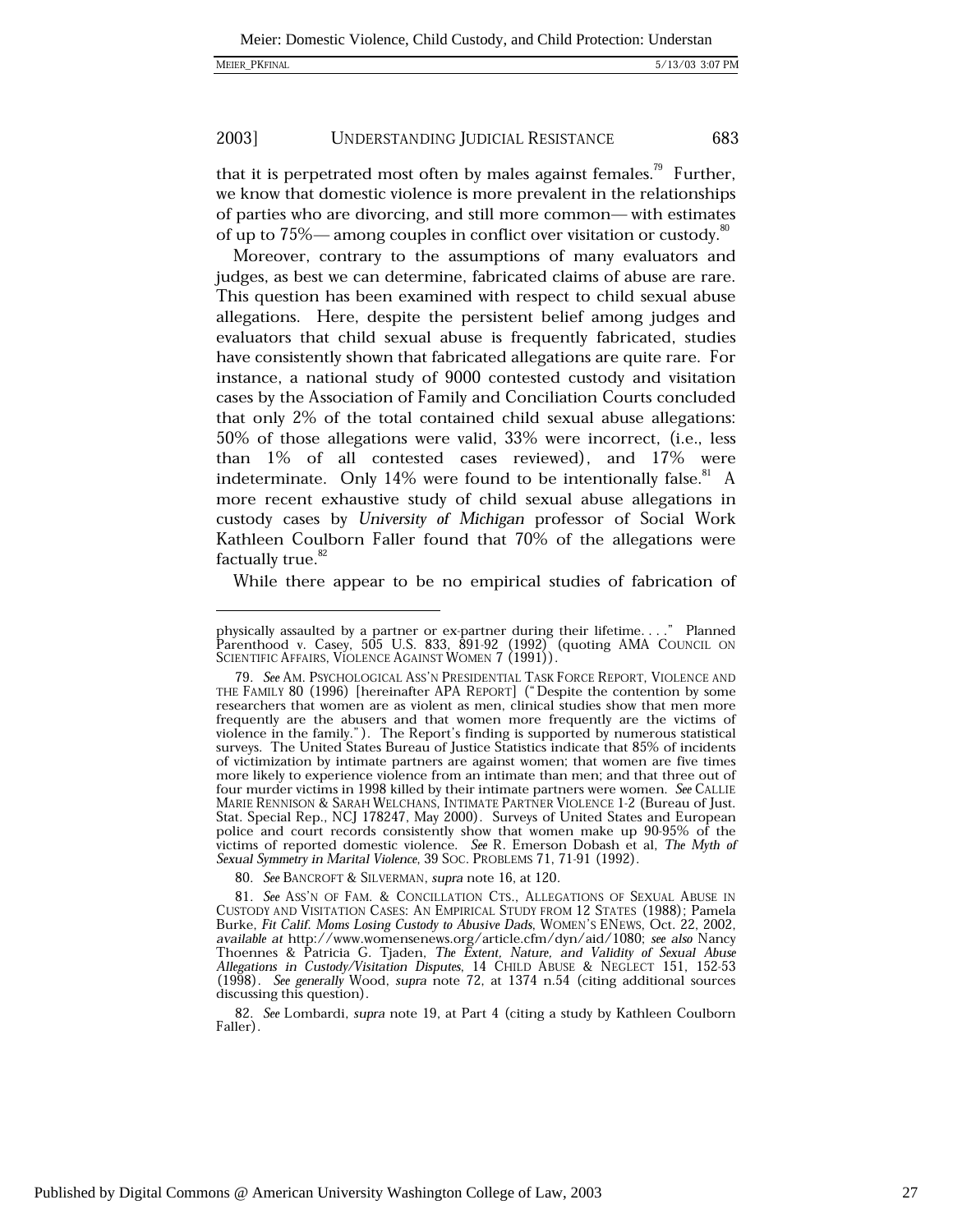domestic violence,<sup>83</sup> Dr. Evan Stark, a widely published and recognized author and researcher in the field of domestic violence, has testified that there is no documented instance of a woman fabricating a history of domestic violence, and that he independently knows of none.<sup>84</sup> On the contrary, women tend to minimize and deny abuse while understating the amount and severity of abuse.<sup>85</sup> Women's reluctance to reveal that they have been abused is widely recognized.<sup>86</sup> This uncontroversial truth is hard to square with the belief prevalent in the legal system that women in litigation (whether as plaintiffs or defendants) frequently fabricate such claims.<sup>87</sup> In short, much of the skepticism toward women's claims of domestic violence and child abuse appears to be based on an inaccurate understanding of the real prevalence of domestic violence among couples engaged in contested custody litigation.

Finally, when not dismissing domestic violence claims altogether, courts and evaluators often reject such claims as exaggerated or insufficient.<sup>88</sup> However, in many cases, the view that abuse is merely

85. Report of Evan Stark, from Case 2 (June 27, 1993) (on file with author).

86. See Fineman, supra note 22, at 218 (noting that "women are reluctant to raise patterns of domestic abuse to their lawyers, let alone the judges and others who pass judgment on them in regard to custody petitions") (citing Mahoney, supra note 59).

87. See Jon R. Conte, Has this Child Been Sexually Abused?: Dilemmas for the Mental Health Professional Who Seeks the Answer, 19 CRIM. JUST. & BEHAV. 54, 62 (1992) (writing that "I am not aware of a single empirical study that has documented that in fact false cases of sexual abuse are more likely to arise in divorce/custody cases"). In fact, in my experience with my clients, all of whom were seeking legal protection, most were reluctant to fully acknowledge the domestic violence they had suffered, and many did not recognize low-level violence (e.g., hitting, shoving) as worthy of note. Moreover, contrary to the stereotype of vengeful mothers among custody courts, many of my battered clients were very reluctant to acknowledge that their batterers posed risks to their children.

88. See, e.g., In re Custody of Zia, 736 N.E.2d 449 (Mass. App. Ct. 2000) (stating that two prior protection orders and pending assault charge do not indicate a pattern or serious incident" as required by statute); Hamilton v. Hamilton, 886 S.W.2d 711 (Mo. App. 1994) (commenting that two incidents over twenty year marriage do not create statutorily required "pattern" of domestic violence); Brown v.<br>Brown, 867 P.2d 477, 479 (Okla. Ct. App. 1993) (holding a father's shoving a mother

<sup>83.</sup> Such studies are fundamentally indeterminate in that any researcher who seeks to measure rates of fabrication faces the same difficulty as judges and evaluators: there is no purely "objective" means of verifying such allegations.<br>However, the reality is that most courts and evaluators do not ordinarily consider all existing evidence of abuse; hence it is quite possible that a researcher would be able to reach more satisfactory and "objective" conclusions based on a thorough factual<br>investigation. See Freedman, supra note 60 (discussing the inadequacy of fact-finding in domestic violence cases); BANCROFT & SILVERMAN, supra note 16, at 120.

<sup>84.</sup> This testimony was presented in Case 2. See supra Part I.B. Stark now amplifies on that point to say that when one understands that domestic violence is<br>defined by a "pattern of coercive control," instead of mere discrete incidents of<br>violence, it becomes much harder to fabricate. E-mail fro Professor, Department of Public Administration, Rutgers University-Newark, to Joan Meier (Dec. 27, 2002, 12:43 EST) [hereinafter Stark E-mail].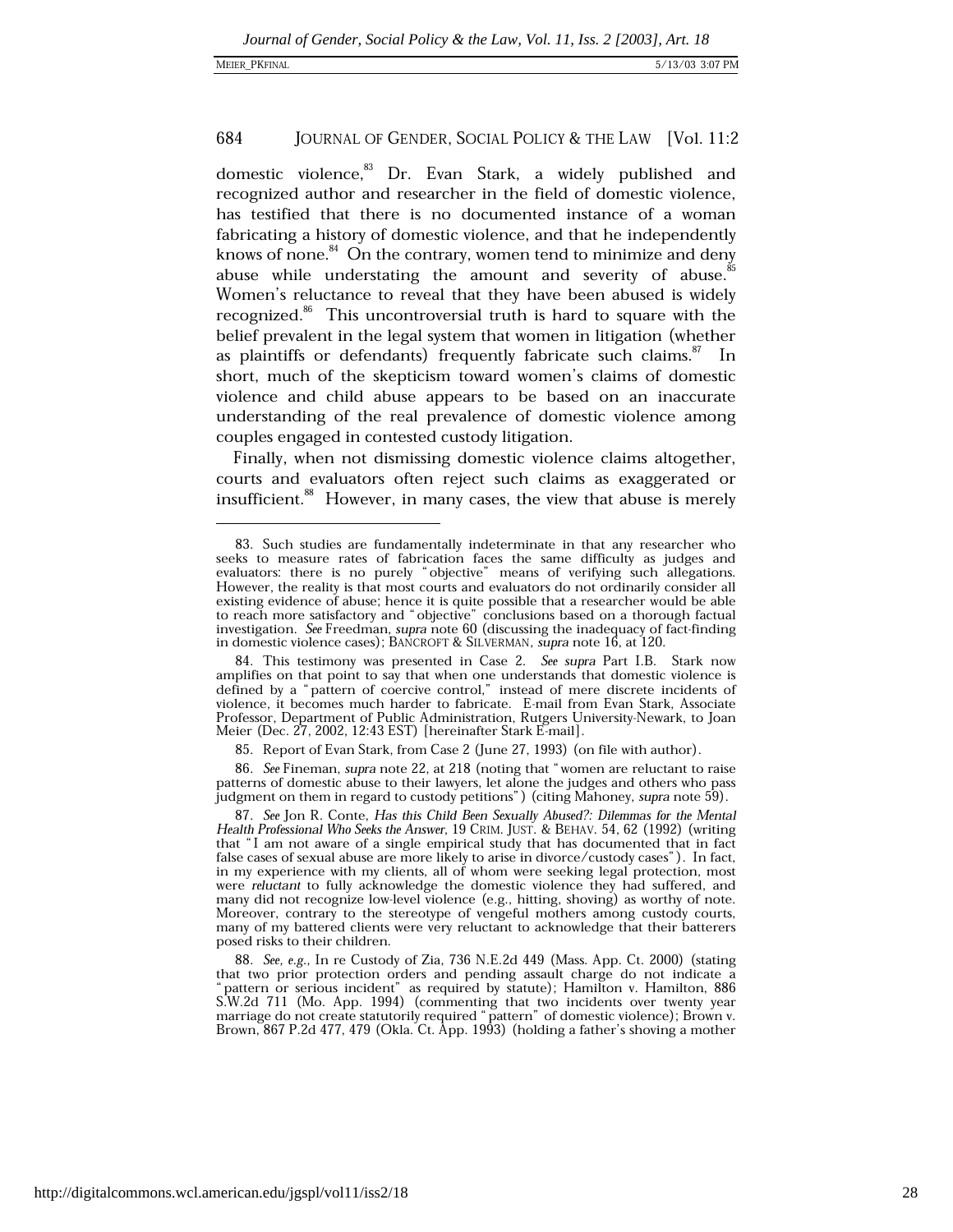685

#### 2003] UNDERSTANDING JUDICIAL RESISTANCE

"minor" or "exaggerated" ignores both the better-documented phenomenon of minimization and denial, and the reality that domestic abuse spans a wide spectrum of behaviors (and that victims often reveal lesser incidents before they disclose the most traumatic ones). Not all domestic violence result in bruises or broken bones. Some forms of abuse are predominantly sexual. Yet the hallmarks of an abusive relationship, namely the power, control, domination and state of fear, even without much severe physical violence, may still be profoundly damaging.<sup>89</sup>

While courts are quick to discount mothers' claims of battering, they tend implicitly to over-value fathers' claims of desire for custody. It is now well-established that many batterers seek custody primarily as an extension of their power and control over and abuse of the mother.<sup>90</sup> The American Psychological Association found that batterers are twice as likely to contest custody as non-batterers, and are more likely to contest custody of sons.<sup>91</sup> In addition to seeking to impose their rigid views of gender roles on their children, many batterers see winning custody over the mother as a powerful means of vindicating their moral and functional superiority.<sup>92</sup> As is discussed in greater detail in Part III.B.3, victims and perpetrators' demeanors in

Id.

91. See APA REPORT, supra note 79, at 40.

92. See BANCROFT & SILVERMAN, supra note 16, at 114-15.

roughly against a door, smashing car windows of a man he believed she was seeing, and repeated threats of violence do not constitute "ongoing domestic abuse" under statute). See also cases cited supra note 50.

<sup>89.</sup> See Stark, Re-presenting Woman Battering, supra note 16, at 986.

Physical violence may not be the most significant factor about most battering relationships ... they have been subjected to an ongoing strategy of intimidation, isolation, and control ... the unique profile of 'the battered woman' arises as much from the deprivation of liberty implied by coercion as it does from violence induced trauma."

<sup>90.</sup> Id. at 1017 ("Every aspect of this case indicated that David's major interest in custody was to extend the control he had created through violence and withdrawal in the marriage into the post-marital period, an example of 'tangential spouse abuse."); see also APA REPORT supra note 79, at 40 ("When a couple divorces, the legal system may become a symbolic battleground on which the male batterer continues his abuse."). These findings about batterers' frequent use of the court system to extend their power over their former partners are reinforced by the results of an in-depth study of divorced (but not necessarily abusive) fathers in New York State by Terry Arendell. Arendell's findings have been characterized as elucidating common attitudes of divorced fathers, including "a consistent shared masculinist discourse ... with emphasis on the central importance of fathers' rights, the appropriateness of efforts to establish control over the former wife despite the appropriate the lack of male responsibility for post-divorce conflict, and the viability of divorce, the lack of male responsibility for post-divorce conflict, and the viability of absence as a strategy...." Barabara Allen 75 (1992)); see also TERRY ARENDELL, FATHERS AND DIVORCE 13-17, 45-67 (1995).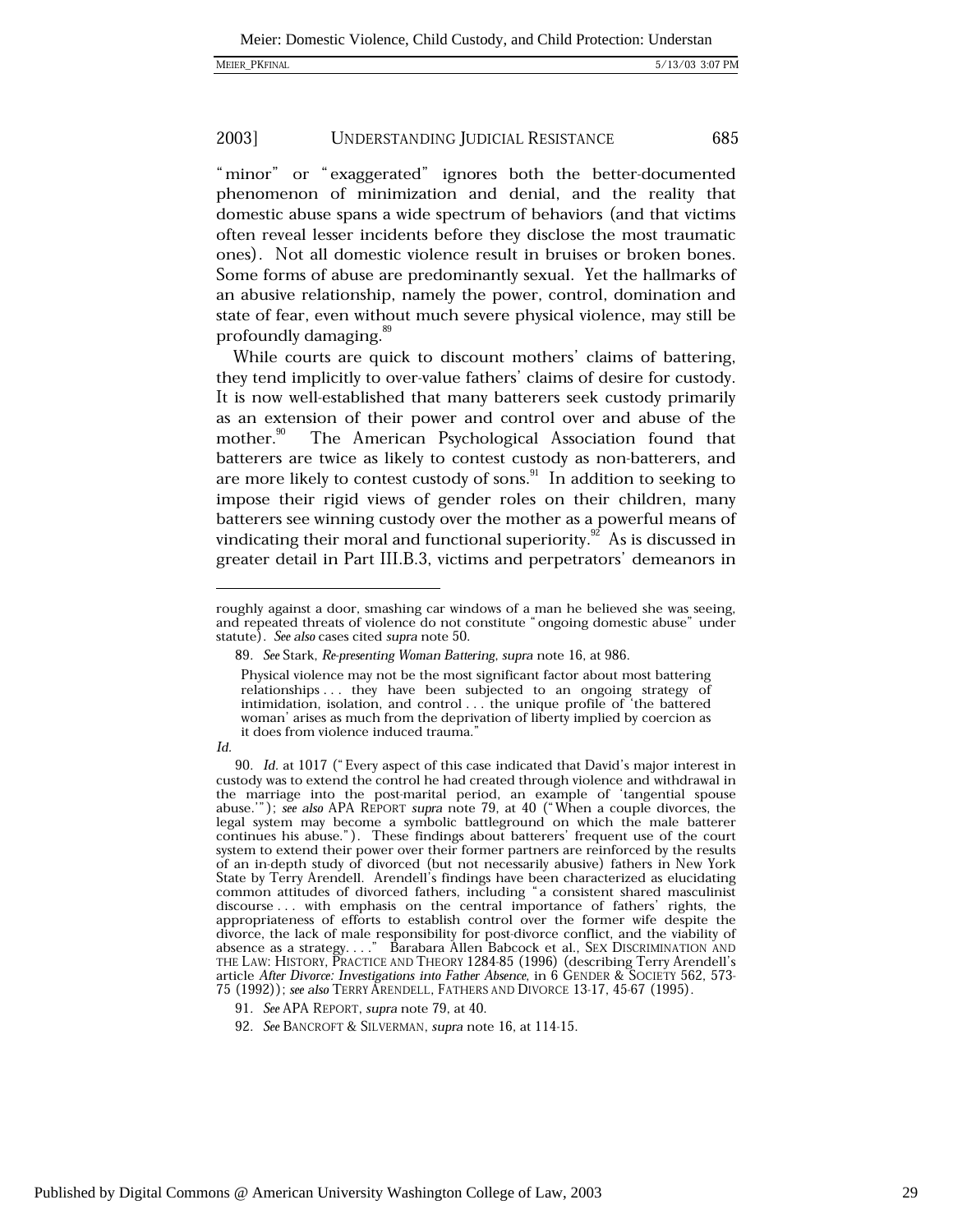court also powerfully influence, often inaccurately, courts' interpretations of fathers' and mothers' claims.

The net effect of the courts' unwarranted skepticism toward mothers' claims of battering and excessive deference toward accused fathers, then, is that it is highly unusual for a battered woman in private litigation to be recognized by a court to be sincerely advocating for her children's safety.<sup>33</sup> Rather, her very status as a litigant, a mother, and battered, seems to ensure that she will be viewed as, at best, merely self-interested, and at worst, not credible. Conversely, men's demands for access to their children are typically met with a presumption of good faith, even when those men are adjudicated batterers. Notably, this type of resistance to battered mothers' veracity in litigation over the children can co-exist with the court's basic acceptance of her claims for purposes of the non-childcentered aspects of the case.<sup>94</sup> In other words, the mere presence of children as a "stake" in the litigation can profoundly shift the culture of a case.

### **Gender Bias**  $2.$

Given what is known about domestic violence and batterers, the courts' insistence on "neutrality" or "objectivity" leads us inescapably back to the question of gender bias. And in fact, while the bulk of

<sup>93.</sup> This has consistently been my own experience in the D.C. trial courts. From exchanges on a listserv devoted to the subject of domestic violence and children, it appears to be the experience of others around the country as well. See Lombardi, supra note 19, at Part 4; WELLESLEY BMTP REPORT, supra note 36. While appellate decisions around the country are mixed, even the favorable ones reflect unfavorable trial court decisions. See infra app. A; Ford v. Ford, 700 So. 2d 191 (Fla. Dist. Ct. App. 1997) (finding abuse of discretion where the trial court barely mentioned an " established pattern of domestic violence" and applied a "friendly parent" principle against the victim); Lewis v. Lewis, 771 So. 2d 856 (La. Ct. App. 2000) (reversing the award of joint custody to the father as primary residential parent where the lower court failed to apply a presumption against custody despite the husband's admitted past abusive conduct); Nazar v. Nazar, 505 N.W.2d 628 (Minn. Ct. App. 1993) (reversing a custody award to the father and rejecting the trial court's finding that the mother had "falsely" and "maliciously" alleged violence); Russo v. Gardner, 956 P.2d 98 (Nev. 1998) (reversing joint legal custody where the father was convicted of wife abuse and there was evidence that he abused children); Zugar v. Zugar, 563 N.W.2d 804 (N.D. 1997) (rejecting the trial court's award of joint custody on<br>grounds that the victimized parent was "over-protective," that the violence would not occur again, and that the violence was not directed at children); Smith v. Smith, 963 P.2d 24 (Okla. Civ. App. 1998) (reversing custody award to father and holding that the wife's affidavit and witness' testimonies demonstrated clear and convincing evidence of ongoing abuse). Unfortunately, these appeals are the exception: most custody litigants cannot and do not take appeals.

<sup>94.</sup> See Fineman, supra note 22, at 217 (characterizing as "schizophrenic" legal decision makers' tendency to accept established "stories and statistics" of domestic violence, yet to "ignore the stories and lessons they teach" in more complex policy contexts such as child custody and visitation); see also supra Part I.A.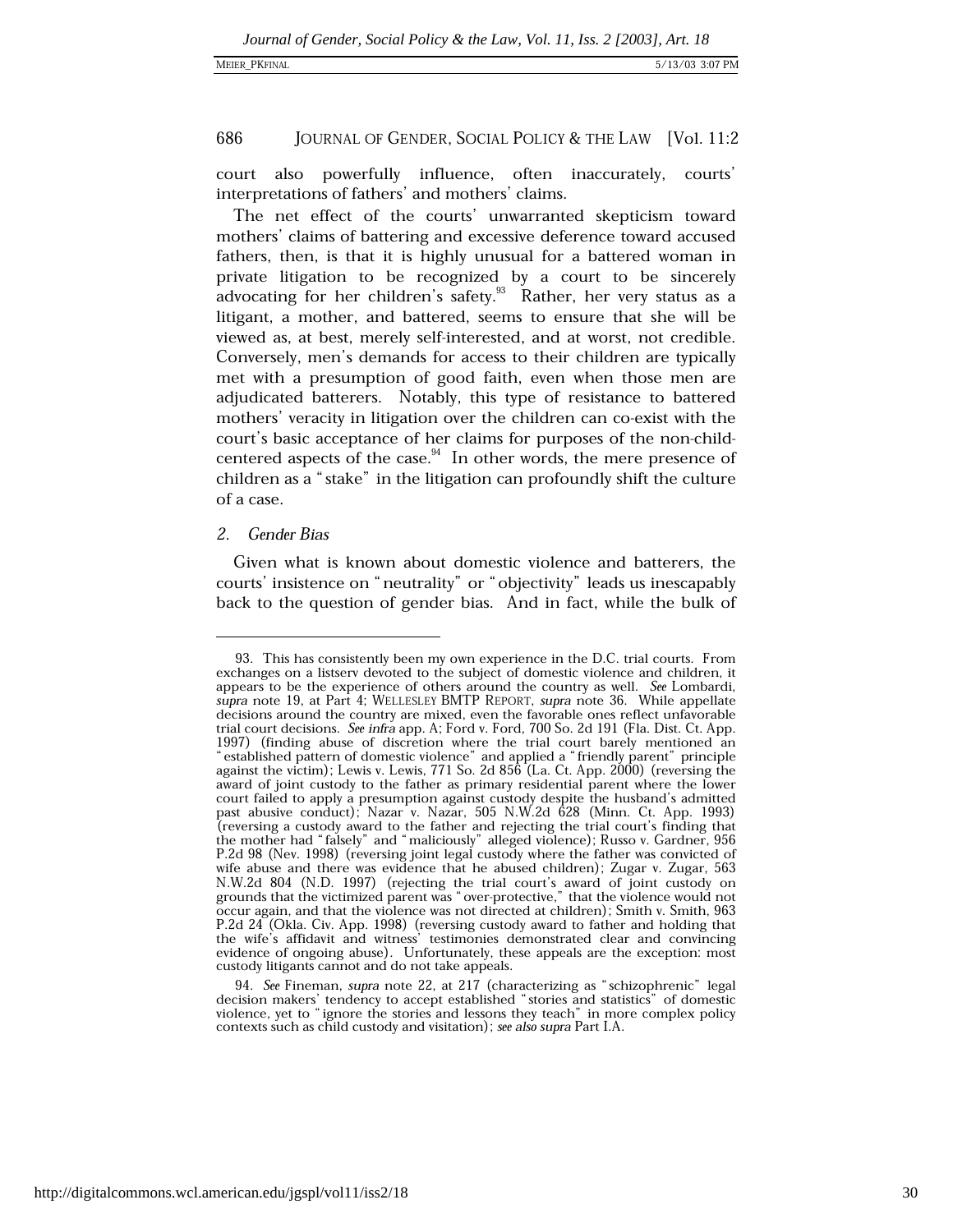687

#### 2003] UNDERSTANDING JUDICIAL RESISTANCE

this Article examines the neutral rationales that fuel rejection of the implications of domestic violence in custody cases, the discussion would be incomplete without some reference to what we know about gender bias in this area.<sup>95</sup>

First, Case 1 provides a classic case in point: the court's snarling rejection of "the mother's" claims about the child's condition can hardly be understood in any other way than as an expression of hostility to "the mothers." This comment is not explainable as reflecting the court's negative view of a party who the court had deemed excessively non-credible across the board, because the court had already indicated acceptance of many of her domestic violence allegations when presented in the contempt (non-custody) context.<sup>97</sup>

In fact, strikingly, many courts themselves (through appointed commissions) have identified dynamics of gender bias in custody and/or domestic violence adjudications. The Massachusetts Gender Bias study of 2100 disputed custody cases found that courts consistently held mothers to higher standards of proof than fathers, a finding that it stated "directly contradicts the popular misconception that if gender bias does exist in child custody cases, it is in favor of mothers."<sup>98</sup> Karen Czapanskiy has found that states' gender bias studies consistently indicate that the "credibility accorded women litigants is less than that accorded men litigants" in domestic violence cases.<sup>99</sup> For instance:

96. It is difficult to imagine a judge derogatorily referring to allegations by "the father" in a comparable context.

<sup>95.</sup> There is still a fairly widely held view that family courts are biased against men. Id.; see, e.g., David Crary, Preventing the Rage; Court Bias Plays a Role in Violence by Divorced Dads, Contend Groups for Fathers' Rights, GUELPH MERCURY (Canada), Nov. 26, 2002, at B7. Not only the dynamics discussed in this Article but the available empirical findings counter this view. See BANCROFT & SILVERMAN, supra note 16, at 115, 120-21 (stating that "fathers have been at a marked advantage in custody disputes"). My own experience, as well as the survey contained in Appendix A, *infra*, suggests that batterers are more likely than non-batterers to win custody because of the courts intense negative reactions when mothers raise the issue of domestic violence in a custody dispute.

<sup>97.</sup> Nonetheless, the entire litigation was also highly charged with inidicia of gender bias. In her review of gender bias studies, Karen Czapanskiy has identified a "negative synergy" in cases with female attorneys advocating for female clients alleging battering. Czapanskiy, supra note 28, at 258, passim. Case 1 was a striking example of this: I was a female attorney with a battered woman client; the male batterer was represented by a very aggressive and highly-regarded male public defender. The male judge and defense attorney exhibited a great familiarity, including frequent jovial banter, jokes and even bets about various trivia, while I frequently found it difficult to get the court's attention. The judge's raw venom toward my client on the day we sought to eliminate the abuser's visitation with the child was merely the low point of a very charged trial.

<sup>98.</sup> WELLESLEY BMTP REPORT, supra note 36, at 2.

<sup>99.</sup> Czapanskiy, supra note 28, at 253.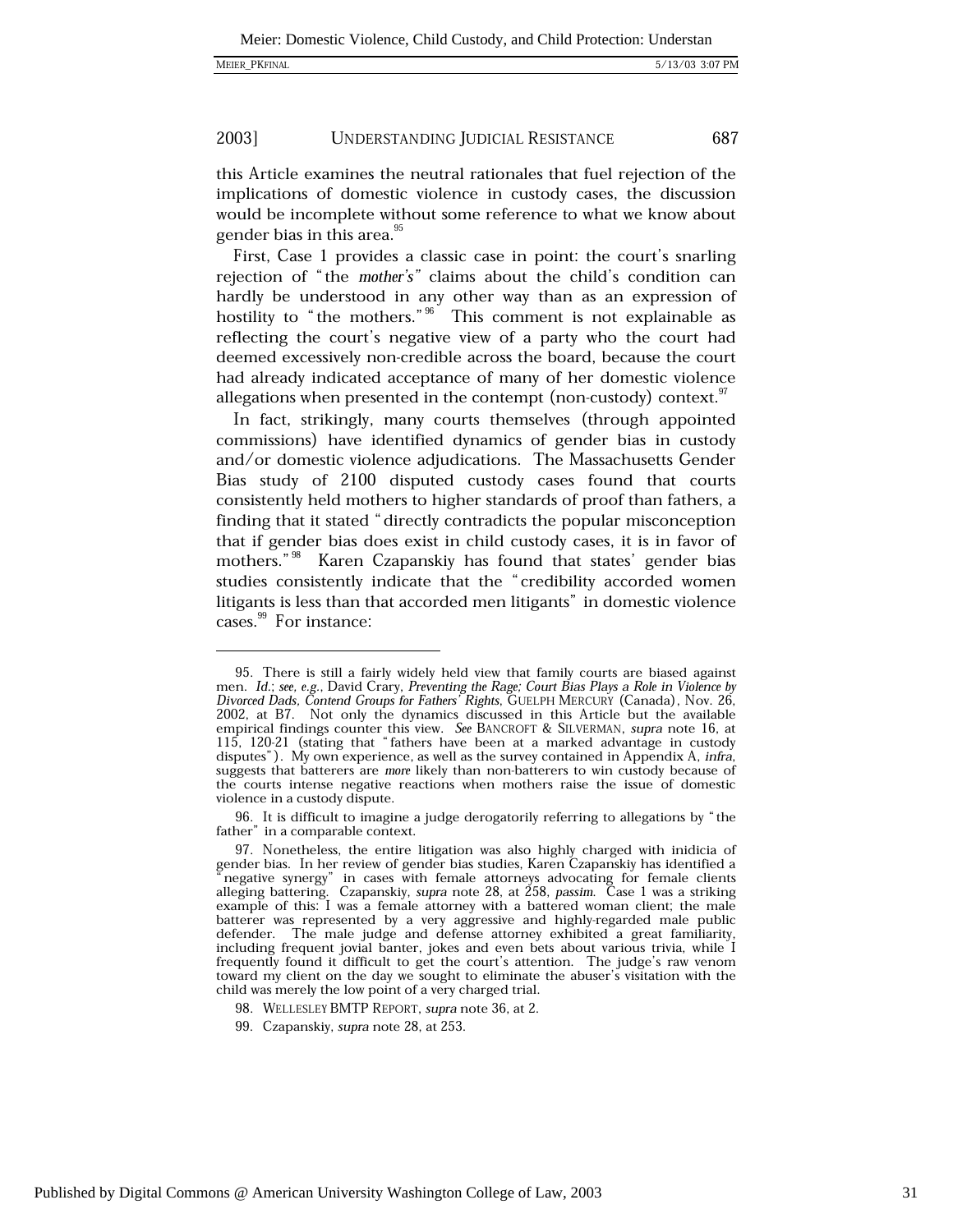These responses reveal a strong perception by both the bar and the judiciary that, at least in rape and in domestic violence cases, a female comes to court in Georgia bearing a credibility burden, a burden based on a stereotypic view of gender that does not affect males in the same way. The effect of such undue skepticism frequently places female litigants in a position where they must offer more evidence than do male litigants.<sup>100</sup>

Lest it be thought that this bias is limited to certain states or regions, similar observations have been made in most other states as well, e.g.:

A New York criminal court judge told me recently that although the court personnel in her courtroom are usually quite prosecution-minded, this attitude shifts when a woman testifies in a domestic violence case. Then, court personnel's body language clearly conveys to the judge and jury an acute skepticism.

In custody cases, gender bias also often appears in a more masked form.<sup>102</sup> For instance, the claim of "parental alienation" is being used with growing frequency against women alleging domestic violence (or child abuse). This concept was first invented by psychiatrist Richard Gardner, who himself stated that "parental alienation syndrome" ("PAS") is almost exclusively inflicted by mothers against fathers.<sup>103</sup> Gardner and others who have propounded the PAS in custody cases have asserted that it is grounds for denying custody to the perpetrator of such alienation.<sup>104</sup> Although the American Psychological Association has rejected it as a clinical phenomenon and states that there is no data to support it, use of this theory is increasingly prevalent in custody and domestic violence litigation.<sup>105</sup>

<sup>100.</sup> Id. at 256 n.23.

<sup>101.</sup> Lynn Schafran, The Obligation to Intervene: New Direction from the American Bar Association Code of Judicial Conduct, 4 GEO. J. LEGAL ETHICS 53, 62 (1990), cited in Czapanskiy, supra note 28, at 253. See also Lombardi, supra note 19, Part 4 (citing results of the MASS. GENDER BIAS STUDY, the WELLESLEY California Report and other cases).

<sup>102.</sup> See BANCROFT & SILVERMAN, supra note 16, at 122-31 (providing a fairly comprehensive list of "tactics" batterers use to discredit mothers' credibility in custody cases).

<sup>103.</sup> See id. at 135-36 (citing RICHARD GARDNER, THE PARENTAL ALIENATION SYNDROME AND THE DIFFERENTIATION BETWEEN FABRICATED AND GENUINE CHILD SEXUAL ABUSE (1991)). At one point the gendered basis for the "syndrome" was made explicit. See David Turkat, Divorce-Related Malicious Mother Syndrome, 10 J. FAM. VIOLENCE 253-64 (1995).

<sup>104.</sup> See BANCROFT & SILVERMAN, supra note 16, at 135 (citing RICHARD GARDNER, SEX ABUSE HYSTERIA: SALEM WITCH TRIALS REVISITED (1991)).

<sup>105.</sup> See APA REPORT, supra note 79, at 100 (noting that "although there are no data to support the phenomenon called 'parental alienation syndrome' terms such as 'parental alienation' may be used to blame the women for the children's reasonable fear of or anger toward their violent father"); Lombardi, supra note 19, at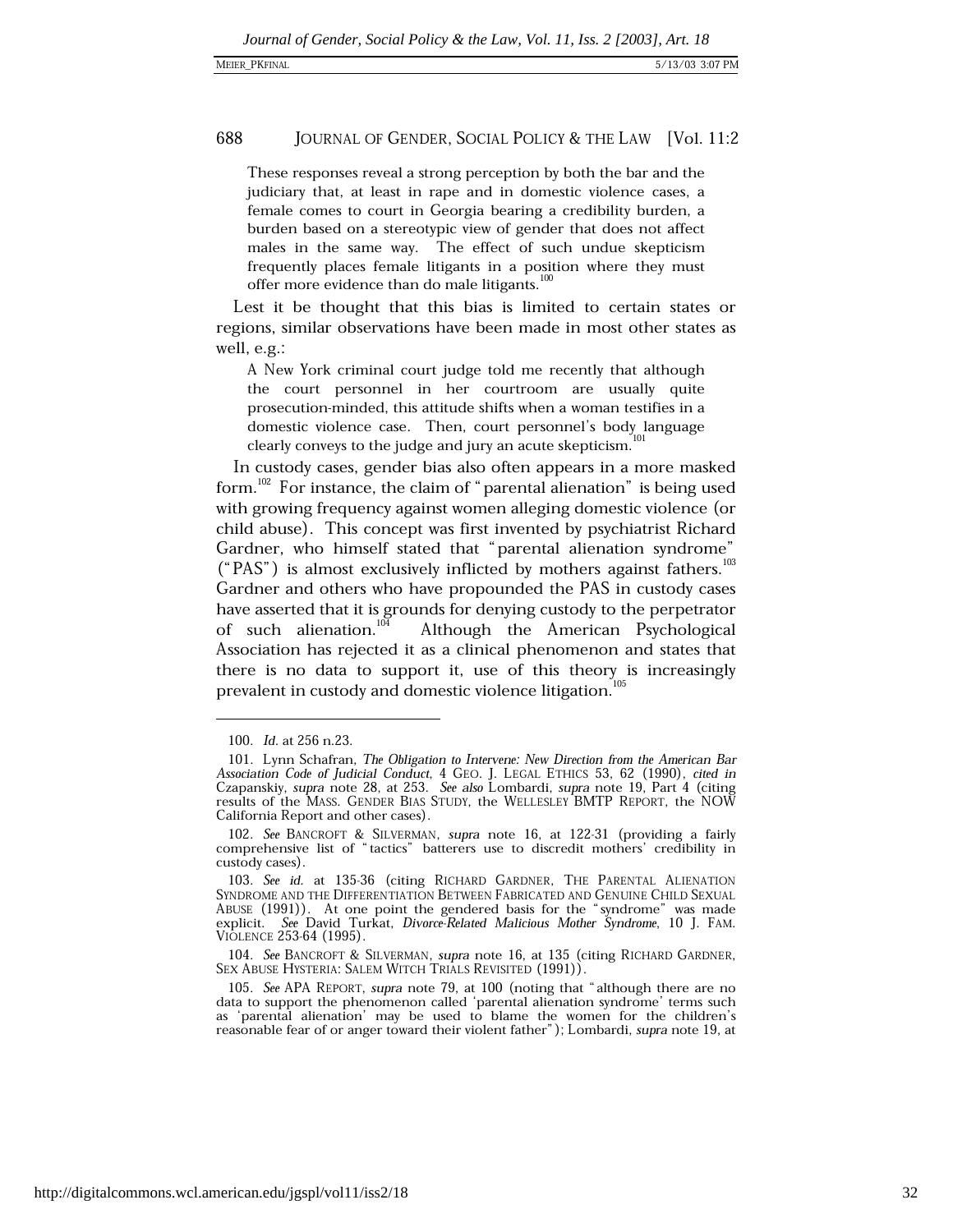689

Whatever the merit of the concept of "parental alienation" in the abstract, as it has been both constructed and typically used in court, it is both blatantly gender biased and fundamentally misguided. The very notion that fathers are the dominant victims of "parental alienation" is ludicrous to anyone who has worked with battered women in the courts. In the vast majority of cases I have litigated, the abusive father actively sought to "alienate" the children from their mother. Yet the PAS theory was invented to be—and usually is used only against mothers claiming abuse.<sup>106</sup> And, while some evaluators will argue that it can be a gender-neutral concept, it is almost unheard of for an evaluator or court to even recognize, let alone penalize, a father by limiting access to a child because of his intentionally alienating conduct.<sup>107</sup> In contrast, women who allege fathers are abusing children are increasingly being subjected to draconian punishments, including complete loss of contact with the

Part 4 ("It's a non-syndrome . . . [if] you cannot confirm a syndrome by stating that it exists.") (quoting Robert Geffner, Founder, Family Violence and Sexual Assault Institute). The widespread appeal of PAS and parental the courts is all the more remarkable in light of the pedigree of the theory and its inventor: Gardner himself has advocated pedophilia, and has never concealed that he invented PAS to give accused fathers a tool against child sexual abuse allegations.<br>Ducote, supra note 72, at 140 n.158 (noting Gardner's claims that the United States is inappropriately punitive and moralistic towards sexual activity between parents and nappropriately paintive and information (citing RICHARD GARDNER, TRUE AND FALSE ALLEGATIONS OF CHILD SEXUAL<br>ABUSE (1992)); Kathleen Coulborn Faller, *The Parental Alienation Syndrome: What is it*<br>and *What Data Support it?* offering "an explanation for reports of sexual abuse when parents are divorcing"). Moreover, Gardner's hypotheses for why so many women purportedly fabricate child sexual abuse allegations, such as that they are "women scorned," or enjoy imagining bedophilia, *id.* at 104, are have been aptly called "ludicrous." See Hanson v. Spolnik, 685 N.E.2d 71, 84 (Ind. App. 1997) (Chezem, J., concurring in part and dissenting in part) (criticizing the "women scorned" theory). outlandish analyses and defenses of parental alienation. However, the validity of the concept and its use in litigation cases remains highly contentious at best. See generally Carol S. Bruch, Parental Alienation Syndrome and Parental Alienation: Getting it Wrong in Child Custody Cases, 35 FAM. L.Q. 527 (2001) (reviewing and critiquing Gardner, Johnston and other theorists).

<sup>106.</sup> See APA Report, supra note 79, at 40; BANCROFT & SILVERMAN, supra note 16, at 135-36 (offering a brief critique of the parental alienation theory as used against<br>battered women). Regarding abusers' "alienation" of their children from their mother, see infra note 174 and accompanying text. Contrary to the beliefs of proponents of parental alienation theory, in over ten years of litigating these cases I have never experienced a client expressing comparable venom about her abuser, the children's father. Rather, more often than I have liked, clients have insisted on preserving the children's relationship through visitation.

<sup>107.</sup> In Case 2, in response to our request to protect the child from the abuser's trashing of the mother, the courts enjoined both parties from speaking about the other to the child. See supra Part I.B. As is discussed further below, this "joint" or "mutual" accountability does not have the effect of holding a batterer accountable; rather, it perpetuates his claim that the mother is equally or more responsible for whatever abuse is at issue. See infra Part III.C.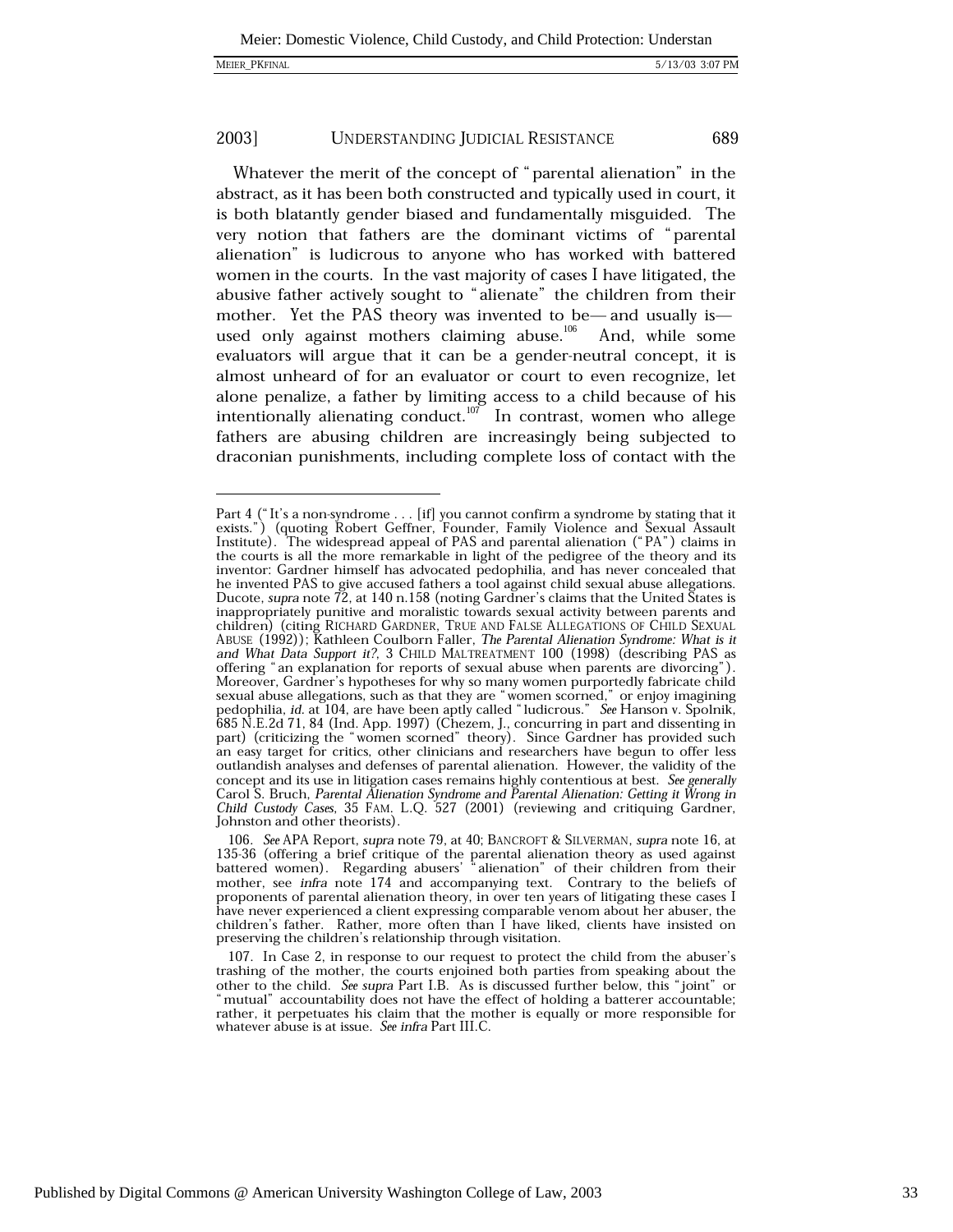### MEIER PKFINAL

### 690 JOURNAL OF GENDER, SOCIAL POLICY & THE LAW [Vol. 11:2

children.<sup>108</sup>

### Demeanor Differences between Perpetrators and Victims of Abuse 3.

Battered women, and especially battered mothers, may be disbelieved for another, and arguably more "appropriate," reason: the parties' respective demeanors. Judges (and arguably, evaluators) are in the business of assessing credibility. Unfortunately, many common assumptions about witness credibility backfire when applied to victims and perpetrators of domestic violence.

While courts often find batterers to be sympathetic and convincing in their denials, these credibility assessments are often incorrect. Many who work in batterers' counseling attest that a common characteristic of batterers is their passionate and eloquent denial of the abuse and the impact of their own conduct on others. As Bancroft and Silverman succinctly state, "it is common for our clients to be skillfully dishonest...."<sup>109</sup> Batterers convince not only other people, but also themselves that they are "right" and their accusers are wrong and unworthy. Their denials are especially believable by courts in cases where the allegations of physical violence can be perceived as minor.

Many batterers also exhibit a smooth and charming persona in public and when it is in their interest.<sup>110</sup> An unusually explicit

109. BANCROFT & SILVERMAN, supra note 16, at 124; (arguing that "[b] atterers rarely disclose their violence fully, even in the face of considerable evidence").

<sup>108.</sup> See Wood, supra note 72, at 1367 (describing a case in which a father was given sole custody and the mother was denied all contact with her young daughter after her child sexual abuse allegations were held to be unproven); Burke, supra note 81 (discussing a California NOW study which found in preliminary research that in thirteen counties that the parent charging child sexual abuse received supervised visitation or no contact at all in more than 50% of those cases, and the alleged perpetrators received full or partial unsupervised custody 90% of the time). A national study by sociologist Amy Neustein of over 1000 cases documented mothers being held in contempt, jailed, losing custody and having visitation restricted or cut off, as a result of pursuing allegations of child abuse against the father. See Amy Neustein & Ann Goetting, Judicial Responses to the Protective Parent's Complaint of Child<br>Sexual Abuse, 8 J. CHILD SEXUAL ABUSE 103, 105 (1999) (critiquing scientifically discredited psychological syndromes, such as Parental Alienation Syndrome and Malicious Mother's Syndrome); Lombardi, supra note 19. A smaller study of 300 cases over ten years found that alleged child sexual abusers received unsupervised visitation or shared custody 70% of the time, and over 20% of cases resulted in the mother who alleged child sexual abuse losing visitation rights altogether. See Lombardi, supra note 19, at Part 4 (describing the Neustein studies). This trend is stunning, especially in comparison to the typical treatment of adjudicated child abusers or batterers, who rarely have their visitation even restricted, let alone terminated.

<sup>110.</sup> See David Adams, Identifying the Assaultive Husband in Court: You Be the Judge, 33 BOSTON B.J. 23 (1989) (noting that while the woman often appears agitated and hysterical, the man often appears calm and friendly, which makes it more likely that friends neighbors, police officers, and courts will believe the woman is exaggerating);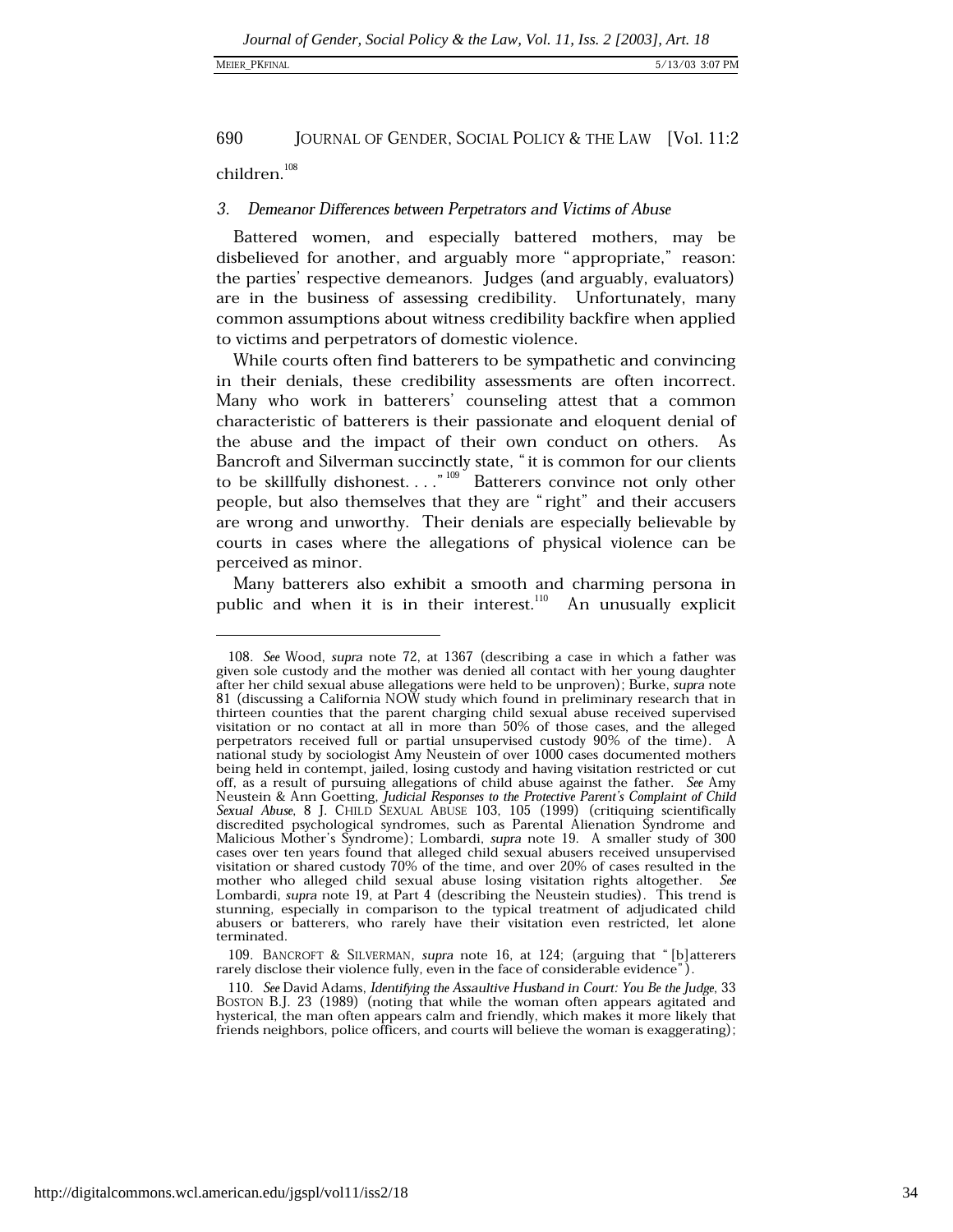depiction of this problem was provided by a Maryland judge who had denied a protection order to a woman who was later killed by her abuser. The judge subsequently explained that the man did not come across in court as a "sick" person who would commit the violence she had alleged; hence he had disbelieved the woman's claim of fear.

In contrast, battered women, particularly those who have made it to court, are often angry or emotional.<sup>111</sup> While this is a perfectly understandable reaction to domestic abuse and contests over custody,<sup>112</sup> these demeanors do not enhance women's credibility in the eyes of a judge or other evaluator.<sup>113</sup> Moreover, many battered women in court are experiencing some stage of post-traumatic-stressdisorder ("PTSD"), which may distort their affect.<sup>114</sup> In particular, PTSD can cause victims to over-react to ostensibly trivial issues.<sup>115</sup> to display a strange lack of affect when discussing the violence, or to

BANCROFT & SILVERMAN, supra note 16, at 15, 122-23 (stating that "[t] he great majority of batterers project a public image that is in sharp contrast to the private reality of their behavior and attitudes"); Cheryl Hanna, No Right to Choose: Mandated Victim Participation in Domestic Violence Prosecutions, 109 HARV. L. REV. 1849, 1878 (1996) (noting that judges and others often identify with the batterers who may appear "charming, respectful, and persuasive"); Kathleen Waits, *Battered Women and their Children: Lessons from One Woman's Story*, 35 HOUS. survivor's comment, "Russ, with his charming batterer's demeanor, won every  $time$ ").

<sup>111.</sup> See Laura Crites & Donna Coker, What Therapists See that Judges May Miss: A Unique Guide to Custody Decisions when Spouse Abuse is Charged, 27 JUDGES J., 9, 40-41  $(1988)$ .

<sup>112.</sup> See BANCROFT & SILVERMAN, supra note 16, at 123.

<sup>113.</sup> See, e.g., Canning v. Wieckowski, No. C4-98-1638, 1999 WL 118509, at  $*5$  (Minn. Ct. App. Mar. 9, 1999) (finding no error in the assessment of an evaluator (William Ct. App. *war. 3, 1999)* (untuing no critical in the assessment of an example and the trial court that the father is "willing and capable of toning down his anger and negativity toward [mother, but mother] seems p [respondent] out to be a villain without just cause"). It is conventional wisdom among advocates that angry victims of abuse are seen as less credible. One explanation is ignorance: some judges and evaluators expect a "victim" to act helpless or passive. When they appear angry or even strong, they contradict the stereotype. However, it seems likely that gender bias also plays a role. After all, while courts typically negatively judge a woman who is angry on the stand, they seem to have more sympathy for a father who is angry, e.g., because his wife has withheld the children from him.

<sup>114.</sup> See Joan Meier, Notes from the Underground: Integrating Psychological and Legal Perspectives on Domestic Violence in Theory and Practice, 21 HOFSTRA L. REV. 1295, 1312 (1993) [hereinafter Meier, Notes from the Underground] (describing elements of PTSD and how they can affect battered women's testimony). For a brilliant and nuanced discussion of trauma and survivors of domestic abuse, see JUDITH HERMAN, TRAUMA AND RECOVERY (1992).

<sup>115.</sup> On one occasion, the client in Case 2 became extremely agitated when her batterer walked down the hallway of the courthouse after her (and myself) and waved a newspaper in her face while making an angry statement. Such behavior may well have triggered her past experience of being stabbed by him (and other assaults) and may have felt far more threatening than it appeared to the outside observer.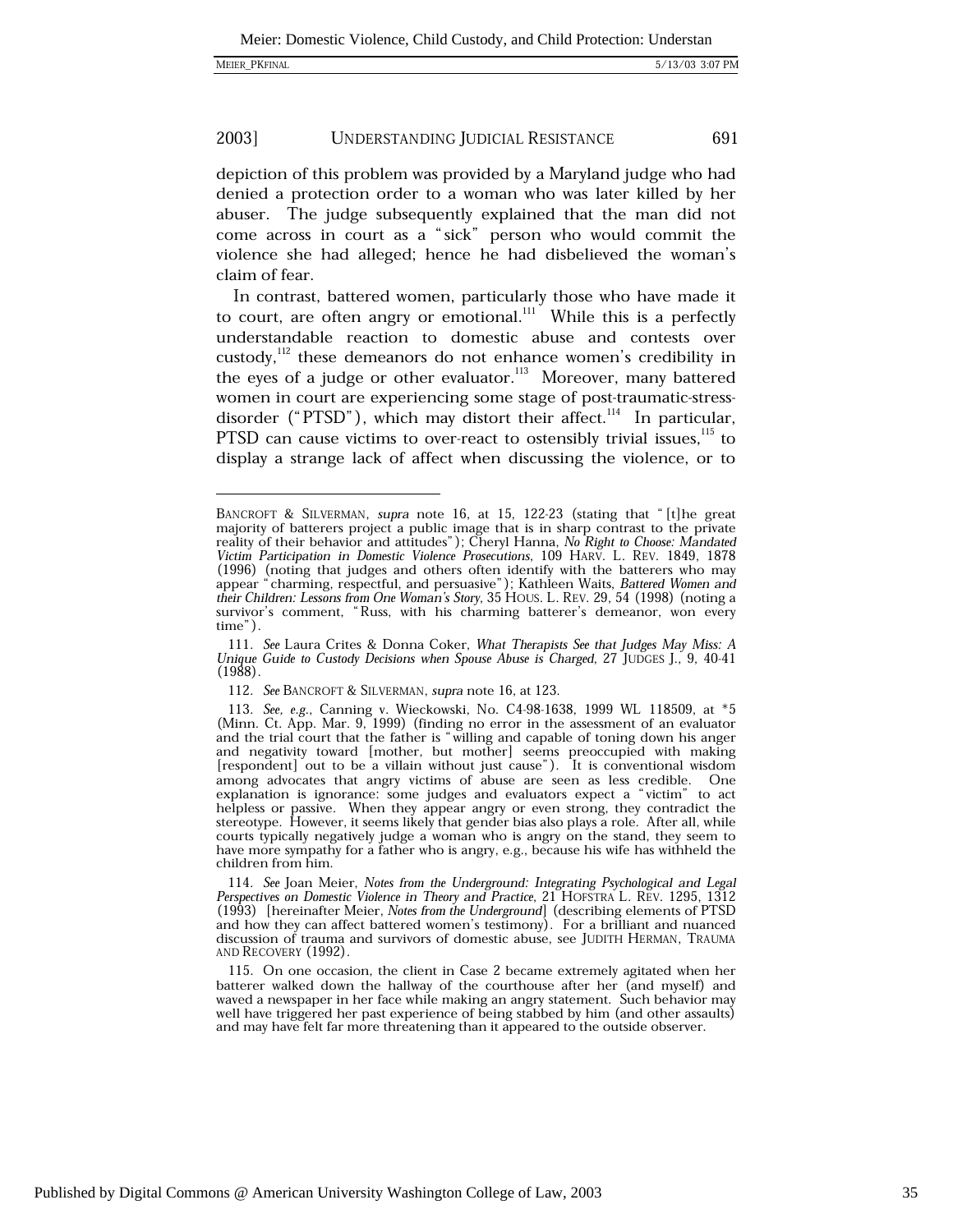giggle inappropriately.<sup>116</sup> Thus, the forensic psychiatrist in Case 2 described my client's affect as "very strange," noted that it was "hard to tell what she feels," and described a "plastic-like wall" between Both he and the expert witness on battering noted her them. inappropriate giggling; however only the latter was able to link that<br>behavior to her traumatization.<sup>117</sup> In short, all the professionals without specific domestic violence expertise who sought to evaluate the facts in Case 2 had trouble finding my client to be credible. Without the PTSD framework for understanding her demeanor, it was, at best, simply off-putting, and at worst, made her appear fake.

Thus, judges and evaluators lacking in-depth knowledge about domestic violence and PTSD may easily be misled into trusting the calm, sincere-sounding accused's veracity more than the "strange" or emotional purported victim's.<sup>118</sup>

#### $\mathcal{C}$ **Insistence on Mutual Blame or Blamelessness**

For all the reasons discussed above, courts' first line of defense against domestic violence allegations is often disbelief. However, many courts also marginalize or neutralize such allegations without overtly taking a stand against the mother, merely by hewing firmly to the "neutral" role and treating both parents "equally." Thus a common response to the difficulty in evaluating the truth in these cases is to blame both parties for the "mess," and abdicate the duty to find the facts: the judge or evaluator simply says that the contradictions of the two parties make neither one credible. Judges' resistance to finding the facts is signaled when they characterize the dispute over abuse as "mudslinging" (as in Case 2) or, more politely, a "swearing contest." 119

Thus, in Case 2 above, the forensic psychiatrist and the social worker who did the home study stated that they could not know the truth, given the contradictions between the parties' stories.<sup>120</sup> The judge even more explicitly repeatedly expressed his frustration with

<sup>116.</sup> See Meier, Notes from the Underground, supra note 114, at 1313 (explaining that such an affect can cause observers to see the victim as weird or fabricating).

<sup>117.</sup> Report of Evan Stark, supra note 85, at 20.

<sup>118.</sup> See Lombardi, supra note 19, at Part 4 (noting that often women are in a "nowin" situation and are criticized for *whatever* demeanor they exhibit) (quoting Eileen King, Director, D.C. office of Justice for Children). If they are emotional, they are treated as hysterical or vengeful. Id. If they are calm, they are characterized as "cold and calculated." Id.

<sup>119.</sup> See Raney v. Wren, 722 So. 2d 54, 58 (La. Ct. App. 1998); Freedman, supra note 60, at Part I (describing courts' avoidance of fact-finding).

<sup>120.</sup> See Reports of Social Worker and Forensic Psychiatrist in Case 2 (on file with author).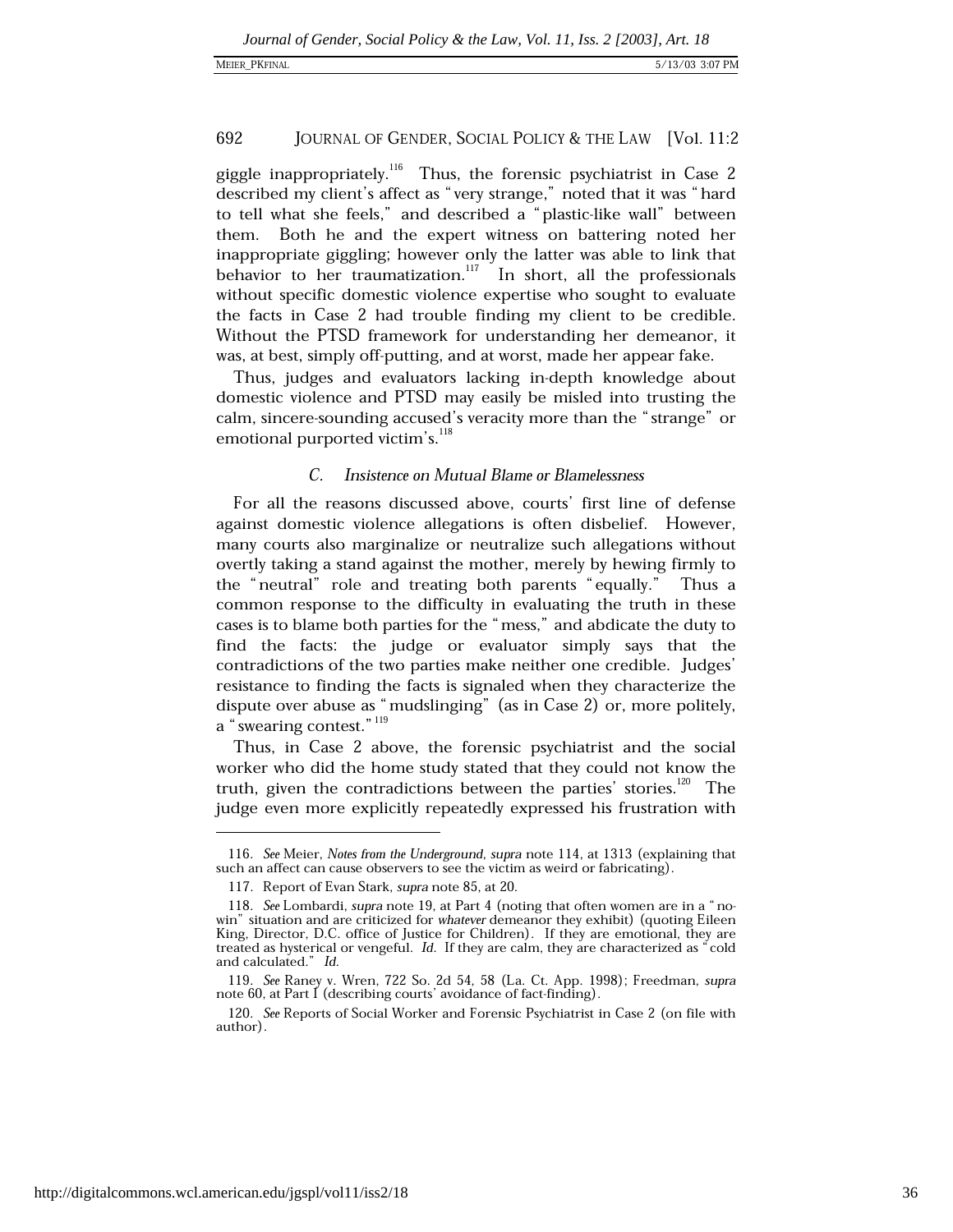693

#### 2003] UNDERSTANDING JUDICIAL RESISTANCE

the contradictions between the parties, his inability to know the truth, and his distrust of both parties' testimony. He fairly quickly adopted the stance that the two parties should have no contact with each other, and that such contact was "a disaster." He willingly issued interim orders requiring both parties to refrain from derogatory comments in front of the child and requiring them to stay away from each other. He was careful to make clear that each such order was not premised upon any finding of responsibility or blame, but was essentially an acknowledgment that the parties "cannot get along." In fact, this re-frame was contradicted by the fact that most of the worst violence, including the stabbing, threats to kill, and stalking (and possibly sexual abuse of the child), had occurred after the parties had separated (against Mr. Benson's will).

Finally, both parties were berated for bringing this dispute into the courtroom, rather than working it out like "mature adults," and for subjecting their child to "the police." Both parties were also criticized for assaulting each other. (Ms. Turner had testified that she hit Mr. Benson with a vase the night he broke in and stabbed her; both parties received hospital treatment.) The judge repeatedly threatened to punish the parties by removing the child from both of them and placing her in foster care.<sup>121</sup>

Similarly, in a protection order case in Maryland, the judge told both parties "you're setting a real good example for your children...." This was after the abusive father, who had already been criminally convicted of assaulting the mother, had repeatedly talked back to the prior judge, taunted the marshals by saying "you're going to have to put me in jail," and continued to threaten the mother. The judge to whom the abuser acted so contemptuously stated, "I don't want to pour kerosene on the fire that's already burning in this case....  $[I \text{ try}]$ ... to de-escalate tense relationships between the parties."<sup>122</sup> Such statements, while presented as neutral (because merely advocating a private settlement) are actually punishing the mother by assigning her partial responsibility for the father's abusive conduct.<sup>123</sup>

<sup>121.</sup> See Mahoney, supra note 60, at 46 (describing a case in which a welfare department recommended that a baby stay in a temporary placement with the father's parents, on the grounds that "the fact that their stories [were] so contradictory makes both parents seem unreliable.") (citing ANGELA BROWNE, WHEN BATTERED WOMEN KILL (1987)).

<sup>122.</sup> See George Lardner, Beating the System; Battered Wives, Battered Judges—and a Tsk Tsk for the Abuser, WASH. POST, Aug. 1, 1993, at C5.

<sup>123.</sup> Such purported "neutrality" in response to domestic violence is not neutral in effect. Rather, it furthers the power of the abuser and the negative impacts of the abuse. By allowing abuse to be perpetrated and refusing to establish a consequence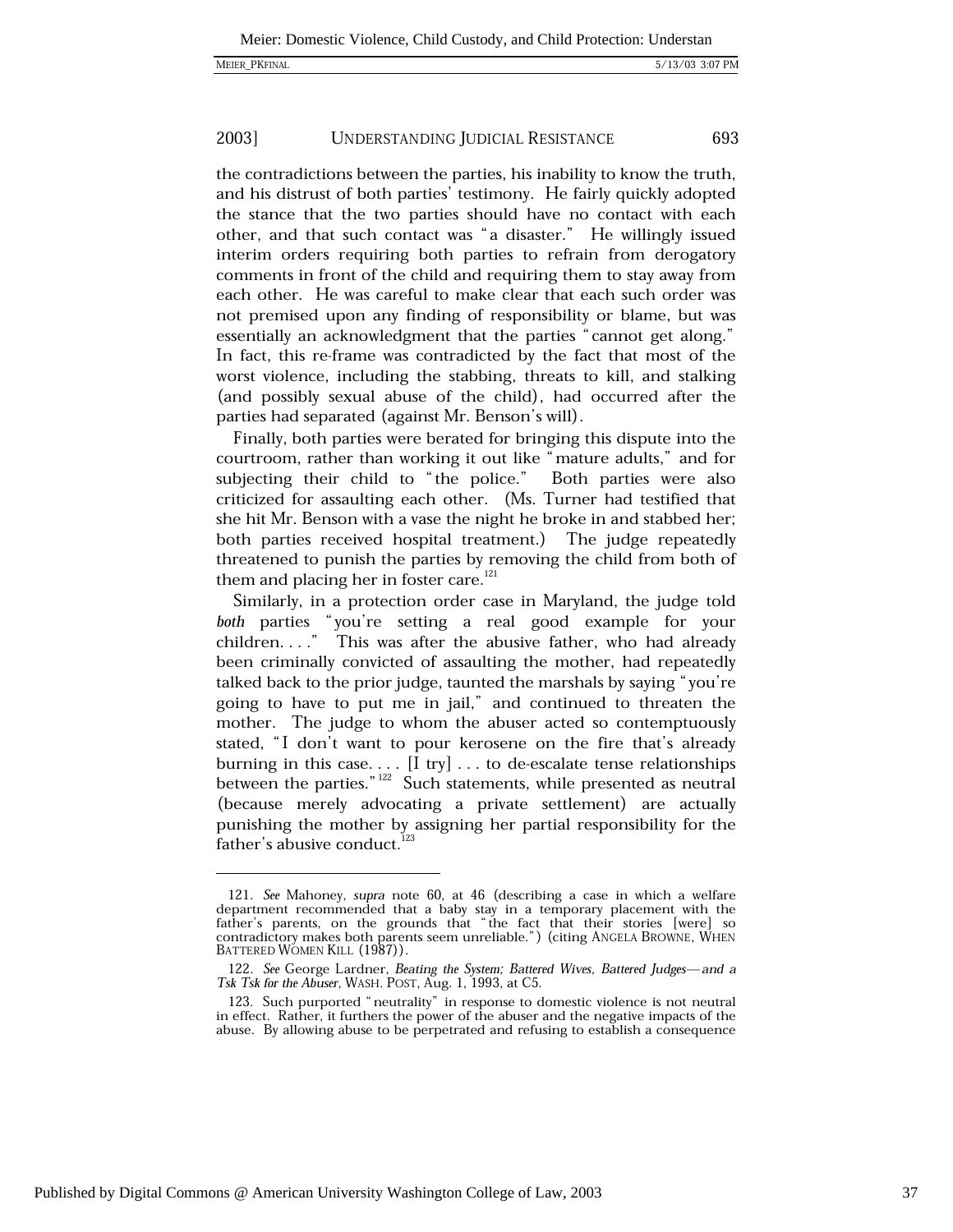I believe this view-that domestic violence, like all other relationship issues, is a mutual problem-is, consistent with the equality principle, at the root of many courts' unsatisfactory responses to domestic violence allegations in custody cases. In particular, the belief in mutuality appears often to guide many mental health professionals involved in evaluations in such cases.<sup>124</sup> Because this construct is so central-and gaining a growing following, particularly among custody evaluators-I will take a moment to consider it more deeply here.

# 1. A Hypothetical Debate on the Mutuality Perspective

Let me posit the following view of a hypothetical custody evaluator: violence, like emotional abuse or any other cruel behavior, takes place within a relationship between two people. Few dynamics within relationships are solely caused by one person. Rather, the character of a relationship is typically defined by interactions and reactions between the two personalities. Moreover, the analysis advanced by analysts like Bancroft and Silverman, and many advocates, which focuses solely on the batterer, leaves out critical information, such as the parental capacity of the mother, and her contribution to the problems in the relationship. The "advocacy perspective," as it might be termed, seems to absolve mothers of all responsibility for problems within the relationship or even within herself. In fact, even in an abusive relationship, neither party is perfect. Although some women manage to remain excellent mothers while experiencing partner abuse, at the other extreme some women themselves are violent or abusive. Most women are probably in the middle; they are human beings and mothers with their own flaws.

As an advocate I must acknowledge that, over my years of representing battered women, I have had clients with drug addictions, with mental illness, who liked to frequently go out and "party" at night despite having young children at home, and a few who were at least emotionally and sometimes physically abusive to their children. Some court opinions describe mothers who are

or accountability, it furthers the terrorizing and harassment, teaches children that abuse succeeds, and reinforces the batterer's insistence that the victim is equally (or more) to blame.

<sup>124.</sup> An ongoing theme in debates on the CHILD-DV listserv has been the advocates' assertion that battering is never amenable to joint responsibility and that it trumps most other deficits the mother-victim may have, countered by the mental health evaluators' assertions that to assume the woman is telling the truth, and that violence trumps all other issues, would constitute unethical bias on the part of an evaluator. A related perspective of many mental health professionals appears to be the view that relationship problems are never attributable to only one party.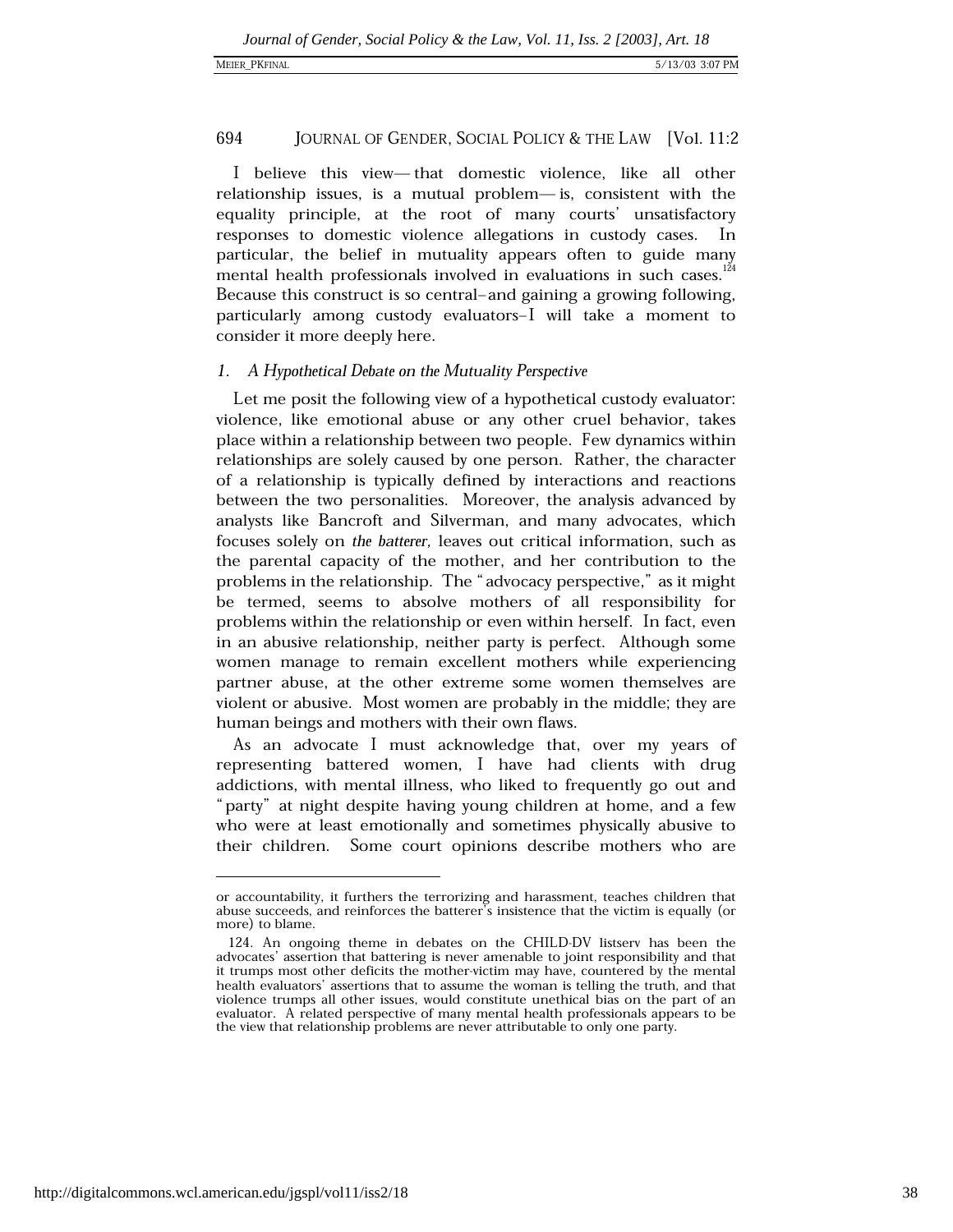695

#### 2003] UNDERSTANDING JUDICIAL RESISTANCE

sloppy, do not bathe the children regularly, and may feed the children inappropriately.<sup>125</sup> While most of my clinic's clients have actually been admirable mothers, one tragically killed her eighteenmonth old daughter while hearing voices. It is also true that, as domestic violence advocates, we tend to say as little as possible about our clients' flaws.

However, custody evaluators and judges are obligated to look at those flaws, and to weigh them. The question for such neutral evaluators is whether to weigh the father's violence more heavily than the mother's non-violent flaws. To add to the "neutral" evaluator's position, I might note that our clients and many advocates have long argued that the violence does not capture the whole person of the abuser; indeed, the label "abuser" does not adequately convey that some violent fathers are also kind, loving, affectionate, humorous, and deeply involved with their children.<sup>126</sup> Our clients have loved the whole person in their partner and ask us to understand that; why should evaluators and courts not similarly consider the whole person, and not let a father's violence be his sole defining characteristic when assessing fitness for custody?

In response to this devil's advocacy, I want to suggest several reasons why violence is different, and cannot be treated as a "mutual" problem. First, the premise of the "mutuality" perspective must be that there are two equal, autonomous and more or less free individuals interacting in a relationship. For instance, equal mutual responsibility is not ordinarily considered an appropriate approach to problems in parent-child relationships, for the very reason that children are not and should not be seen as equal autonomous beings with adults.<sup>127</sup> However, even in adult relationships with nominally equal partners, violence acts as a "trump." The willingness to use violence puts the abused partner in fear for her life at all times, not just at the particular times when, for example, a gun or fist is being used against her. Hence, domestic violence at least impairs, if not destroys, the partner's autonomy, holds the mother and children hostage (metaphorically), and allows the father to take power over

<sup>125.</sup> See Gant v. Gant, 923 S.W.2d 527, 529-30 (Mo. Ct. App. 1996) (accepting these claims about the mother, and upholding primary residential custody to the father despite his admitted past violence against her).

<sup>126.</sup> See Naomi Cahn & Joan Meier, Domestic Violence and Feminist Jurisprudence: Towards a New Agenda, 4 B.U. PUB. INT. L.J. 339, 344-45 (1995) (discussing the problem with stereotyping of battered women and abusers by advocates for battered women).

<sup>127.</sup> But see BANCROFT & SILVERMAN, supra note 16, at 136-38, (describing instances in which both Gardner and Johnston appear to treat children as partially or wholly responsible for sexual involvements with their fathers).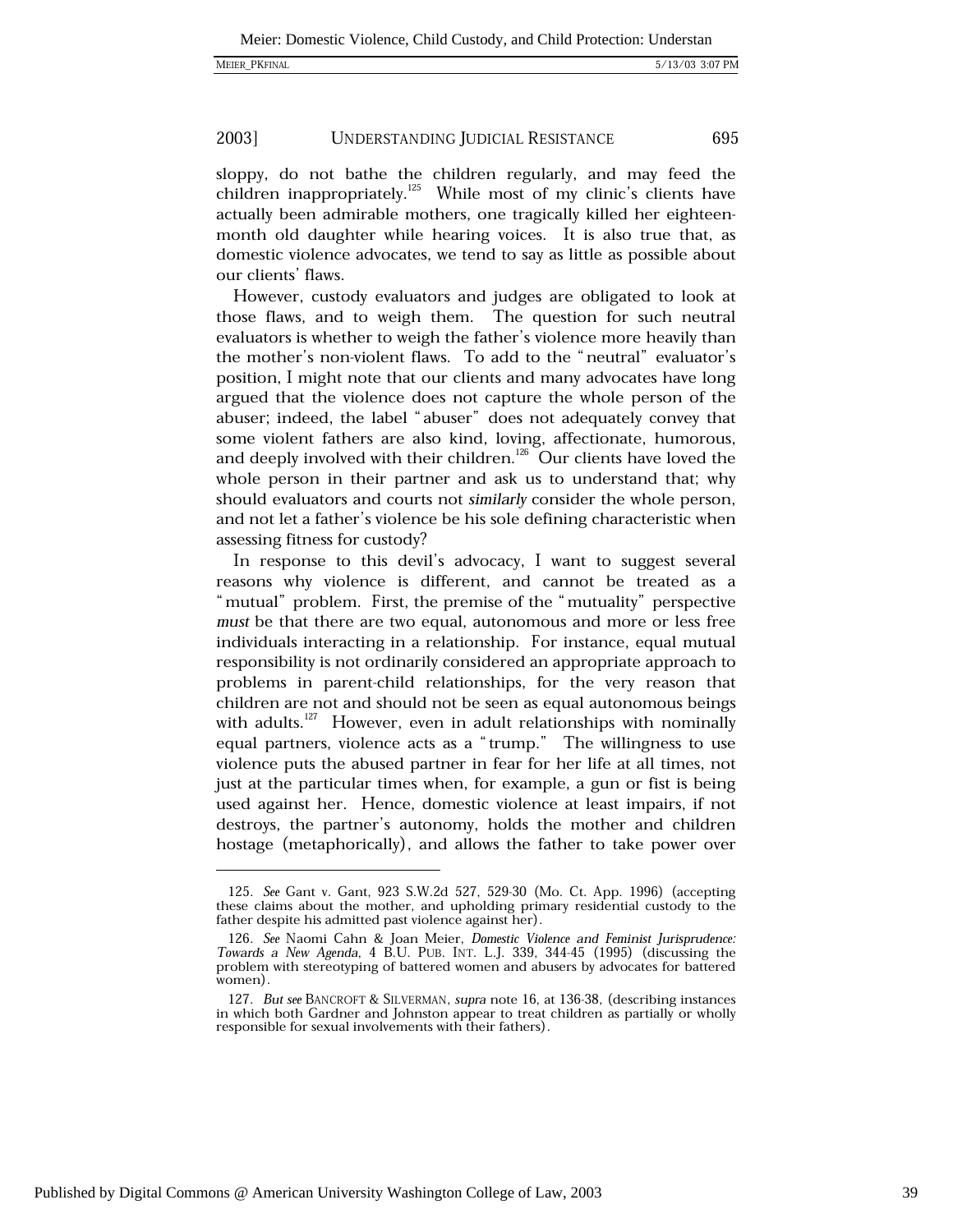the other individuals in the family. It is not appropriate to hold as "mutually responsible" a person who is necessarily and appropriately in fear from her partner. None of their interactions can accurately be viewed as occurring without his thumb on the scale, even if the last act of physical violence occurred years ago.

It is the use of violence as a means of ongoing power and control, and not just (as is often mistakenly believed) out of "lack of control," that sets an "abuser" apart from a victim or partner who occasionally hits out in frustration or despair. And it is the use of violence to dominate and control another person that sets it apart from most other human flaws of the kinds illustrated above.<sup>128</sup>

Second, violence is traumatic, and qualitatively different in impact on both adults and children, from other flaws many mothers exhibit, even potentially including drug abuse. Recent research indicates that children who even witness domestic violence suffer significantly altered brain chemistry or structural development.<sup>129</sup> Experts in posttraumatic stress disorder have long been familiar with the traumatic nature of experiencing or being exposed to violence, particularly when one is helpless.<sup>130</sup> Because violence triggers our fear of death, our survival instinct, it touches our deepest vulnerability and fear. And because intimate violence is inflicted intentionally, by a human being, and one whom we are supposed to be able to trust, few other human flaws, including those many mothers may display, are so profoundly damaging, terrifying, and traumatizing.<sup>131</sup>

Finally, too often evaluators and courts (and sadly, attorneys as well) overlook the fact that many of mothers' "character" flaws are the product of the battering. For instance, drug abuse (or "selfmedication" in the vernacular) is a common way of coping with abuse. Depression and other mental disorders are also recognized sequelae to domestic violence.<sup>132</sup> Neglect of children, failure to keep

<sup>128.</sup> See Stark, supra note 16, at 986 (emphasizing "coercion and control" as key elements of battering). I do not include force used in self-defense within my definition of "violence.

<sup>129.</sup> See GROVES, supra note 9, at 37-38 (citing research by Bruce Perry at Baylor University)

<sup>130.</sup> See id. at 58-62. See generally HERMAN, supra note 115, at 33 ("Psychological trauma is an affliction of the powerless.").

<sup>131.</sup> See generally HERMAN, supra note 115, at 1-4 (describing and analogizing traumatic experiences in war and at home, and comparing some domestic abuse to the traumas endured in concentration camps).

<sup>132.</sup> See Mary Ann Dutton, Understanding Women's Responses to Domestic Violence: A Redefinition of Battered Woman Syndrome, 21 HOFSTRA L. REV. 1191, 1221-22 (1993); Penelope Eileen Bryant, Women's Freedom to Contract at Divorce: A Mask for Contextual Coercion, 47 BUFF. L. REV. 1153, 1231-33 (1999) (discussing the psychological impact of abuse and the system's pathologizing of victims).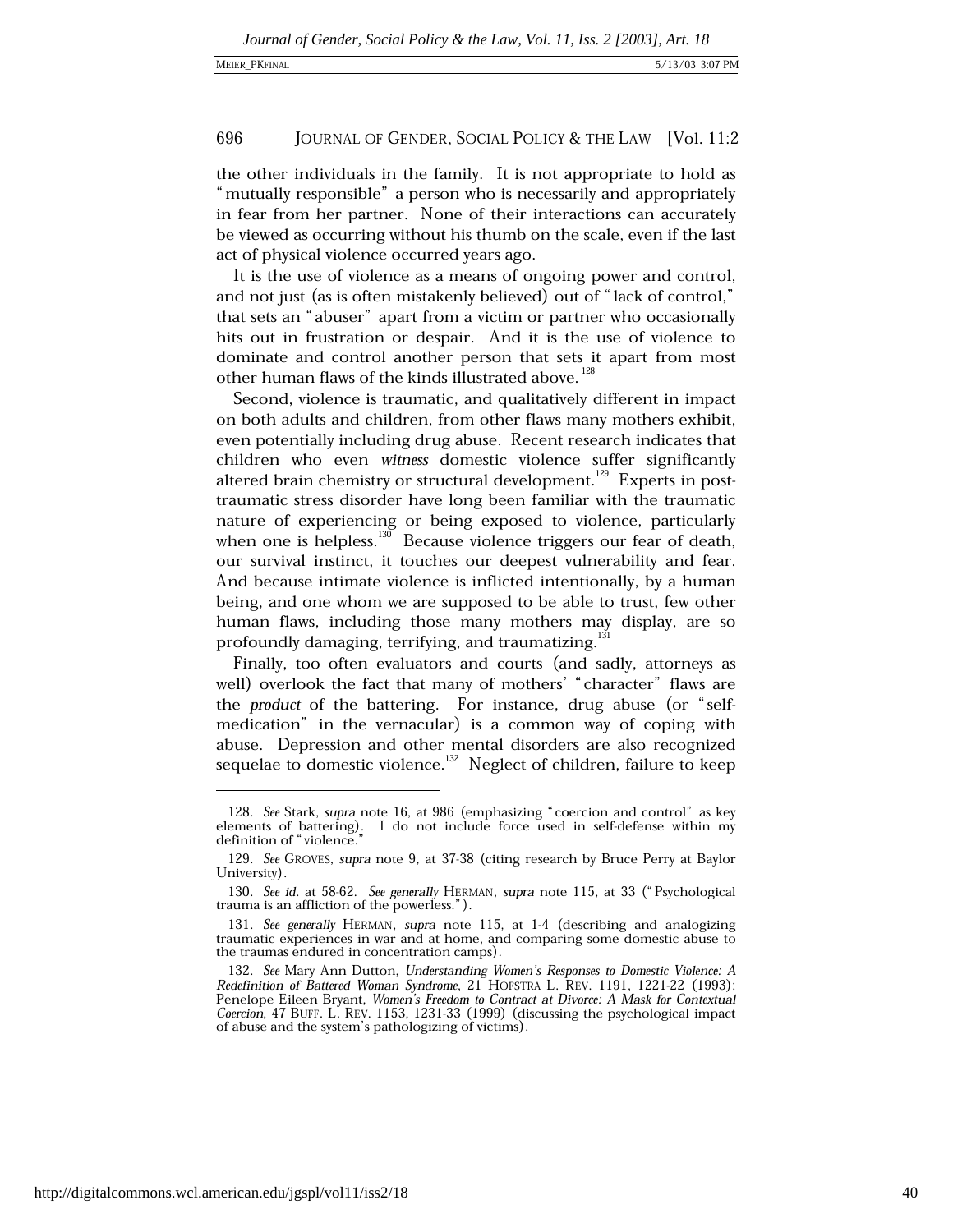697

#### 2003] UNDERSTANDING JUDICIAL RESISTANCE

the house or children clean, and other "un-motherly" behaviors may be predictable occurrence circumstances when the mother is living in constant fear of violence, and is operating to survive rather than to further a healthy day-to-day existence.<sup>133</sup>

Schneider and many others have painstakingly described the phenomenon of custody courts which appear to penalize a mother who is suffering from the effects of domestic violence, especially those diagnosed with "battered woman syndrome," by awarding custody to the abuser.<sup>134</sup> Despite the apparent injustice of punishing the victim, it seems clear that many courts and evaluators, focusing on the forward-looking "best interest of the child" analysis, deem it irrelevant why the mother is depressed or traumatized. Under this view, if the father is a more capable parent, the child's best interests may require him to receive custody, even if he also perpetrated the trauma or caused the mother's depression. In short, courts may feel the "best interest of the child" must be determined independent of "justice" between the parents.<sup>135</sup>

How the clash between "justice" principles and "best interests" principles should be resolved, in cases where they are genuinely incompatible, deserves its own article. For the purposes of this one, let me offer three reasons why, even where a mother's functioning is compromised due to abuse, a child is likely nonetheless to be better off in her custody than in the abuser's.<sup>136</sup> First, a child whose mother has been abused has already suffered a loss of full "mothering" by

<sup>133.</sup> I do not even address here other oft-cited "flaws" of battered mothers which are more obviously responses to battering, such as some women's apparent "instability" or frequent relocations that are often triggered by efforts to escape abuse. This issue has been addressed repeatedly in the literature. See, e.g., Mahoney, supra note 60, at 23; Enos, supra note 14, at 246 (1996).

<sup>134.</sup> See SCHNEIDER, supra note 1, at 170-71.

<sup>135.</sup> See Kinsella v. Kinsella, 696 A.2d 556 (N.J. 1997) (noting that the custody court does not adjudicate relative rights of parents but only the best interests of the child); Stark E-mail, supra note 84 (noting the difference between "justice" principles and a best interests analysis). It seems likely that this distinction is too gendered. It is much harder to imagine courts doing the same if the roles were seversed (e.g., being willing to "excuse" or cabin off a mother's behavior, where she<br>has perpetrated a crime or significant harm against the father). It seems far more likely that a mother found to have engaged in violence against the father (or anyone) would lose custody, even if the father's functioning was found to be impaired by depression, trauma, and/or other symptoms of her abuse. See, e.g., R.H. v. B.F., 653 N.E.2d 195 (Mass. App. Ct. 1995) (overturning the trial court's award of custody to the father based on the mother's violence, where the lower court had disregarded a psychologist's testimony that the mother's violence was defensive).

<sup>136.</sup> Of course there are always exceptions. Where a mother is herself violent to the child and is unlikely to cease upon separation from the batterer, where she is not providing a minimum of physical and psychological care for the child, or in comparable circumstances, foster care may be the least harmful resolution, until substantial supportive services can be provided and improvements are demonstrated.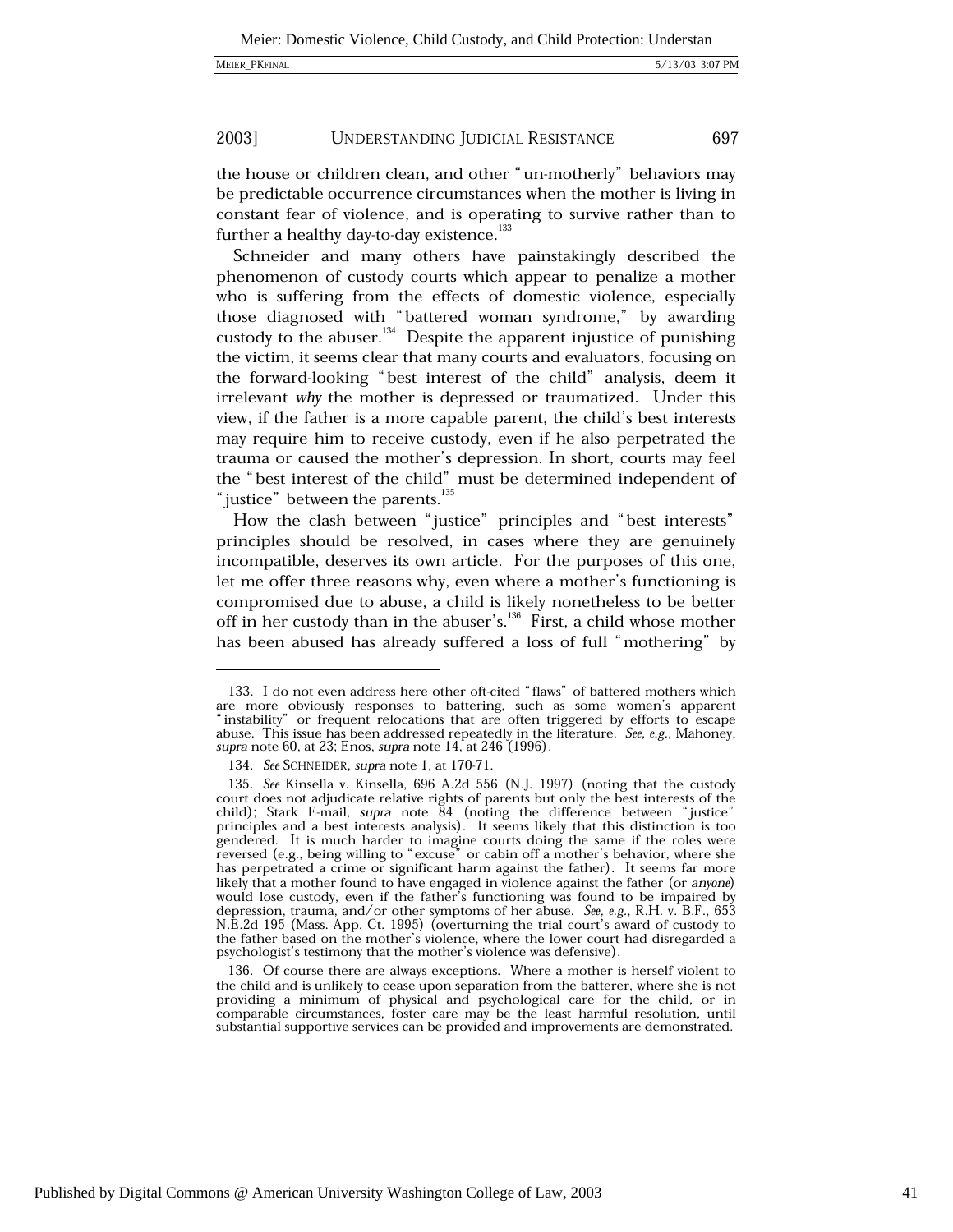virtue of the abuse. Assuming that the mother was previously the primary parent, sending the child to live with the father would result in even greater loss and separation trauma. What that child needs is to get his or her mother back, ideally while she is supported, strengthened, and healed.<sup>137</sup>

Second, an award of custody to an abuser is a powerful lesson to the child that violence and abuse wins, that power and control are their own law, and that the courts and society see (essentially) nothing wrong with what the father has done to the mother. There may be no more effective way to teach children to become abusers. This has been recognized by some of the more educated appellate courts.<sup>138</sup>

Finally, and perhaps most importantly, is the point that advocates have not sufficiently made until now: men who batter women usually make bad parents.<sup>13</sup>

Thus, while both mothers and fathers are usually imperfect as people and as parents, a history of committing violence in the family is, or should be, weighed as uniquely negative in the overall Moreover, even where a mother's functioning is assessment. compromised due to the impact of such abuse, a strong case can be made that "justice" principles are consonant with "best interest" principles because the children will not be better off with the batterer, even if he seems to be more "functional" in some respects. <sup>140</sup>

# 2. A Brief Case Study—The Work of Janet Johnston

The problems with the mutuality perspective are crystallized in the work of Janet Johnston and Linda Campbell. Johnston and Campbell's work, based in part on their own research, studies relationships involving ongoing custody/visitation conflicts. Ίò describe these cases they coined the term "high-conflict divorce,"

<sup>137.</sup> Moreover, the mother can be expected to regain her mental health, at least to some degree, if and when the abuse is terminated. See, e.g., Naomi Cahn, Civil<br>Images of Battered Women: The Impact of Domestic Violence on Child Custody Decisions, 44 VAND. L. REV. 1041, 1057 n.93 (1991) (citing LENORE WALKER, THE BATTERED WOMAN SYNDROME 60 (1984)) (noting that battered women were eight times more likely to abuse their children when being battered themselves than when not in battering relationships).

<sup>138.</sup> See Custody of Vaughn, 664 N.E.2d 434, 439 (Mass. 1996) (discussing expert witness Peter Jaffe's testimony that if the son remained in the father's custody it would "reinforce the acceptability of the father's behavior to [the son] which has the potential to make [the son] a batterer himself in the future").

<sup>139.</sup> See infra, Part III.D.2 (discussing bad parenting at greater length).

<sup>140.</sup> In my view this analysis is a reasonable interpretation of best interests analysis under statutes (i.e., most) requiring consideration of multiple factors, and does not depend on the legislature's adoption of a rebuttable presumption.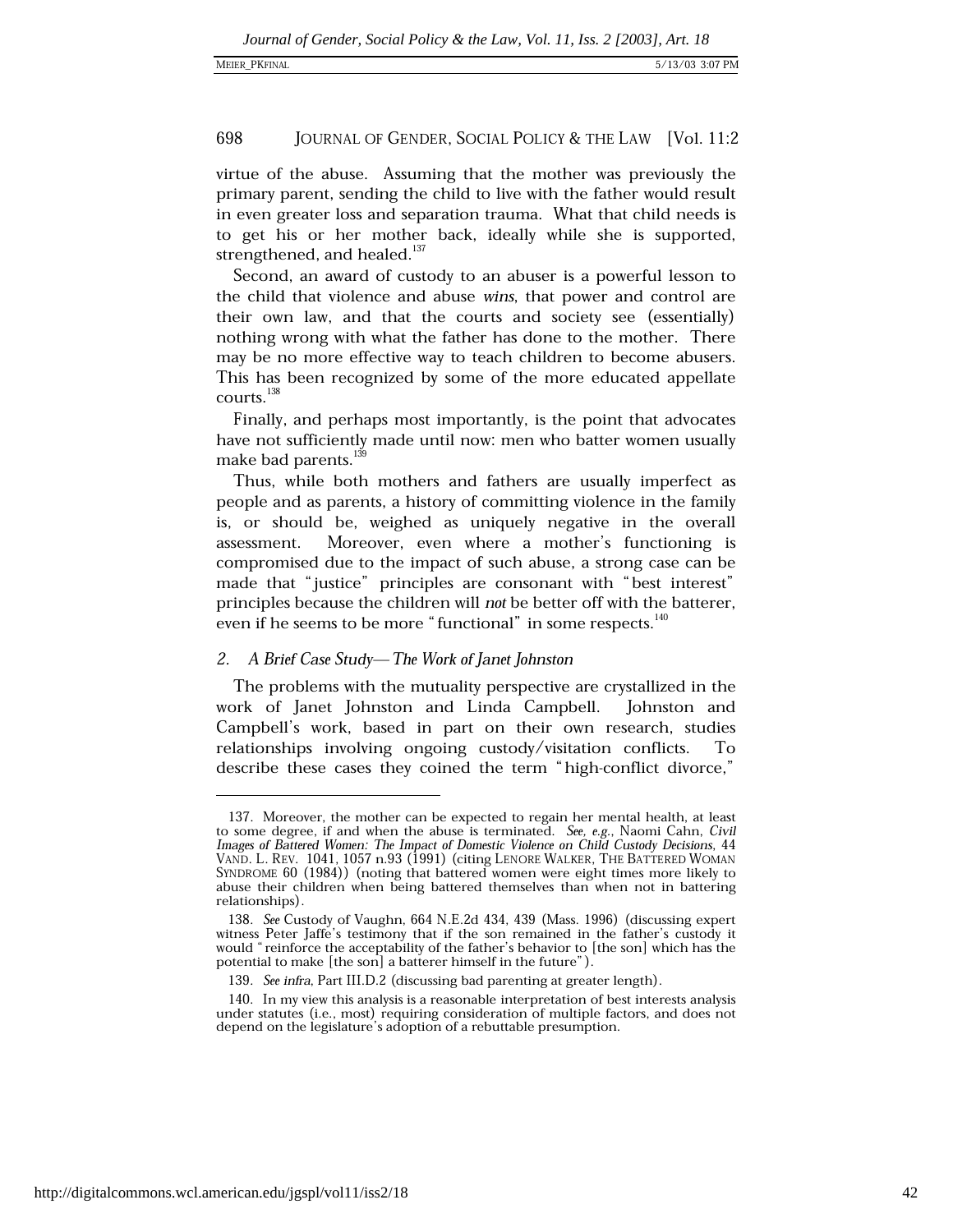MEIER\_PKFINAL

699

#### 2003] UNDERSTANDING JUDICIAL RESISTANCE

itself an implicitly "mutual" label for relationships the majority of which involve the man's violence.<sup>141</sup> Several of Johnston's case examples demonstrate how they subsume violence into a "mutual" responsibility model. For instance, in one case, "the authors acknowledge that the father's abusiveness and controlling behavior toward the daughter were unrelenting after separation despite efforts at therapeutic intervention . . . [yet they state] incongruously that Julianne's case illustrates the impact of inter-parental conflict on the child rather than the impact of the father's abusiveness." $142$  In another, Johnston and Campbell describe a couple in which the man had pointed a gun and physically assaulted his partner twice, yet they state that the parties have "somewhat irrational images" of each other, referring to the woman's fear of the man.<sup>143</sup> Similarly, while citing several case examples in which the man used substantial violence, including death threats, and has continued to use "occasional violence," the authors nonetheless criticize the women for their reluctance to believe the father has changed sufficiently.<sup>144</sup> Bancroft and Silverman also note that Johnston and Campbell "offer various explanations for children's reluctance to visit with the non-custodial parent in 'high-conflict' cases, none of which has to do with the father's abusiveness. . . . "<sup>145</sup> Finally, they state that in "dozens" of case descriptions, Johnston and Campbell "fail to offer even one in which a mother acts as an appropriate protective parent after separation;" rather, mothers who seek to restrict visitation are criticized, even in the face of continuing "sporadic" violence.<sup>146</sup>

The premise of mutuality on which much of Johnston and Campbell's analysis is predicated, then, simply repeats the blaming of mothers for their behaviors that respond to fathers' violence. The authors' lack of respect for the real damage and danger to children from domestic violence is evident in their discussion of protection

145. Id.

<sup>141.</sup> BANCROFT & SILVERMAN, supra note 16, at 131 (noting that a history of domestic violence existed in approximately 75% of the intractable custody conflicts Johnston and Campbell studied) (citing JANET R. JOHNSTON & LINDA E.G. CAMPBELL, IMPASSES OF DIVORCE: THE DYNAMICS AND RESOLUTION OF FAMILY CONFLICT (1988)). The following discussion of Johnston and Campbell's work is heavily indebted to the summary and critique contained in BANCROFT & SILVERMAN, supra note 16, at 130-49.

<sup>142.</sup> BANCROFT & SILVERMAN, supra note 16, at 135 (emphasis in original) (citing JANET R. JOHNSTON & VIVIENNE ROSEBY, IN THE NAME OF THE CHILD: A DEVELOPMENTAL APPROACH TO UNDERSTANDING AND HELPING CHILDREN OF CONFLICTED AND VIOLENT DIVORCE (1997)).

<sup>143.</sup> *Id.* at 133.

<sup>144.</sup> Id. (citing JOHNSTON & CAMPBELL, supra note 141, at 217-18).

<sup>146.</sup> Id. at 134.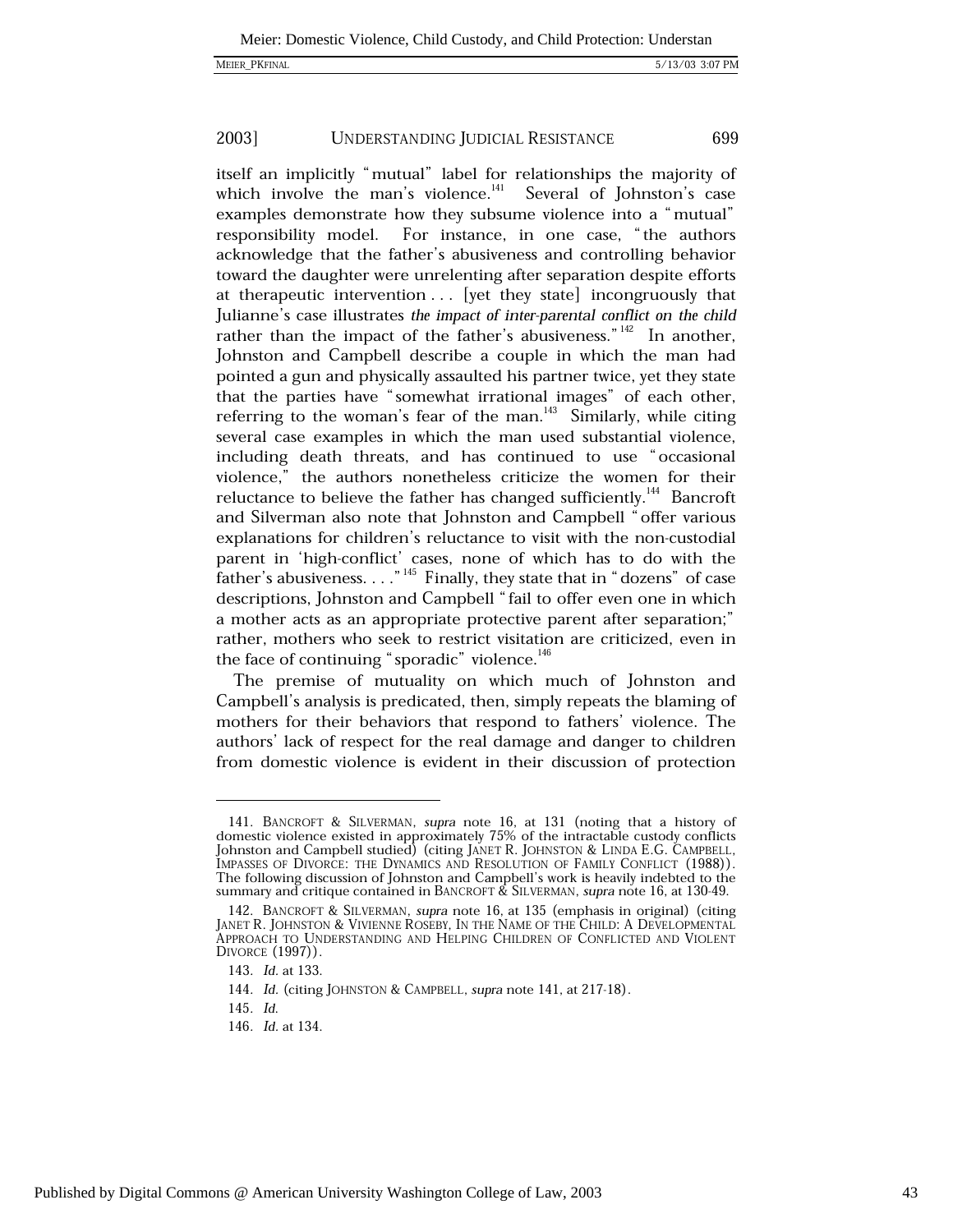## MEIER\_PKFINAL

### 700 JOURNAL OF GENDER, SOCIAL POLICY & THE LAW [Vol. 11:2

orders-which are referenced as being occasionally sought by mothers with purported "paranoid tendencies." <sup>147</sup>

Johnston's work has been widely disseminated, both among mental health evaluators and to judges. It has become a popular new "authority" for custody cases involving domestic violence, because, unlike most mental health professionals' discussions of custody and divorce, it acknowledges and discusses domestic violence in some detail. Unfortunately, in many respects it minimizes the significance and impact of the abuse, making the analysis both seductive and dangerous.

# D. Treating Past Domestic Violence as Irrelevant to the Batterer's Parenting or the Children's Future Well-being

The third and extremely common dynamic in custody litigation in which domestic violence is alleged is courts' resistance to hearing about the violence or to recognizing the relevance of those allegations to the future well-being of the children. Courts both explicitly and implicitly invoke two rationales for rejecting this link: (1) that harm to the mother is not the same as harm to the child; and (2) that the domestic violence will end when the parties are separated.

In some respects, battered women's advocates have been least effective in educating courts and society as to why a history of battering is per se powerfully negative data about a parent's fitness for custody.<sup>148</sup> The following discussion offers several examples of the problem and then briefly addresses the fallacies at the heart of courts' (and evaluators') tendencies to separate battering behavior from their thinking about a father's suitability for custody.

#### Treating Adult Domestic Violence as Irrelevant to Children 1.

A core challenge in litigating Case 2 was the need to refute the apparent belief of the judge and court-appointed forensic experts that domestic violence was not central to the custody decision. Early on, after hearing extended testimony of a history of severe abuse, including a stabbing, the judge called my client's allegations "mudslinging," clearly implying that all the claims of violence were

<sup>147.</sup> Id. at 133.

<sup>148.</sup> This past failure is understandable. We assumed that violence, particularly within the family, would be seen as *per se* inconsistent with good parenting. As we have been stunned to experience widespread judicial resistance to this equation, we have recognized the need to more explicitly articulate how battering is indicative of bad parenting. Bancroft and Silverman, supra note 16, at 29-53, offer an incisive exposition of this subject. See infra note 169.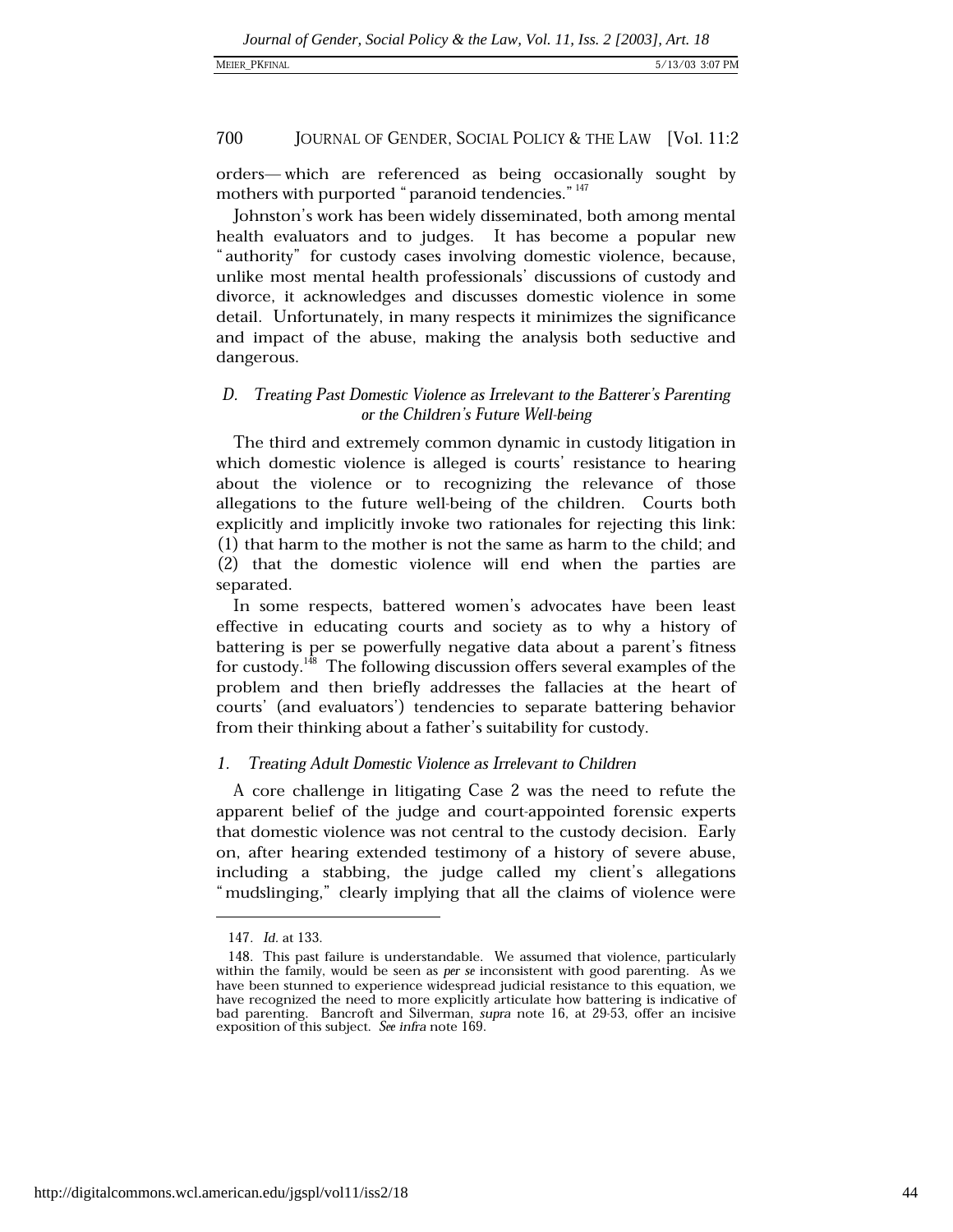701

#### 2003] UNDERSTANDING JUDICIAL RESISTANCE

irrelevant to the custody determination. Much of the opposing counsel's case was based on the claim that violence toward the mother is not harm to the child. Moreover, none of the "neutral" mental health evaluators investigated or even addressed the domestic violence allegations.<sup>149</sup>

More recently, in Case 1, the judge's determination to give a respondent-whom even he appeared to believe had engaged in lifethreatening violence against the child's mother-child visitation, indicated his unwillingness to hold a batterer accountable as a father for his violence against the mother. This was a man who had raped the child's mother at knife-point (while masked, after they had separated), had strangled her with a clothesline, and had threatened to kill her repeatedly. Had he been proven to have done these things to another individual, it is hard to imagine them being ignored in a custody decision.<sup>150</sup> In any event, while we had not alleged any direct child abuse by the father, the degree of aggression felt and expressed by the abuser against the child's mother should have been a cue to the judge that the child would be at least emotionally at risk.<sup>151</sup>

Other evidence that the child would be at least psychologically at risk was the abuser's extremely dysfunctional and unstable living situations, <sup>152</sup> and the fact that he had been involved in litigation over domestic violence with at least three other women in addition to my client. Thus, the child was highly likely to be exposed to continued domestic violence while in the abuser's care, even if only for visitation. Yet the court would not consider the possibility of no visitation, and was extremely hostile and disparaging toward the

<sup>149.</sup> See infra Part III.E (regarding evaluators' response to domestic violence allegations).

<sup>150.</sup> As I have reflected on courts' willingness to subject children to extremely violent men, to whom it is inconceivable that judges would be willing to send their own children, I have concluded that it must at some level reflect the oft-noted view that there is something wrong with the mother for "staying" or "putting up with" the abuse. At root, I suspect that many judges award children to dangerous fathers<br>because they feel that the minimum of safety they would demand for their own children does not apply where the mother has already "tolerated" or "subjected" the children to the man's abuse. In other words, consistent with many of the dynamics discussed herein and identified in the child protection world, see supra note 14, the mother is implicitly held responsible for whatever harm her children suffer from her partner's abuse.

<sup>151.</sup> As noted above, the mother reported that every time the eight-year-old child returned from a visit with his father he was uncontrollable, aggressive and hostile to women, and sometimes declared he wanted to die. The court refused to hear or consider this information. See supra Part I.A.

<sup>152.</sup> While it appears that the father did love the child (in a narcissistic manner), he was not in fact capable of taking adequate care of him. During the first year of being in his father's custody, the child was left with other relatives, some of whom physically abused him.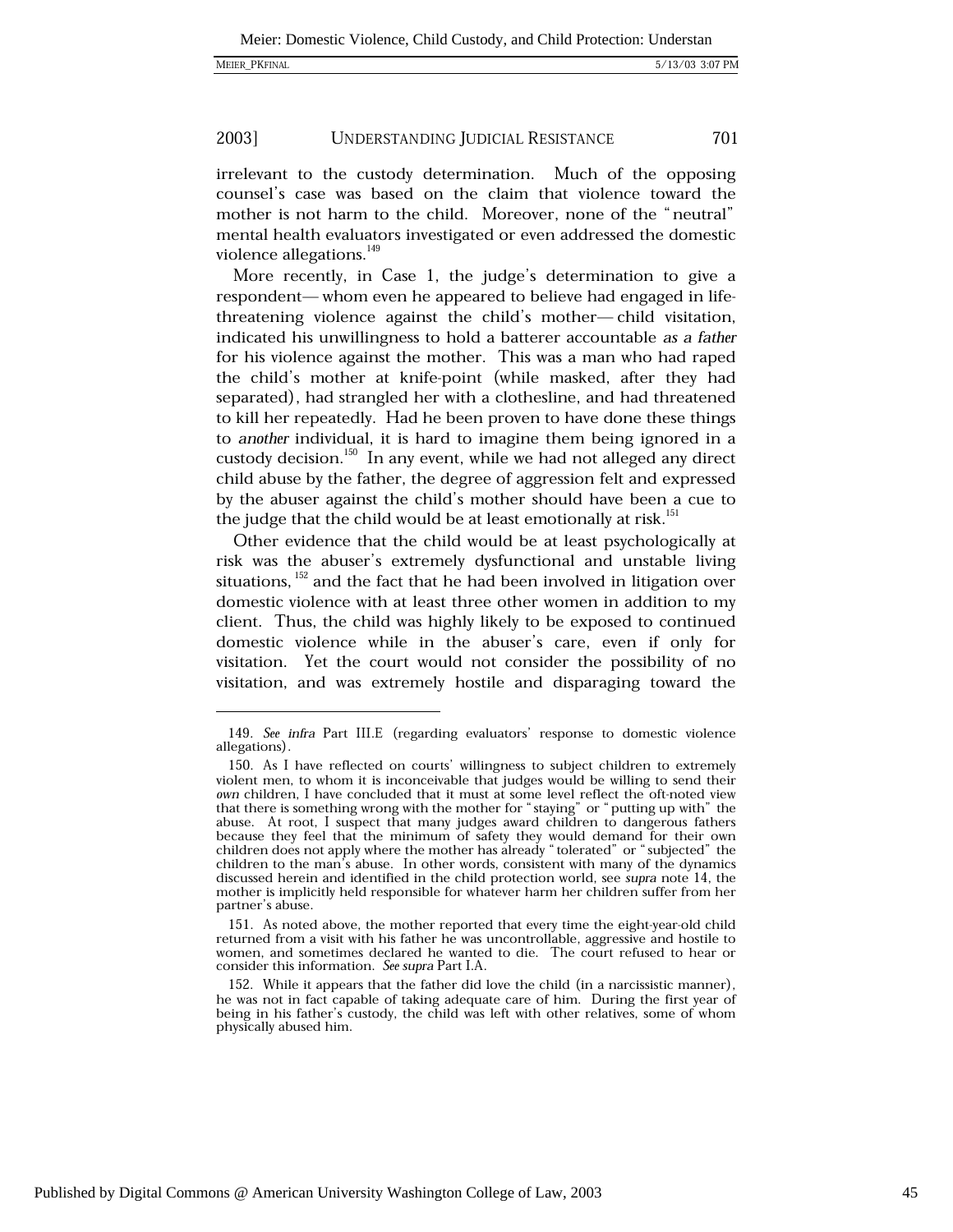## MEIER\_PKFINAL

### 702 JOURNAL OF GENDER, SOCIAL POLICY & THE LAW [Vol. 11:2]

mother and myself for suggesting it might be appropriate.

In her survey of the state Gender Bias studies, Czapanskiy has noted that attorneys as well as judges see spousal violence as a function of problems in the relationship, rather than as the perpetrator's own dysfunction. In Washington State, where family violence is a statutory ground for limiting custodial access, a number of attorneys participating in a study indicated that they would not investigate or raise allegations of family violence even where it would benefit their client's case because "'some inappropriate behavior' is pretty typical of people going through a divorce." No judge investigated the behaviors even where they were alleged, despite being statutorily required to do so.<sup>153</sup>

Perhaps more surprising is the prevalence of courts which acknowledge a father's perpetration of domestic violence, yet treat it as irrelevant to custody. Fully half of the Maryland judges and masters who responded to a custody hypothetical, stated that their decision would not change if they learned that the father had beaten the mother before the parties separated.<sup>154</sup> This attitude is commonly seen in real cases as well. For instance, a Florida court accepted a psychologist's statement that the man's "past violence was related to the deterioration of his relationship with [his wife]" and upheld "shared parental responsibility" for the man, despite a history of severe violence when she was pregnant, and threats to kill her, her father, and himself. $^{155}$  Many courts state explicitly that they see no link between domestic violence and custody: for instance, in Georgia, " [w] hile judges may restrict visitation with minor children because of alcoholism, drug use, indiscreet relationship, or other [sic] criminal behavior, they are not likely to do so because of repeated spouse battering ... judges disregard or minimize domestic violence in custody disputes and visitation due to the gender-biased belief that these are just 'family squabbles.'" 156

<sup>153.</sup> See Czapanskiy, supra note 28, at 257-58.

<sup>154.</sup> *Id.* at 256.

<sup>155.</sup> Collinsworth v. O'Connell, 508 So. 2d 744 (Fla. Dist. Ct. App. 1987); see also Gant v. Gant, 923 S.W.2d 527, 531 (Mo. App. 1996) (noting that a custody award was not precluded by a history of violence, among other reasons because the "incidents of violence were not recent and were not directed at the children"); Hart v. Hart, 766 S.W.2d 131 (Mo. App. 1989) (upholding an award of custody to the father despite violence before birth and a later assault not directed at, and purportedly not adversely affecting, the child); McDermott v. McDermott, 946 P.2d 177 (Nev. 1997) (reversing the trial court's modification of custody in favor of the father despite his conviction for assault of the mother when she came to get child); Waits, supra note 110, at 55 (reporting the client's statement that "the psychologists and the judge bought the idea that Russ's abuse of me was irrelevant to child custody issues").

<sup>156.</sup> Czapanskiy, supra note 28, at 258 n.33.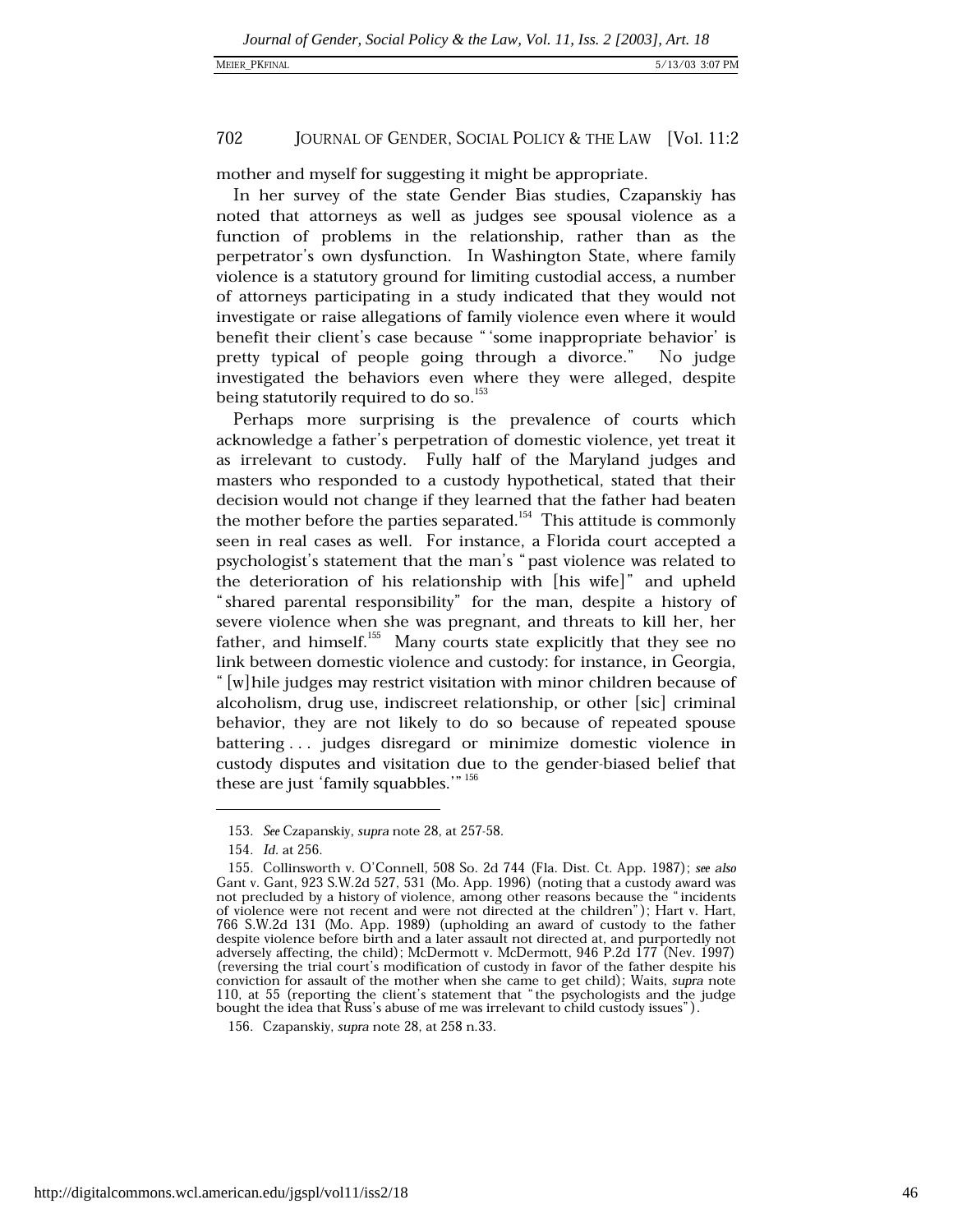As previously noted, even judges who are fairly proactive and firm on domestic violence generally, such as the one in Case 1, and others in D.C.'s Domestic Violence Court, cabin off that issue from their thinking about the abuser's relationship with his child. A similar bifurcation is also evident in Ptacek's research into Boston judges' attitudes toward domestic violence.<sup>157</sup>

In short, while judges trained in and "enlightened" about domestic violence are unlikely to voice such opinions explicitly, it appears that some are not far from the view of the Massachusetts judge who, in refusing to deny a batterer visitation, stated "[e]ven Dillinger could have made a good father ... How about Manson?"<sup>158</sup> While such sarcasm may be more rare nowadays, the willingness to tolerate extreme violence by a father persists: a number of courts have awarded custody to fathers who have even killed their wives, on the ground that the violence against the children's mother was not directed toward the children and did not indicate the father would be a poor parent.  $159$ 

#### Why Past Domestic Violence is Necessarily Relevant to Future Parenting 2.

The fallacy in the mental separation of custody and domestic violence is at least four fold: first, as has been detailed extensively in the literature, domestic violence is quite harmful even to children who only witness it, and most children do.<sup>160</sup> While some might say (incorrectly) that past violence is "water under the bridge," <sup>161</sup> the fact

160. See BANCROFT & SILVERMAN, supra note 16, at 37-39; Hart, supra note 68, at 33-34.

161. Or that both parents are responsible: Stark E-mail, supra note 84. See also supra note 13 (describing the New York child protection agency's policy of penalizing

<sup>157.</sup> See supra note 36 and accompanying text (describing the Ptacek interview in which the judge was firm on domestic violence but sympathetic to the batterer regarding visitation); see also supra Part II.B.

<sup>158.</sup> See Meier, Battered Justice, supra note 20, at 40 (quoting Massachusetts Judge Tempone).

<sup>159.</sup> See, e.g., In re Lutgen, 532 N.E.2d 976, 986-87 (Ill. App. Ct. 1988) (upholding an award of custody of daughters to the father who killed the mother, in a contest with the maternal aunt and uncle). In the O.J. Simpson custody battle between Simpson and the maternal grandparents, the custody court refused to hear the evidence (from the civil liability trial) that Simpson had killed the children's mother, and awarded custody to Simpson. An appellate court reversed this decision, but the case was ultimately settled, allowing Simpson to retain custody. See SCHNEIDER, supra note 1, at 163, 286 n.58. Courts have even rejected States' petitions to terminate parental rights of men who have killed children's mothers. See Painter v. Barkley, 276 S.E.2d 850 (Ga. Ct. App. 1981) (affirming the trial court's refusal to terminate parental rights of a father convicted of murdering the child's mother); Bartasavich v. Mitchell, 471 A.2d 833 (Pa. Super. Ct. 1984) (reaching the same result after the father's guilty plea to voluntary manslaughter); In re James M., 65 Cal. App. 3d 254 (Cal. Ct. App. 1976) (rejecting the State's petition to terminate the father's parental rights after he pled guilty to the mother's murder).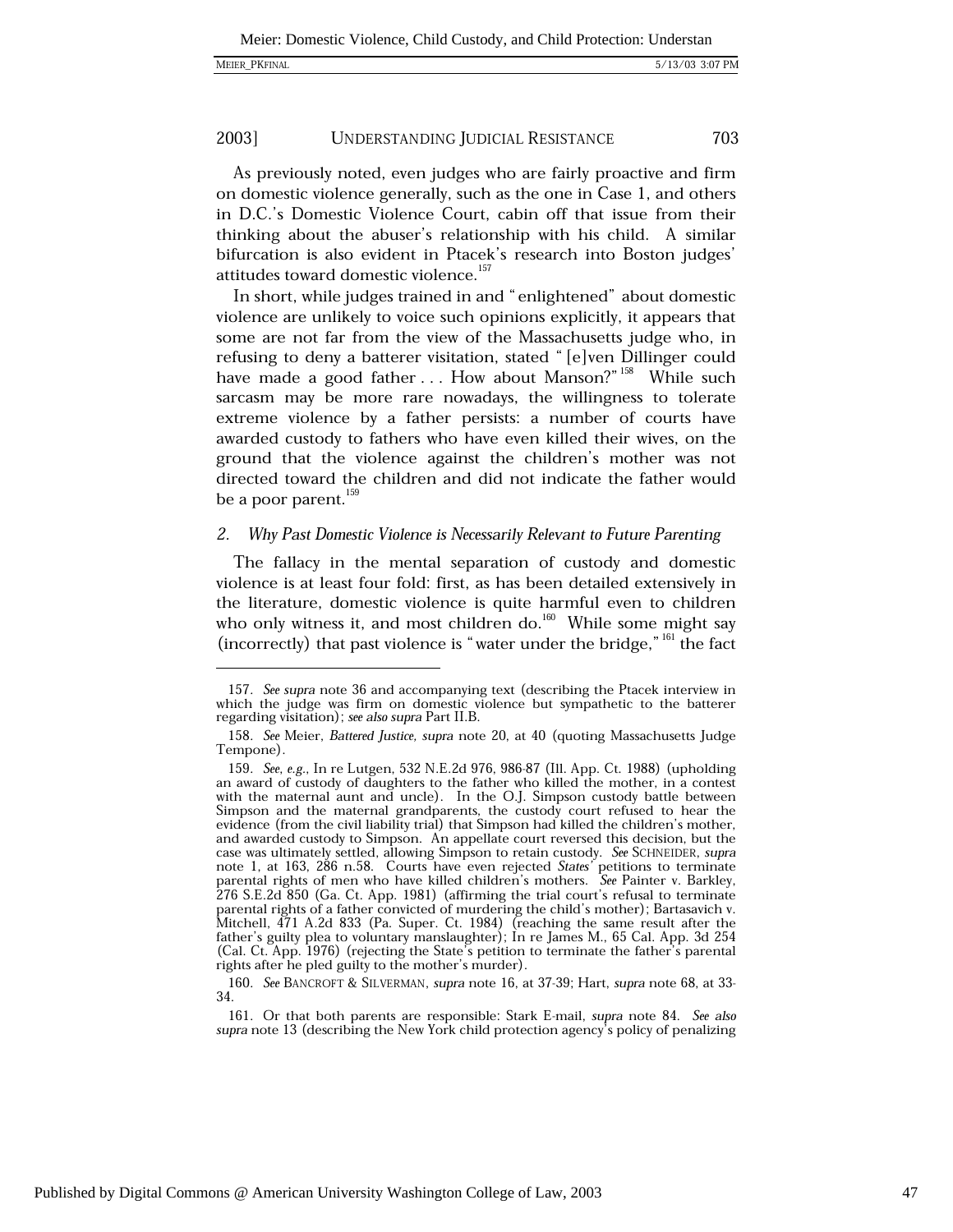remains that causing harm to one's children—even only psychological harm, and even if it is unintentional— is normally considered a form of either child abuse or neglect. In fact, the reality that adult domestic violence constitutes a form abuse or neglect is reflected in the growing number of states which are criminalizing domestic violence as a form of child abuse.<sup>162</sup> And certainly, past abuse or neglect of children has always been seen as indisputably relevant to who should retain future custody.

Second, the notion that the domestic violence between the parents is in the past, and that the children will no longer be subjected to it,<sup>163</sup> ignores the realities of separation abuse and serial battering. Without rehashing the many extant discussions of the continuation of domestic violence after separation, suffice it to say that many batterers refuse to let their victims "leave" and be safe. Rather, separation from their adult victim, even after a legal divorce proceeding, often triggers greater and more serious violence against her or other members of the family.<sup>164</sup>

While many batterers continue to harass and abuse their adult victims after separation, many also direct their abuse to the children as the easiest way to accomplish the goal of punishing the mother. At its extreme, this need to punish the mother can lead to the batterer's decision to kill her children.<sup>165</sup> At its less extreme, such batterers may abuse the children physically, sexually or emotionally.<sup>166</sup> Contrary to

battered mothers for "engaging in domestic violence"). Even if both are held responsible, the violent parent could and should still be deemed less fit.

<sup>162.</sup> See supra note 9 (citing articles discussing the merits and risks of these statutes).

<sup>163.</sup> See infra note 185 (quoting a psychologist who said, "she's young; she'll get over it").

<sup>164.</sup> See Mahoney, supra note 60, at 6 (coining the term "separation assault" to describe the violence inflicted on women by batterers when they learn that their victim is taking steps toward independence or separation); see also SCHNEIDER, supra note 1, at 77-78; WELLESLEY BMTP REPORT, supra note 36, at 17 (noting that a majority of mothers interviewed were abused or mistreated by an ex-partner after separation).

<sup>165.</sup> See Paul Duggan, Parolee in Slaying of First Wife Charged in Stepdaughters' Deaths, WASH. POST, Sept. 6, 1996, at A20 (writing that the "police said the suspect . . . killed the girls in a fit of rage over his estrangement from his current wife, the children's mother"). A high profile case in Dallas involved John Battaglia's murder of his two daughters while their mother listened on the telephone, allegedly because he was angered that she had gotten an arrest warrant against him. His second wife, a law professor, also survived two years of his abuse. Posting of Michelle Ghetti, to CHILD-DV (Nov. 18, 2002) (copy on file with author).

<sup>166.</sup> See BANCROFT & SILVERMAN, supra note 16, at 1, 71-75 (describing batterers' use of children "as weapons" after separation, including kidnapping of children); Green Book, supra note 10, at 9 (stating that 30-60% of batterers abuse children); Hart, supra note 68, at 33-34 (citations omitted). Evan Stark states that "[t]angential spouse abuse occurs when the batterer determines he can best hurt his partner by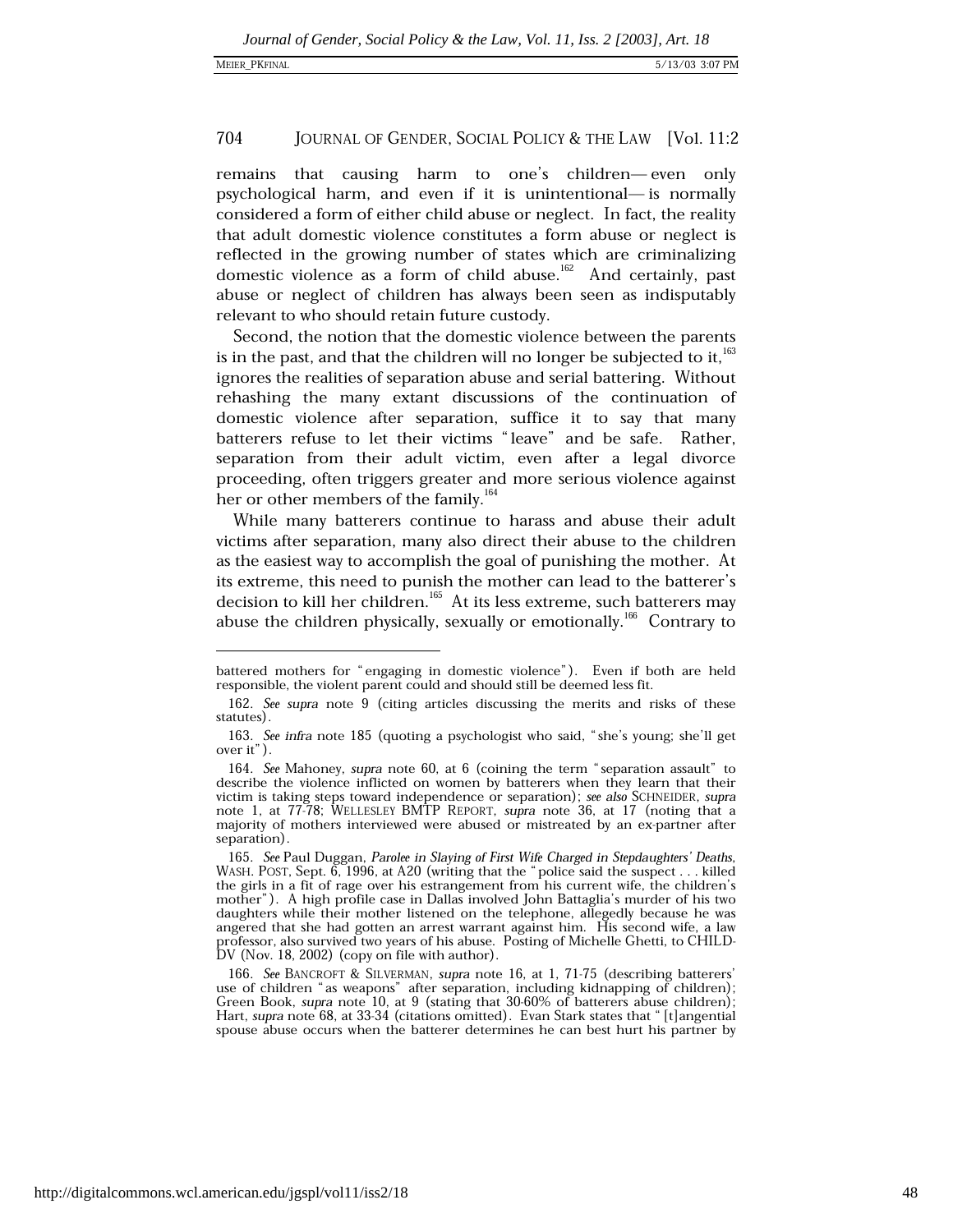the assumptions of many court personnel,  $167$  these risks *increase* after the batterer's separation from the mother, both because batterers so often use the children as a means of furthering their abuse of the mother, and because they are freer to indulge their own inappropriate needs or emotions with children when their mother is not there.

Finally, and most importantly, even those batterers who do not necessarily intend to harm the children are unlikely to be good parents, and are often quite destructive. As previously noted, many batterers seek custody, not out of a genuine desire to take care of the children, but to retaliate against or further their control of their partner.<sup>168</sup> The persona of many—though not all—batterers, is inconsistent with the qualities needed to make a good parent.<sup>169</sup> People who need to control and abuse their intimate partners are unlikely to be capable of the loving, nurturing and self-disciplined behavior that good parenting requires. By definition, a father who abuses the mother has indicated that he cannot put the children's interests first, since their mother's abuse, by undermining her wellbeing, inherently harmful to the children. Many batterers expect children to meet their needs, rather than vice versa; this can lead him to expect children to give up their other interests to spend time with him; to demand quiet to an inappropriate degree, to demand physical affection regardless of their feelings; and to become blaming, tearful, or yelling when they fail to meet his needs.<sup>170</sup>

168. Batterers can and often do use contacts with their former partner through the children to continue to harass, obstruct, undermine, and generally interfere with their former partners. See Lehrman, supra note 69, at 34; Zorza, supra note 68, at 1124.

170. This is most evident in batterers who are intolerant of babies or young children crying, see BANCROFT & SILVERMAN, supra note 16, at 34, which sometimes

hurting her children." Stark, Re-Presenting Woman Battering, supra note 16, at 976 n.15.

<sup>167.</sup> See, e.g., Kent v. Green, 701 So.2d 4, 5 (Ala. Civ. App. 1996) (commenting that the therapist and "psychological profiles" indicated that the abuser was " unlikely to be violent in the future," resulting in his receiving custody). In fact, the only factor considered to be predictive of future violence is past abuse. See generally<br>BANCROFT & SILVERMAN, supra note 16, at 118 (noting that "[n]o psychological test exists that can determine whether an individual is a batterer or which batterers are most likely to re-offend"); id. at 150-177 (discussing how best to assess risk to children from future contact with batterers).

<sup>169.</sup> Bancroft and Silverman note that we "can expect that one or more of the following problems will be present in the parenting of the great majority of these See BANCROFT & SILVERMAN, supra note 16, at 29-53 (describing batterers) men." parenting as characterized by authoritarianism, under-involvement, neglect and irresponsibility, self-centeredness, and manipulativeness). They also caution that batterers' "parenting characteristics" are less universal than are their attitudes and behaviors toward their adult partners. *Id.* at 29. The following discussion is drawn liberally, but not solely, from their discussion.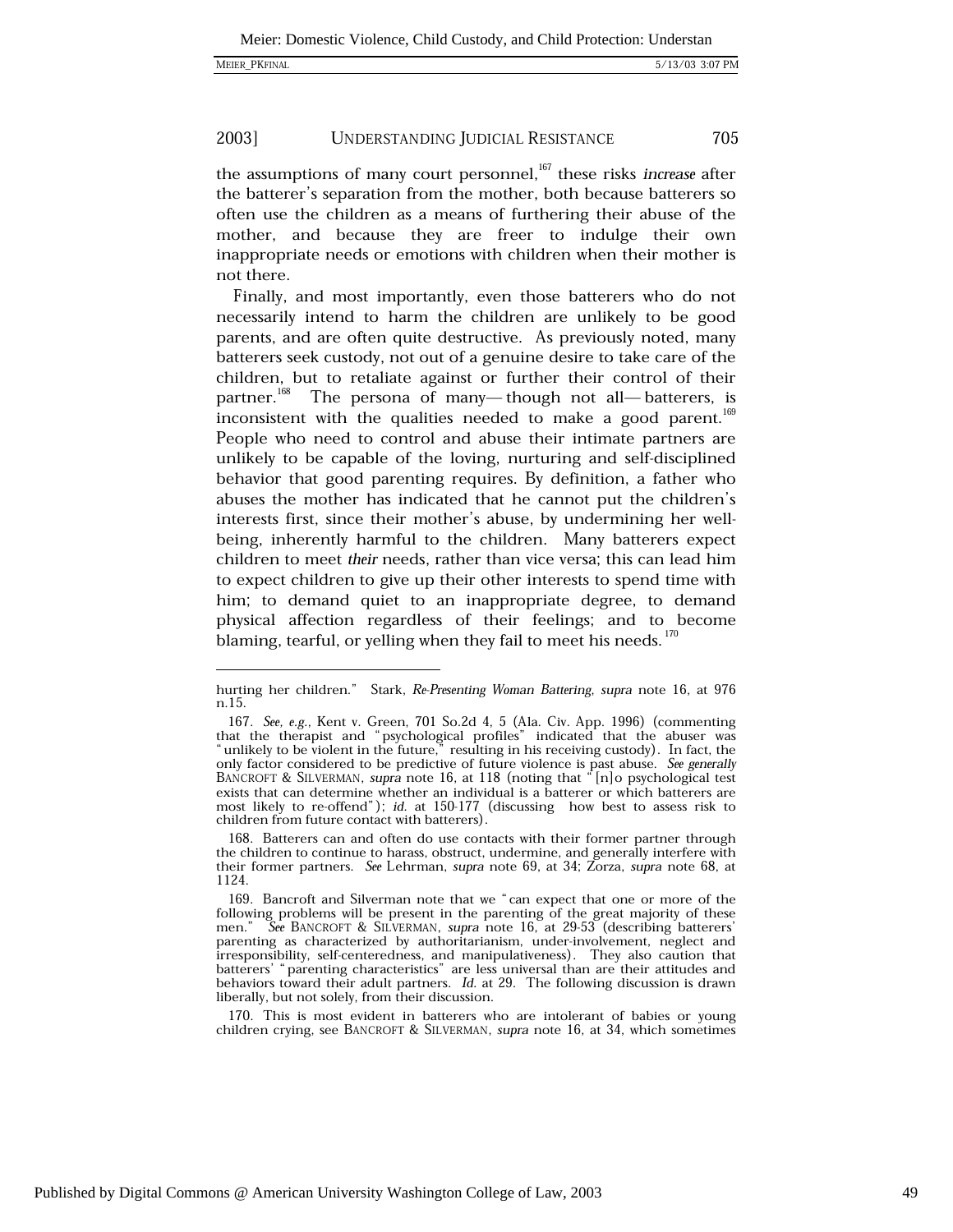Batterers are often patriarchal, believing in strict gender roles and subordination of females, and can be controlling or authoritarian toward children of both sexes. Batterers "tend to be rigid, authoritarian parents."<sup>171</sup> They tend to expect their will to be obeyed unquestioningly, or to be inflexible in their arrangements, extremely angry at any sign of non-compliance or disrespect, spank more often and be angry more often than other fathers. In short, they tend to use "power parenting."<sup>172</sup> They are unlikely to possess the empathy that allows parents to treat their children with respect and to validate their feelings, two qualities considered important to raising emotionally healthy, conscientious, caring children.<sup>173</sup>

Many, if not most, batterers both consciously and unconsciously undermine the children's mother and relationships with their mother.<sup>174</sup> Many tell the children that it is their mother's fault that the parents are separated, that they cannot see their father more, that they cannot have certain things, or any other source of sadness in the child's life. Many of my clients' batterers would demean the mother to the children, telling them their mother is a "whore" or "slut," and in at least one case, demanding that the children come out of their rooms to watch him beat her up as punishment for some purported wrong.

Finally, batterers are often manipulative to children as well as partners, denying their own conduct and its effects, blaming the mother, and seeking to persuade the children that they are the "nicer" or "better" parent.<sup>175</sup> Often batterers use the children to further their control over the mother, explicitly or implicitly enlisting

leads to shaken baby syndrome.

<sup>171.</sup> *Id.* at 30.

<sup>172.</sup> Id. at 29-30. However, "[h]arsh disciplinary practices, negative or critical interactions with children, or explosive anger toward children teach them the wrong lessons." GROVES, supra note 9, at 132.

<sup>173.</sup> See, e.g., BECKY A. BAILEY, EASY TO LOVE, DIFFICULT TO DISCIPLINE: THE 7 BASIC SKILLS FOR TURNING CONFLICT INTO COOPERATION 8, passim (2000) (advocating "loving guidance" which teaches respect and self-control rather than punitive discipline which teaches power and conflict); BANCROFT & SILVERMAN, supra note 16, at 104 (stating that traumatized children need to be with a parent who is able to " acknowledge, recognize and bear witness to the child's pain"); GROVES, supra note 9, at 133-34 (stating that all children need parents to model respect, tolerance and non-aggression).

<sup>174.</sup> See BANCROFT & SILVERMAN, supra note 16, at 33-34. This behavior is wellrecognized to be characteristic of batterers, yet appears to have been entirely overlooked by those who subscribe to the theory of "parental alienation" as a problem paradigmatically created by mothers who falsely allege abuse.

<sup>175.</sup> Id. at 36 ("After separation, battered women in our cases raise concerns about manipulation of the children by the batterer with greater frequency than any other single aspect of his parenting.").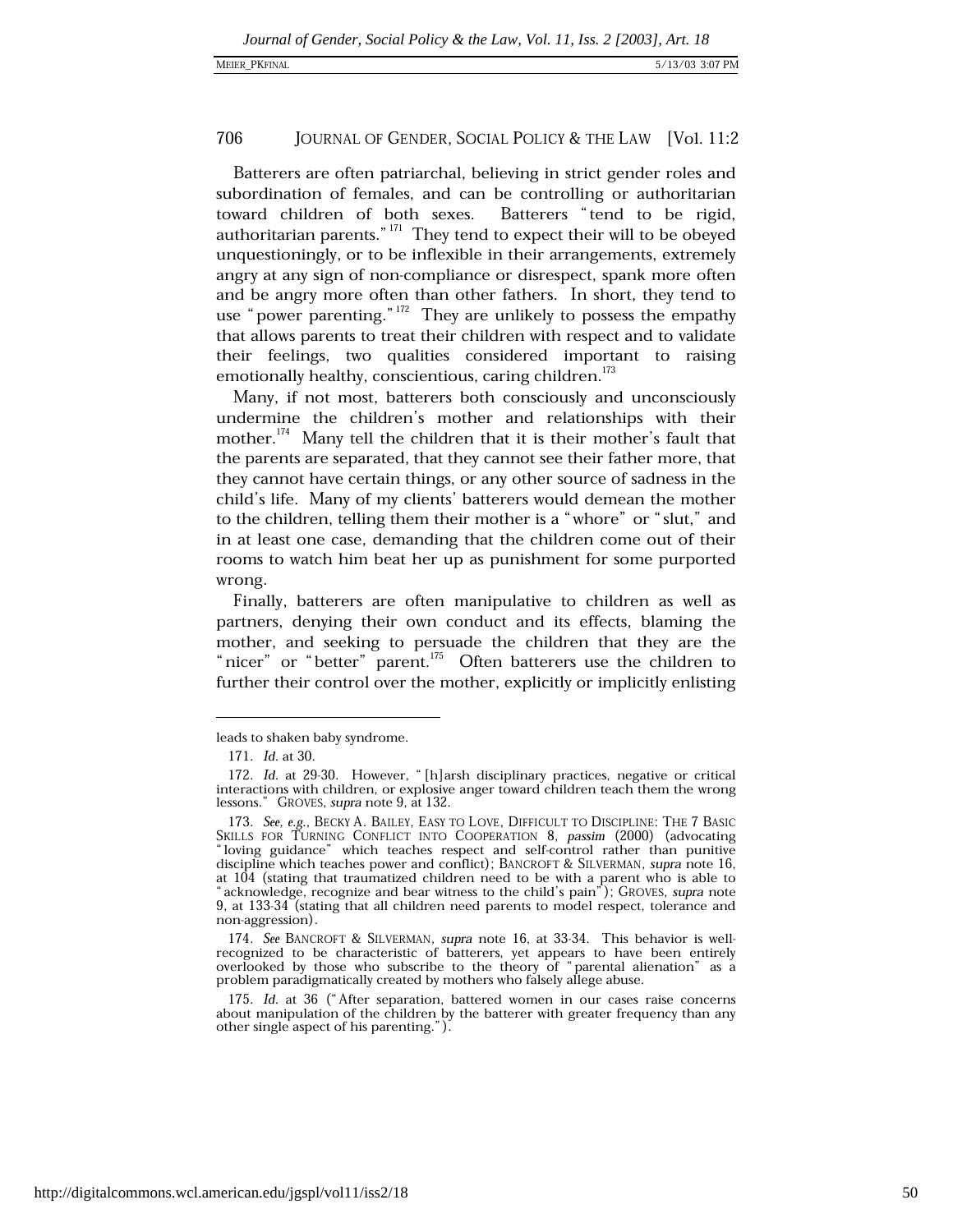the children in his vendetta. In Case 1 above, the abuser sent his son to spy on his mother, to report to him about who she spent time with, and to make sure that he could keep tabs on her. When the boy went to live with his father, the mother could not tell him where she was going to be moving because she knew the boy would tell his father.

In short, it is simply fallacious to assume that past domestic violence is in the past, that it is not directly relevant to future custody, or that it can ever really not impact the children.

# E. Over-Reliance on "Neutral" Experts

Very often courts are assisted in sustaining the foregoing misconceptions by the input of so-called "neutral" professionals, typically mental health experts. These neutrals include Guardians Ad Litem ("GALs"), custody evaluators, and a host of other possible players in custody litigation.<sup>176</sup> The discussion below focuses on the first two roles, as the most prevalent and most likely to impact the court's decision.

Because the "best interest of the child" standard is both amorphous— a vacuum to be filled by the decision-maker's personal values—and prospective—i.e., unlike most legal causes of action it does not intrinsically require an inquiry into past events—family courts have increasingly looked to mental health professionals, or other "neutral" professionals, to assess this murky psychological concept. The reliance on neutral "experts" or even lawyers (in the case of many GALs), is understandably seductive. Courts feel they are more likely to hear a recommendation that truly reflects the children's interests from somebody whose sole obligation is to ascertain those interests and who has no other personal or professional stake in the outcome, than from anyone-even a psychological expert—hired by one of the parents. Reliance on forensic evaluations or recommendations by mediators also enables courts to manage an overwhelming caseload by reducing the time spent on fact adjudications.<sup>177</sup> However, this reliance is excessive by many estimations, and it is especially problematic in domestic violence cases.

<sup>176.</sup> See Janet M. Bowermaster, Legal Presumptions and the Role of Mental Health Professionals in Child Custody Proceedings, 40 DUQ. L. REV. 265, 270-73 (2002).

<sup>177.</sup> See id. at 302-03 (positing that "practical concerns [i.e., docket control], rather than scientific or legal considerations, appear to be the primary motivating force behind the increasing delegation of judicial responsibility to mental health professions in custody proceedings").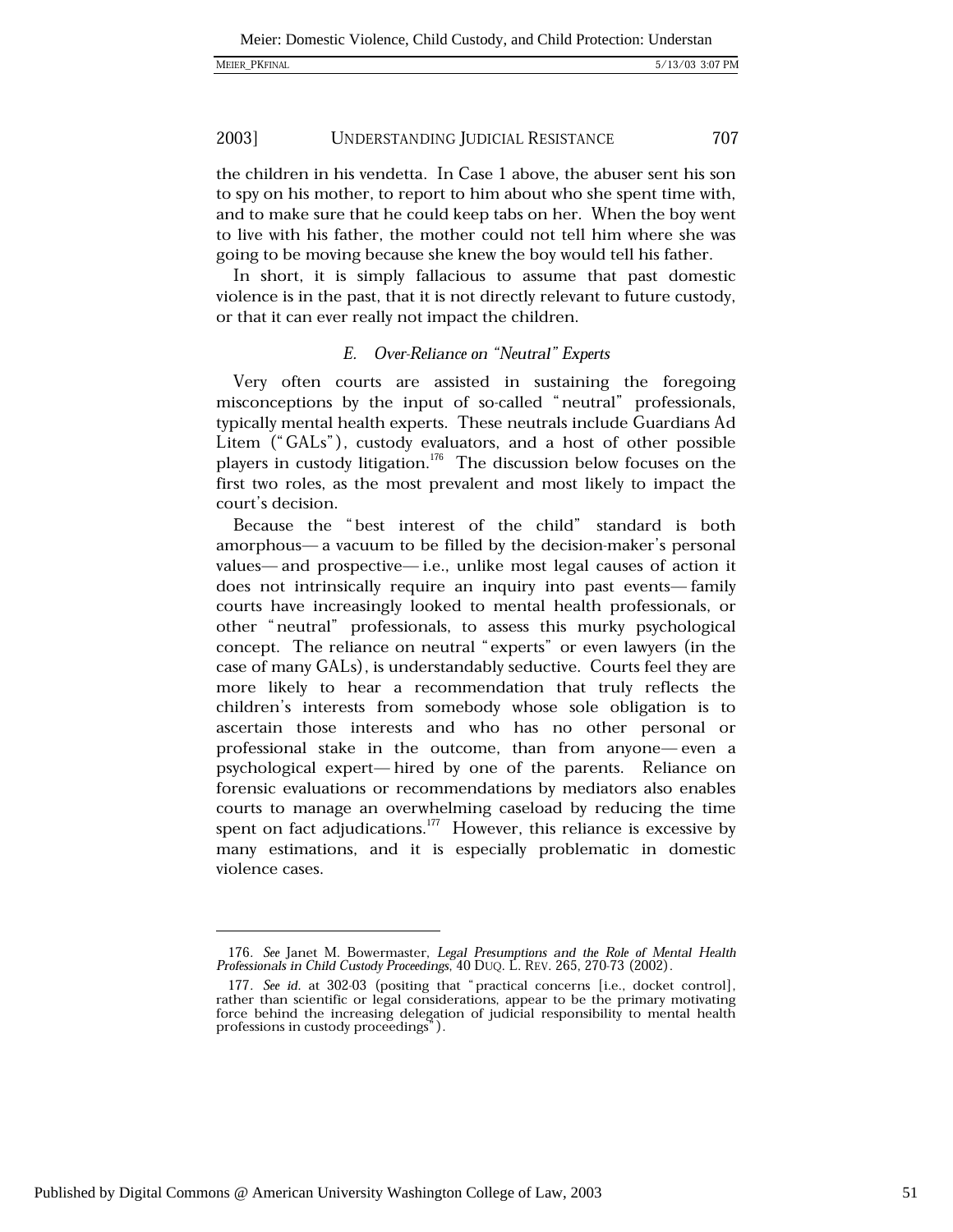## MEIER\_PKFINAL

#### 708 JOURNAL OF GENDER, SOCIAL POLICY & THE LAW [Vol. 11:2

# 1. Ignorance of Domestic Violence

First, with rare exceptions, mental health professionals tend to be uneducated about domestic violence and to underrate it in importance.<sup>178</sup> While certain psychologists have pioneered the development of some of the fundamental concepts in the field,  $\frac{179}{179}$  as a whole, the mental health professions have yet to integrate education about domestic violence into mainstream training and degree programs.<sup>180</sup> Thus, surprising though it may seem, the typical custody evaluator does not recognize basic domestic violence dynamics, does not ask about abuse or know how to ask questions in ways that will facilitate disclosure of pertinent information,<sup>181</sup> does not know the domestic violence literature, and simply does not consider domestic violence to be a major factor in custody.<sup>182</sup> This is especially true where the abuse is not highly visibly physical, as evidenced by broken bones and the like, but takes more subtle forms such as psychological (and physical) intimidation and abuse, power and control, and/or sexual abuse.

Indeed, most neutral evaluators appear to have a bias toward disbelieving abuse allegations (which they find easier to assume are fabricated or exaggerated by angry mothers), perhaps because they are unaware of the high rate of domestic violence among divorcing couples and especially among those litigating custody.<sup>183</sup> Strikingly, evaluators' ignorance of the prevalence of abuse appears to fuel a punitiveness toward mothers who allege abuse. At least one evaluator recommended that the mother lose custody merely on the ground that she alleged abuse, while he had investigated facts that might corroborate the woman's allegations.<sup>184</sup>

<sup>178.</sup> See BANCROFT & SILVERMAN, supra note 16, at 119.

<sup>179.</sup> See, e.g., LENORE WALKER, THE BATTERED WOMAN SYNDROME (1984); MARY ANN DUTTON, EMPOWERING AND HEALING THE BATTERED WOMAN: A MODEL FOR ASSESSMENT AND INTERVENTION (1992).

<sup>180.</sup> See BANCROFT & SILVERMAN, supra note 16, at 119 ("Graduate training programs for psychologists 'have largely ignored abuse as a specific content area.").

<sup>181.</sup> In one case with which I am familiar, the custody evaluator found, in his interviews of several third parties, no corroboration of the mother's claims of psychological and physical intimidation and abuse. (In part, the evaluator did not recognize that some of the information he received was, in fact, corroborative.) Yet a domestic violence expert interviewing the same individuals received more detailed and relevant information clearly corroborating the mother's claims.

<sup>182.</sup> See BANCROFT & SILVERMAN, supra note 16, at 119.

<sup>183.</sup> See id. at 120; supra note 78-87 and accompanying text. Where concern about child abuse is alleged, the likelihood of a neutral mental health professional confirming it is at its nadir. See generally Lombardi, supra note 19, at Part 4; supra note 108.

<sup>184.</sup> See BANCROFT & SILVERMAN, supra note 16, at 120 (describing a GAL who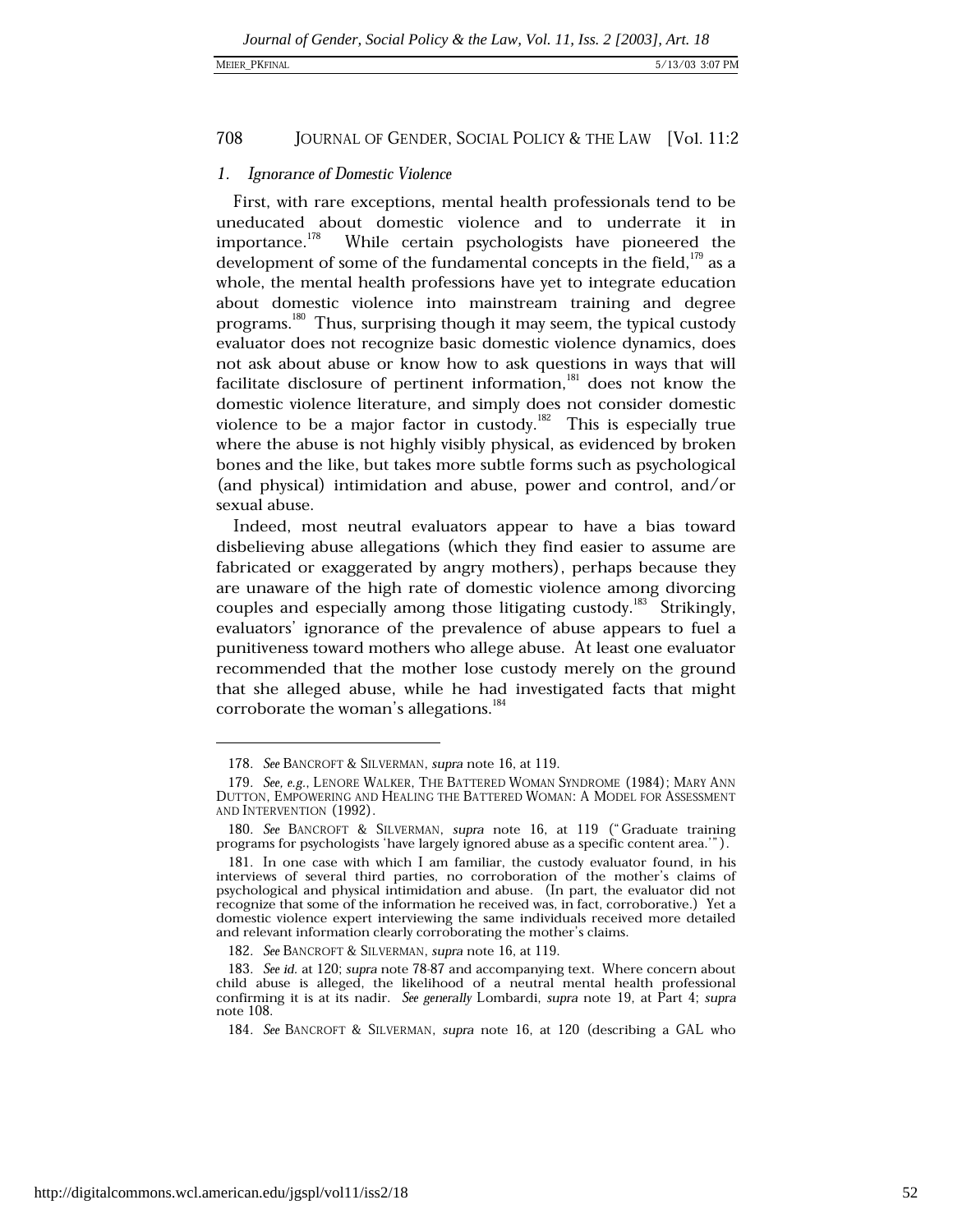Thus, even in Case 2 above, where the violence included a lifethreatening stabbing documented with medical records and a police report, other written threats, and some witnessed threats, with the exception of the domestic violence expert I hired, not one of the forensic examiners (including the court-employed psychiatrist and social worker, a private psychologist chosen by the other party, and the alleged child sexual abuse expert on contract with the court), nor the GAL, paid the slightest attention to these incidents other than in some instances to suggest that the complainant was not altogether stable and not credible. In a more recent story told by Kathleen Waits about a domestic violence client in a custody battle, three separate psychologists, including the one she hired, dismissed the history of severe domestic violence as doubtful or irrelevant.<sup>185</sup>

The power of these "neutral experts" is immense. Scratch the surface of many cases where courts have discounted proven abuse, and you will often find a mental health "expert" opinion or GAL recommendation underlying the decision.<sup>186</sup> Moreover, where a GAL

recommended a switch of custody to the father because the mother had fled to a battered women's shelter when (he believed, without investigation) that was<br>unnecessary); see also E-mail from Sharon Farmer, Child Advocate, Arizona Protective Parents Network, to Joan Meier (Oct. 17, 2002, 11:50 EST) (writing that the custody evaluator labeled Farmer an "alienating parent" because of her repeated claims of the child's sexual abuse by her father, based on the toddler's statements and sexual acting out); Lombardi, supra note 19, at Part 4; WELLESLEY BMTP REPORT, supra note 36.

<sup>185.</sup> In that case the client reported that her psychologist said, "[s]o he's abused you. But he loves those kids." Waits, supra note 110, at 48-54. When reminded that the three-year-old had seen the abuse, this psychologist responded, "She's young, she'll get over it." Id. at 55. There have been suggestions that professionals are disinclined to recognize domestic violence among upper middle class white people. While that is often true, my experience is that professionals in custody cases are disinclined to credit or give it any weight in all races and classes. Both Case 1 and Case 2 involved African-American middle or lower-middle class families.

<sup>186.</sup> See WELLESLEY BMTP REPORT, supra note 36, at 20 (stating that more than one "state actor" ignored, minimized or refused to believe women's reports of partner or child abuse, resulting in court decisions to place children in abusers' care); see also R.H. v. B.F., 653 N.E.2d 195, 199 (Mass. App. Ct. 1995) (noting that the trial court followed a GAL recommendation of joint legal custody and primary residential custody to the father despite the GAL's acknowledgment of battering and a failure to " analyze . . . the family relationships in respect to the characteristics to be found in a battered family"); Kent v. Green, 701 So.2d 4, 5 (Ala. Civ. App. 1996) (noting that two psychologysts, including the father's therapist, stated that the father was "unlikely" to be violent in future and that the mother had psychological problems likely to deteriorate without treatment); Brown v. Brown, 867 P.2d 477 (Okla. Ct. App. 1993) (affirming the trial court's award of an infant to the father, despite evidence of some "violent or aggressive behavior," where the expert witness, who and performed psychological tests on both parties, recommended custody be given<br>to the father because of the mother's "high degree of evasiveness"); Raney v. Wren,<br>722 So. 2d 54, 62-63 (La. Ct. App. 1998) (upholding the tr part on a psychologist's finding that a psychological test would suggest she is "in the dumps," while rejecting the custody evaluator's recommendation of custody to the mother); In re Custody of Zia, 736 N.E.2d 449, 452 n.6 (Mass. App. Ct. 2000)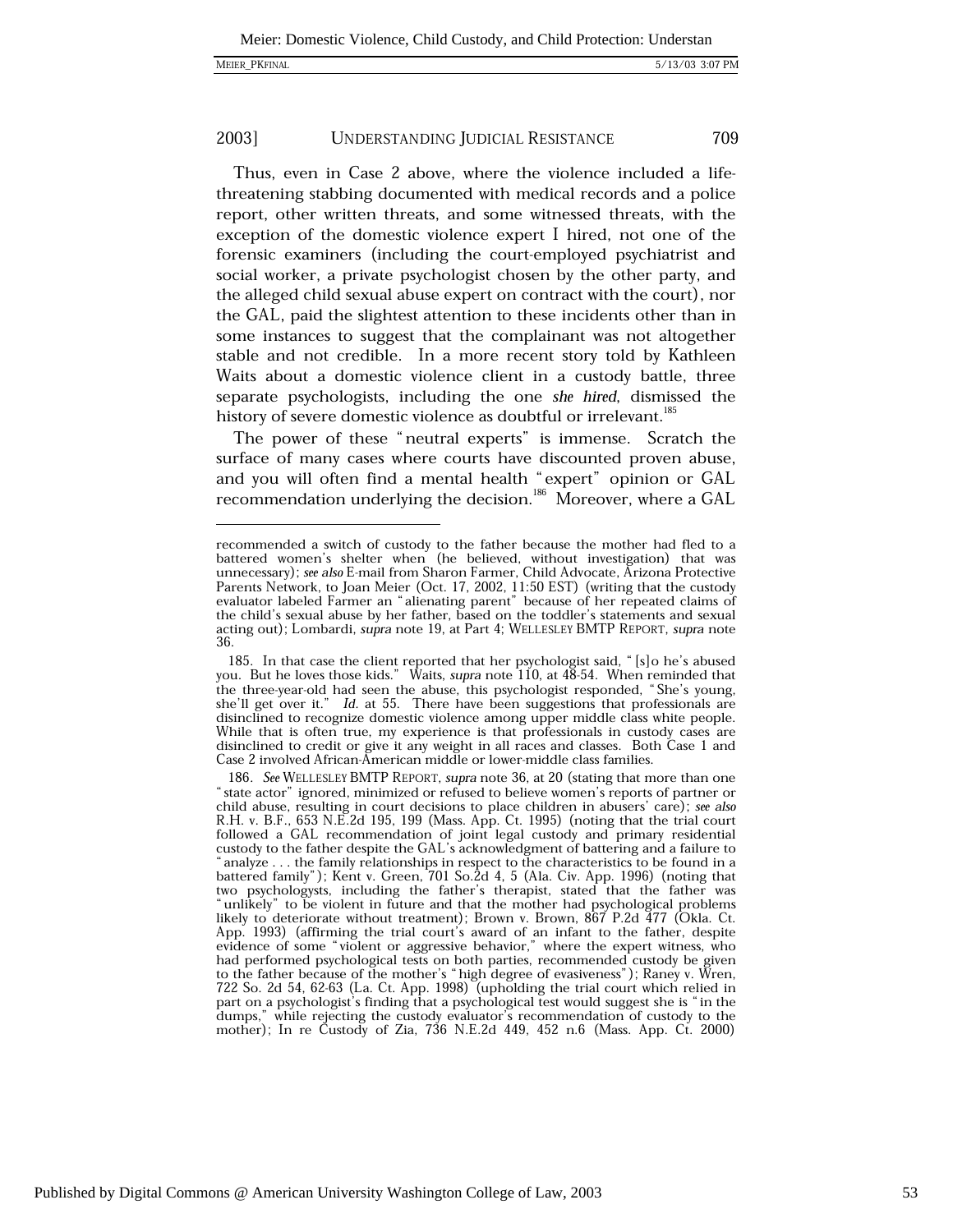has been appointed to represent the children's best interests, his or her failure to link adult domestic violence to the welfare of the children virtually ensures that that relationship is rendered invisible.<sup>187</sup> Even if the mother's attorney points out the link and makes arguments about the children's best interests, such advocacy is typically discounted as merely "partisan" and largely ignored.

# 2. Bias Against Terminating Relationships

The second problem with reliance on neutrals in custody cases is the nature of such experts' so-called "neutrality." The "equality principle" discussed above in connection with judges is actively at work here too. Mental health professionals, and, it appears, most GALs, seem to equate neutrality and objectivity with preserving an equal role for both parents, which takes the form of a widespread professional bias for joint custody and shared parenting.<sup>188</sup> This preference derives not only from the view that joint custody is in the best interests of children, but also from these professionals' process norms. The principles underlying most mental health professionals' work, that relationships are a two-way street, and that problems in families are the shared responsibility of the family, militate against the severing of relationships, while reinforcing an emphasis on developing more constructive post-divorce interactions between the former married partners.<sup>189</sup> For most mental health professionals,

<sup>(</sup>upholding the trial court's award of sole legal and physical custody to the father on the grounds that the mother had "consistently denied the father participation in fundamental decisions" and where the GAL recommended joint legal and physical custody); Canning v. Wieckowski, No. C4-98-1638, 1999 WL 118509, at \*15 (Minn. Ct.<br>App. Mar. 9, 1999) (upholding the trial court's award of physical custody to the father despite the child's preference for the mother based recommendation of the psychologist who performed psychological tests, observed both parties with the child, and suggested that the mother's claims of abuse were<br>"trumped up"); Owan v. Owan, 541 N.W.2d 719 (N.D. 1996) (reversing the trial court's award of custody to the father, in part because of improper reliance on the father's social worker witness as an "expert" on his violent conduct).

<sup>187.</sup> While GALs are harder to categorize (they tend to be either mental health professionals or lawyers), they also are typically minimally educated about domestic violence, and have generally been not only unhelpful but detrimental in these cases. This was true in Case 2. See R.H., 653 N.E. 2d at 199; E-mail from Linda Carnahan, to Joan Meier (Apr. 24, 2003, 13:44 EST) (on file with author) (detailing another horror story involving both a GAL and mental health evaluators). See generally, Du Cote, supra note 72, at 106; Patricia Wen, Report Assails Family Courts, BOSTON GLOBE, Nov. 26, 2002, at B2 (noting that "GALs have been accused of lining up along ideological lines that predispose them to believing— or not believing—allegations of abuse").

<sup>188.</sup> See Bowermaster, supra note 176, at 290.

<sup>189.</sup> I am grateful to Janet Bowermaster for crystallizing this point. Id. at 290-91. This understanding of mental health perspectives on divorce is also informed by<br>Martha Fineman. See Martha Fineman, Dominant Discourse, Professional Language, and Legal Change in Child Custody Decisionmaking, 101 HARV. L. REV. 727, 747 (1988)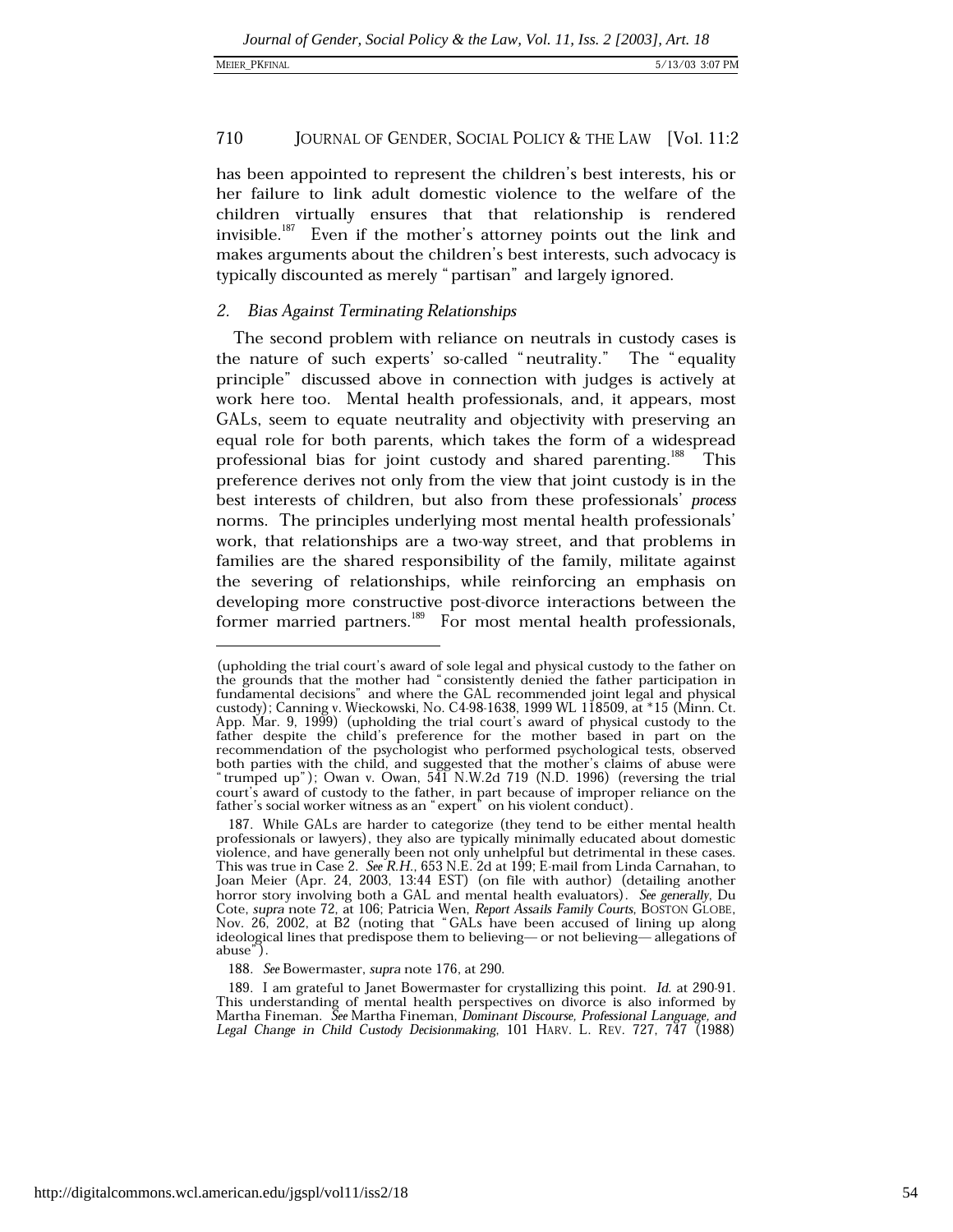except those with expertise in abuse, there is a deep resistance to cutting off contact between the parents, let alone reducing contact between a parent and child. Ironically, and sometimes tragically, the communication and process values that mental health professionals privatize are anathema to many battered women, for whom such communication and "process" represents an opportunity for continued harassment and/or trauma.<sup>190</sup> Moreover, the power of the "equality" or shared parenting norm is such that even some GALs with domestic violence experience and alleged expertise, subtly or not so subtly discount mothers' claims of abuse and recommend joint custody. $^{191}$ 

Furthermore, as in the work of Johnston discussed above, the mental health emphasis on shared responsibility for relationship problems, and the perception of abuse as no one person's fault, almost inevitably translates into judgment and blame of mothers who resist contact with the abuser for themselves or their children. Bancroft and Silverman note that in their experience with custody litigation, allegations of domestic violence or of incest perpetration tend to require a high measure of supporting evidence, whereas allegations that a mother is attempting to alienate the children from their father (e.g., by making "false" accusations of abuse) are sometimes accepted with little or no factual basis.<sup>192</sup>

Indeed, it is becoming almost normal to see a claim of "alienation" wherever abuse is alleged in a custody case.<sup>193</sup> Given the prevalence

<sup>(</sup>noting that the influence of mental health experts on divorce has been to encourage the process to be viewed less as one of termination of the relationship than of re-structuring the family to develop new, post-divorce relationships). While Fineman focuses particularly on the social work profession, these biases are implicit in other mental health professions as well.

<sup>190.</sup> In one case with which I am familiar, the custody evaluator, while discounting the mother's claims of sexual abuse, physical intimidation and psychological abuse, insisted that more direct communication between the parents must be required, against her will, and despite her fear of her ex-husband, "for the sake of the children.

<sup>191.</sup> In one case in Washington, D.C., the GAL, who had previously litigated domestic violence cases on behalf of victim, and was seen by the courts as having domestic violence expertise, recommended joint custody despite the clear allegations of abuse. Even if the mother had been lying about the abuse, it is difficult to imagine how joint custody could work under such conditions.

<sup>192.</sup> See BANCROFT & SILVERMAN, supra note 16, at 121.

<sup>193.</sup> Sadly, the alienation claim also has the effect of silencing children's voices. In cases with which I have been associated, when the children voiced a preference not to see their father, or otherwise indicated troubling behaviors by the father, the courts and forensic professionals presumed they were "programmed" by their alienating mother. The inevitable corollary is that more rather than less contact is ordered, so as to reduce the mother's alleged ability to alienate the children from their father. It is almost unheard of for a court or forensic expert to conclude that the children were appropriately alienated from their father because of his abusive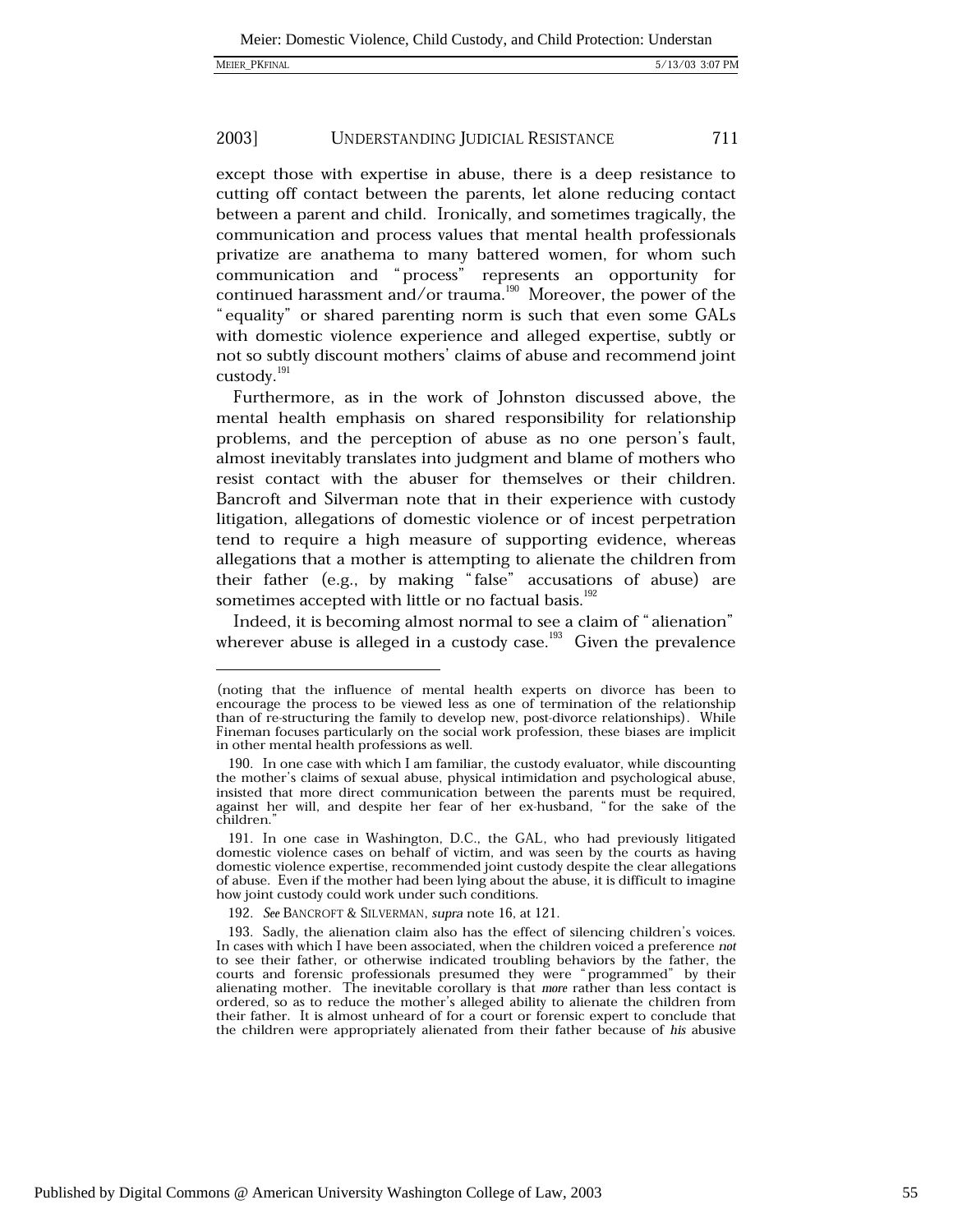## MEIER PKFINAL

#### 712 JOURNAL OF GENDER, SOCIAL POLICY & THE LAW [Vol. 11:2

of this unscientific theory, its almost sole use against mothers (despite the widespread reality of abusers intentionally alienating children from their mother), and the frequent rejection of mothers' claims of abuse, it seems obvious that "parental alienation" is the abuser's most potent weapon. Its remarkable success in the courts is evidence not only of gender bias, but of the power of false "neutrality" and " parental equality."

# 3. Over-Reliance on "Scientific" Tests

The third problem with reliance on forensic experts in these cases is the inappropriate weight they often give to so-called objective, scientific, or clinical testing, such as the Minnesota Multiphasic Personality Inventory ("MMPI"), the "MMPI-2," the Thematic Apperception Test ("TAT") and others.<sup>194</sup> As in Case 2, and several other cases with which I have been involved, these tests are regularly administered and reported by custody evaluators as though they provide relevant information about the parents' parenting capacity.<sup>195</sup> Unfortunately, like other aspects of forensic evaluations that fail to properly assess domestic violence, they are, at best, of minimal use, and at worst, extremely damaging in these cases, because they tend to pathologize victims and normalize the personality traits of perpetrators.

First, even outside the world of domestic violence, there is significant doubt about the validity of the use of these tests— most of which were invented for *clinical* use—for forensic purposes. For instance, the MMPI was invented as a "gross screening device for disorders . . . severe psychiatric  $\mathbf{t}$ identify significant psychopathology, not the small differences in relatively mild pathologies more often found in parties to a custody dispute." 196

conduct. Even if it were true that many women lie about abuse and wrongfully seek to alienate their children from their fathers (which, as previously stated is the opposite of common experience) surely sometimes it would be true that an abusive father's children would appropriately seek to reduce their contact. Yet, I have seen<br>virtually no published decisions to this effect. But see Ford v. Ford, 700 So. 2d 191, 195-97 (Fla. Dist. Ct. App. 1997) (reversing the trial court's opinion and admonishing the lower court for failure to take into its consideration that the mother may not have behaved as a "friendly parent" due to the father's abusive behavior).

<sup>194.</sup> See generally Daniel W. Shuman, The Role of Mental Health Experts in Custody Decisions: Science, Psychological Tests, and Clinical Judgment, 36 FAM. L.Q. 142-47, 149-50  $(2002)$ .

<sup>195.</sup> See cases cited supra note 186.

<sup>196.</sup> See Bowermaster, supra note 176, at 297 (quoting David N. Bolocofsky, Use and Abuse of Mental Health Experts in Child Custody Determinations, 7 BEHAV. SCI. & L. 197, 207 (1989)).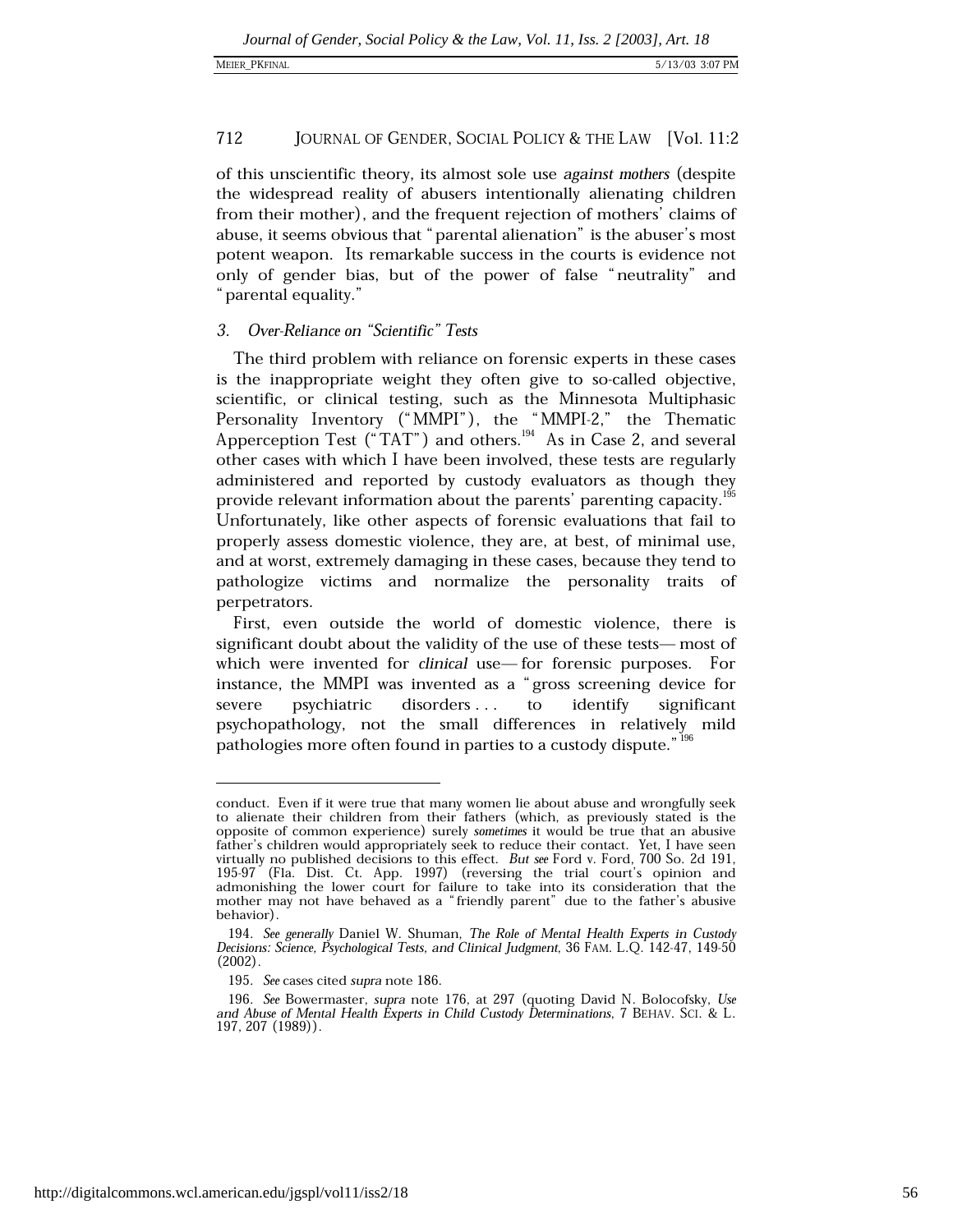Use of such a test "without scientific validation for use in child custody contexts"<sup>197</sup> would appear to render the results nonscientifically valid; yet, this type of test is commonly relied on in custody evaluations as providing "objective," "scientific" data which can inform the court about the parties' relative fitness for custody. While other tests were invented specifically for use in custody evaluations, these have also been criticized "for their lack of demonstrated reliability and validity, the unrealistic or untested assumptions they contain, and problems with the sample populations through which they were developed." 198

The traditional psychological tests are even more problematic where domestic violence is concerned. Studies conducted to assess how these tests work in cases involving a history of domestic violence have consistently found, for example, that battering men "often look unexceptional on psychological tests such as the MMPI."<sup>199</sup> Studies of the MMPI and the Milton Clinical Multiaxial Inventory ("MCMI") as applied to batterers have found that there were "few scale elevations indicating pathology." 200 Conversely,

[t] he MMPI-2, for example, includes many questions that, if answered accurately by a battered woman, will contribute to elevated scale scores, such as whether she believes that someone is following her, whether she has trouble sleeping at night, whether she worries frequently, or whether she believes another individual is responsible for most of her troubles.<sup>201</sup>

Indeed,

[i]n an earlier study of the MMPI, battered women tended to have quite elevated scores for anger, alienation, and confusion, somewhat elevated scores for paranoia and fearfulness, and low scores for intactness and ego strength . . .  $202$ 

202. Id.

<sup>197.</sup> Id.

<sup>198.</sup> See id. at 298. Bowermaster concludes that "[w]ithout ... validation, even these newly developed measures cannot be used with confidence." Id. Bowermaster offers a number of additional critiques of mental health forensic experts' practices in custody evaluations, including that there is a lack of empirical research to support many of the value judgments evaluators make about desirable parental characteristics; that the psychological tests are both over-used and mis-used; that mental health professionals are not skilled at "making clinical judgments for normal as opposed to pathological] populations;" and that their judgments are often "in fact inaccurate." See id. at 296-30; see also BANCROFT & SILVERMAN, supra note 16, at 118 (standardized psychological tests that purport to measure parenting capacity " are poor predictors of parenting capacity and are commonly given inappropriate weight by custody evaluators").

<sup>199.</sup> See BANCROFT & SILVERMAN, supra note 16, at 296-30.

<sup>200.</sup> See Stark, Re-presenting Woman Battering, supra note 16, at 1018 n.196.

<sup>201.</sup> See BANCROFT & SILVERMAN, supra note 16, at 118.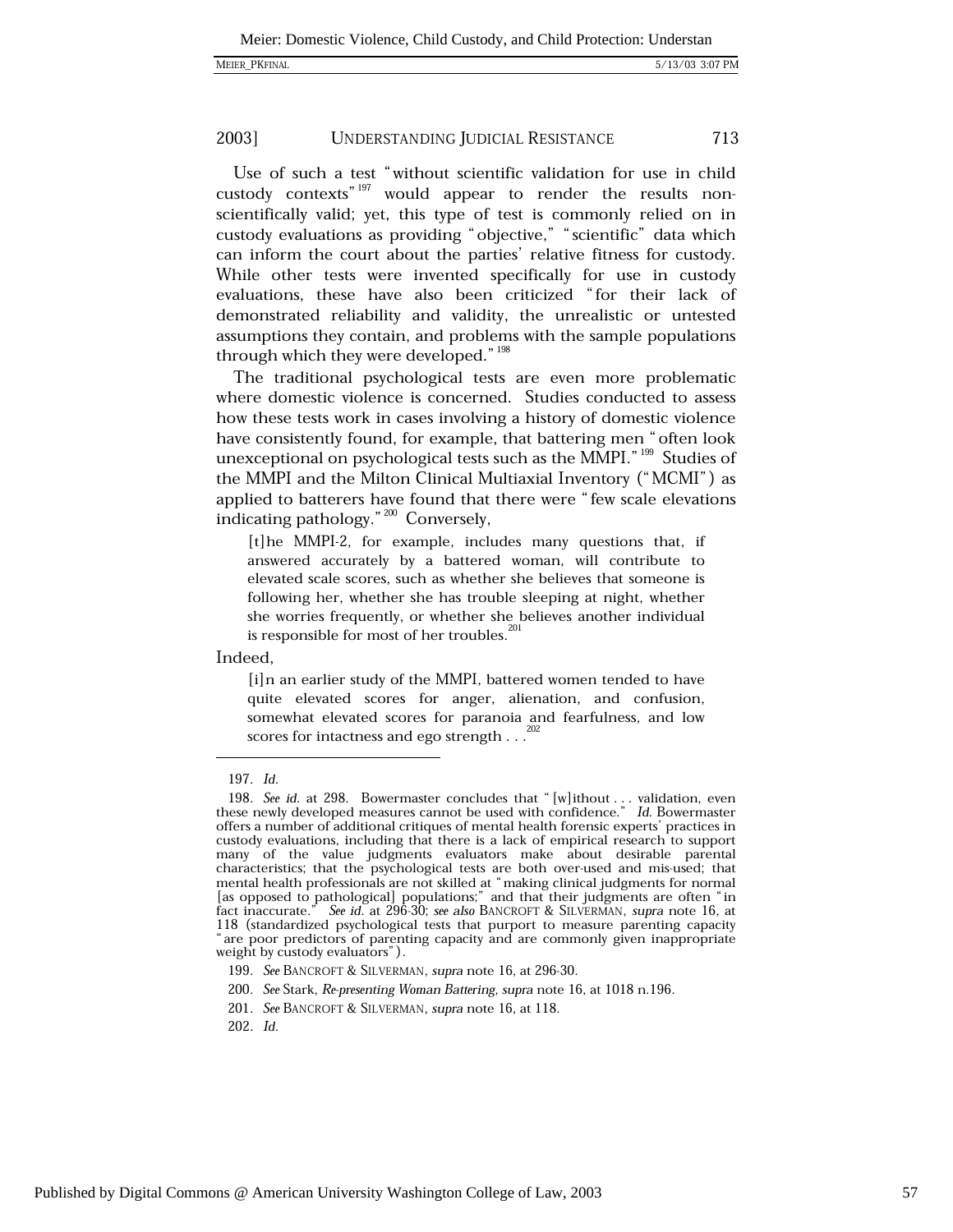Psychological testers are apt to believe their tests tell them something. When that "something" is "normal," it is difficult, if not impossible, to convince the evaluator—and thereby the court—that this "normal" father is in fact violent and dangerous. Conversely, when the tests indicate "elevated scales" for the mother, i.e., indications of "personality disorders" or pathology, evaluators will naturally conclude that the mother is "sick" or less psychologically healthy than the father. The net effect is that existing psychological tests tend to pathologize battered women, certify the batterer as "normal," and deflect attention altogether from domestic violence. Yet once such data are provided to a court, often without sufficient caveats, it is seen as "objective" and "scientific" and given inappropriate probative weight.

Unfortunately, most courts are not aware of the limitations and inadequacies of the psychological "experts" and tests on which they rely. Moreover, for the reasons already discussed, courts tend to rely quite heavily on these apparently "objective" recommendations. Sadly, the result often is that children's best interests in custody cases concerning domestic violence are neither accurately assessed nor protected in the outcome.

One remedy for these widespread failures of forensic assessment for which there is a growing demand is the appointment of domestic violence experts to assess for domestic violence in these cases.<sup>203</sup> However, while inclusion of some domestic violence experts might improve on the track record of other mental health professionals, caution is called for: increasingly, some forensic professionals, such as Johnston, are developing enough knowledge of domestic violence to qualify as "experts," but still appear to retain the biases toward mutuality, shared responsibility, and shared parenting, which ensure that they perpetuate many of the current problems. In short, until the system can transform its mistaken preference for parental "equality" in these cases into a fuller, more complex, and more honest understanding of the role of battering and the needs of children, the underlying source of the problem will remain.

### $F_{\cdot}$ **Where From Here?**

The problems detailed above do not lend themselves to simple, clean solutions. Indeed, if we do nothing else, this Article urges us to take a step back from our positions as "advocates" or "neutrals," and try to consider what is valid, and even admirable, in the "other"

<sup>203.</sup> Stark E-mail, supra note 84; BANCROFT & SILVERMAN, supra note 16; WELLESLEY BMTP REPORT, supra note 36, at 73.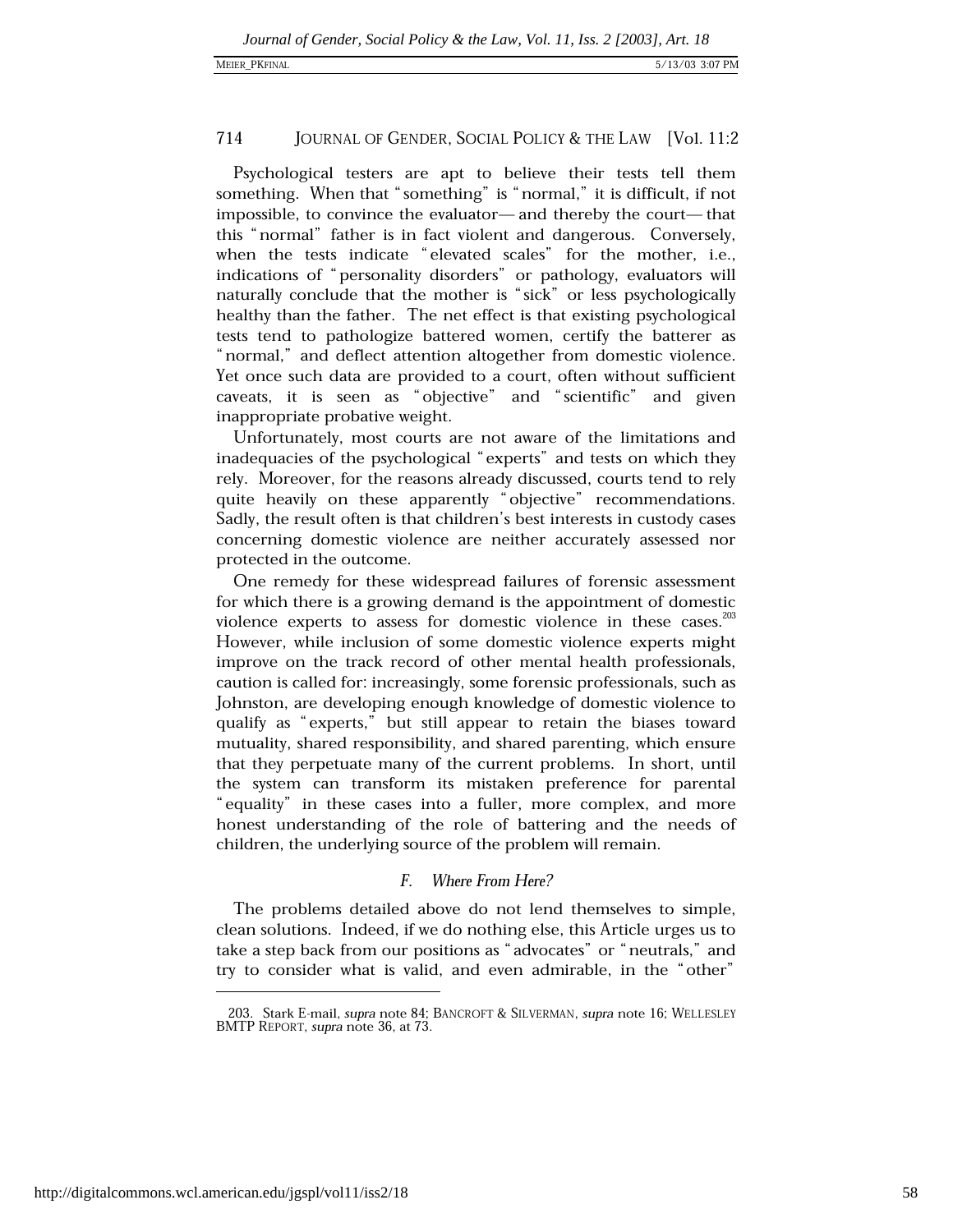perspective. For, as I have noted earlier, while not true of all, many of those who do destructive things in these cases are good and wellmeaning people who do not intend to be gender biased, and who To some degree, any meaningful want to help children. improvement in the practice in these cases will rest on the opening of minds and the deepening of peoples' understandings, something for which I have no magic prescription.  $204$ 

However, this Article was inspired in part by the Green Book process currently taking place at both a national and local level among child protection, domestic violence and judicial personnel. Given the obvious overlap in the nature of the issues and problems confronted in the child protection arena and the private custody litigation discussed here, what might we take from that process (not least, its optimism and energy)?

While the Green Book Initiative is certainly confronting numerous challenges, and success is far from assured, it is inspiring for one reason. This initiative, in less than five years, has broken open a frozen area of legal practice which advocates had long despaired of improving, i.e., the mother-blaming culture and bureaucracy of child The Green Book Initiative's intentional, protection agencies. concerted and careful process of collaboration has begun to shake up old ways of looking at these families and has opened dialogue and even spawned new practices to a degree that would have been difficult to imagine fifteen years ago.<sup>205</sup> And while gender bias is not directly addressed in the Green Book, it is necessarily a sub-text to much of the collaborative dialogue that takes place between domestic violence advocates, courts and child welfare representatives.

Because the Green Book Initiative has in fact generated remarkable momentum and some excitement about the potential for deep change, a consideration of its implications for the parallel custody context seems worthwhile. The following section, therefore,

<sup>204.</sup> But see Freedman, supra note 60 (arguing that application of "compassionate witnessing" by all involved parties is critically needed and may be the only avenue to the profound types of social and legal change called for in this area).

<sup>205.</sup> In the early 1990s, I was involved in some discussions about bringing domestic violence advocacy to child protection agencies. National domestic violence advocates were intensely opposed to this effort based on previous negative experiences they had had which convinced them that these agencies would only use any domestic violence education they received to further blame and punish mothers. To some extent, the Nicholson case, and that agency's policy of removing children because their victimized mothers were "engaging in domestic violence," proved them correct. However, at the same time the Nicholson decision ultimately represents a groundbreaking victory for domestic violence advocates. The court's strongly favorable opinion was informed in part by the Green Book. See Nicholson v. Williams, 203 F. Supp. 2d 153, 200 et seq. (2002).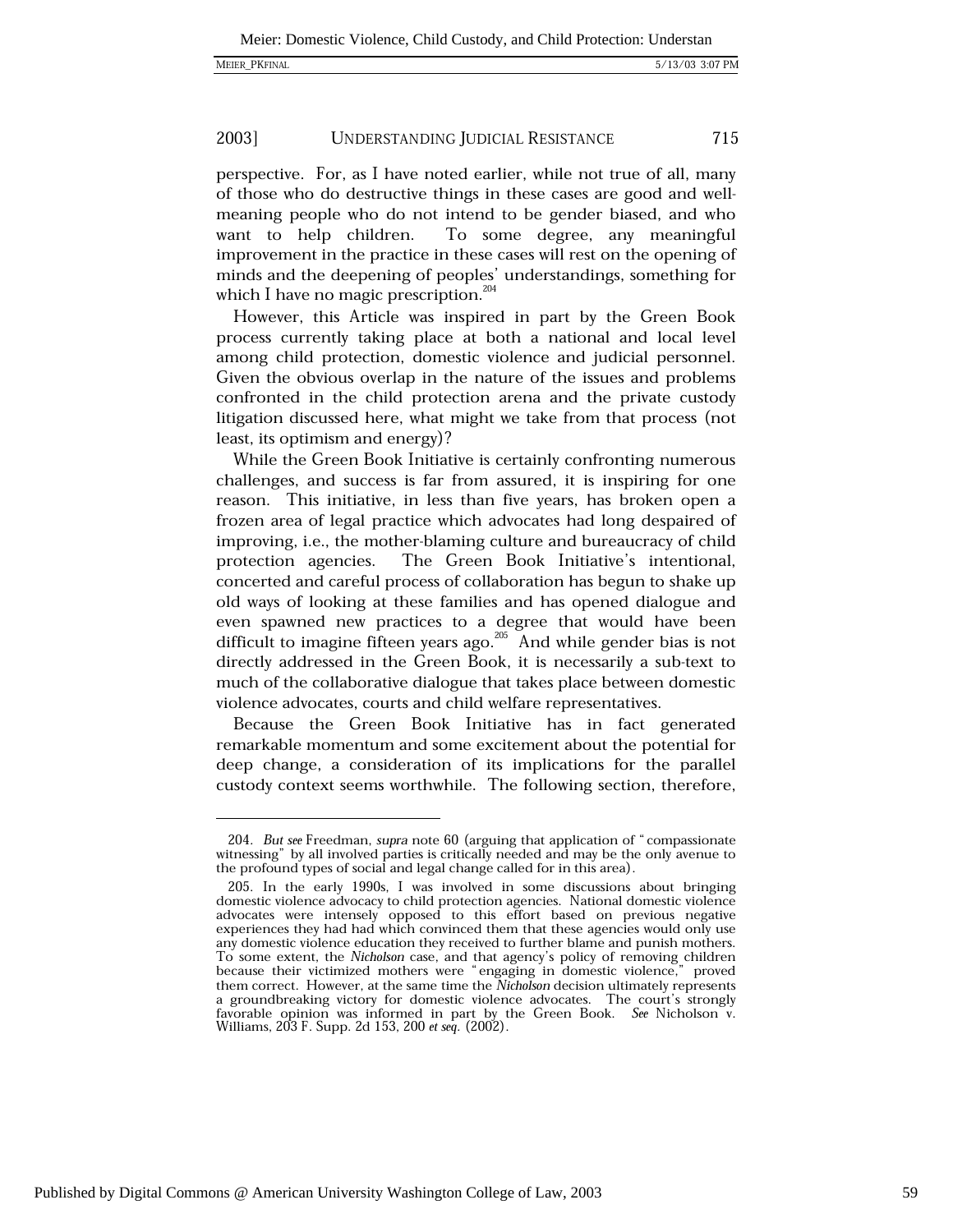## MEIER PKFINAL

#### 716 JOURNAL OF GENDER, SOCIAL POLICY & THE LAW [Vol. 11:2]

draws on that precedent to offer some imaginative thinking, akin to a "thought experiment," about how a collaborative response to the problems in the private litigation arena could make a difference.

# IV. THINKING OUT OF THE BOX ABOUT COLLABORATIVE RESPONSES TO PROTECT CHILDREN IN PRIVATE DOMESTIC VIOLENCE/CUSTODY **LITIGATION**

"Enlightened collaboration" in the child protection setting has begun to address the traditionally mother-blaming attitudes of child protection agencies (and courts), and to develop a model of a respectful collaborative process in which both state actors and private advocates seek to ally with adult victims of battering in order to best protect both the mother and the children. In this context it has been recognized that it is critical to enhance child protection workers' understanding of battering and sympathy for adult victims, as well as domestic violence advocates' knowledge of the child welfare system's goals and process, and all parties' commitment to helping battered mothers protect their children. A collaborative approach seems inevitable and necessary.

In private custody litigation, as in the child protection arena, battered mothers' claims of battering have been discounted or used against them, and the tendency has been to blame the mother, while excusing the father, for whatever harms the children have suffered. The next two Parts envision alternative forms of collaboration which could help negate the courts and psycho-social professionals' tendency to discount mothers' claims, and enhance their responsiveness to the risks to children from their mothers' batterers. I call this a "thought experiment" because I am well aware that the practical realities of child protection practice may mean that it would not work, at least not until child protection agencies are far more transformed than is likely to happen soon. However, the experiment seems worth considering, if only to better crystallize the problem we face in domestic violence/custody litigation; and to imagine how we might structure the process if the promise of the Green Book Initiative is even partly fulfilled.

From that stance, I would argue that, if, as the Green Book Initiative suggests, the State were serious about improving the protection of children in families with domestic violence, it would take a more aggressive stance to restrict the rights of fathers whose abuse of the mother and/or the children makes them unsafe (physically or psychologically) for the children. There are two means by which it could do this: (1) by intervening in private litigation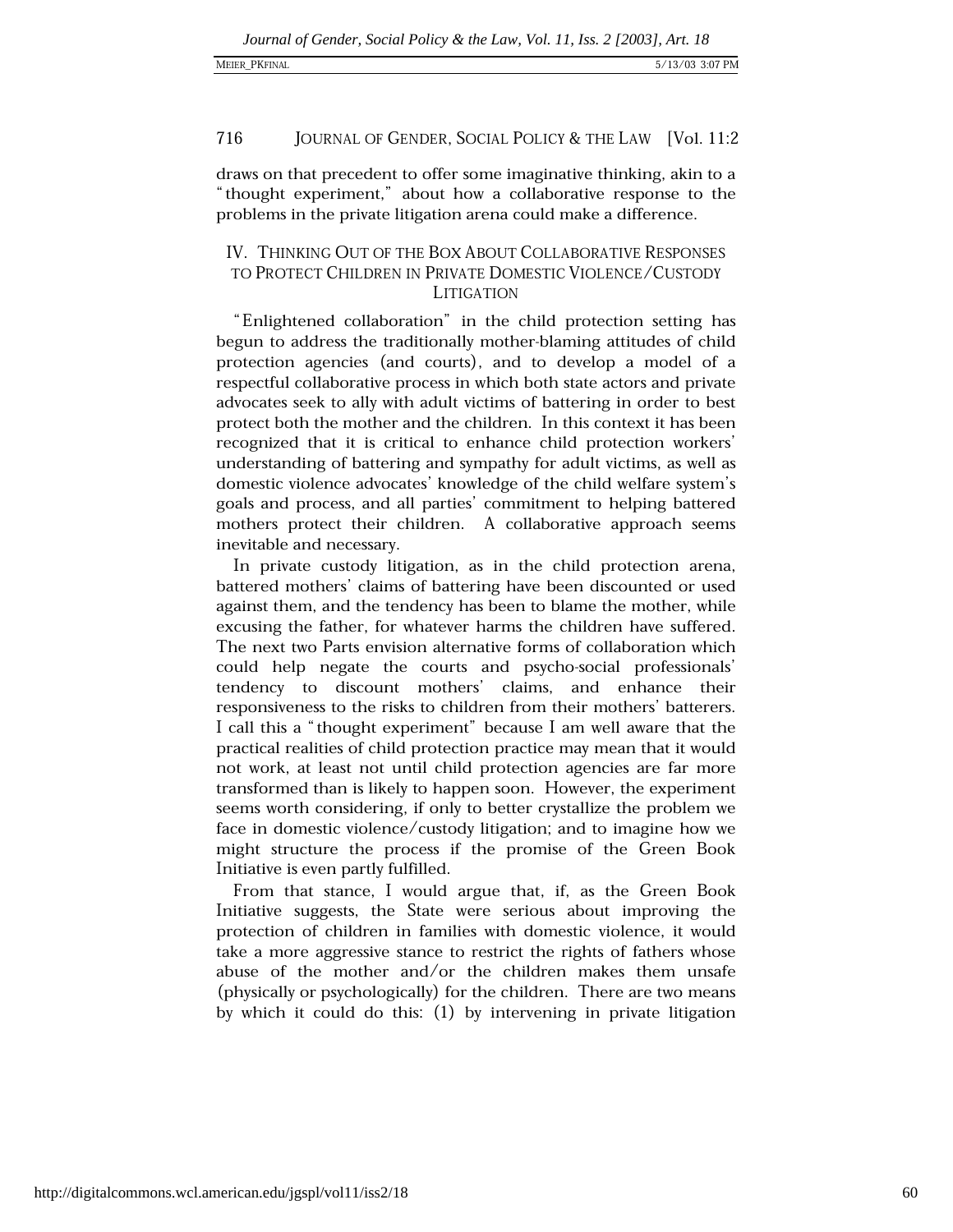MEIER\_PKFINAL

2003] UNDERSTANDING JUDICIAL RESISTANCE 717

where child welfare is at stake; and  $(2)$  by initiating termination of parental rights in cases (public or private) where a batterer has demonstrated an inability or unwillingness to eliminate the threat he poses to the family.

# A. Public/Private Partnerships

Many judges' and mental health professionals' resistance to taking seriously a battered mother's claims of risk to children is driven, at least in part, by the fact that she is a litigant with a presumed selfinterested bias against the opposing party, which casts doubt on all of her claims about the children's welfare. In this context, the fact that she may have been battered can be—and often is—seen as only compounding her reasons to seek to hurt the father, and thereby may only fuel the system's skepticism that she is actually advocating for the children's best interests. Moreover, because the court is hearing only from two warring parents, because there is already strong sympathy for fathers who seek involvement with their children, and for all the reasons discussed earlier, courts become deaf to mothers' claims that they are advocating for the best interests of their children. What if, however, the very agency whose mission is to protect children, were to join the litigation on behalf of the children, and to support the mother's claim that the batterer poses a risk to the children?

In the world I am envisioning, in which child protection agencies have been through the Green Book process, have learned to be battered mothers' allies in order to protect children, and have established a collaborative, respectful relationship with domestic violence advocates, it would be a natural extension of their protective role to intervene in private litigation where the same kinds of child welfare issues are present. In this vision, such intervention should occur only when invited, i.e., when the court or the parent alleging abuse requests their assistance.

The presence of the State as a party (or amicus curiae) intervening on behalf of the children, and supporting the mother's claims, would force courts to take the mother's allegations about the children's safety seriously, and would make it much harder to discount the credibility (and relevance) of her allegations of domestic violence. This is a potentially powerful antidote to the deep-seated tendency toward mother-blaming that resides in custody courts. The presumptive neutrality of a state agency whose mission is to protect children would give automatic credibility to the claim that a batterer's history of violence against the mother, and threat to the children, should be given significant weight in determining child dispositions.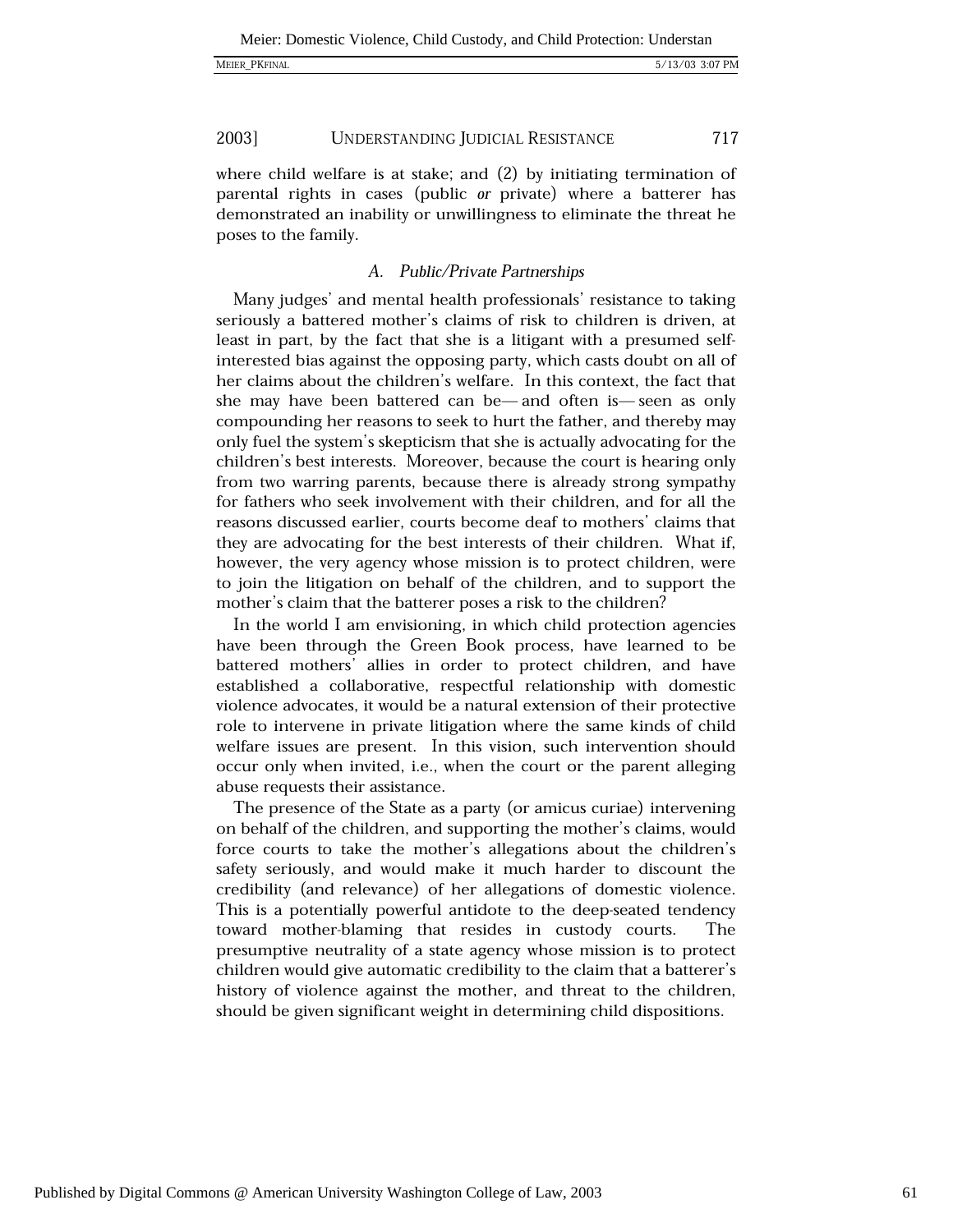## **MEIER PKFINAI**

### 718 JOURNAL OF GENDER, SOCIAL POLICY & THE LAW [Vol. 11:2]

At the same time, the collaboration of the child protection system with a battered mother should facilitate making services available to both the mother and children, which may be critical to achieving safety as a practical matter "on the ground." Such services might include assistance with re-location and finding new housing, with welfare, employment and education, safety planning and methods, and of course, counseling to recover from trauma and to strengthen them in the challenges ahead. Many of these services would come from domestic violence organizations, but some, e.g., employment, housing, etc., might also be part of the agencies' existing spectrum of services for their traditional abuse and neglect caseload.

I envision this "proposal" as both an imaginative idea for those of us who are frustrated with the courts' responses in these cases, and as a challenge to the State. On the one hand, it would of course only be beneficial to mothers and children if the agency were able to join the litigation in a supportive role that does, in fact, understand the domestic violence issues, the risks to children, and seeks to strengthen the mother's protective role. Many will say that day will never come—yet the Green Book invites us to imagine it. At the same time, the proposal challenges the State to make good its commitment to child protection. There has been significant attention given to the Green Book process by states and federal authorities. As an advocate for battered women and their children I want to challenge these entities to recognize that the same issues, and sometimes the same children, are at stake in private cases. If the state is serious about developing an enlightened, supportive response to battered mothers where children are at risk, child protection (or other involved) agencies should be available to speak for the children in such cases.

The notion of collaboration between child protection agencies and battered mothers, while hard to imagine, is not new.<sup>206</sup> In Nicholson,

<sup>206.</sup> Child protection agencies' unwillingness to assist mothers seeking to protect their children from batterers has been a source of great frustration to mothers and advocates. Discussants on the "CHILD-DV" list serve have repeatedly raised this issue. For instance one former child protection worker and domestic violence specialist within a child protection agency wrote,

<sup>[</sup>a]s a former CPS worker and DV specialist in a CPS agency, CPS does have the resources, ability and responsibility to keep not only children, but mothers—families, safe). CPS has enormous power, it's how CPS uses its power, and how they leverage their resources and the paradigm from which they practice that determines and guides safety. Rather than relying solely on shelters and police to secure safety, consider partnering with them.

Posting of Lien Bragg, to CHILD-DV@mail.abanet.org (Jan 2, 2003) (copy on file with author). Too often the State's response in these cases has been to dismiss the allegations as mere litigation tactics. As discussed supra Part III.B, however, the fact that abuse is raised in the litigation context is not alone an adequate basis for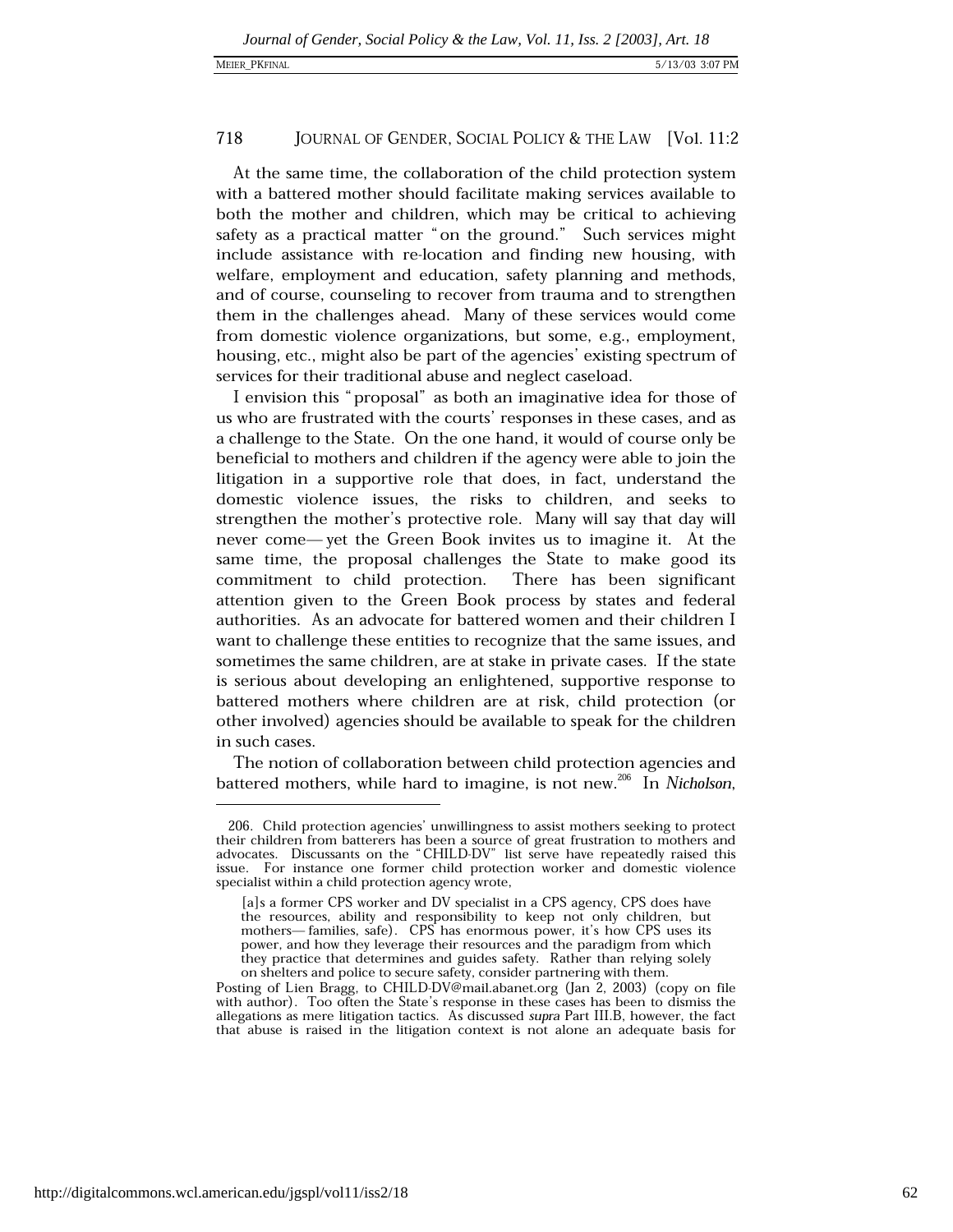for example, plaintiffs' lawyers critiqued New York's child protection agency's failure to assist some mothers in obtaining arrest of the batterer. Even though the batterer had hit the child, and the agency had opened a case against the mother, they refused to advocate with the police for the batterer's arrest, preferring to remove four teenagers from the house and put them in temporary foster care, which caused obvious trauma and disruption to their well-being.<sup>207</sup> In instances such as this, a simple phone call to the police might save the child protection agency from opening a new case and adding to their own caseload.

The idea of state child protection agency and private collaboration also appears to have been touched on during the Green Book process. One recommendation in the Green Book is that child protection workers should monitor perpetrators' compliance with service plans and protection orders, and should testify in court about their protection order violations. While the Green Book does not specify in which courts it envisions those orders being heard,<sup>208</sup> most protection order cases are privately litigated.

Imagined benefits aside, this discussion is not complete without at least briefly acknowledging the obstacles to such a collaboration. First and foremost is the inarguable reality that child protection agencies are notoriously under-funded. overwhelmed. bureaucratically dysfunctional, and, despite the small dent made by the Green Book Initiative, fairly universally conditioned to see mothers as the problem. Thus, I cannot say enough that this thought experiment proposal is predicated on the assumption that we are working with a well-educated, enlightened, moderately functional and sympathetic agency.<sup>209</sup>

dismissing most mothers' abuse allegations.

<sup>207.</sup> Posting of Jill Zuccardy, attorney for plaintiffs, to CHILD-DV@mail.abanet.org (Jan. 2, 2003) (copy on file with author) (stating "[w]e were actually happy when the police called in to CPS on the assault on the child. But when ACS showed up, they refused to call the police to advocate for his arrest! Instead, they removed the  $\tilde{4}$  teenagers. . . . It took me over a week to get the police to arrest him, and ACS wouldn't even weigh in on it"). As this instance indicates, while many discussions of battering focus on women's ambivalence and failure to take action, in reality many battered women repeatedly seek protection and assistance, from police and other agencies, without success. The intervention of a state agency on their behalf with, e.g., the police, would almost certainly get more results. Id.

<sup>208.</sup> See Green Book, supra note 10, at 65.

<sup>209.</sup> People involved in the Green Book Initiative have observed clear improvement in some CPS agencies' response to these cases in the few years of the Project. There is some cautious optimism that these improvements can be expected to continue. Telephone Interview with Jerry Silverman, Senior Policy Analyst, U.S.<br>Department of Health & Human Services (Jan. 23, 2003). However, even if the agency were "enlightened" on domestic violence, there remain well-documented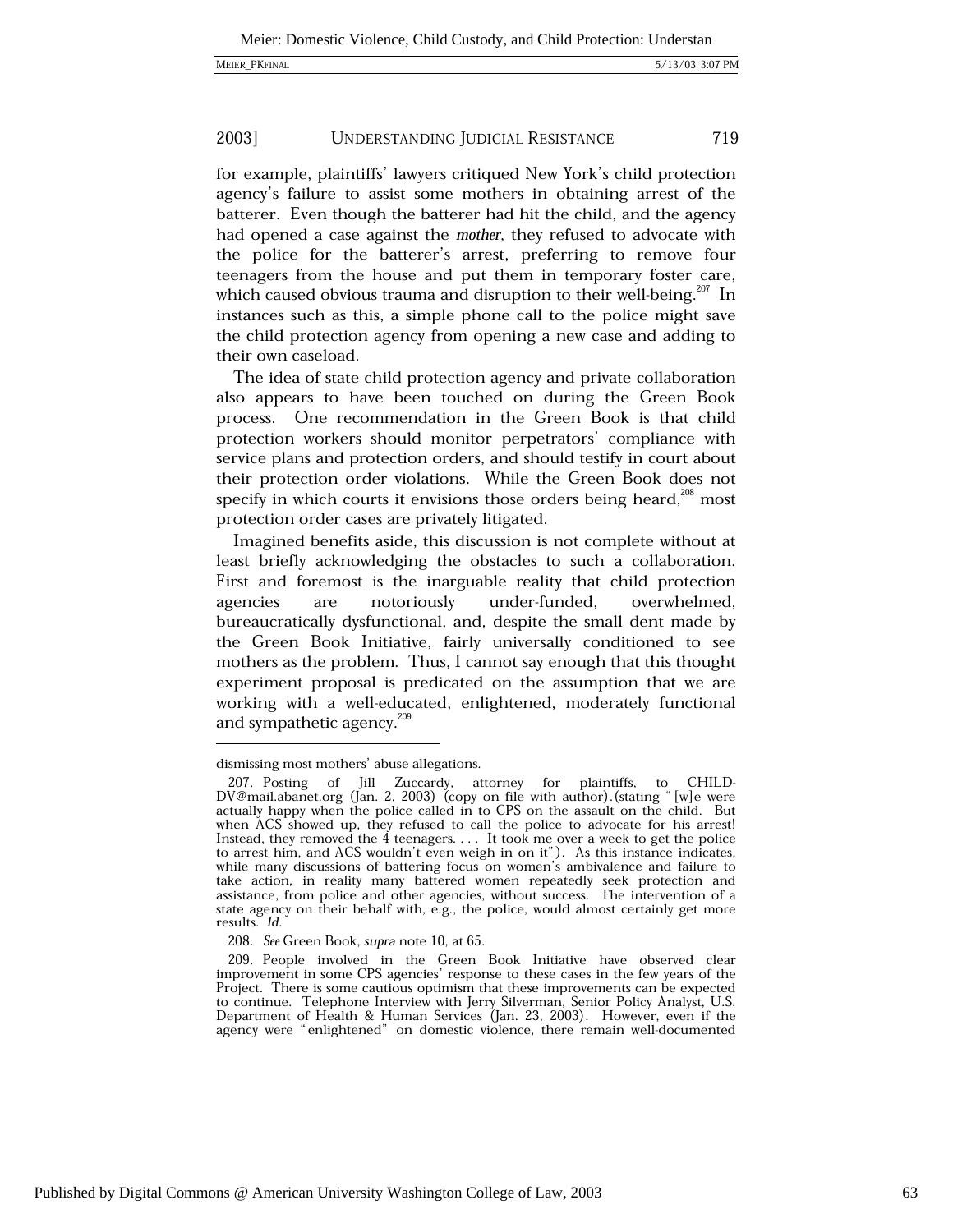even assuming what I am denominating Secondly. an "enlightened" agency, i.e., one sympathetic to the problem of battering and capable of responding appropriately, the most obvious downside to such collaboration would be the private litigant's loss of control of the case. As a matter of structure and mission, once a state agency joins the litigation, it will inevitably pursue its own agenda. Even an "enlightened" agency may disagree with the mother about some things, e.g., exactly how much visitation the father should have and under what conditions, and it may also wish to raise some concerns about her parenting as well. Would these risks outweigh the potential benefits of a supportive stance regarding the risks to the children from the batterer? This cannot be answered as a general policy matter; it would have to be weighed in each case by the litigant (and hopefully her counsel), based on their assessment of the particular agency in their jurisdiction and the particular issues in their case.

Third, substantial practical and philosophical problems attach to the question of how a child protection agency would intervene: for instance, how it would determine when and whether it should intervene in such cases: how it would structure such an intervention. e.g., whether it would need to open a formal case file, how much investigation would be required to support such intervention in the case, etc. Of course, the answers to each of these questions would affect whether such an intervention proved beneficial to the children and mothers or not.

Finally,<sup>210</sup> from the State's standpoint the proposal is likely to be a non-starter if it means an increased caseload for these already absurdly over-burdened agencies. While this issue is undeniably fundamental, we need not assume it is prohibitive. There is a real possibility that fruitful collaboration with private litigants, which was effective in increasing the protection of children, would actually decrease the agency's caseload, by making its interventions more effective.<sup>211</sup> Helpful interventions in private cases could reduce the

and pervasive concerns about racial and class bias that historically has shaped child protection practice. Freedman, supra note 60, at 598 n.95.

<sup>210.</sup> I do not purport to raise all the problems with this proposal, but only several of the most obvious and fundamental ones for purposes of the "thought experiment.'

<sup>211.</sup> Posting of Patricia Weel, to CHILD-DV@mail.abanet.org (Jan. 7, 2003) (copy on file with author) (stating "the typical CPS formulas for addressing DV, have the mother get a protection order, have mother leave her abuser, get shelter, etc. do not necessarily offer safety for either the mother or the children"). Another list member, from the Non-Violence Alliance/Domestic Violence Intervention Training Institute has stated: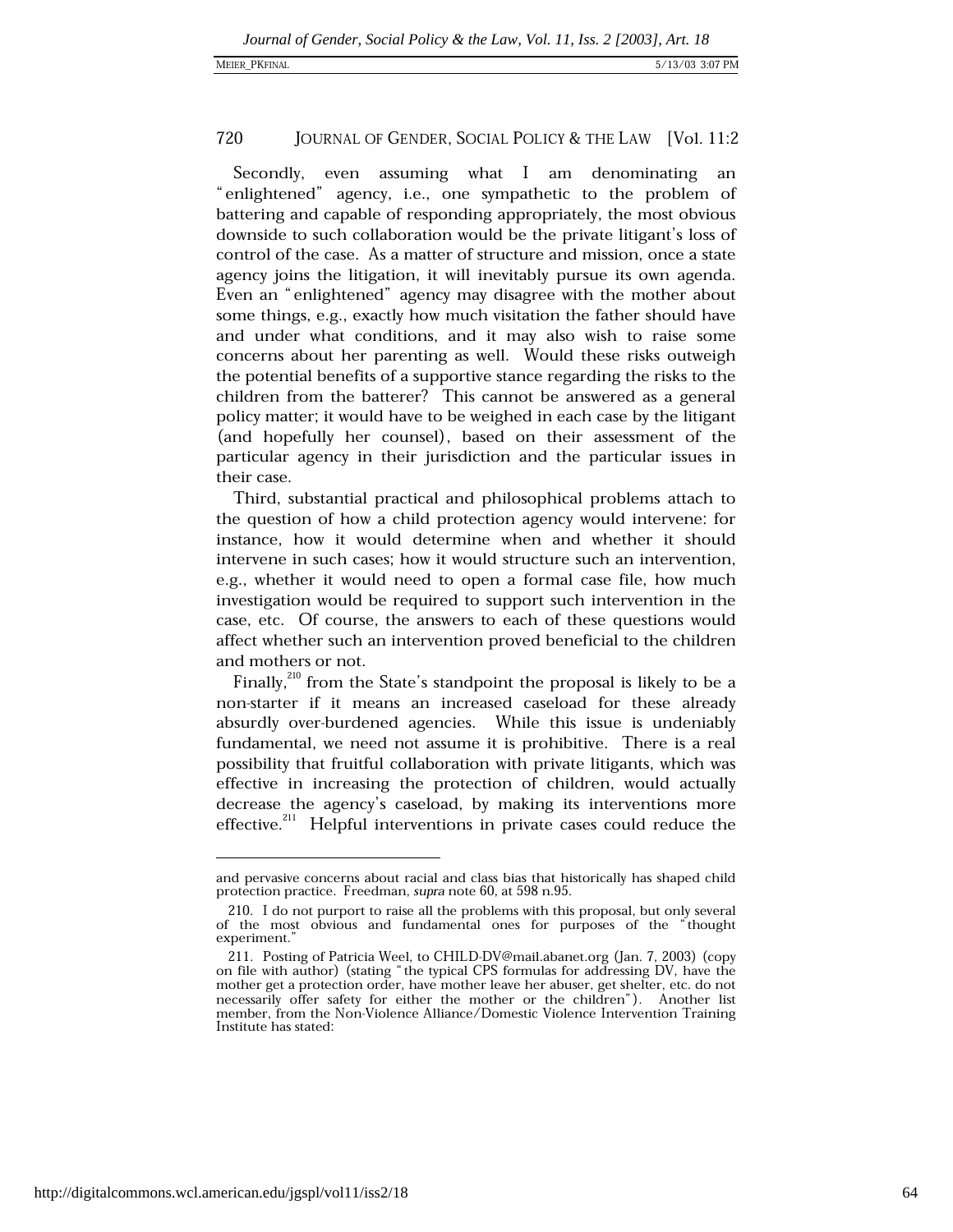number of child abuse and neglect cases in the current caseload, including cases opened (i) when children wrongfully placed in batterers' care are abused, (ii) against mothers who have been unable to protect their children, or (iii) against mothers who have become abusive due to their own victimization and inability to obtain sufficient support and protection for themselves and their children.<sup>212</sup>

#### **Terminating Parental Rights** *B.*

Unfortunately, even where judges and child protection systems do the right things to protect children and their mothers, some of those families will remain at risk. Our focus on the failures of the legal and social service system should not blind us to the painful fact that many batterers, even after appropriate legal interventions, such as courtmandated counseling or even incarceration, do not change enough to make their original victims safe.<sup>213</sup> And since even those batterers who are incarcerated will ordinarily be incapacitated for no more than a few years, their ability to continue abusing their original victims remains a threat to many families. The women most likely to achieve long-term safety are those whose batterers were merely "opportunistic," or who shift their focus to other women. But for the significant proportion of women whose batterers remain "invested" in them or their children, the potential for future abuse— and the

It's my estimation that we have no idea how successful we can be in intervening successfully with batterers to protect children and remove the burden of blame and responsibility for his behavior from the shoulders of adult victims of domestic violence . . . [in one case] the shift in focus of the case worker from the victim to the perpetrator seemed to improve outcomes . . . the worker decided to petition the juvenile court to have the batterer mandated to inpatient substance abuse treatment. Once the batterer was out of the home, the mother became much more forthcoming about the extent of the violence and began to participate in a local battered women's support group.

Posting of David Mandel, to CHILD-DV@mail.abanet.org (Jan. 8, 2003) (on file with author).

<sup>212.</sup> More than one study has found that "once the women leave the battering relationship, the number of women who continue to engage in aggression toward their children drops." George W. Holden et al., Parenting Behaviors and Beliefs of Battered Women, in CHILDREN EXPOSED TO MARITAL VIOLENCE: THEORY, RESEARCH AND APPLIED ISSUES 289, 325-30 (George W. Holden et al. eds., 1998) (cited in CLARE DALTON & ELIZABETH SCHNEIDER, BATTEED WOMEN AND THE LAW 272 (2001).

<sup>213.</sup> See Joan Zorza, New Research: Broward County Experiment Shows No Benefit from Batterer Intervention Programs, DOM. VIOLENCE REP., Dec./Jan. 2003, at 23, 25 (arguing that "[i]f the best research keeps finding that these programs do not reduce man's violence, it may be time to rethink what accountability we need to demand from men who abuse their intimate partners"). In contrast to counseling, anecdotal evidence (i.e., the experience of myself and many colleagues) suggests that the factor most reliably associated with safety for a given victim is the batterer's moving on to a new victim.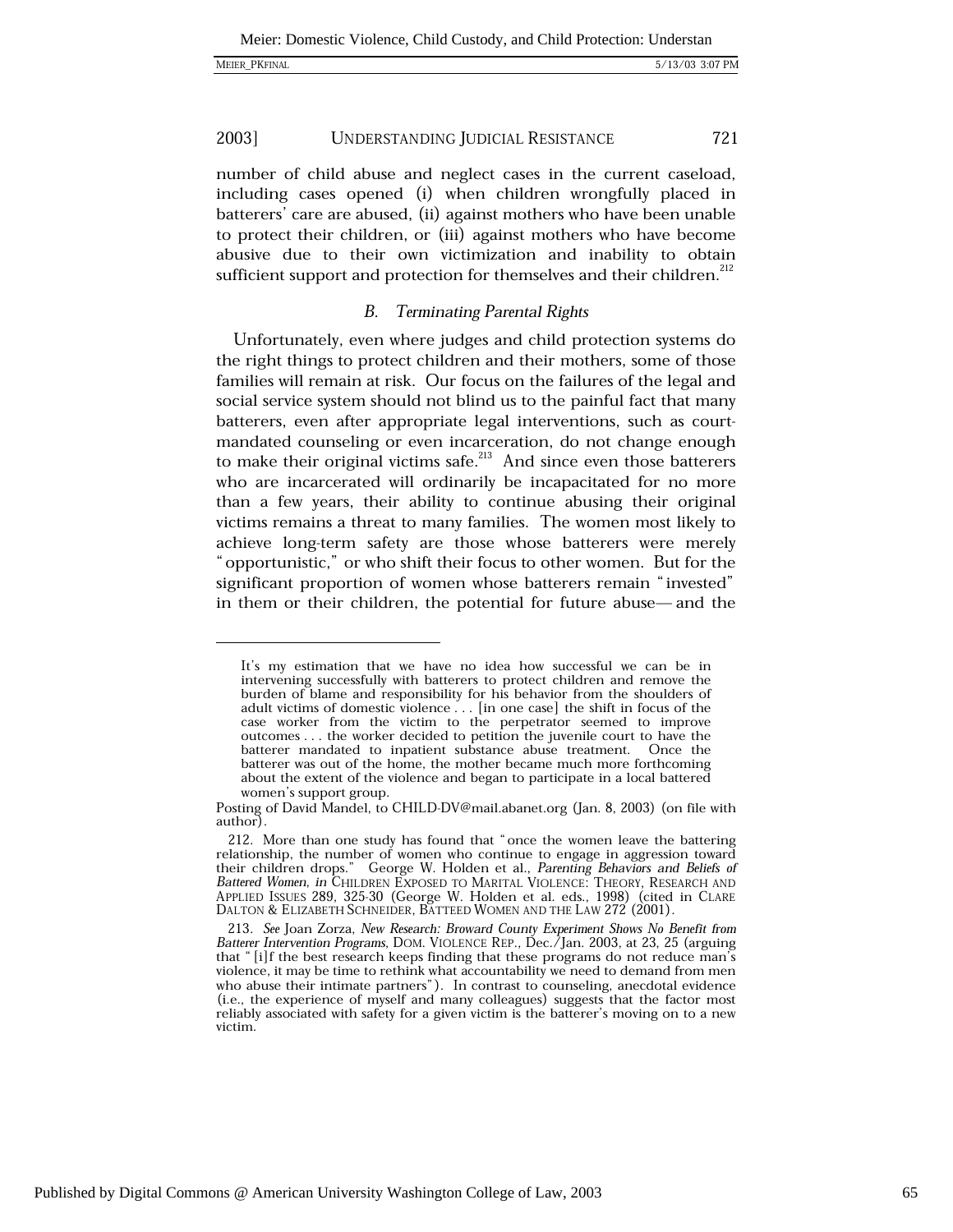fear triggered by the possibility thereof—may remain for the long  $term<sup>214</sup>$ 

While in the majority of cases this painful reality may be unavoidable, there are a small percentage of cases in which I would like to see a second thought experiment considered. In those cases, it is not enough to do what is typically done, i.e., impose temporary restraints or sanctions in one case and then move on to the next. So long as children (and mothers) remain at grave risk even after "successful" interventions, i.e., those in which available civil and criminal restraints have been imposed, the State has an obligation to take whatever steps are lawful and possible to minimize those risks.

In the most egregious cases, the mother and the State should serviously consider terminating parental rights. As with the first proposal, this proposal envisions such an intervention to be appropriate only if it is chosen by the mother and the children after well-counseled, careful consideration of the potential risks and benefits. Because, as is discussed below, the risks of taking this action may be as great as or greater than the risks of not doing so, mothers considering pursuing it should receive sophisticated risk assessment and safety planning before deciding whether it is their best option.<sup>215</sup>

The critical question of course is, in which cases should such an extreme measure be taken? I do not intend to fully answer that question here, other than to say it should be considered in those cases where most objective people would agree that the mother or children continue to be at extremely serious risk of severe harm or death as long as the abuser's access to the children continues. The purpose of this proposal is not to define this category of cases, but merely to put on the table for further conversation this under-utilized tool in the effort to reduce violence against women and children.<sup>216</sup>

<sup>214.</sup> In one case handled by students in my clinic, the client successfully obtained a protection order, and repeatedly sought to have it enforced when the batterer violated it, with only limited success. Several years later, although she has no ongoing contact with her child's father, she is still experiencing some harassment from the abuser in connection with their child.

<sup>215.</sup> It could be argued that using termination of parental rights in this way is asking the civil law to do the work of the criminal law. That is, if someone is that dangerous, they "should" presumably be behind bars. In f reasons, some valid and some not, why such men are only rarely incarcerated for any length of time. In any case, what seems certain is that we can expect this to be the reality for the foreseeable future. And while the criminal law remedy may be preferable as more directly responsive to the "crime," rectifying the civil law status of parental relationships, based on a parent's unacceptable risk to the children, is also appropriate.

<sup>216.</sup> I am not to first to suggest this. See Amy Haddix, Unseen Victims: Acknowledging the Effects of Domestic Violence on Children Through Statutory Termination of Parental Rights, 84 CAL. L. REV. 757, 768 (1996); Lillian Wan, Parents Killing Parents: Creating a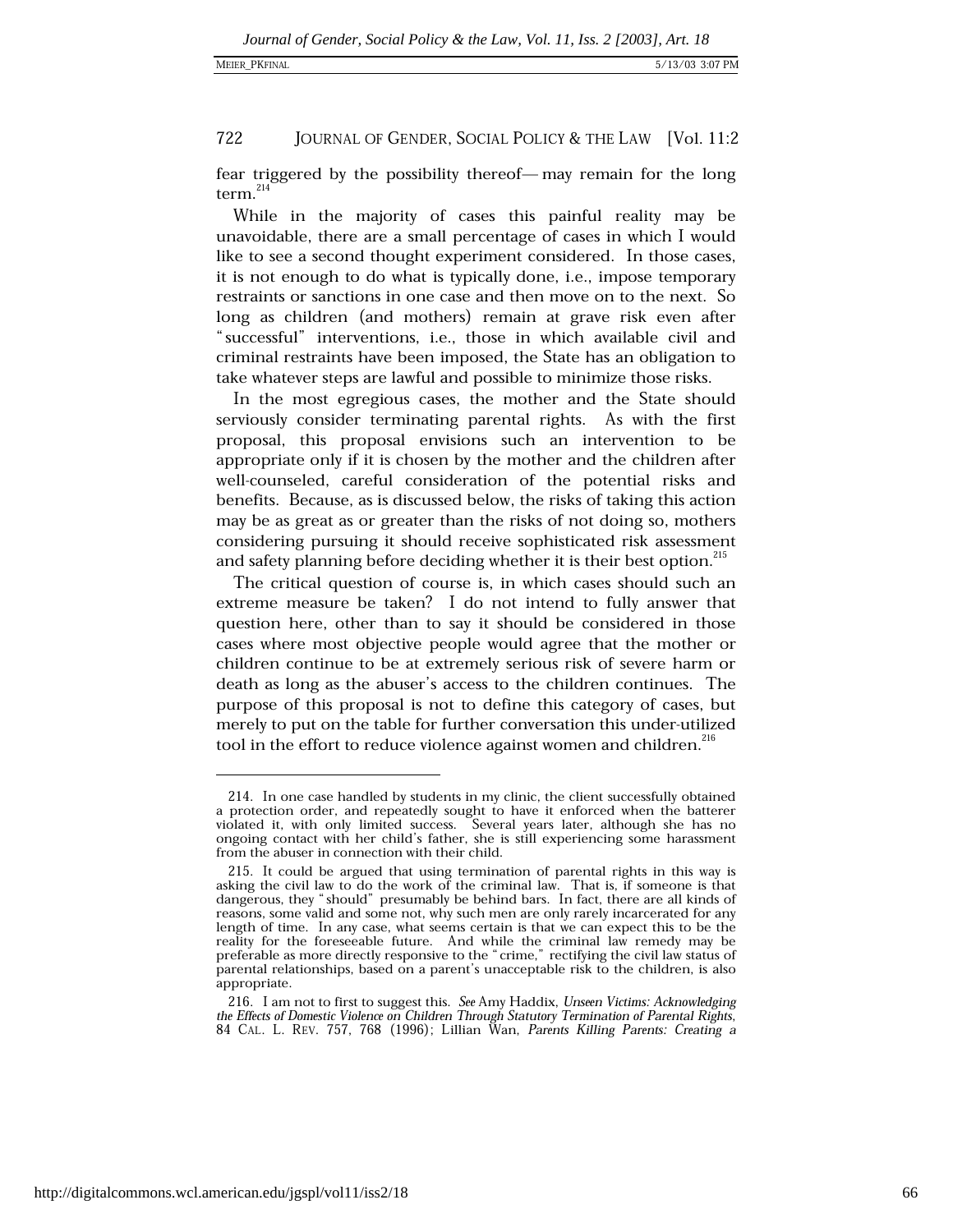723

#### 2003] UNDERSTANDING JUDICIAL RESISTANCE

It may be asked what difference termination of parental rights will make, especially with respect to extremely dangerous batterers who are not deterred by criminal sanctions. The answer is that, while it will not help in all cases, there is reason to believe that termination of parental rights ("TPR") will, in some instances, slow or end a batterer's harassment and abuse of his victim and their children. This conclusion flows from an in-depth understanding of the psychological motivations of batterers. Because battering is at core typically about the batterers view of his "rights," his moral superiority, and his need to prove his children's mother "wrong," <sup>217</sup> in certain cases, the TPR action would powerfully challenge such a batterer's view of his prerogatives and his right to possess and control his children. Insofar as much male abuse is fueled by a sense of entitlement and "property" rights over children and mothers,<sup>218</sup> TPR actions-which send a clear message that batterers have lost their "rights" to their children-might actually impact many abusers more powerfully than the more common civil or criminal justice restraining orders or criminal adjudications. TPR actions would also mean that those abusers who, for whatever reasons, have not been adequately restrained or reformed by civil or criminal justice interventions, would no longer be legitimized in their claims of access to the children, and would no longer be empowered by the State's endorsement (in the form of legal recognition of his parental rights) of that access. At the least, TPR would eliminate the State and legal system's inclination to award these batterers access to their children.

This proposal is less radical than the first one (intervention in private litigation), in that it does not require the State to create a completely new kind of legal action. However, it remains well beyond current practice, both because current TPR statutes do not extend this far, $^{219}$  and because it invites state agencies to intervene in cases

Presumption of Unfitness, 63 ALB. L. REV. 333 (1999).

<sup>217.</sup> See Karla Fisher et al., The Culture of Battering and the Role of Mediation in Domestic Violence Cases, 46 S.M.U. L. REV. 2117, 2126, 2130-31 (1993) (describing an abusive relationship as " the ruler and the ruled" i gonna teach you a lesson; raise you right").

<sup>218.</sup> See Goodmark, supra note 74, at 252-53.

<sup>219.</sup> A cursory review of termination of parental rights statutes and the relevant legal literature indicates that this proposal is in fact "out of the box." As recently as 1998, no state termination statute provided that domestic violence against a parent constitutes per se parental unfitness. Leslie Johnson, Caught in the Crossfire, 22 L. & PSYCHOL. REV. 271, 281 (1998). More amazingly, only three states provided for termination based upon murder of one parent by the other. Haddix, supra note 219, at 768. However, some courts have terminated parental rights for the murder of the other parent. See, e.g., Brown v. Dep't of Human Resources, 276 S.E.2d 155 (Ga. App. Ct. 1981); In re Abdullah, 423 N.E.2d 915 (Ill. 1981); In re Adoption of A.P.,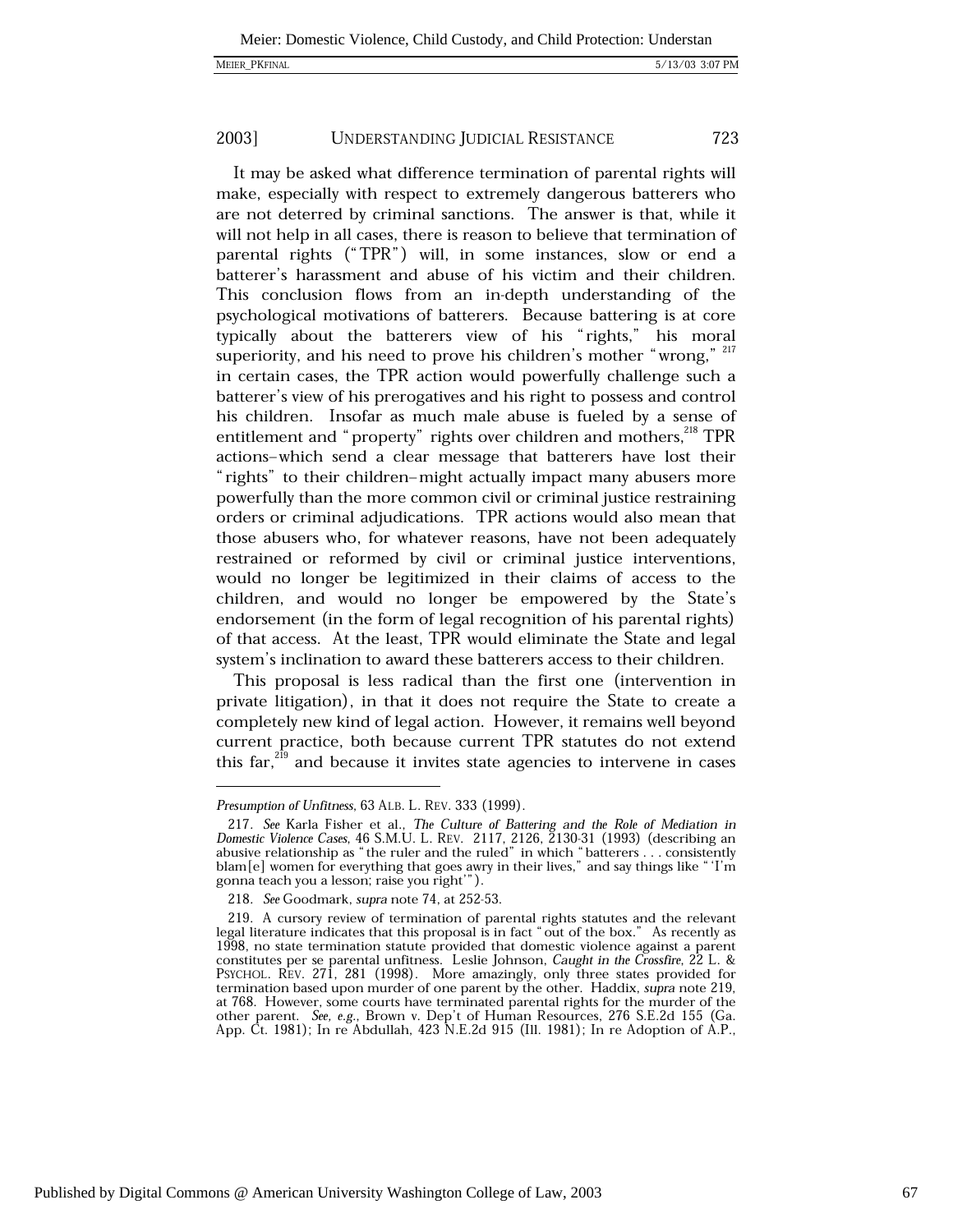which have not previously come into the child protection system.<sup>220</sup> This type of "family protection" is, however, a logical extension of the Green Book's admonitions, which include, most importantly, the recommendation to keep children with their non-offending parent, and to assist battered mothers in minimizing the risks from the batterers.<sup>221</sup> Indeed, the Green Book acknowledges that TPR may be appropriate in some instances.<sup>222</sup>

There are of course also serious concerns attached to this proposal— perhaps even more serious than those identified for the first. Most obviously is the question of whether a TPR action would backfire and put women and children at greater risk, by provoking the abuser to kill them. Since some men do this when "only" deprived of custody,<sup>223</sup> or merely after being taken to court by their victims, we can assume that more may do so after their parental rights are terminated. My response is that, while this risk is serious and disturbing, it cannot dictate legal policy, any more than the risk that losing custody will trigger homicide should dictate custody awards, or the risk that prosecuting gang members will trigger homicides of "snitches" should preclude such prosecutions.

The second powerful concern associated with this proposal is the possibility of its backfiring in a different manner: i.e., when state agencies start to terminate the parental rights of women who have fought back or used self-defense against abusers (and presumably still been convicted of homicide). Such TPRs may have already occurred.<sup>224</sup> But again, I would point to my original predicate for both thought experiments: neither could be seriously considered unless the child protection agency with which we were working was genuinely enlightened about domestic violence, high-functioning and trustworthy. With this predicate, it seems plausible that the risks of the "wrong" parents having their rights terminated would be less than the risks we currently face when we allow extremely violent, possessive and vindictive men continued rights to their children.

<sup>982</sup> P.2d 985 (Kan. Ct. App. 1999). More surprisingly, however, some courts have also refused to do so, despite petitions by the state child protection agency. See cases cited *supra* note 159.

<sup>220.</sup> The same questions raised for Proposal 1 about how cases would be selected and investigations performed would apply equally here.

<sup>221.</sup> See Green Book, supra note 10, at 19, 64, 66.

<sup>222.</sup> Id. at 23.

<sup>223.</sup> See Crary, supra note 95 (describing several instances of men who killed themselves and/or their children after losing in court).

<sup>224.</sup> Terminations of mothers' parental rights has already been disturbingly common for the lesser wrong of alleged "failure to protect" children from the batterer. See generally Enos, supra note 14.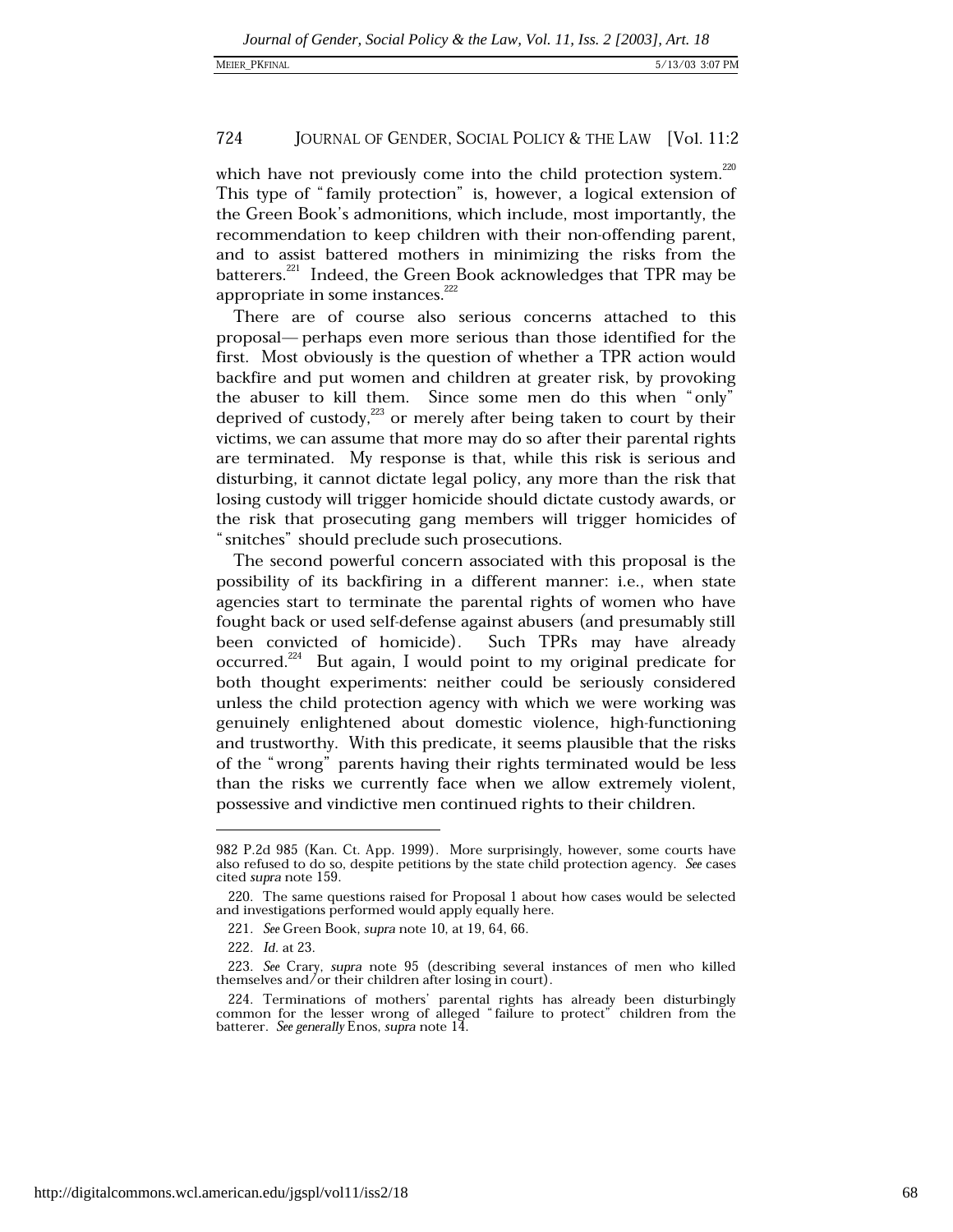## MEIER\_PKFINAL

## 5/13/03 3:07 PM

2003]

UNDERSTANDING JUDICIAL RESISTANCE

725

## **CONCLUSION**

These suggestions for potential State intervention in private litigation seek to imagine a way to counter the entrenched attitudes of courts that prevent them from taking seriously battered mothers' claims, and that lead them repeatedly and disturbingly to place children (and women) at unnecessary risk. Although it is unlikely that such proposals will be accepted easily, or that they are without risk to those I seek to help, they, like the Green Book Initiative, represent a sincere attempt to think "out of the box." While cognizant of some of the obvious potential pitfalls in these proposals, I take seriously the premise of the Green Book: that people of good will, both in state agencies and private advocacy roles, can work together to better protect children (and battered mothers), by increasing understanding of and empathy for adult victims of battering. If, as the Green Book does, we genuinely seek to reform and improve the State's response to child maltreatment in the context of domestic violence, we should at least consider bringing the power of the State affirmatively to bear in support of mothers who seek to protect their children in other legal fora. In other words, if it is protection of children that the State and we are seeking, the State and we must recognize and address the multiple fora in which that safety (or lack thereof) may be determined.

Published by Digital Commons @ American University Washington College of Law, 2003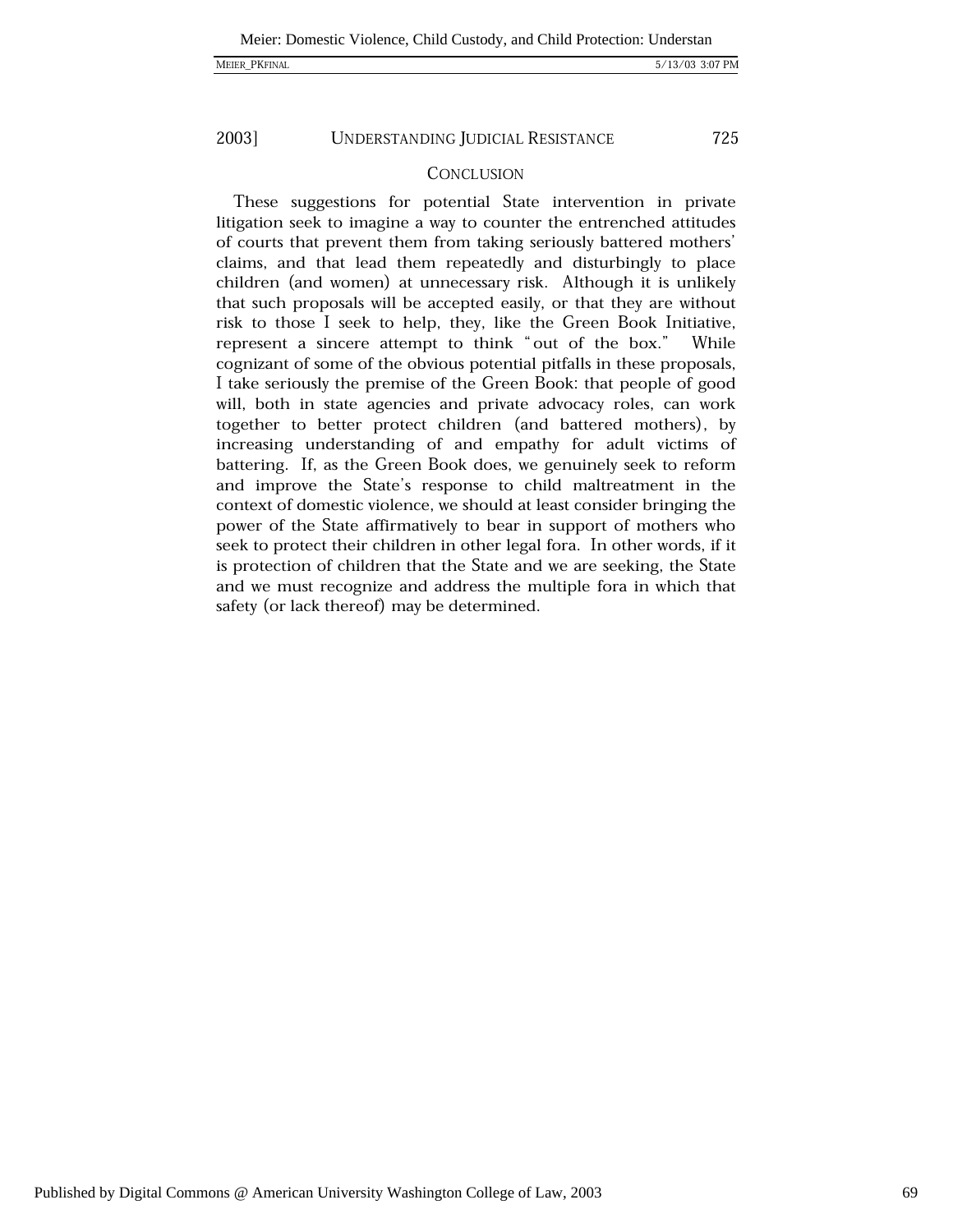## MEIER\_PKFINAL

### 726 JOURNAL OF GENDER, SOCIAL POLICY & THE LAW [Vol. 11:2

# APPENDIX  $A^{225}$

# APPELLATE COURTS UPHOLDING TRIAL COURT AWARDS OF CUSTODY TO FATHERS DESPITE MOTHERS' DOMESTIC VIOLENCE  $CLAIMS<sup>226</sup>$

| Cases                                                                                                                                                                        | <b>Reasons</b>                                                                                                                                                                                                                                                                                                                                                                                                                                             |  |  |
|------------------------------------------------------------------------------------------------------------------------------------------------------------------------------|------------------------------------------------------------------------------------------------------------------------------------------------------------------------------------------------------------------------------------------------------------------------------------------------------------------------------------------------------------------------------------------------------------------------------------------------------------|--|--|
| <b>Supreme Court of Alabama:</b><br>Ex Parte Fann, 810 So. 2d 631 (Ala.<br>2001) (sole custody to father).                                                                   | Insufficient evidence of abuse<br>$\blacktriangleright$<br>➤<br>Evidence that they frequently<br>abused alcohol                                                                                                                                                                                                                                                                                                                                            |  |  |
| <b>Court of Civil Appeals of</b><br>Alabama:<br>Kent v. Green, 701 So. 2d 4 (Ala.<br>Civ. App. 1996) (sole custody to the<br>father, subject to the mother's<br>visitation). | ➤<br>The father began counseling<br>(after choking his wife resulting<br>in her hospitalization and his<br>arrest).<br>➤<br>The psychologist testified that<br>the father's violence was unlikely<br>to recur.<br>➤<br>Mother refused counseling, and<br>therapist testified that without<br>treatment, problems would<br>deteriorate.                                                                                                                     |  |  |
| Court of Appeals of Florida,<br>1st District:<br>Ward v. Ward, 742 So. 2d 250 (Fl.<br>Cir. Ct. 1996) (primary residential<br>custody).                                       | Mother was in a lesbian<br>⋗<br>relationship; child exhibited<br>inappropriate sexual statements<br>and behavior believed to be a<br>result of inappropriate exposure<br>to sexual conduct.<br>Although the father was<br>➤<br>convicted of murdering his first<br>wife, he claimed it was the result<br>of "stupidity, jealousy, and<br>anger." The father was in a new<br>marriage and had no new<br>criminal offenses since his<br>release from prison. |  |  |

<sup>225.</sup> The following chart contains a sample, but not a comprehensive overview, of United States cases concerning domestic violence and custody.

<sup>226.</sup> The one exception is Dinius v. Dinius (N.D.), in which the appellate court reversed an award of custody to the mother.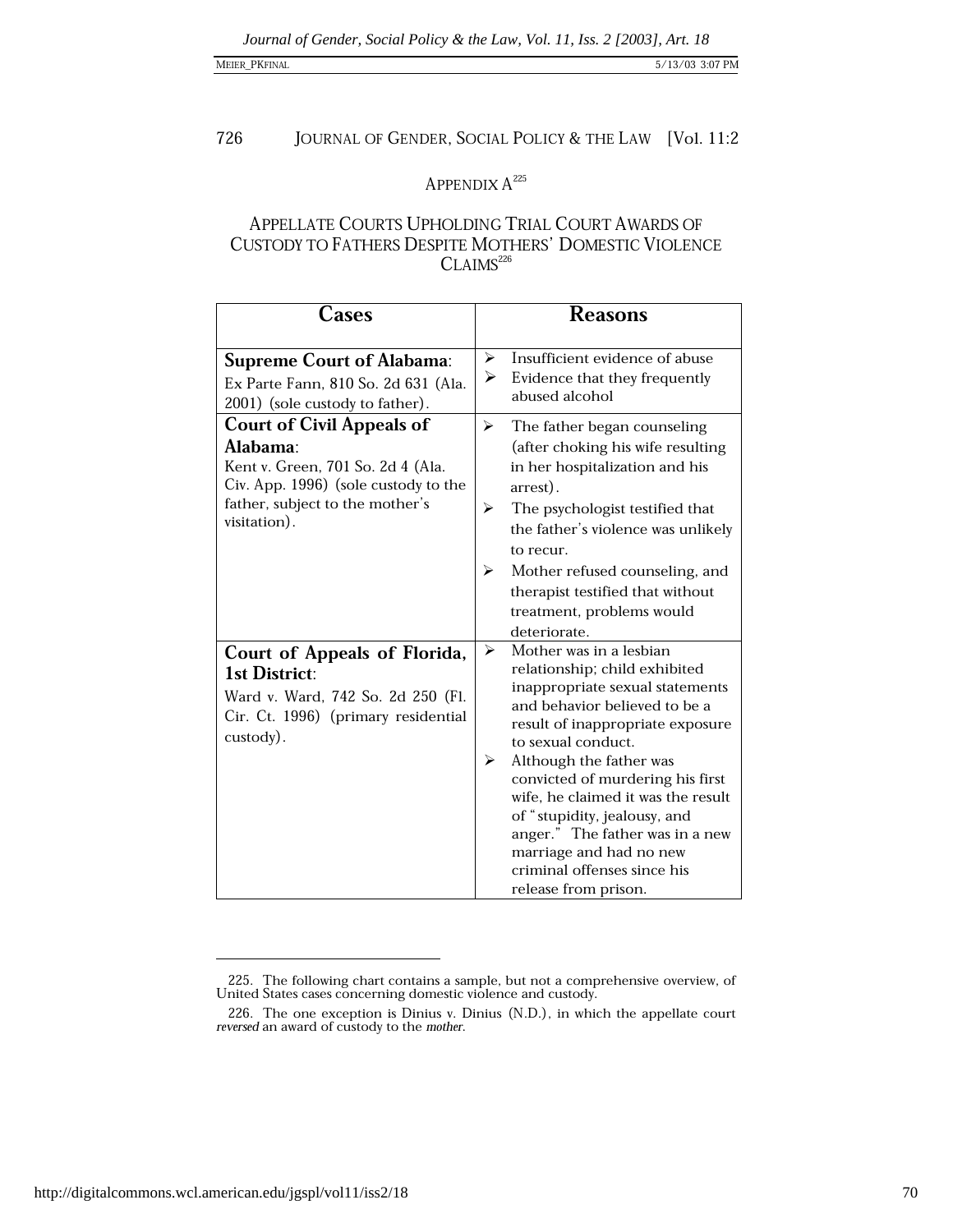5/13/03 3:07 PM

727

| MEIER_PKFINAL |  |  |
|---------------|--|--|

### 2003] UNDERSTANDING JUDICIAL RESISTANCE

**Court of Appeal of**  $\blacktriangleright$ Modification of custody-trial Louisiana, 1st Circuit: court excluded evidence of Ranev v. Wren, 722 So. 2d 54 (La. history of family violence Ct. App. 1998) (joint custody). because it occurred prior to the stipulated custody consent decree. The resulting record did not  $\blacktriangleright$ support the allegation of violence. The court found the mother's allegations "suspect." One instance of violence, Court of of  $\blacktriangleright$ **Appeals** admitted by the father but Louisiana, 2d Circuit: claimed provoked by the Simmons v. Simmons, 649 So. 2d mother's adulterous affair, did 799 (La. Ct. App. 1995) (father not rise to the level of a "history designated primary domiciliary of perpetrating family violence" parent). as required by statute to trigger rebuttable presumption. The father's past conduct and  $\blacktriangleright$ Court **Appeals** of criminal history gave the court **Massachusetts:** "pause" but the court did not In re Custody of Zia, 736 N.E.2d find, and the mother did not 449 (Mass. App. Ct. 2000) (sole argue, that the father's conduct legal and physical custody). constituted a "pattern" or "serious incident of abuse" as required by statute.  $\triangleright$  The mother was living in public housing, and had been arrested for possession of drugs. The father encouraged physical  $\blacktriangleright$ and mental stimulation of the child  $\blacktriangleright$ The mother failed to set adequate boundaries. The father participated in  $\blacktriangleright$ therapy for controlling his anger.  $\blacktriangleright$ A finding of domestic abuse was Court of of **Appeals** not made. Minnesota:  $\blacktriangleright$ The father was willing and Canning v. Wieckowski, No. C4-98capable of "toning down his 1638, 1999 WL 118509 (Minn. Ct. anger and negativity toward [the App. Mar. 9, 1999) (physical mother, whereas the mother] custody to father). seem[ed] preoccupied with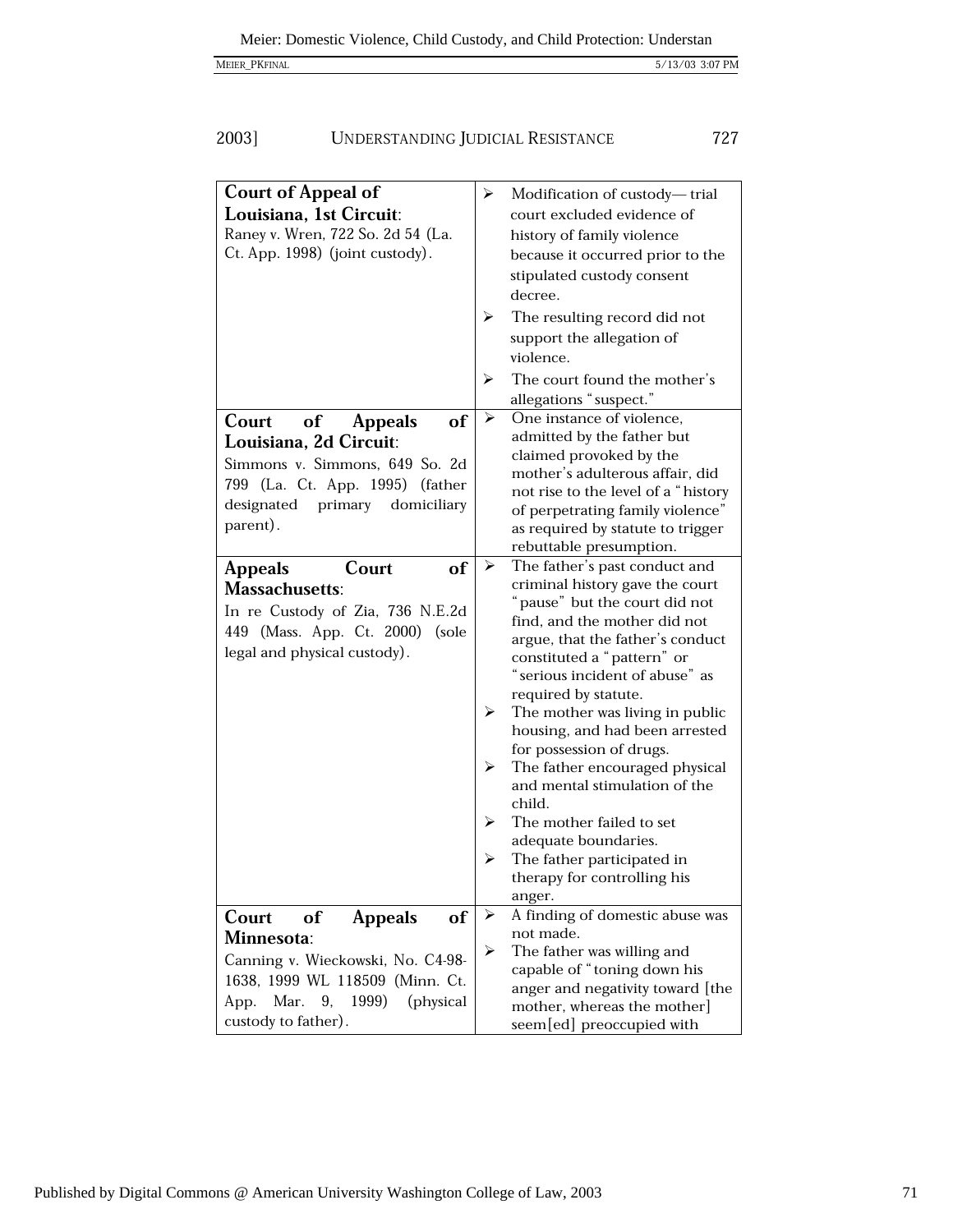## 728 JOURNAL OF GENDER, SOCIAL POLICY & THE LAW [Vol. 11:2

| of<br><b>Appeals</b><br>Court<br>of<br><b>Missouri, Western District:</b><br>Hamilton v. Hamilton, 886 S.W.2d<br>(Mo. App. 1994)<br>711<br>(physical)<br>custody to father every weekend). | making respondent out to be a<br>villain."<br>The father was comfortable with<br>⋗<br>his son and capable of<br>strengthening the bond with<br>more contact.<br>Court did not believe that two<br>⋗<br>incidents of violence,<br>" occurring years apart during a<br>20-year marriage constituted<br>a 'pattern of domestic<br>violence."<br>"Husband was learning to<br>⋗<br>exercise more self control." |
|--------------------------------------------------------------------------------------------------------------------------------------------------------------------------------------------|------------------------------------------------------------------------------------------------------------------------------------------------------------------------------------------------------------------------------------------------------------------------------------------------------------------------------------------------------------------------------------------------------------|
| Gant v. Gant, 923 S.W.2d 527 (Mo.<br>Ct. App. 1996) (joint legal custody<br>with<br>the<br>father<br>primary<br>as<br>residential custodian).                                              | ➤<br>Violence was not directed at the<br>children.<br>➤<br>The husband was a good<br>homemaker and better aware of<br>the daily needs of children.<br>The wife was lacking in child<br>➤<br>care skills-did not always bathe<br>them, brush their teeth, or feed<br>them appropriate foods.                                                                                                                |
| Couch v. Couch, 978 S.W.2d 505<br>(Mo. Ct. App. 1998)<br>(physical)<br>custody to the father).                                                                                             | ➤<br>Violence was not directed<br>towards children.<br>The child's relationship with<br>⋗<br>paternal grandmother who was<br>the primary caretaker weighed<br>in favor of granting custody to<br>the father.                                                                                                                                                                                               |
| of North<br>Court<br>Supreme<br>Dakota:<br>Cox v. Cox, 613 N.W.2d 516 (N.D.<br>2000) (custody to the father).                                                                              | Most of the mother's allegations<br>➤<br>of domestic violence were not<br>credible, and those that were<br>(including hitting and grabbing<br>that left marks and bruises) did<br>not qualify as domestic violence.                                                                                                                                                                                        |
| Dinius v. Dinius, 564 N.W.2d 300<br>1997)<br>(N.D.<br>(father<br>awarded<br>custody) (appellate court reversed trial<br>court's award of custody to mother).                               | ➤<br>Two instances of physical force<br>toward the child not considered<br>domestic violence; instances<br>were far apart in time, and<br>could have been considered<br>reasonable force to discipline<br>child.                                                                                                                                                                                           |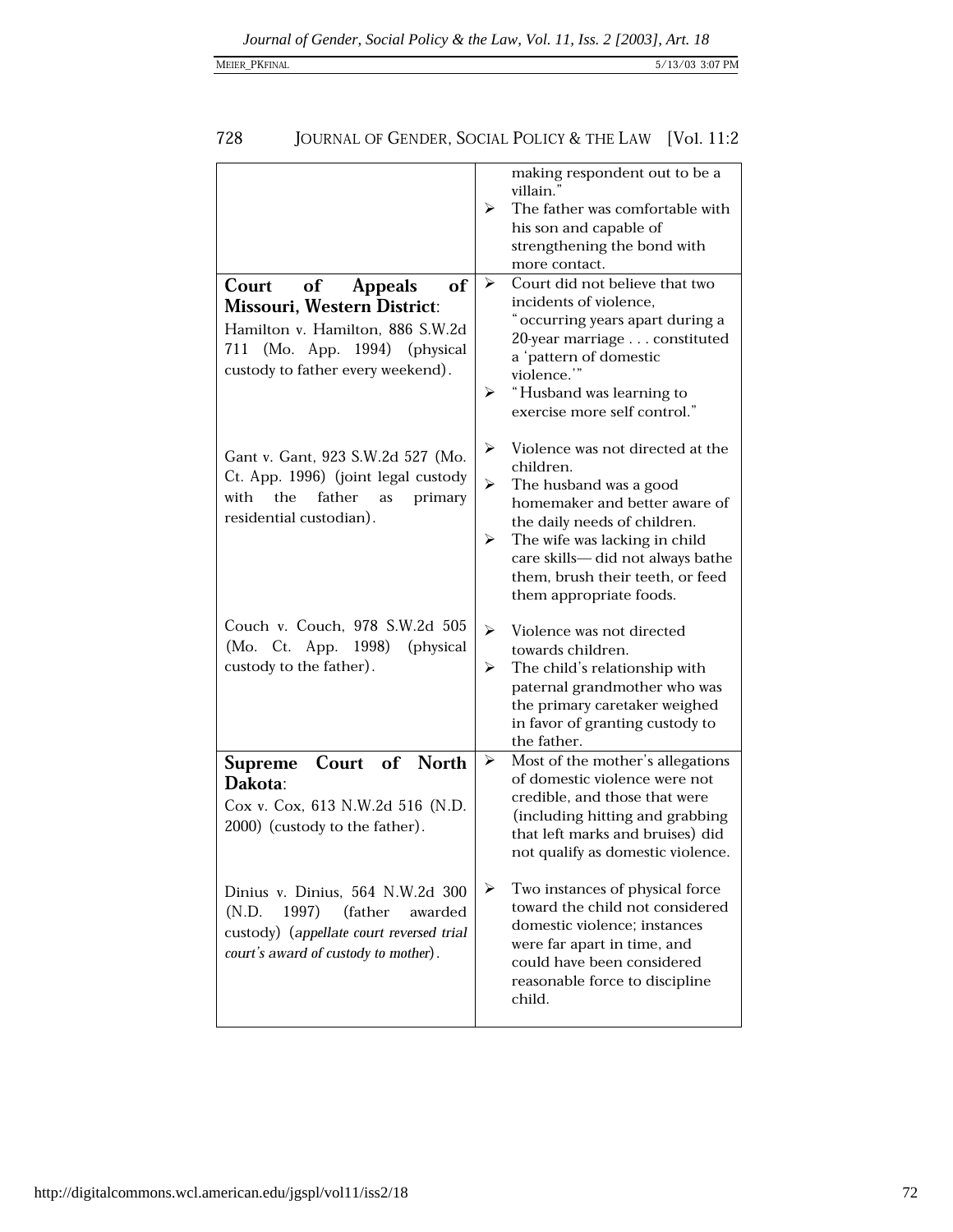| <b>MEIER PKFINAI</b> |
|----------------------|
|                      |

 $5/13/03$  3:07 PM

| 2003] | UNDERSTANDING JUDICIAL RESISTANCE | 729 |
|-------|-----------------------------------|-----|
|-------|-----------------------------------|-----|

| Brown v. Brown, 600 N.W.2d 869<br>(N.D.<br>1999)<br>(custody)<br>the<br>to<br>father).                                         | Both parties had committed<br>violence against one another;<br>none of the incidents were<br>severe enough to trigger the<br>presumption.                                                               |
|--------------------------------------------------------------------------------------------------------------------------------|---------------------------------------------------------------------------------------------------------------------------------------------------------------------------------------------------------|
| Court of<br>of<br><b>Appeals</b><br>Oklahoma:<br>Brown v. Brown, 867 P.2d 477<br>(Okla. Ct. App. 1993) (custody of<br>father). | Violent/aggressive behavior did<br>not amount to "ongoing"<br>domestic violence."<br>Evidence that the mother had<br>propositioned at least two men<br>(other than her husband)<br>during the marriage. |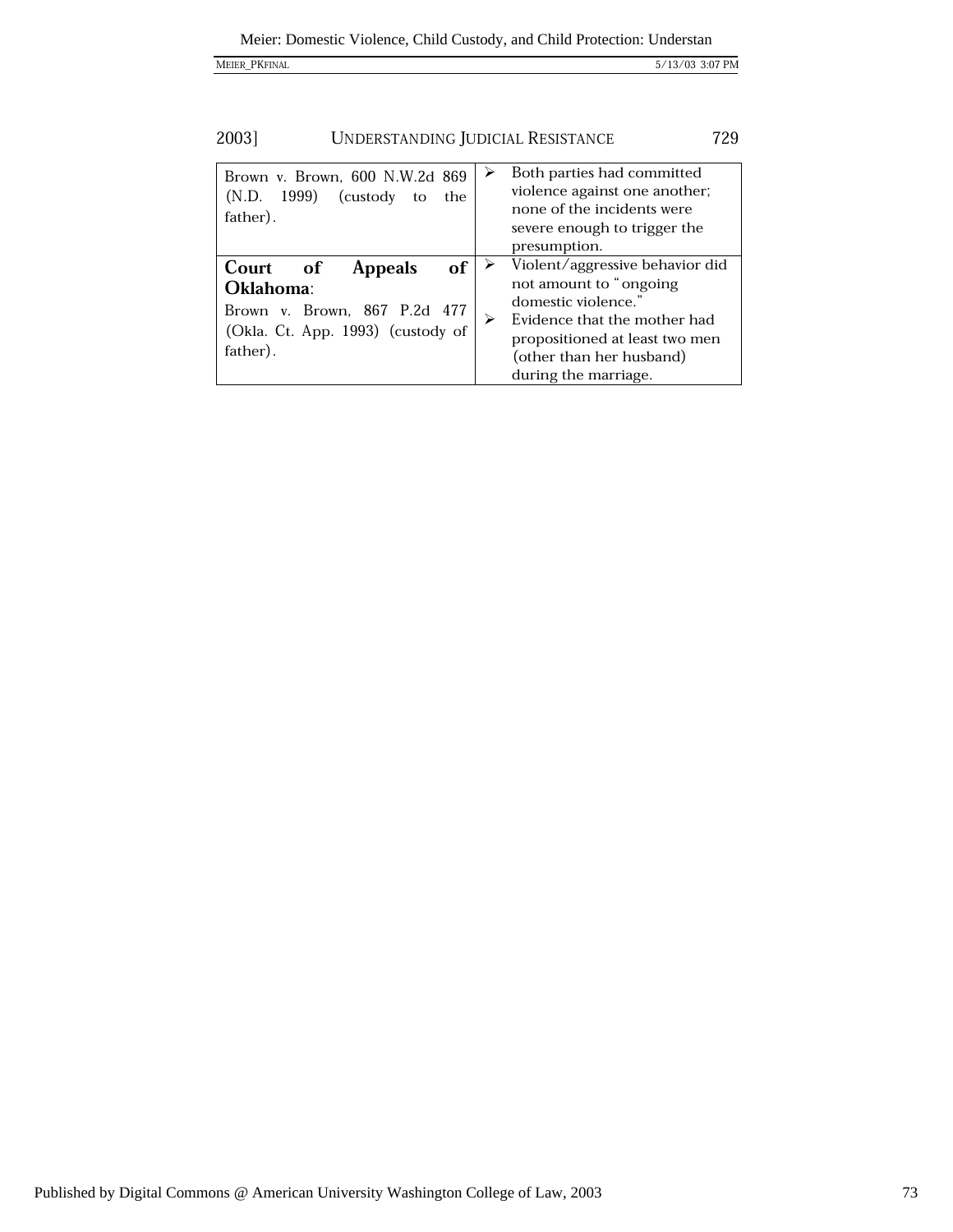## JOURNAL OF GENDER, SOCIAL POLICY & THE LAW [Vol. 11:2 730

## ${\small \bf A PPELLATE \; COURTS \; REVERSESING \; TRIAL \; COURTS' \; CUSTODY \; AWARDS \\ \noindent TO FATHERS^{227}$

| <b>Alabama Civil Appeals Court</b>                    | Jackson v. Jackson, 709 So. 2d 46<br>(Ala. Civ. App. 1997).                                                                                                                                                  |
|-------------------------------------------------------|--------------------------------------------------------------------------------------------------------------------------------------------------------------------------------------------------------------|
| <b>Connecticut Supreme Court</b>                      | Knock v. Knock, 621 A.2d 267<br>(Conn. 1993) (upholding award of<br>custody to mother).                                                                                                                      |
| <b>Florida District Court of</b><br><b>Appeals</b>    | Ford v. Ford, 700 So. 2d 191 (Fla.<br>Dist. Ct. App. 1997).                                                                                                                                                  |
| <b>Louisiana Court of Appeals</b>                     | Lewis v. Lewis, 771 So. 2d 856 (La.<br>Ct. App. 2000).<br>Hicks v. Hicks, 733 So. 2d 1261 (La.<br>Ct. App. 1999).<br>Michelli v. Michelli, 655 So. 2d 1342<br>(La. Ct. App. 1995).                           |
| <b>Massachusetts Supreme</b><br><b>Judicial Court</b> | In re Vaughn, 664 N.E.2d 434 (Mass.<br>$1996$ .                                                                                                                                                              |
| <b>Minnesota Court of Appeals</b>                     | Nazar v. Nazar, 505 N.W.2d 628<br>(Minn. Ct. App. 1993).                                                                                                                                                     |
| <b>Supreme Court of Nevada</b>                        | Hayes v. Gallacher, 972 P.2d 1138<br>(Nev. 1999).<br>Russo v. Gardner, 956 P.2d 98 (New.<br>1998).<br>Lesley v. Lesley, 941 P.2d 451 (Nev.<br>1997).<br>McDermott v. McDermott, 946 P.2d<br>177 (Nev. 1997). |
| <b>New York Appellate Division</b>                    | Pratt v. Wood, 210 A.D.2d 741 (N.Y.<br>App. Div. 1994).                                                                                                                                                      |
| <b>Supreme Court of North</b><br><b>Dakota</b>        | Kasprowicz v. Kasprowicz, 575<br>N.W.2d 921 (N.D. 1998).<br>Zuger v. Zuger, 563 N.W.2d 804<br>$(N.D. 1997)$ .<br>Anderson v. Hensrud, 548 N.W.2d<br>410 (N.D. 1996).<br>Engh v. Jensen, 547 N.W.2d 922       |

<sup>227.</sup> The one exception is Knock v. Knock (Conn.), in which the appellate court upheld an award of custody to the mother.